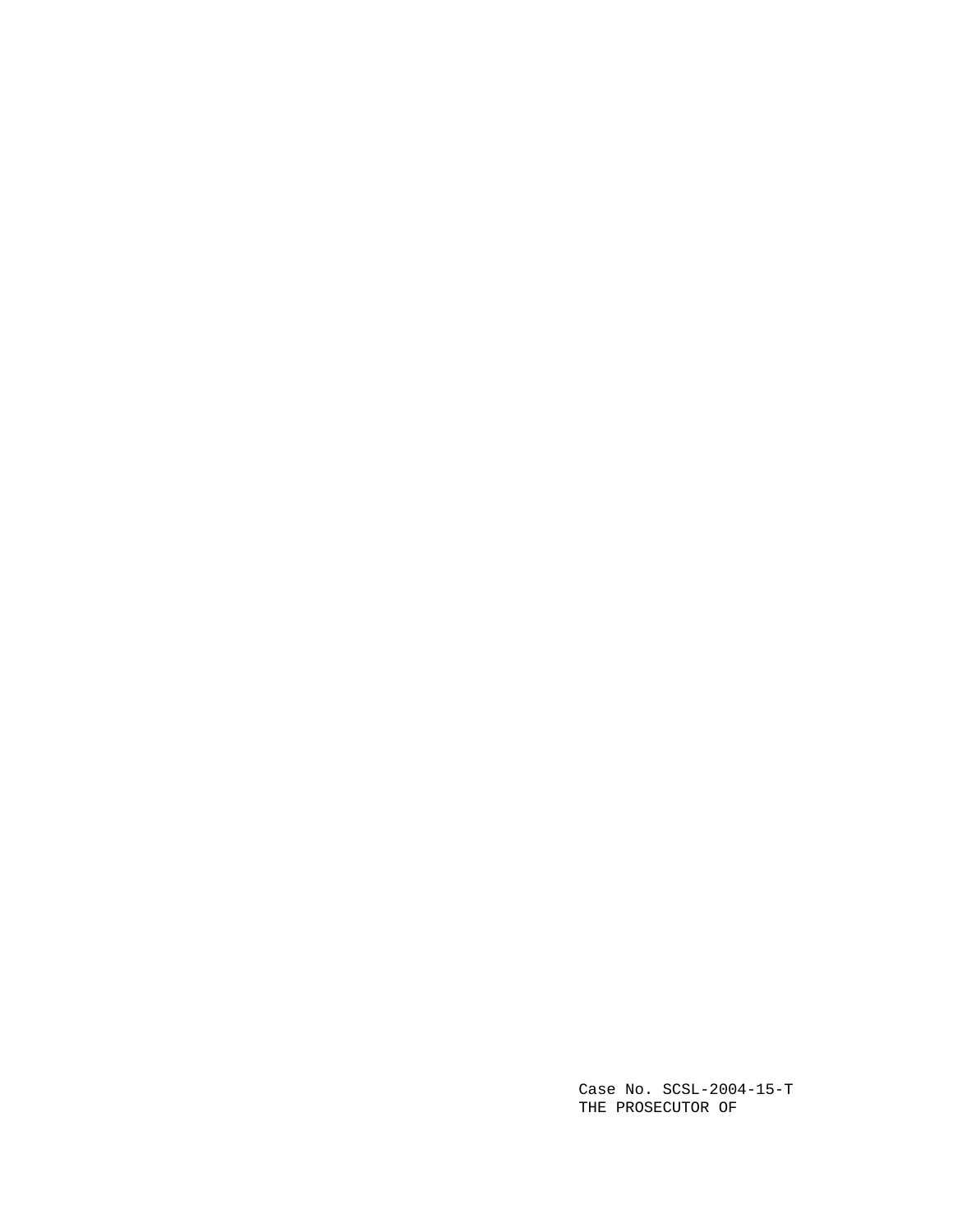THE SPECIAL COURT<br>V. V. ISSA SESAY MORRIS KALLON AUGUSTINE GBAO

**TUESDAY, 26 JUNE 2007**  9.40 A.M. TRIAL

TRIAL CHAMBER I TRIAL C

> Before the Judges: Bankole Thompson, Presiding Pierre Boutet Benjamin Mutanga Itoe

For Chambers: Mr Matteo Crippa

For the Registry: Mr Thomas George

 Mr Charles Hardaway For the Prosecution: Mr Peter Harrison

Mr Vincent Wagona

 For the Principal Defender: Ms Haddijatou Kah-Jallow Mr Jared Kneitel Mr Melron Nicol-Wilson For the accused Issa Sesay: Mr Wayne Jordash Mr Tobias Berkman For the accused Morris Kallon: Mr Shekou Touray For the accused Augustine Gbao: Mr Julius Cuffie (legal assistant)

|        | SESAY ET AL  |              |
|--------|--------------|--------------|
| Page 2 |              |              |
|        | 26 JUNE 2007 | OPEN SESSION |

| $[RUF26JUN07A - MC]$  |
|-----------------------|
| Tuesday, 26 June 2007 |
| [Open session]        |
| [The accused present] |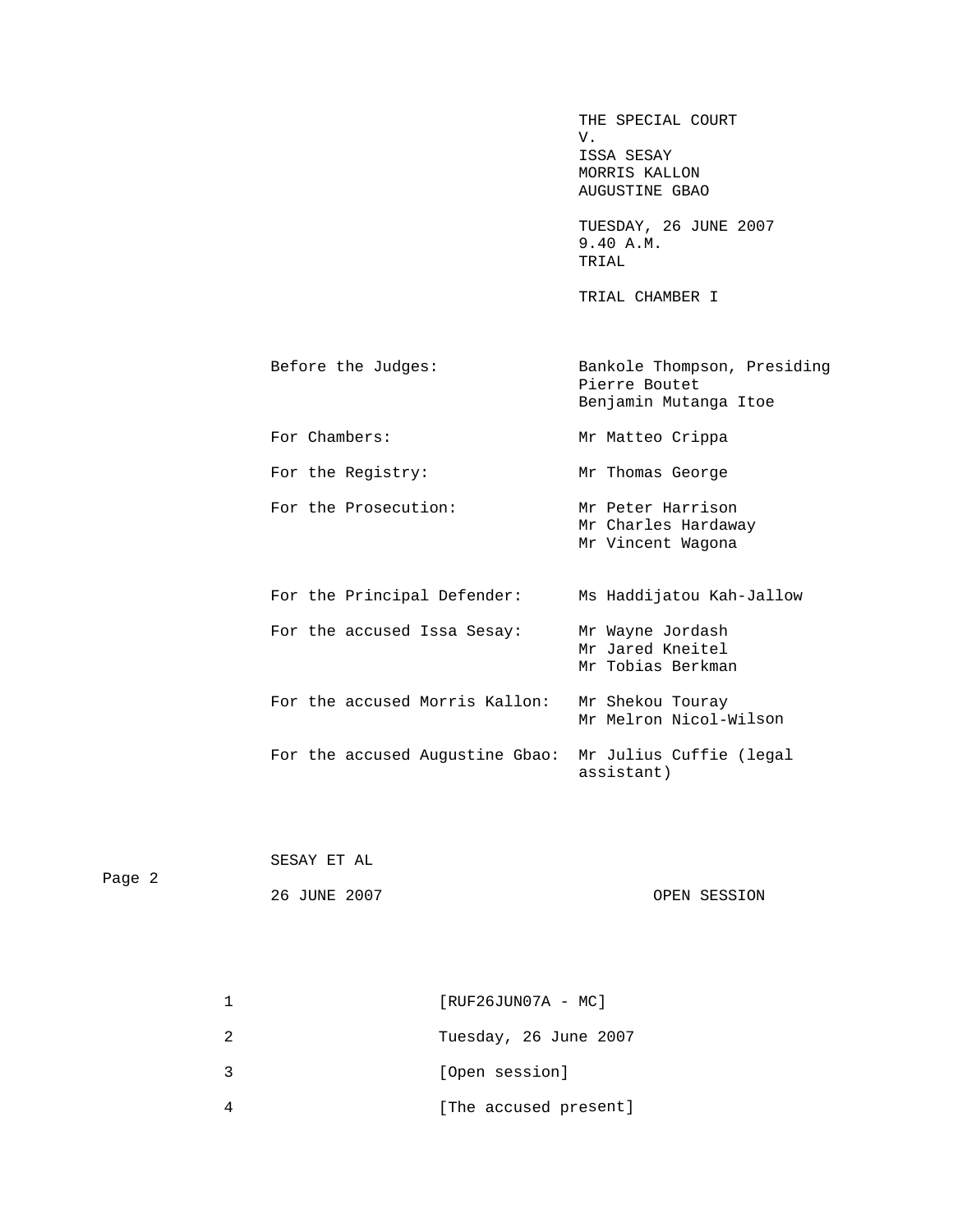09:25:39 5 [The witness entered court] 6 **6** [Upon commencing at 9.40 a.m.] e trial is 7 PRESIDING JUDGE: Good morning, counsel. Th there 9 are two witnesses, very short witnesses, standing by whom we can conveniently take and conclude within the imposed timetable that 11 we have spelt out for the Court. In short, we're assuming that 12 these witnesses can be examined, cross-examined and reexamined 13 within the framework to get us out of here by Thursday, 5.30 m. p. 14 MR JORDASH: Thursday at 5.00 p.m. probably only one IDING JUDGE: Right. Well, let's try. Let's see 16 PRES w ho 17 far we can get. But the Bench is disposed to work on another 09:50:30 20 MR JORDASH: Certainly. They're both ready. 22 MR JORDASH: And certainly they'll both be short. l ask 23 PRESIDING JUDGE: Well, with that assurance, we wil h me is 26 MS KAH-JALLOW: Thank you, Your Honours. Wit Julius 27 Cuffie. I am representing Mr Gbao. 28 PRESIDING JUDGE: Yeah. You are also recognised, Mr 8 resumed. Mr Jordash, the Bench is informed or advised that 09:49:40 10 09:50:14 15 witness. 18 witness if that is possible to fill in the time but not to go 19 beyond our target for Friday afternoon. 21 PRESIDING JUDGE: Very well. 24 the Prosecution to continue the cross-examination of this 09:50:42 25 witness. Miss Jalloh, I recognise your presence.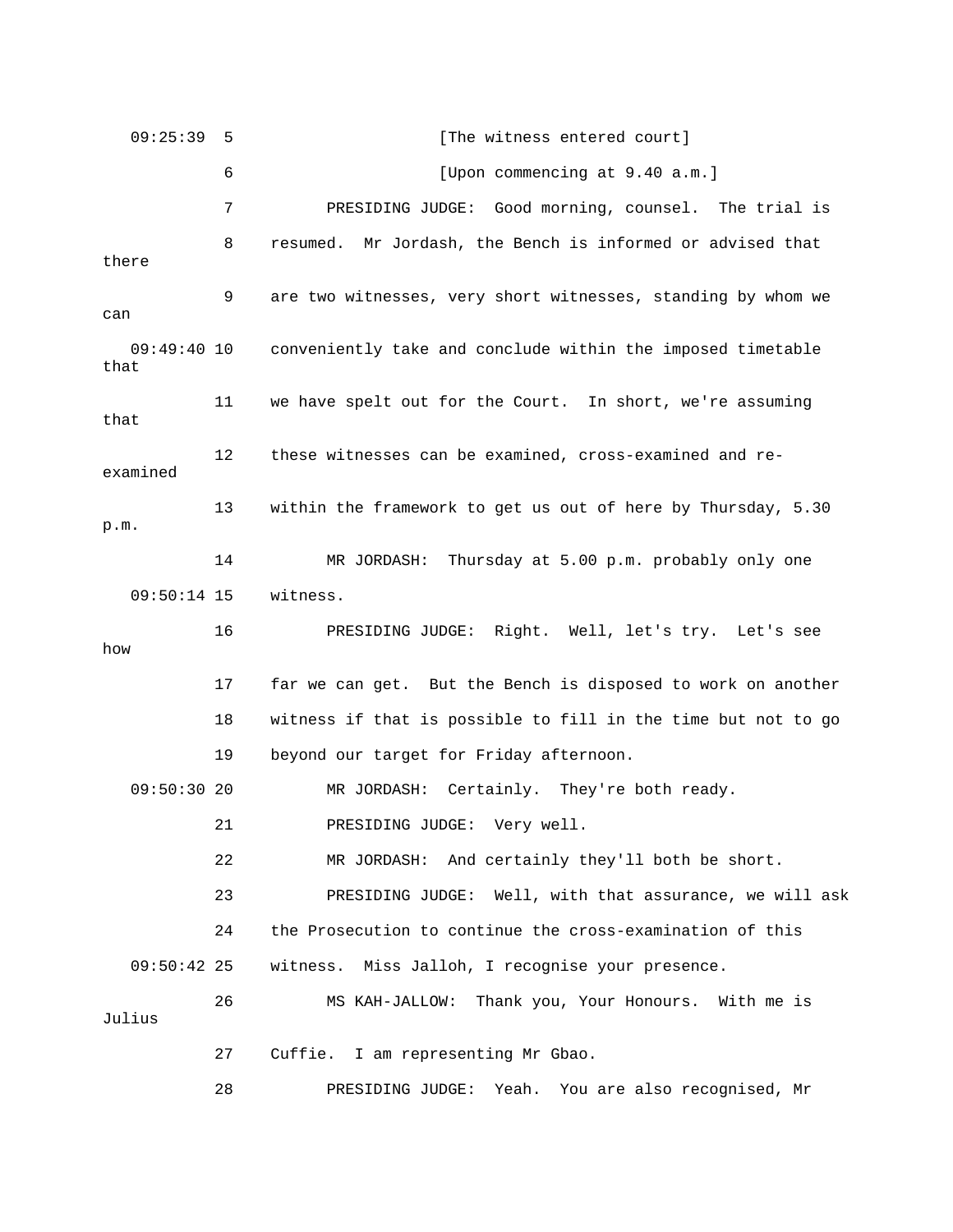29 Cuffie. We will now proceed, Mr Prosecutor.

SCSL - TRIAL CHAMBER I

 SESAY ET AL Page 3 26 JUNE 2007 CPEN SESSION

 1 WITNESS: ISSA HASSAN SESAY [Continued] 2 **12** [The witness answered through interpreter] 3 CROSS-EXAMINED BY MR HARRISON: [Continued] 09:51:32 5 witness. 6 Q. Witness, first of all, is the interpretation being 7 communicated to you, witness? 8 A. Yes, yes. 9 Q. Exhibit 35 in this trial is a document that's titled nited Front of Sierra Leone, Defence 09:52:00 10 "Revolutionary U 11 headquarters," dated 26 September 1999, addressed to the 12 of the revolution, from Major General Sam Bockarie; subject, 13 salute report. Have you even that document before? 09:52:36 15 PRESIDING JUDGE: Mr Harrison, could you give the 17 MR HARRISON: Exhibit 35. 18 PRESIDING JUDGE: 35; thanks. What is your answer, 4 MR HARRISON: I ask if Exhibit 35 could be given to the leader 14 A. I did not know about this except in court here. exhibit 16 number again? It's an exhibit?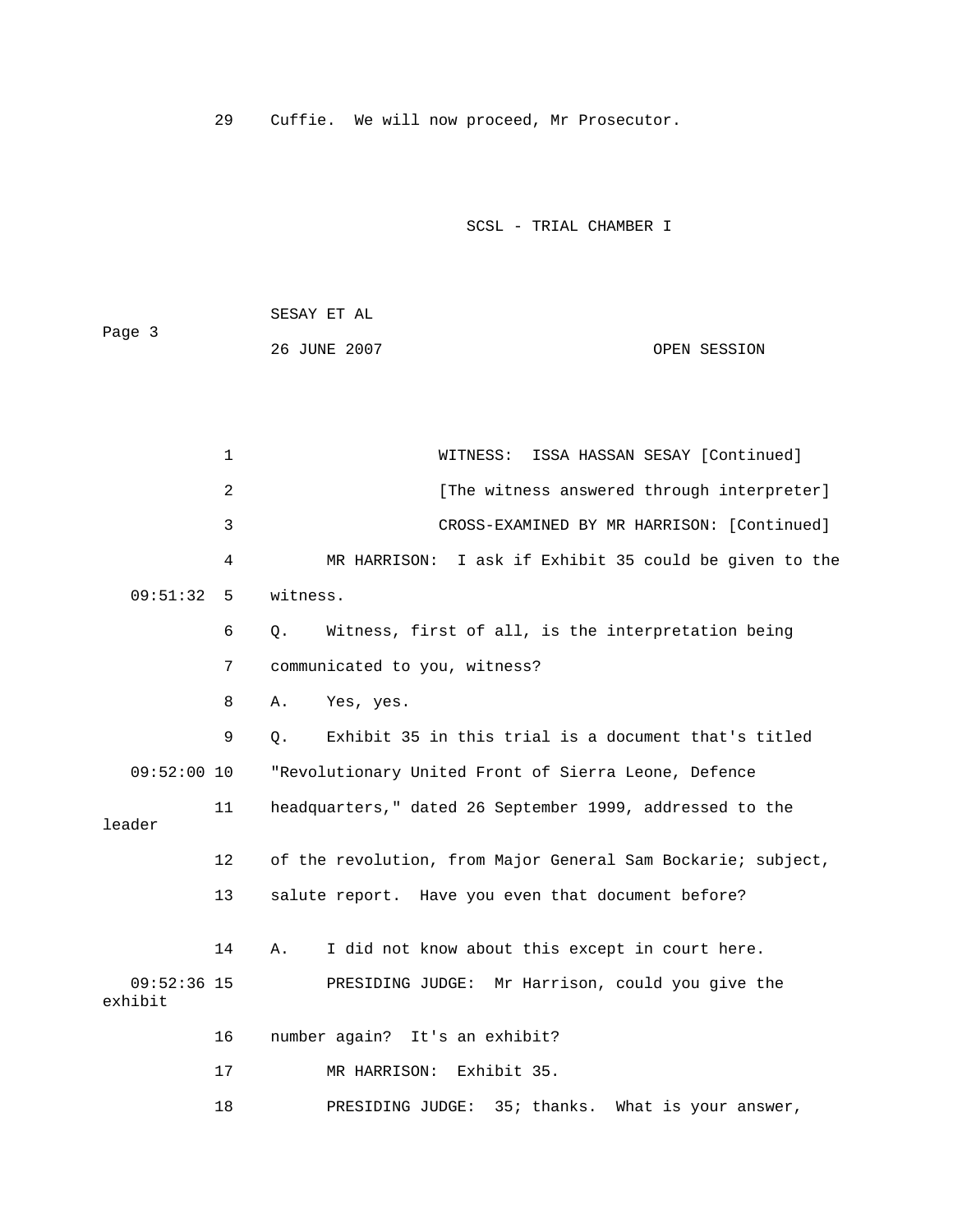19 Mr Sesay?

 09:52:48 20 THE WITNESS: My Lord, I said I came to know about this 21 document in the Court. 22 **PRESIDING JUDGE:** Thank you. 23 THE WITNESS: I did not make this document. 24 MR HARRISON: 09:52:59 25 Q. Yes. Just so it's clear: The Prosecution's position is 26 that this was a document signed by Sam Bockarie; do you 27 understand that? If you don't understand that's fine. At any 29 paragraph on 2363 is referring to events immediately after the 28 rate, if I could you turn to page 2363. And the first full

|        | SESAY ET AL  |              |
|--------|--------------|--------------|
| Page 4 |              |              |
|        | 26 JUNE 2007 | OPEN SESSION |

|          | $1 \quad$      | intervention in February 1998.                      |
|----------|----------------|-----------------------------------------------------|
|          | $\overline{a}$ | You said page what?<br>А.                           |
|          | 3              | 2363.<br>Q.                                         |
| document | 4              | A. Yes. I would answer questions pertaining to this |
|          |                | $09:54:16$ 5 when I was not the one that made it?   |
|          | 6              | JUDGE ITOE: Mr Sesay, would you please wait for the |
|          | 7              | questions.                                          |
|          | 8              | MR HARRISON:                                        |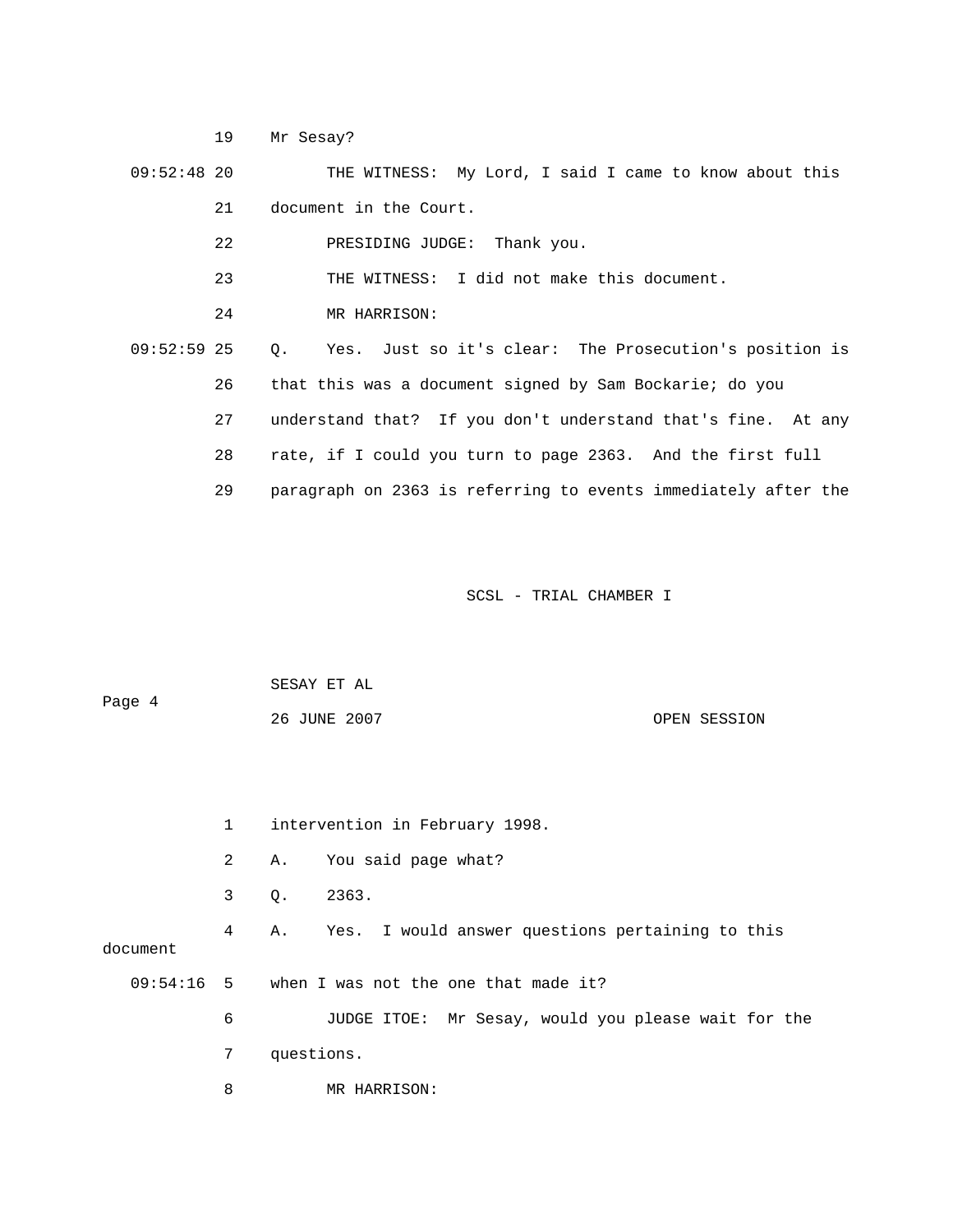|       |                         | 9  | Q. | Sir, I'm going to put certain questions to you and the       |
|-------|-------------------------|----|----|--------------------------------------------------------------|
|       | $09:54:29$ 10<br>events |    |    | context of this first full paragraph on 2363 is that it is   |
| says: |                         | 11 |    | after the intervention in February 1998, and the paragraph   |
|       |                         | 12 |    | "I immediately set about establishing a Defence              |
|       |                         | 13 |    | headquarters in Kailahun. It was from this DHQ that I        |
| and   |                         | 14 |    | intended to organise a stance and a counter-offensive        |
|       | $09:55:08$ 15           |    |    | from where command and control would be maintained."         |
|       |                         | 16 |    | Is that statement true?                                      |
|       |                         | 17 | Α. | Well, that was what Sam Bockarie said, and that was what     |
|       |                         | 18 |    | happened and it was Buedu that was the Defence headquarters. |
|       |                         | 19 | Q. | Then it goes on to say:                                      |
| me    | 09:55:3020              |    |    | "Later, when JP Koroma arrived in Kailahun, he appointed     |
| Chief |                         | 21 |    | to take over command for both the RUF and the SLA as         |
|       |                         | 22 |    | of Defence Staff With the rank of brigadier general."        |
|       |                         | 23 |    | Is that statement true?                                      |
|       |                         | 24 | Α. | Yes, that was how it happened.                               |
|       | $09:55:54$ 25           |    | Q. | Then it goes on to say:                                      |
|       |                         | 26 |    | "In order to motivate the most senior officers I took it     |
|       |                         | 27 |    | upon myself to appoint Brigadier Issa as battlefield         |
|       |                         | 28 |    | commander and Colonel Mingo as battle-group commander."      |
|       |                         | 29 |    | Is that statement true?                                      |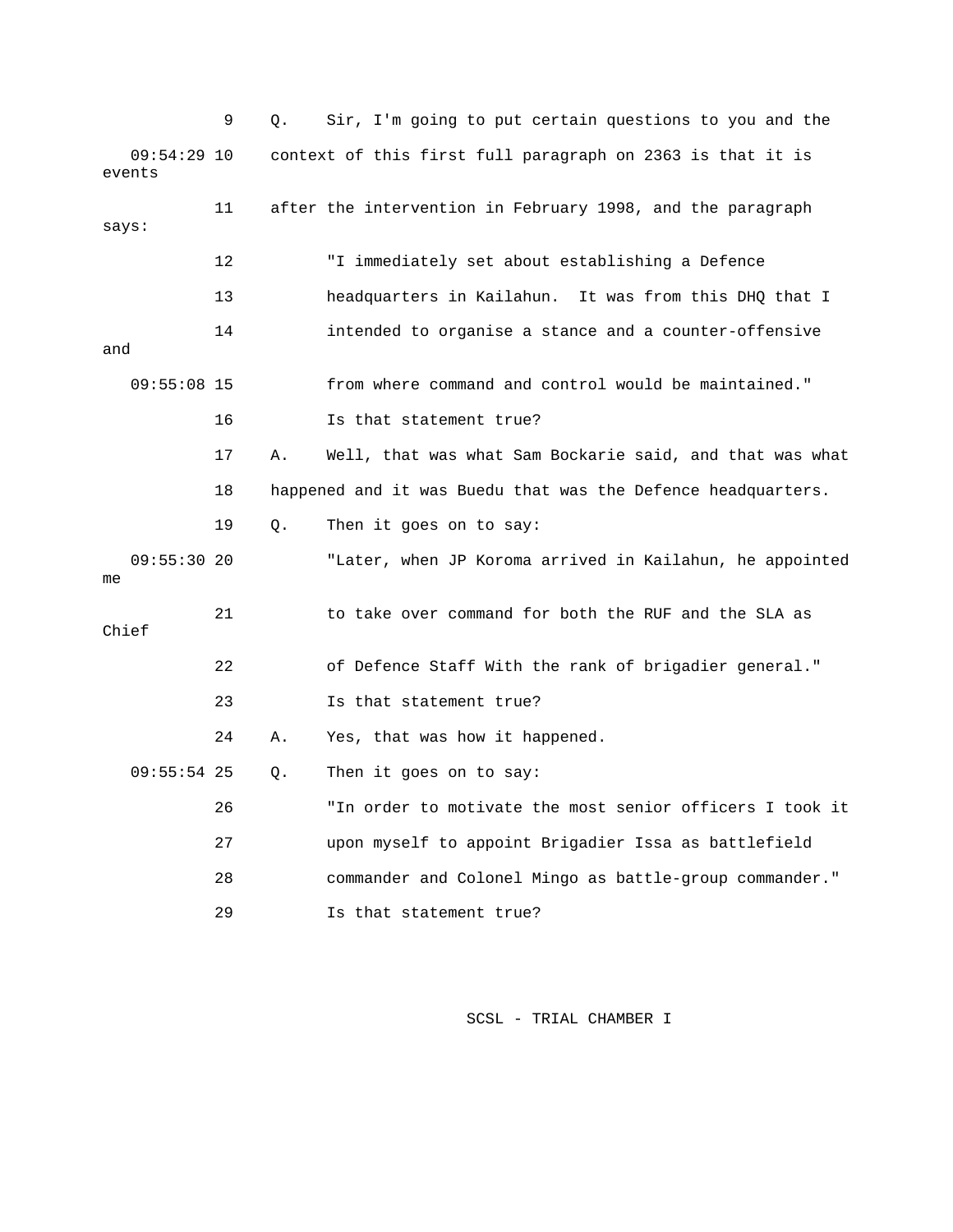|        | SESAY ET AL  |              |
|--------|--------------|--------------|
| Page 5 |              |              |
|        | 26 JUNE 2007 | OPEN SESSION |

|       |               | 1  | Α. | Yes, I feel that I told you that before.                      |
|-------|---------------|----|----|---------------------------------------------------------------|
|       |               | 2  | Q. | Then it goes on to say:                                       |
|       |               | 3  |    | "All this was done especially to encourage Colonel Mingo      |
|       |               | 4  |    | and ensure smooth operation."                                 |
|       | 09:56:33      | 5  |    | Is that statement true?                                       |
|       |               | 6  | Α. | Yes, that was what he said.                                   |
|       |               | 7  | Q. | Then it says:                                                 |
| again |               | 8  |    | "After our Freetown invasion in January 1999, I was           |
|       |               | 9  |    | promoted by JP Koroma to the rank of major general."          |
|       | $09:56:52$ 10 |    |    | Is that statement true?                                       |
| I     |               | 11 | Α. | Well, I was not in Buedu when they gave these positions;      |
|       |               | 12 |    | was in Makeni.                                                |
| over  |               | 13 |    | THE INTERPRETER: Your Honours, would the witness go           |
|       | little        | 14 |    | his, the last bit of his testimony, and would he speak a      |
|       | $09:57:08$ 15 |    |    | bit louder?                                                   |
|       | interpreters? | 16 |    | PRESIDING JUDGE: Mr Sesay, did you hear the                   |
|       |               | 17 |    | To go over the last part of your testimony and to be a little |
|       |               | 18 |    | more audible. Speak up a bit.                                 |
|       |               | 19 |    | THE WITNESS: Okay. It was JP.                                 |
|       | $09:57:26$ 20 |    |    | MR HARRISON:                                                  |
|       |               | 21 | Q. | All right. Just to make it clear, what it says is:            |
|       |               | 22 |    | "After our Freetown invasion in January 1999 I was again      |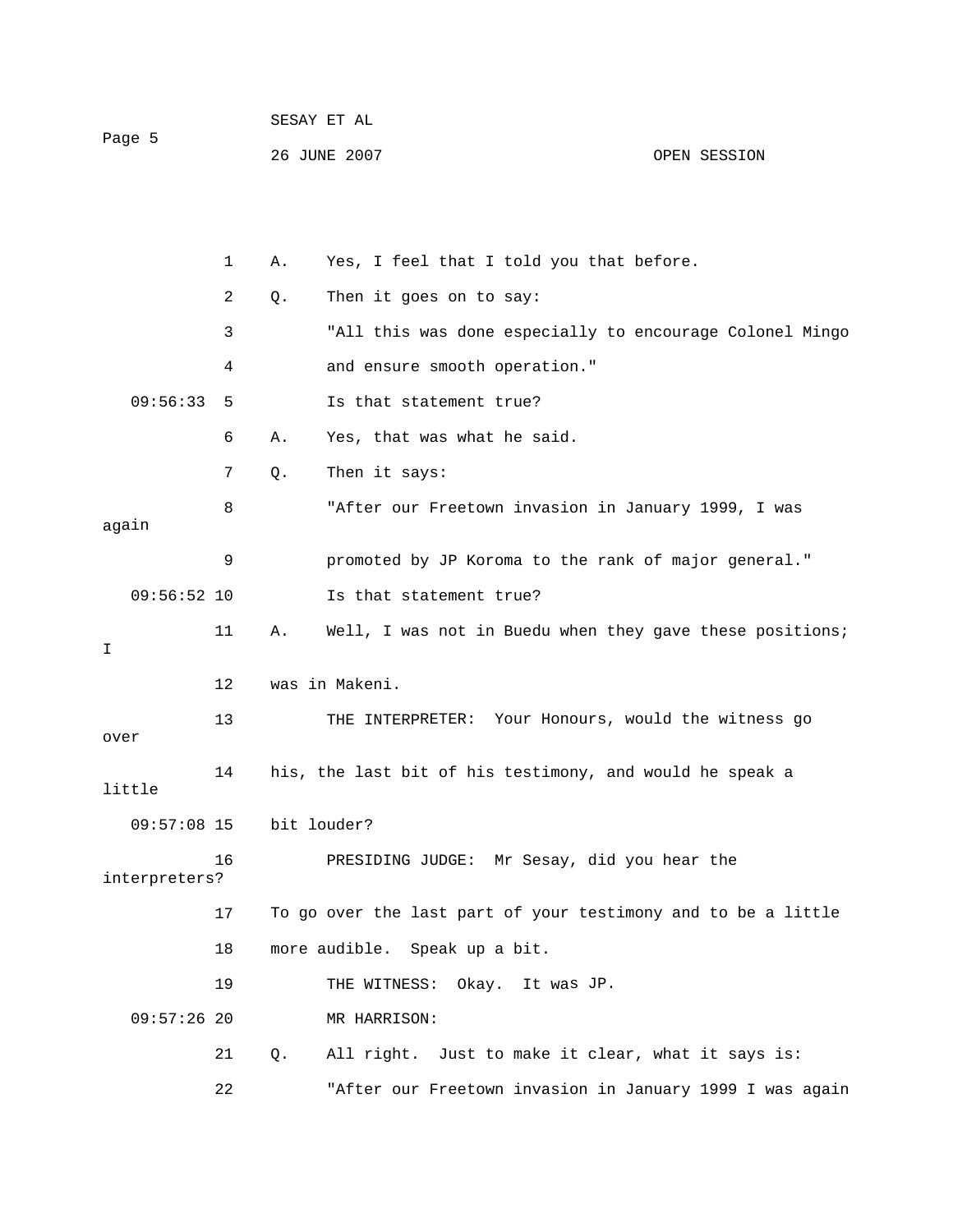23 promoted by JP Koroma to the rank of major general." 24 Is that statement true? 09:57:45 25 A. That statement is not true, because Bockarie had been 26 claiming those who came to attack Freetown did not take orders the 29 attack had taken place in Freetown, he had been talking over BBC, 27 from Bockarie and he did not give them any supplies. It was a 28 different group that came and attacked Freetown and even when

|        | SESAY ET AL  |              |
|--------|--------------|--------------|
| Page 6 |              |              |
|        | 26 JUNE 2007 | OPEN SESSION |

|       | control       | $1 \quad$      | VOA, RFI, he had been claiming that he did not have the             |
|-------|---------------|----------------|---------------------------------------------------------------------|
|       |               | $\overline{2}$ | of the men that were on the ground in Freetown.                     |
|       |               | 3              | Then it goes on to say $-$ -<br>$\circ$ .                           |
| the   |               | 4              | JUDGE ITOE: Excuse me, that does not appear to answer               |
|       |               |                | 09:58:28 5 question. Learned counsel Harrison said, in reading this |
|       |               | 6              | document, Exhibit 35, that "After our Freetown invasion in          |
|       |               | 7              | January I was again promoted by JP Koroma to the rank of major      |
|       |               | 8              | general." Is that true or false? It's not a question of his         |
|       |               | 9              | having control over the forces, or whether there were any           |
|       | $09:58:54$ 10 |                | complaints against him. Is it true that he was appointed by         |
| 1999? |               | 11             | Johnny Paul Koroma to the rank of major general in January          |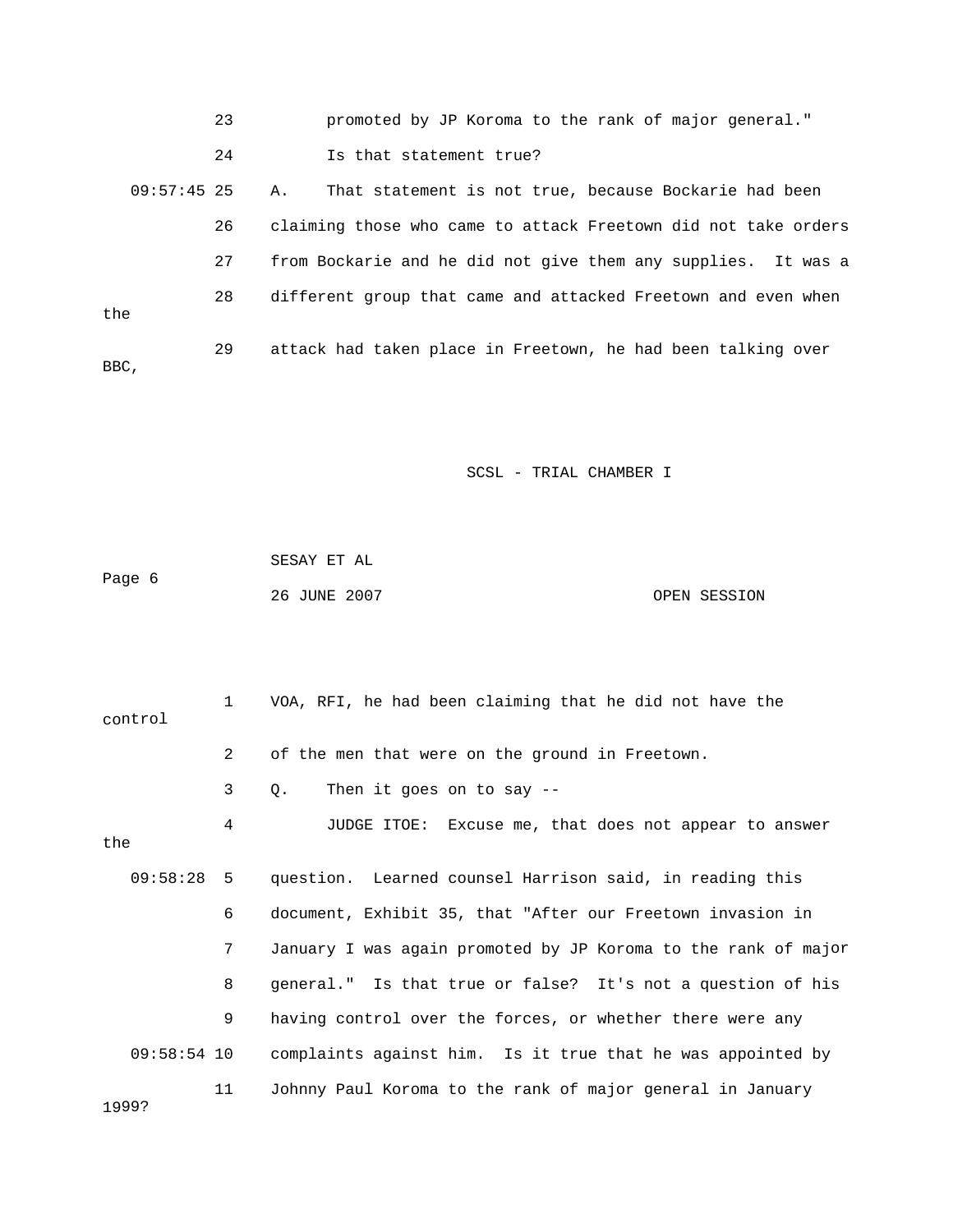| to                     | 12 | MR JORDASH: Sorry to leap up, Your Honour, I don't mean         |
|------------------------|----|-----------------------------------------------------------------|
| lack                   | 13 | interrupt but I would respectfully submit there is some -- a    |
| "Yes,                  | 14 | of clarity in the question and if Mr Sesay were to answer       |
| $09:59:16$ 15          |    | it's true," meaning there was these promotions, then later on,  |
| is                     | 16 | when the transcript is looked at, it looks as though Mr Sesay   |
| be                     | 17 | saying "Yes, it's true, it was our Freetown invasion" so, to    |
| that                   | 18 | fair to Mr Sesay, there are two questions which arise from      |
|                        | 19 | proposition.                                                    |
| $09:59:35$ 20<br>that. |    | JUDGE ITOE: I don't see two questions arising from              |
|                        | 21 | I mean, if he says he was not promoted to the rank of major     |
| does                   | 22 | general by Johnny Paul Koroma, fine. But was he, in fact,       |
|                        | 23 | he have any explanation to offer as far as that particular      |
|                        | 24 | statement is concerned?                                         |
| $09:59:54$ 25<br>part, |    | MR JORDASH: I think Mr Sesay had answered the first             |
|                        | 26 | whether it was "our" invasion; whether that was correct.<br>And |
|                        | 27 | what Mr Sesay appeared to be saying was: Well, no, it's not.    |
| effect.                | 28 | Mr Bockarie just kept claiming it was, or words to that         |
| what                   | 29 | So could I just respectfully ask that the Prosecution to say    |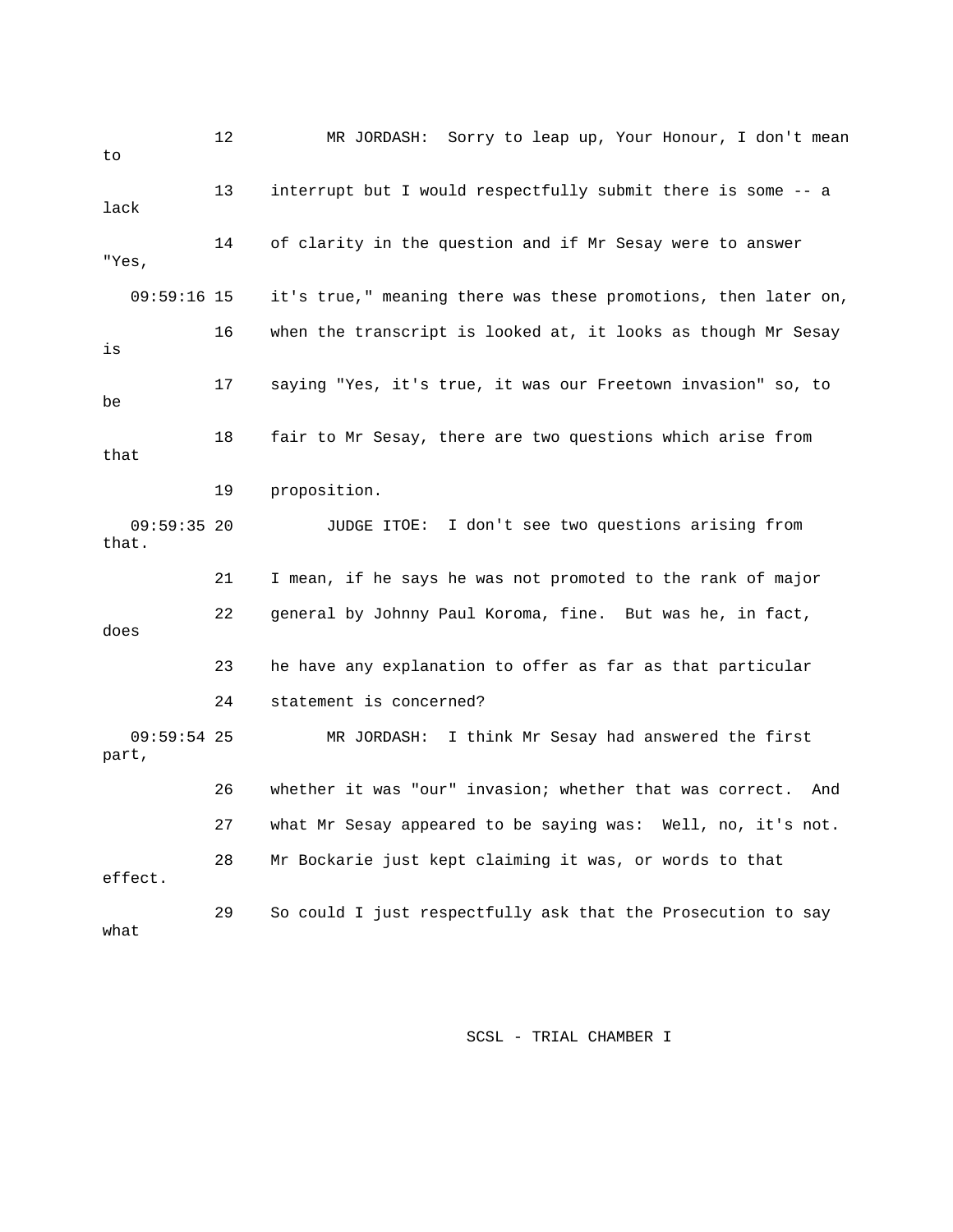26 JUNE 2007 OPEN SESSION

 1 it is they're asking is true: Whether it is the RUF invasion 4 JUDGE ITOE: In any event, whether there was an  $10:00:28$  5 and Bockarie was part of the movement, so even if he says it 8 MR JORDASH: Very well. Because it is our case that 9 Mr Bockarie claimed over the radio that it was his troops 11 JUDGE ITOE: Well, he was part of the area. Are we 12 disputing the fact that there was some RUF troops in Freetown 14 MR JORDASH: Swallowed into the command structure of the 10:01:06 15 AFRC. 18 JUDGE BOUTET: Well, I think the witness is capable of 19 answering these questions easily. I understand that there are e 10:01:15 20 nuances that may have to be brought in the answer but they ar 21 part of the answer that are quite clear. I mean, the first of 2 Freetown which they're focusing on, or whether it's the 3 promotions that they're focusing on? invasion, is 6 our invasion, is he wrong to say it is our invasion, talking of 7 the group invading, Mr Jordash? within 10:00:50 10 Freetown but in fact it wasn't his troops within Freetown. 13 also? 16 JUDGE ITOE: Well, anyway, those are -- I don't want to get 17 into all of that.

part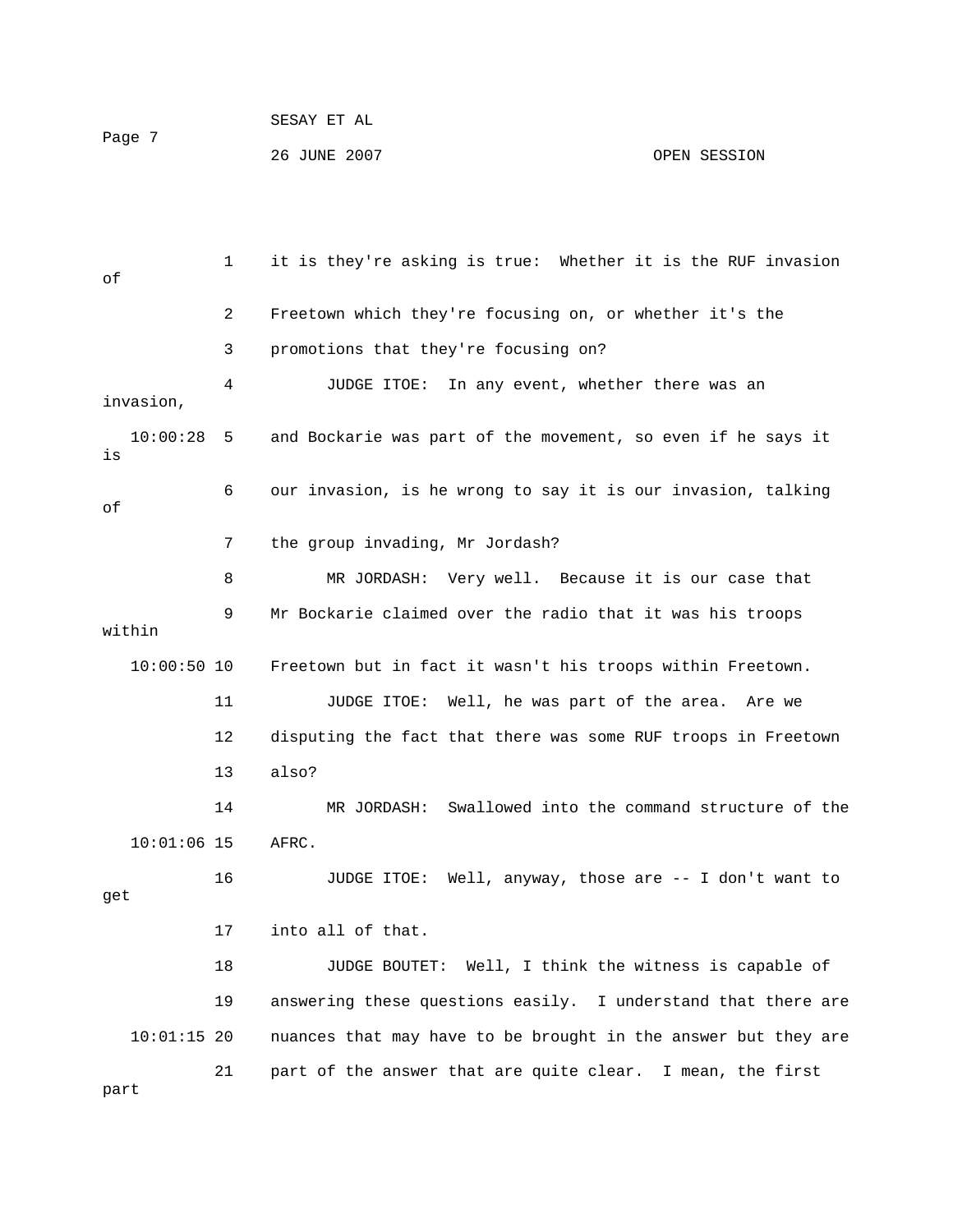| by            | 22 | is -- may be subject to, but the question, as has been focused |
|---------------|----|----------------------------------------------------------------|
|               | 23 | my learned brother Justice Itoe, I don't think you need a big  |
|               | 24 | explanation for that. Was he or was he not promoted? I         |
| $10:01:37$ 25 |    | understand the question contains more information that that is |
|               | 26 | only part but I think he can answer those and then --          |
| question      | 27 | Which is why I didn't object to the<br>MR JORDASH:             |
| when          | 28 | because I thought Mr Sesay could answer it as he saw it but    |
| legitimate    | 29 | he answered it as he saw it, and I would submit in a           |

|        | SESAY ET AL  |              |
|--------|--------------|--------------|
| Page 8 |              |              |
|        | 26 JUNE 2007 | OPEN SESSION |

|                           | $\mathbf{1}$   | way, focusing on one aspect of the proposition, there was a  |
|---------------------------|----------------|--------------------------------------------------------------|
| was                       | $\overline{a}$ | suggestion that perhaps he wasn't answering the question. I  |
| two                       | 3              | simply saying: Well, yes, he is, but the Prosecution's asked |
|                           | 4              | questions.                                                   |
| $10:02:08$ 5<br>question. |                | JUDGE BOUTET: I think the question was a single              |
| not                       | 6              | He was asked if this sentence is accurate or not. If it is   |
|                           | $7^{\circ}$    | accurate he only has to say it's not accurate.               |
|                           | 8              | MR JORDASH: Which he did in relation to one part. But        |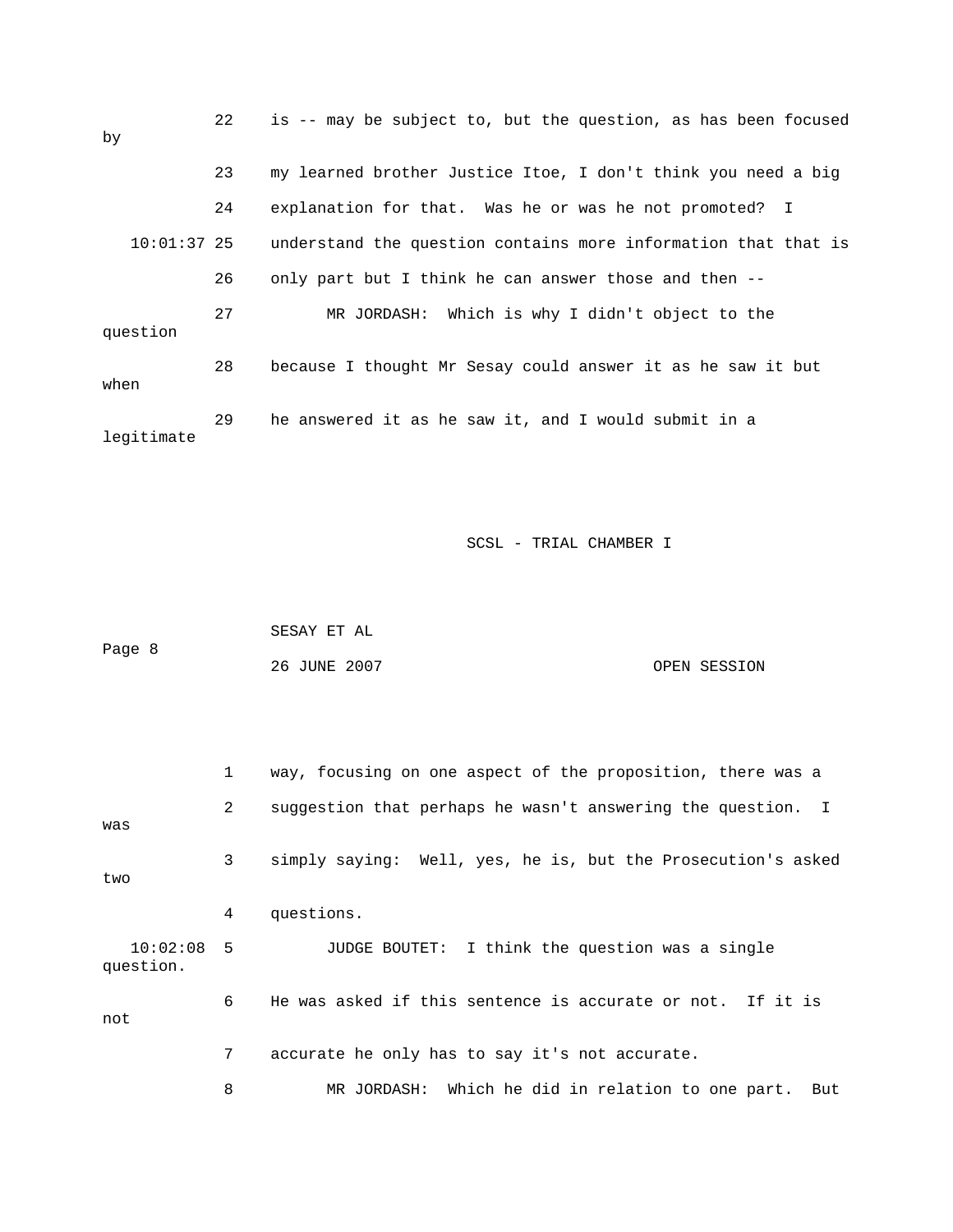|               | 9  | then was criticised for not answering the other part.          |
|---------------|----|----------------------------------------------------------------|
| $10:02:31$ 10 |    | PRESIDING JUDGE:<br>Proceed, counsel.                          |
|               | 11 | MR HARRISON:                                                   |
|               | 12 | Q.<br>You can see in that partial sentence that we have been   |
|               | 13 | talking about, part of it says: "I was again promoted by       |
|               | 14 | JP Koroma to the rank of major general." Is that true?         |
| $10:02:52$ 15 |    | Yes. JP Koroma appointed Bockarie to the rank of major<br>Α.   |
|               | 16 | general in December 1998 before I left, before the attack in   |
|               | 17 | Kono.                                                          |
|               | 18 | Then it goes on to say: "Issa was promoted to brigadier<br>Q.  |
| sentence      | 19 | and Mike to the rank of brigadier." Is that part of the        |
|               |    |                                                                |
| $10:03:20$ 20 |    | true?                                                          |
|               | 21 | Α.<br>Yes, that was in February; Mike, Issa and others, Isaac, |
|               | 22 | and other people.                                              |
| the           | 23 | And just so that the entire sentence is dealt with on<br>О.    |
|               | 24 | record, it concludes by saying: "And other SLA officers were   |
| $10:03:44$ 25 |    | also promoted." Is that true?                                  |
| to            | 26 | Well, I, the men that were in Freetown, what happened as<br>Α. |
|               | 27 | later, they promoted themselves.                               |
|               | 28 | Now, if you turn over to the next page, which would be<br>0.   |

SESAY ET AL

26 JUNE 2007 OPEN SESSION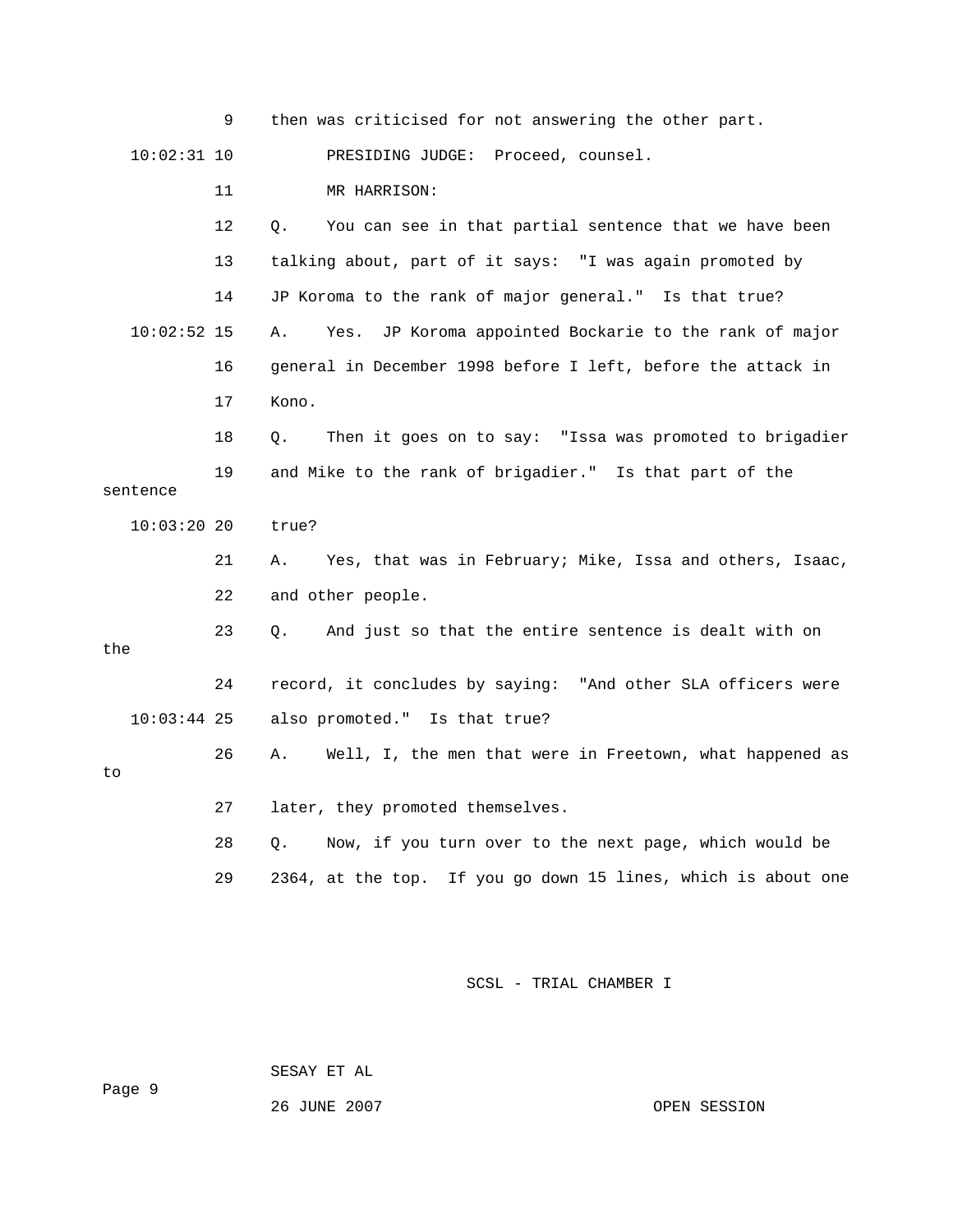1 third of the way down that page, you will see a new paragraph 3 this is during the time after the intervention, and 4 to the time when diamonds are allegedly lost by you, and the 10:04:58 5 passage reads: "Prior to this diamonds mined from Kono were 7 delivery to a business associate of yours." Is that sentence 8 true? Yes, I feel that I said so. I said that Bockarie gave 11 Kono. They were diamonds that were taken from JP and these 13 meet Foday Sankoh's business partners in Burkina Faso and that 14 was the time that these -- I lost these diamonds, in Monrovia, 17 Q. And then it goes on -- I am sorry, I think I cut off the 18 interpretation. 10:06:13 20 short but -- 21 MR HARRISON: 22 Q. It then goes on to say -- 23 A. I want to explain. 24 PRESIDING JUDGE: Did you want to explain something? 2 beginning with the words, "Prior to this." And the context of specifically 6 given to Brigadier Issa in order for him to make contact and 9 A. me 10:05:29 10 these diamonds but they were not diamonds that were mined in were 12 the diamonds that he gave me to give Ibrahim Bah so that we can 10:05:55 15 but they were not diamonds that were mined in Kono, because the 16 time was too short. 19 JUDGE BOUTET: I think the witness said the time was too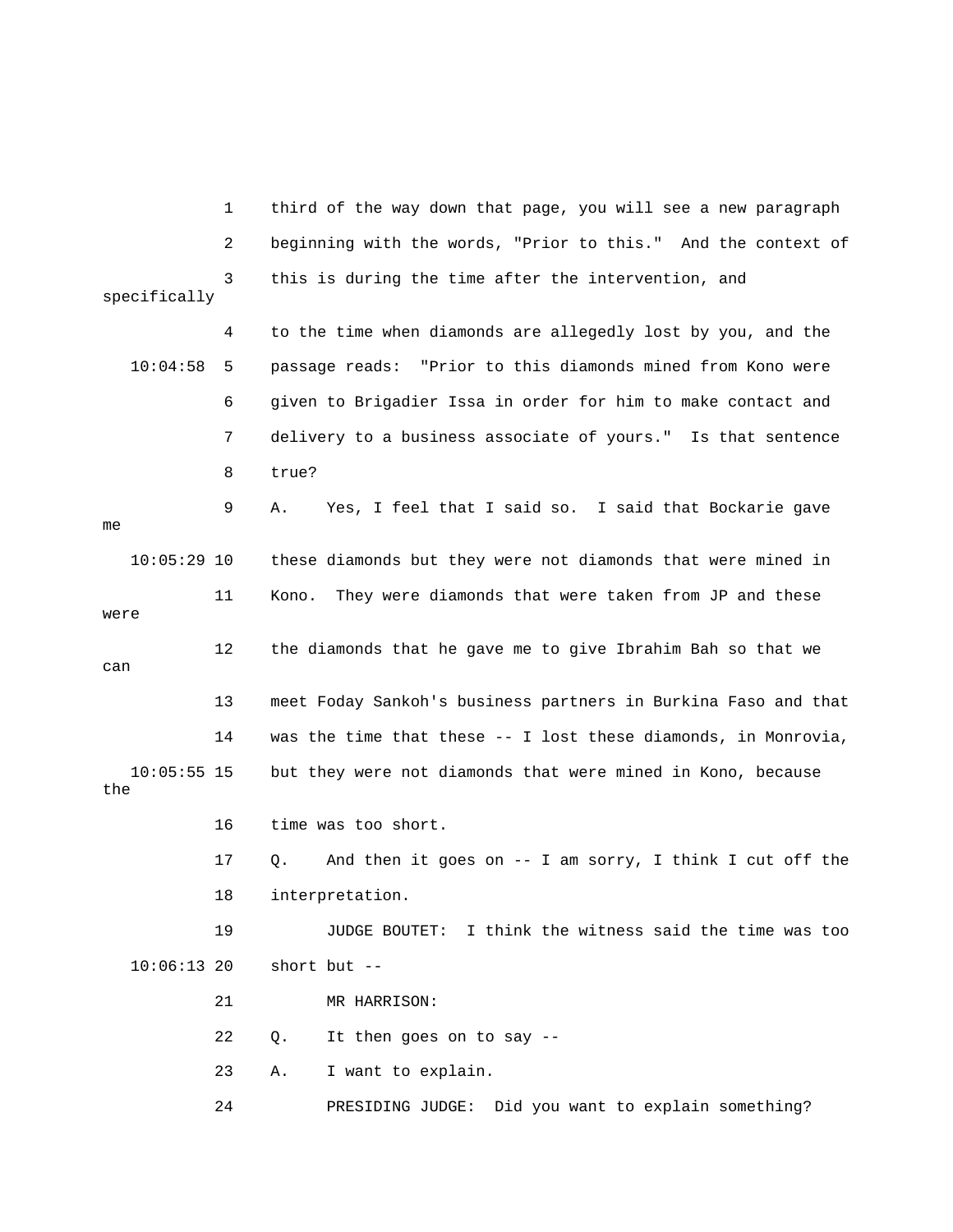|      | $10:06:22$ 25 |                                                                | THE WITNESS: Yes, sir.                                       |
|------|---------------|----------------------------------------------------------------|--------------------------------------------------------------|
|      |               | 26                                                             | PRESIDING JUDGE: Go ahead.                                   |
| time | 27            | THE WITNESS: Because what I meant by I said that the           |                                                              |
|      | 28            | was too short, sir, we retreated from Kono in February, and it |                                                              |
|      |               | 29                                                             | was in late March that Bockarie sent me, late March to early |

```
 SESAY ET AL 
Page 10
             26 JUNE 2007 OPEN SESSION
```

```
 1 April, so there was not enough time for diamonds to be mined 
             3 JUDGE BOUTET: What did you say, Mr Sesay, that happened 
   10:06:49 5 THE WITNESS: I said in February, sir, that was the time 
             6 that we withdrew from Kono with JPK and went to Kailahun. So 
8 me with these diamonds, to go and meet Ibrahim Bah in Monrovia
missing.
10:07:10 10 And I said from February, late February, when we came from
in
             2 Kono during that time. 
in 
             4 February? 
in 
             7 late March to early April, that was the time that Bockarie 
sent
so 
             9 that we could go to Burkina Faso. But the diamonds got 
Kono,
```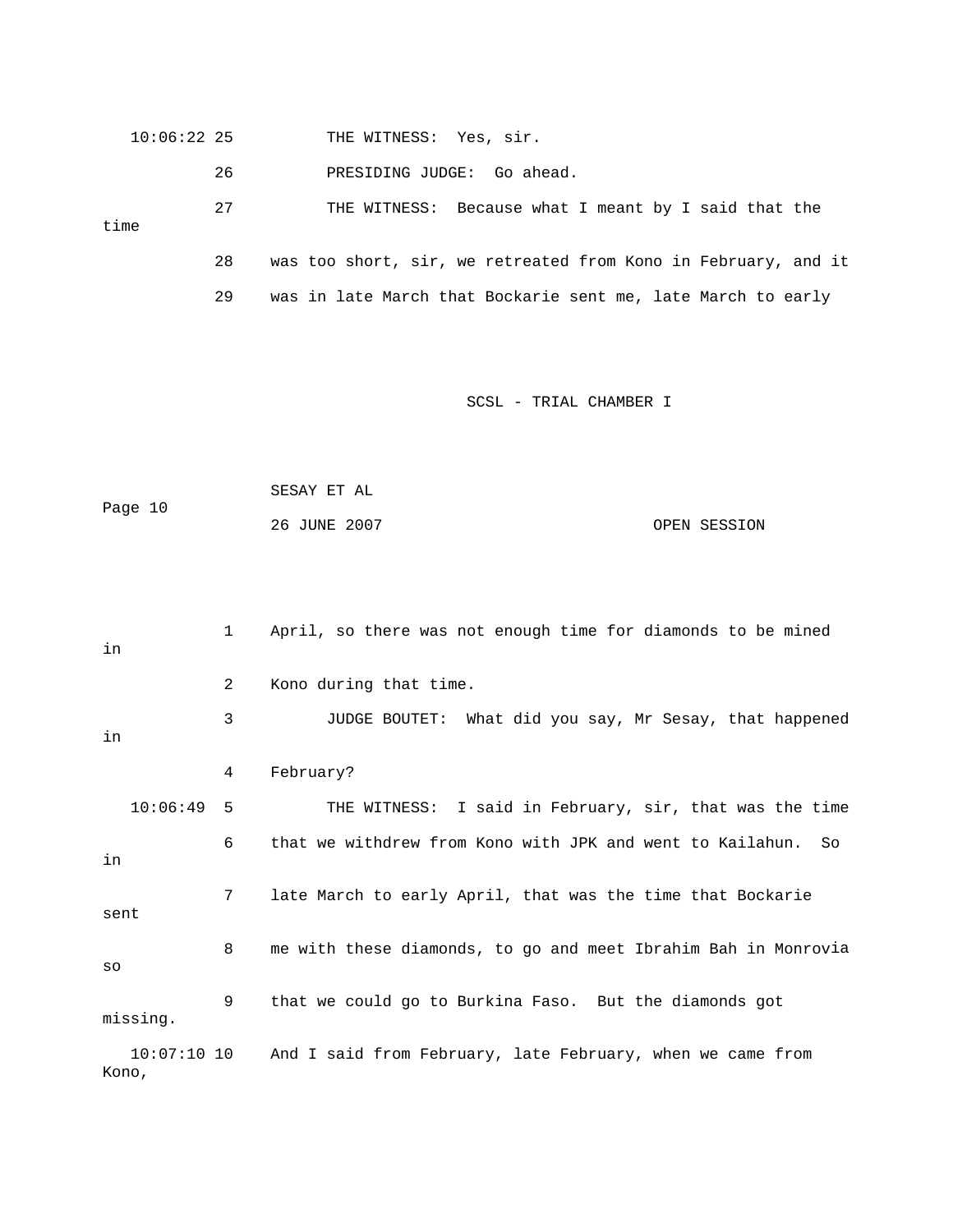11 it was too short so that diamonds could be mined in Kono. That 12 was what I was saying, sir. 13 JUDGE BOUTET: I don't understand what you mean by this, 10:07:26 15 THE WITNESS: Yes, because this paragraph which Mr 16 is talking about that the diamonds which Bockarie gave me were 17 diamonds that were mined in Kono, that was why I said that the 10:07:43 20 JUDGE BOUTET: Why? 21 THE WITNESS: Well, My Lord, the time was short. We 22 Kono in late February, and there were not -- no people in Kono 23 before we retreated in Kono, so the time was too short for 10:08:04 25 PRESIDING JUDGE: So what are you answering to the 26 that Mr Harrison has read to you? What is your answer: Is it 27 true? 29 were not diamonds that were mined in Kono. They were diamonds 14 why you say time was too short when you came from Kono. Harrison 18 time was too short for diamonds to be mined in Kono during that 19 time. left mining 24 to have gone on during that time. passage 28 THE WITNESS: Well, it was not true. The diamonds, these

SCSL - TRIAL CHAMBER I

SESAY ET AL

26 JUNE 2007 OPEN SESSION

Page 11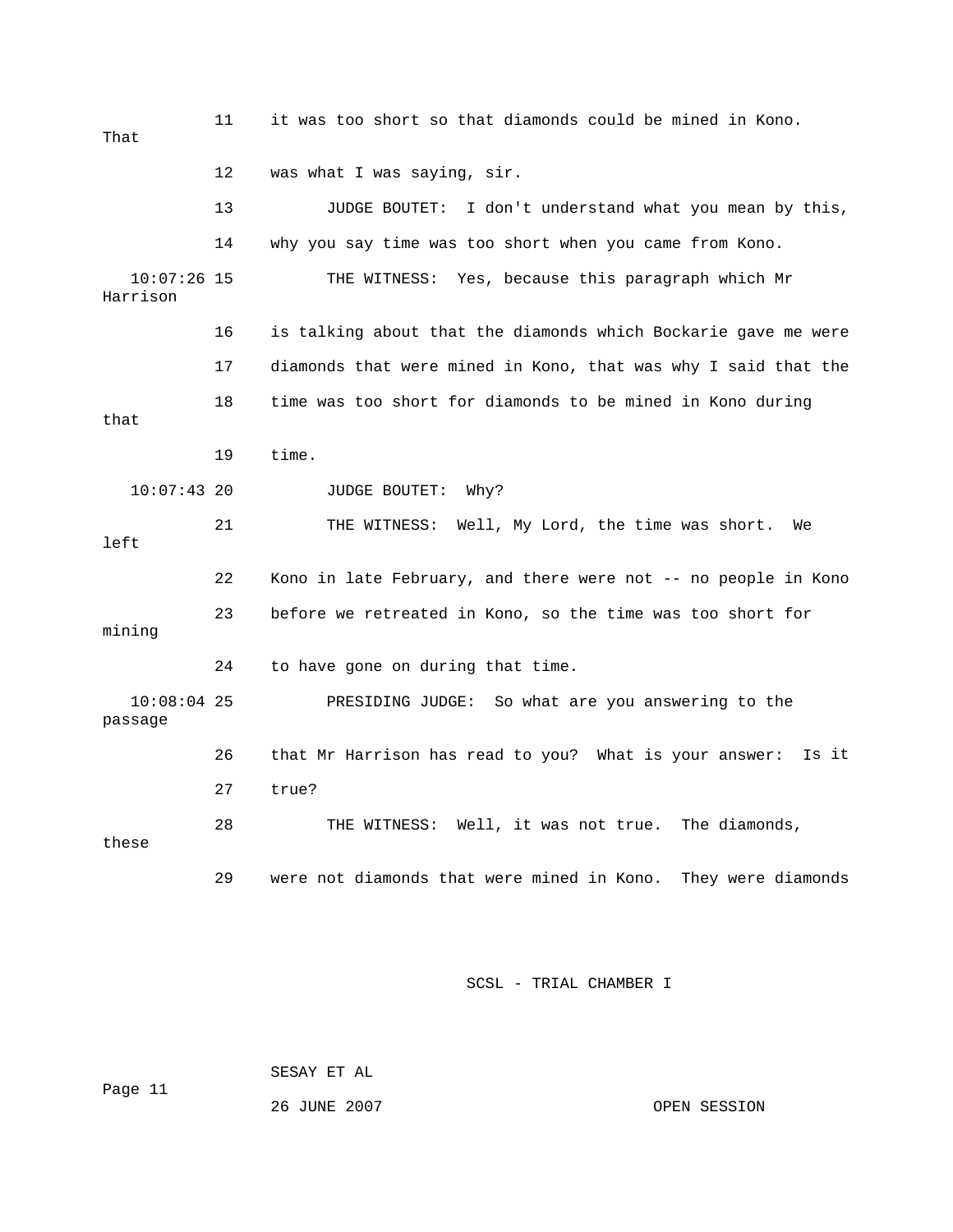1 that Mosquito took from JP.

|                   | 2   | PRESIDING JUDGE: I see; so that's your answer. Right.         |
|-------------------|-----|---------------------------------------------------------------|
| not               | 3   | But if Mosquito took them from JP, you do<br>JUDGE ITOE:      |
| were              | 4   | know the origin of those diamonds, would you? The diamonds    |
| 10:08:37          | - 5 | taken from JPK; do you know the origin? Do you know where JPK |
|                   | 6   | got them from?                                                |
|                   | 7   | THE WITNESS: Yes, My Lord. It was in Kono and Tongo.          |
| оf                | 8   | Those are the areas that they had been mining during the time |
| They              | 9   | the AFRC, but these were not under AF -- Mosquito's mining.   |
| $10:08:56$ 10     |     | were under AFRC mining.                                       |
| I                 | 11  | JUDGE BOUTET: But this is not the question, Mr Sesay.         |
| from              | 12  | mean, the question is not whether these diamonds were coming  |
|                   | 13  | AFRC or junta or elsewhere; the question -- the statement is  |
| statement         | 14  | diamonds mined from Kono, not necessarily by you.<br>The      |
| 10:09:10 15<br>to |     | is a very broad statement. Now you're saying that, according  |
|                   | 16  | what you know, they were from Kono.                           |
|                   | 17  | MR JORDASH:<br>Or Tongo, Your Honour, sorry.                  |
| answer            | 18  | JUDGE BOUTET: Or Tongo -- well. Mr Sesay, try to              |
| explanations      | 19  | the question, please. You're going on all sorts of            |
| $10:09:30$ 20     |     | and your answers are getting confused.                        |
| that              | 21  | Mr Harrison, perhaps you should put<br>PRESIDING JUDGE:       |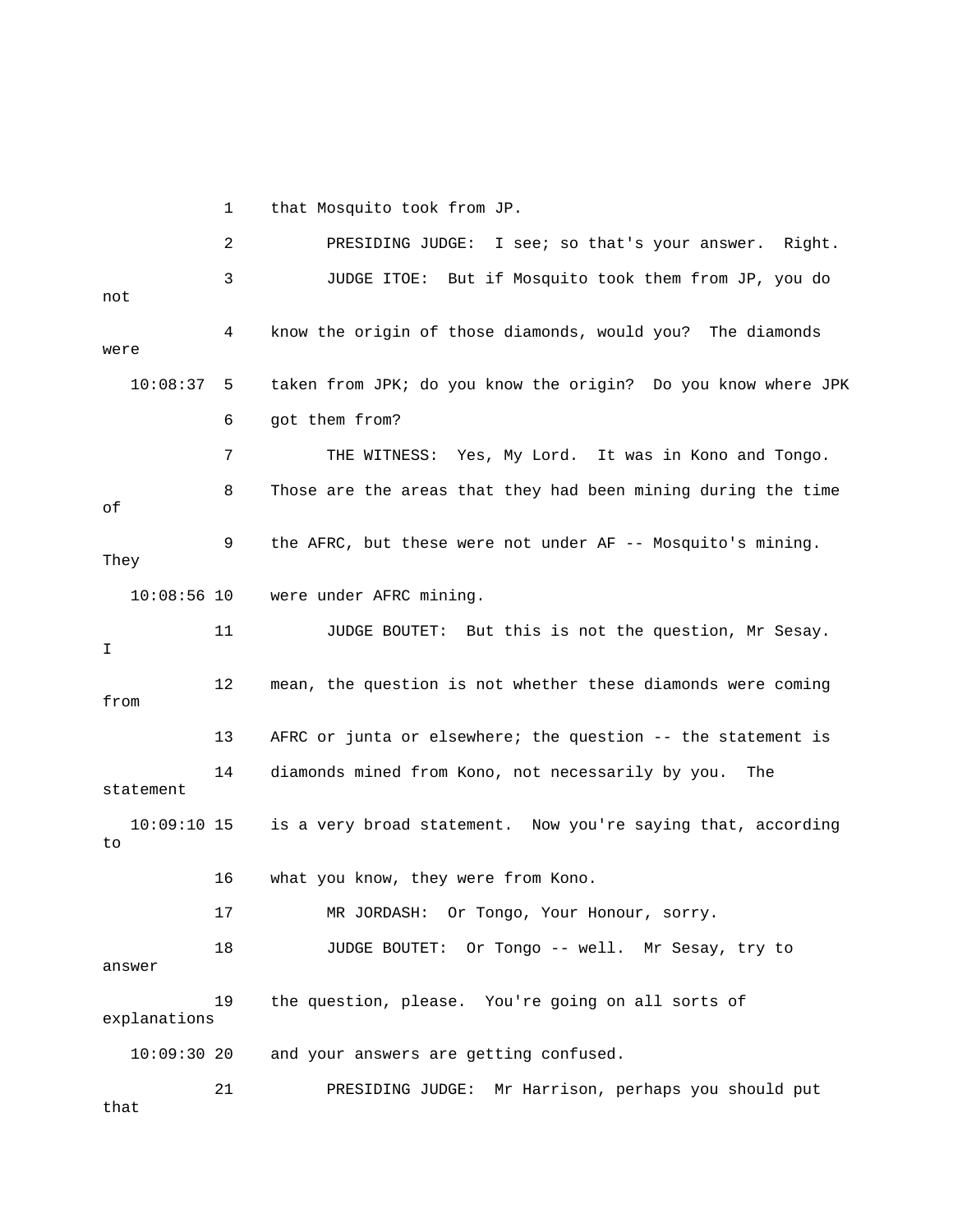| probably            | 22 | question again. He may well not have understood it or          |  |
|---------------------|----|----------------------------------------------------------------|--|
|                     | 23 | again once more because of his encyclopaedic knowledge about   |  |
|                     | 24 | these events, these ideas just come, and he wants to make sure |  |
| $10:09:52$ 25<br>as |    | that the Court understands the entire picture. But I think,    |  |
|                     | 26 | we've all been endeavouring to do, we need focused answers to  |  |
|                     | 27 | focused questions. Let's put it again.                         |  |
|                     | 28 | MR HARRISON:                                                   |  |
| "Prior              | 29 | The passage that was put to you is the following:<br>О.        |  |

| Page 12 | SESAY ET AL  |              |
|---------|--------------|--------------|
|         | 26 JUNE 2007 | OPEN SESSION |

| in                  |                | to this diamonds mined from Kono were given to Brigadier Issa |
|---------------------|----------------|---------------------------------------------------------------|
|                     | $\mathbf{2}$   | order for him to make contact and delivery to a business      |
|                     | $\overline{3}$ | associate of yours." Is that statement true?                  |
|                     | 4              | Yes, part of it is true, and I would like to explain.<br>Α.   |
| $10:10:45$ 5<br>all |                | PRESIDING JUDGE: But keep your explanation very short;        |
|                     | 6              | right?                                                        |
|                     | 7              | THE WITNESS: Yes, sir, My Lord.                               |
|                     | 8              | PRESIDING JUDGE: All right; go ahead.                         |

9 THE WITNESS: My Lord, I had explained. I said the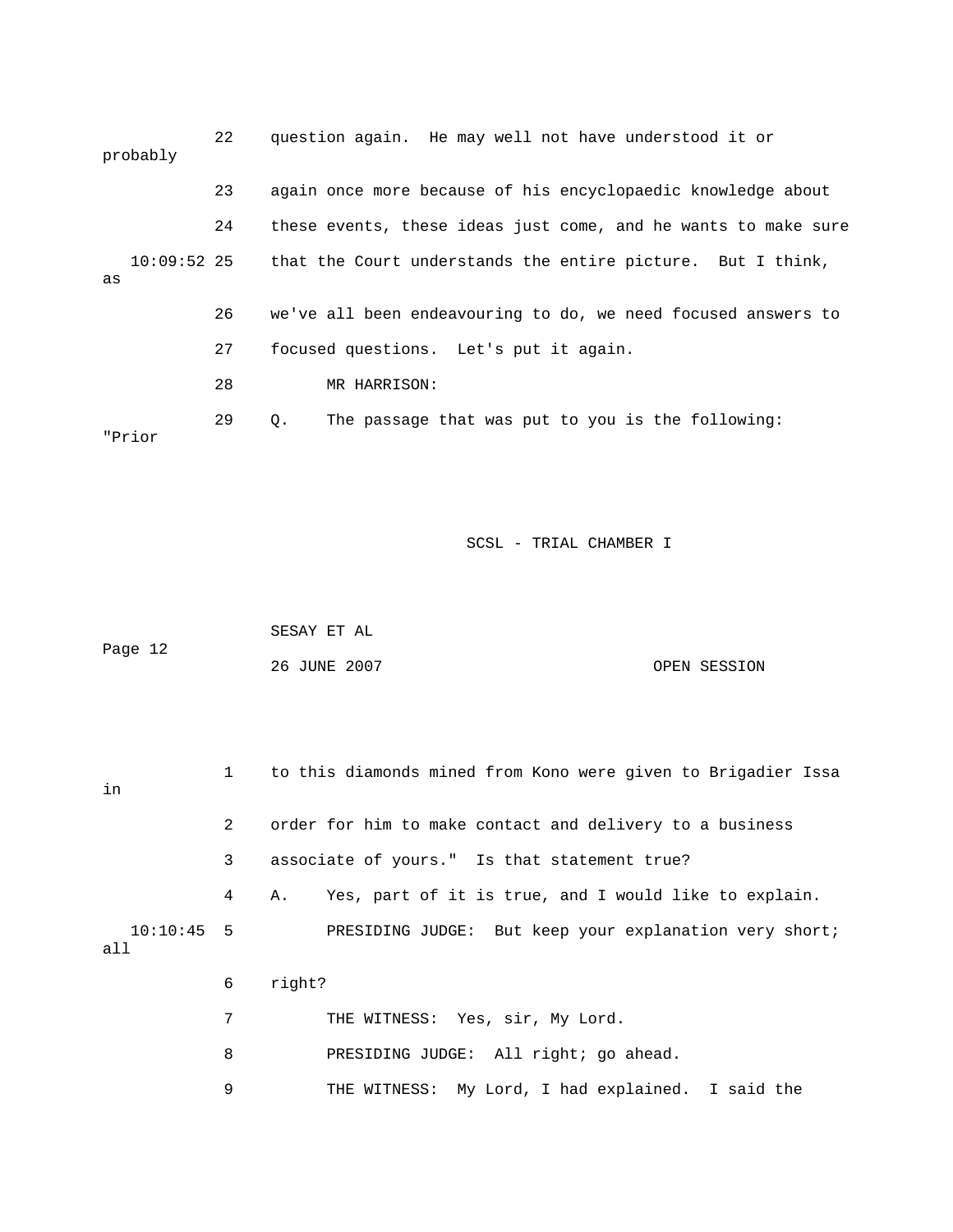10:11:10 10 paragraph, part of it is true and what I had explained, sir. 11 PRESIDING JUDGE: You don't want to give us the benefit wer some 13 THE WITNESS: Well, My Lord, My Lord, when I ans timeframe 10:11:37 15 of the first man in Kono, so if I answer, and you said that I because e 18 mining which Bockarie organised in Kono, and these were th 19 diamonds that were given to me. That was how I look at the 10:12:02 20 paragraph. That is why I tried to explain that they were 21 diamonds that were taken from JP, these were the diamonds that 22 were given to me sir. 23 PRESIDING JUDGE: That's perfectly legitimate. It's other part is not true, and you want to say why; that's all I 27 THE WITNESS: Yes, sir, because there is an allegation 28 because they said there was forced labour in 1998 in Kono, so of 12 your explanation now that you say part of it is true? of 14 these questions I have to look at the indictment, the did 16 not answer the questions, then -- then I doubt a little 17 this, the way the sentence is formed, it's as though the diamond just 24 that when you said part is true, the implication is that the  $10:12:18$  25 was 26 trying to probe. That's all. 29 this --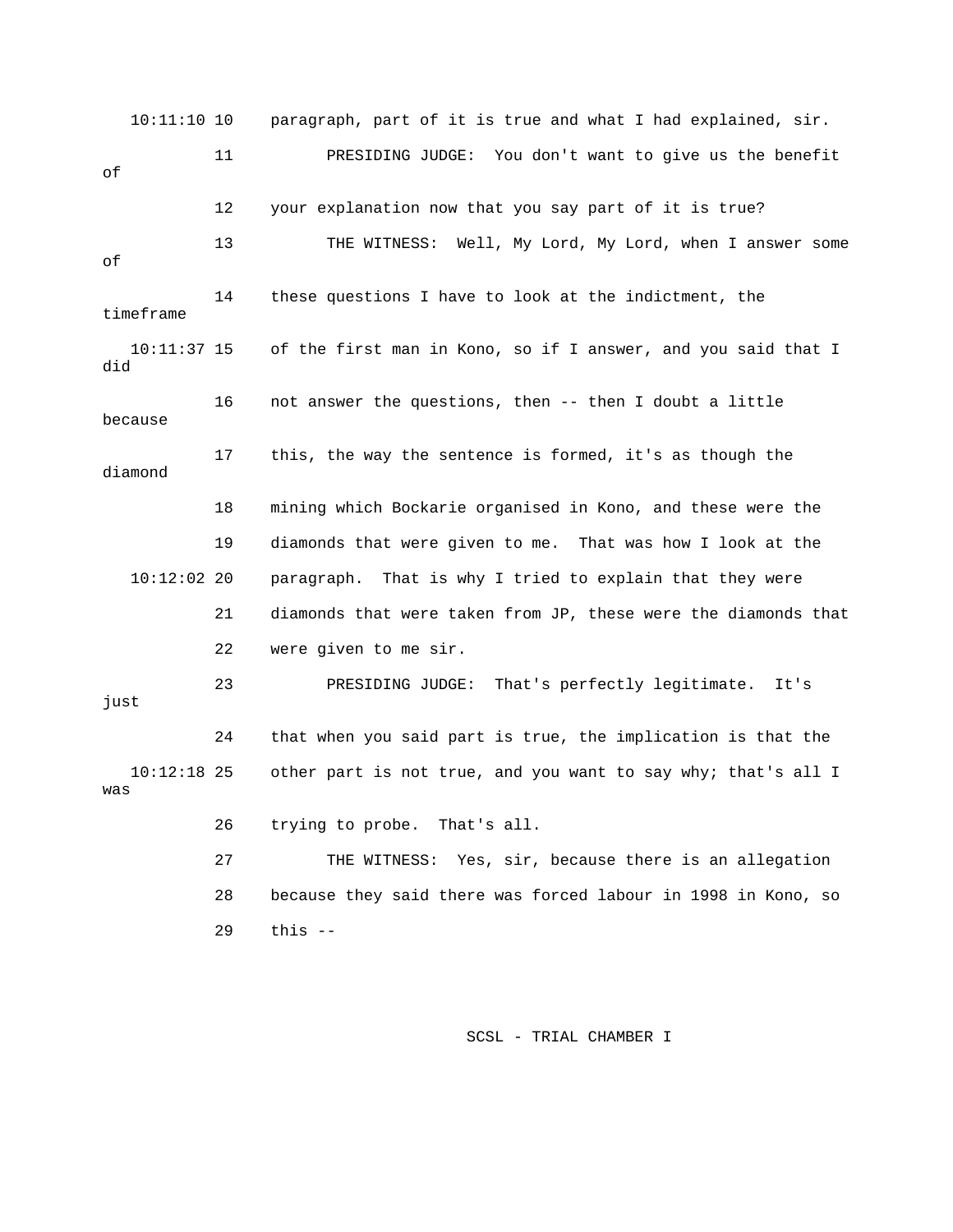26 JUNE 2007 OPEN SESSION

 1 THE INTERPRETER: Your Honours, would the witness be asked G JUDGE: Slowly, slowly, Mr Sesay. Take your 3 PRESIDIN 4 time, Mr Sesay, and assist the interpreters. 10:12:42 5 THE WITNESS: Yes, sir, My Lord. 6 BRESIDING JUDGE: Don't outpace them. Go ahead. 7 THE WITNESS: My Lord, I said that there was an 8 in the indictment that in 1998 there was forced labour in 10:13:02 10 diamond mining from Kono, those are the diamonds that were 12 necessary for me to explain when, so that you could understand 13 that this paragraph which I answered to say yes, these 14 were not diamonds that were mined in '98 in Kono, but these 17 PRESIDING JUDGE: Continue, Mr Harrison. 19 Q. How is it you know these particular diamonds were mined 2 to slow down. allegation Kono. 9 So if Bockarie just wrote a paragraph, a report which said given 11 to me, and this was in 1998, that was why I felt that it was diamonds were 10:13:21 15 diamonds that had been mined in '97, which JPK had got from Kono 16 and Tongo. This was what I was trying to explain, sir. 18 MR HARRISON: in 10:13:36 20 1997?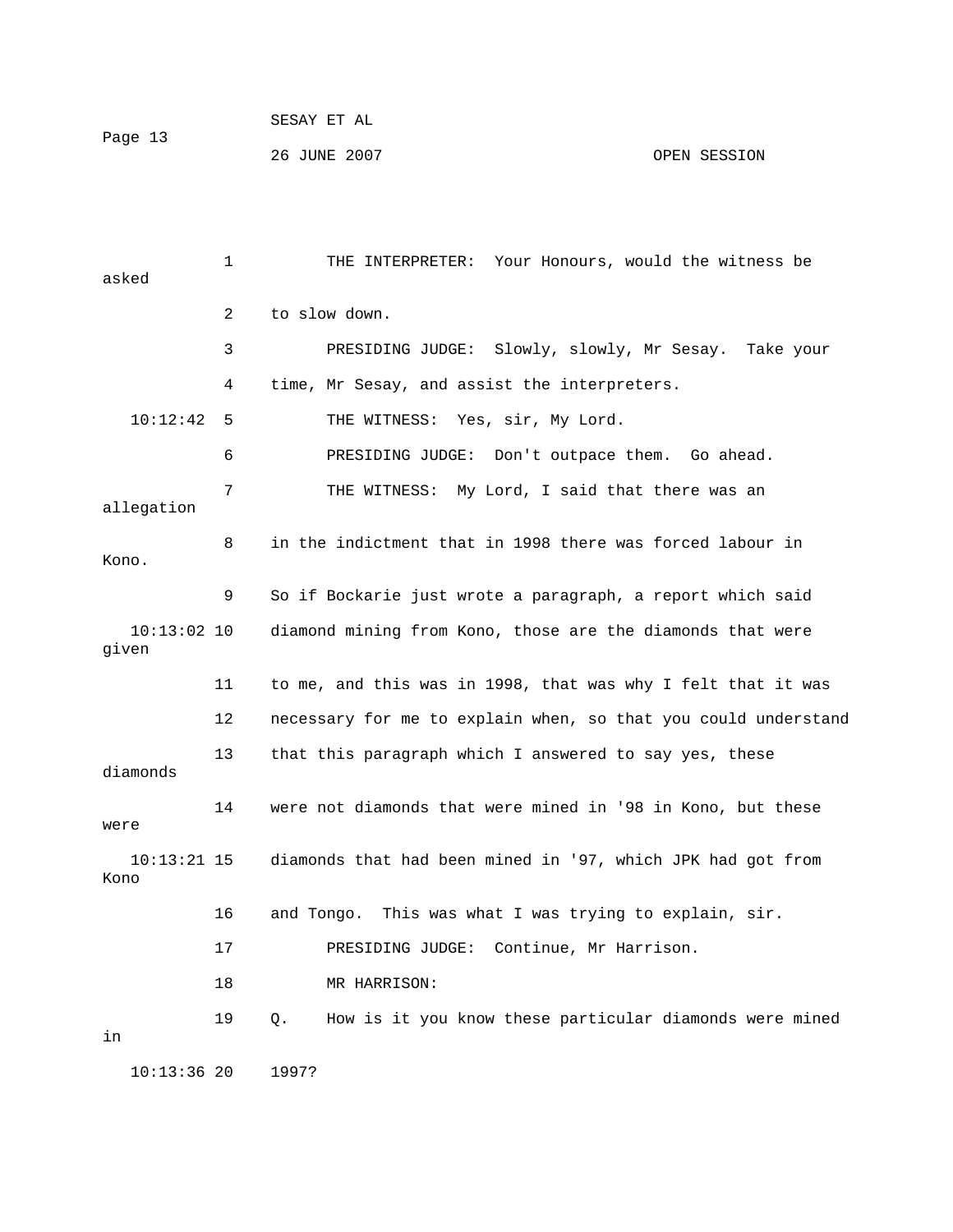| Kono.                  | 21 | Well, Mr Harris, it was in January the CDF attacked<br>Α.      |
|------------------------|----|----------------------------------------------------------------|
|                        | 22 | There was fighting from January to February, before we arrived |
| there                  | 23 | there, so how would you have been able to mine in Kono when    |
|                        | 24 | was fighting?                                                  |
| $10:13:57$ 25<br>says: |    | And if we just continue on in the same paragraph.<br>Q.<br>It  |
| Brigadier              | 26 | "At his transit point, whilst awaiting General Ibrahim,        |
| way                    | 27 | Issa reports that he had gone to a nearby tea shop and on his  |
| from                   | 28 | back to the hotel he realised that the diamonds were missing   |
|                        | 29 | his pocket." Is that sentence true?                            |

| Page 14 | SESAY ET AL  |              |
|---------|--------------|--------------|
|         | 26 JUNE 2007 | OPEN SESSION |

|            | $A$ . | Yes.                                                      |  |
|------------|-------|-----------------------------------------------------------|--|
|            | 2     | Then it goes on to say: "His claims of the diamonds<br>0. |  |
| broadcasts | 3     | dropping from his pockets were substantiated by live      |  |
| streets    | 4     | over radio announcing that diamonds had been found on the |  |
|            |       | 10:14:47 5 of the city." Is that statement true?          |  |
|            | 6     | Yes, that was true, because that was what saved me.<br>А. |  |
|            |       | Because they heard that, sir, on the radio.               |  |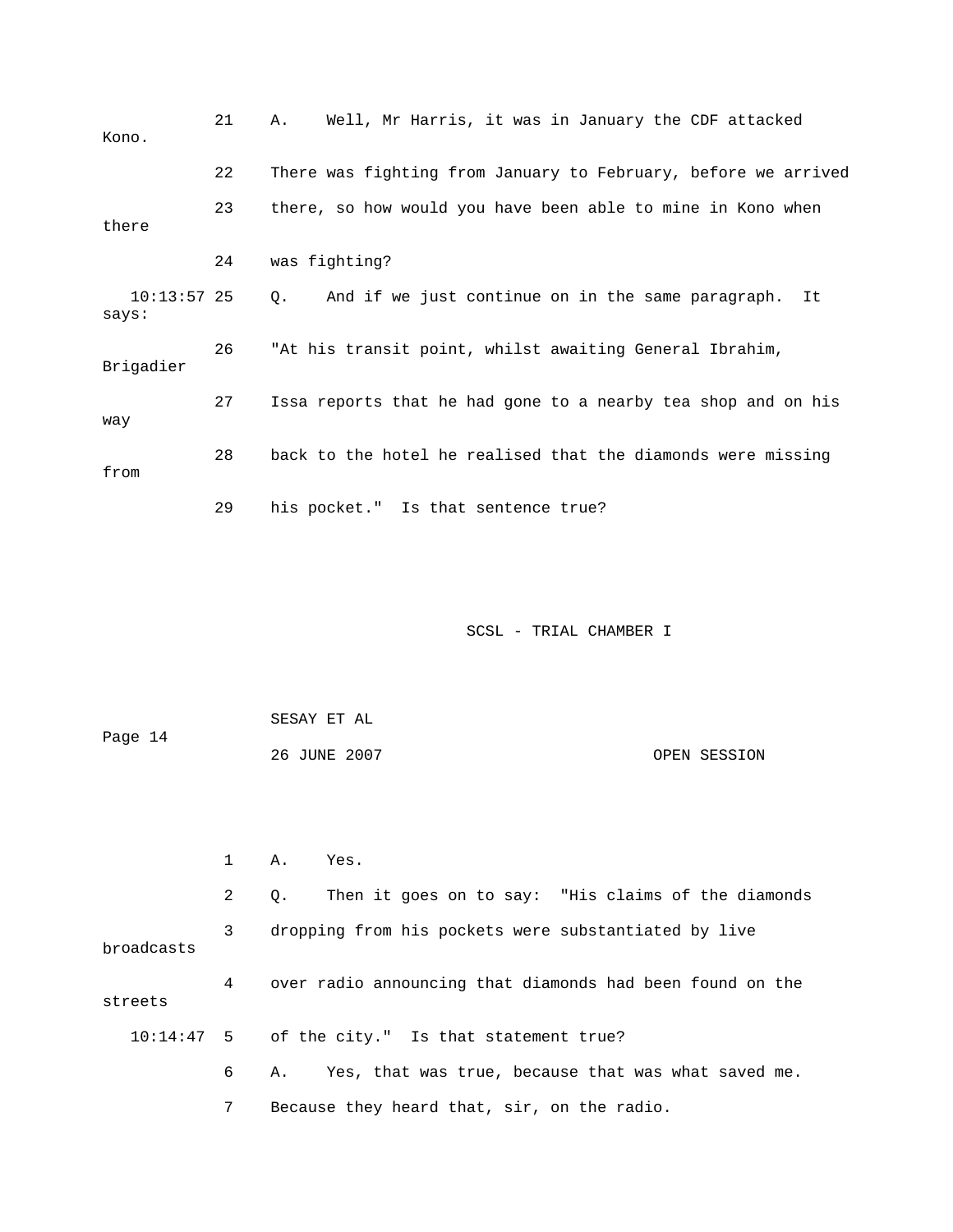| and           | 8  | Then it says: "Colonel Jungle was with Brigadier Issa<br>Q.    |
|---------------|----|----------------------------------------------------------------|
| surrounding   | 9  | are both in a position to better explain the events            |
| $10:15:12$ 10 |    | the loss of the diamonds." Is that statement true?             |
|               | 11 | Yes, that was true.<br>Α.                                      |
|               | 12 | Now, if you skip seven sentences or, sorry, seven lines,<br>Q. |
| continue      | 13 | you will see a sentence beginning -- actually, I'll just       |
|               | 14 | on from where I left off. "I was discouraged at the loss as I  |
| $10:15:49$ 15 |    | had planned against revenues generated from the proceeds."     |
| attorney      | 16 | THE INTERPRETER: Your Honours, would the learned               |
|               | 17 | be asked to repeat.                                            |
|               | 18 | MR HARRISON:                                                   |
| It            | 19 | Just continuing on from the point where I had left off.<br>Q.  |
| $10:16:08$ 20 |    | says:                                                          |
|               | 21 | "I was discouraged at the loss as I had planned against        |
| оf            | 22 | revenues generated from the proceeds. However, in light        |
|               | 23 | the confirmed radio broadcast on the loss of diamonds a        |
| and           | 24 | short distance from where Brigadier Issa's hotel was,          |
| $10:16:32$ 25 |    | the fact of the situation on the ground, was such that a       |
|               | 26 | firm grip had to be taken of the situation and the             |
|               | 27 | brigadier was a very able commander. In fact, the most         |
| orders        | 28 | cooperative and effective in implementing military             |
|               | 29 | and duties."                                                   |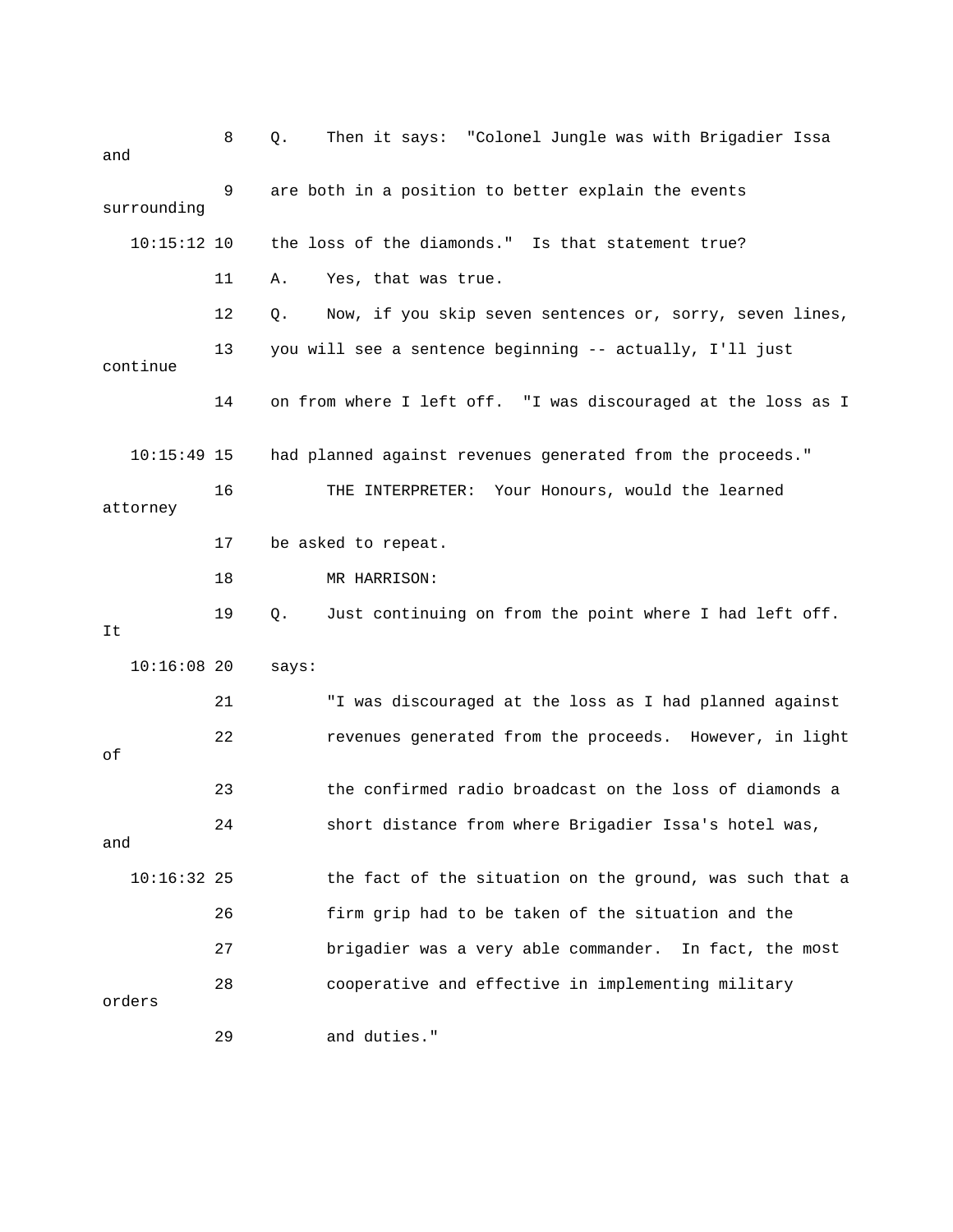|               |    | SESAY ET AL                                                    |  |
|---------------|----|----------------------------------------------------------------|--|
| Page 15       |    | 26 JUNE 2007<br>OPEN SESSION                                   |  |
|               |    |                                                                |  |
|               |    |                                                                |  |
|               | 1  | Is that statement true?                                        |  |
| that          | 2  | Yes, at the end. Yes, I would agree with the end part<br>Α.    |  |
|               | 3  | I was an able commander and I had been implementing my duties, |  |
| I             | 4  | that I would agree with, because when I was at Pendembu, when  |  |
| 10:17:25      | -5 | was a commander, you see, I was the one that went and attacked |  |
|               | 6  | Kono, December '98, and we were able to capture Kono from the  |  |
| the           | 7  | ECOMOG. But to say that he was trying to raise revenue from    |  |
|               | 8  | proceeds of the diamonds that I lost, I was --                 |  |
| asked         | 9  | THE INTERPRETER: Your Honours, would the witness be            |  |
| $10:17:51$ 10 |    | to repeat the last bit.                                        |  |
| your          | 11 | PRESIDING JUDGE: Mr Sesay, repeat the last portion of          |  |
|               | 12 | testimony.                                                     |  |
|               | 13 | THE WITNESS: Yes, My Lord. I said that the end part of         |  |
| and           | 14 | the paragraph I do accept it, that I was an able commander,    |  |
| $10:18:10$ 15 |    | that I was the man who had been implementing.<br>I had been    |  |
| because I     | 16 | carrying out military orders. Yes, I do agree because,         |  |
| in            | 17 | was the commander who attacked Kono in December '98 and I was  |  |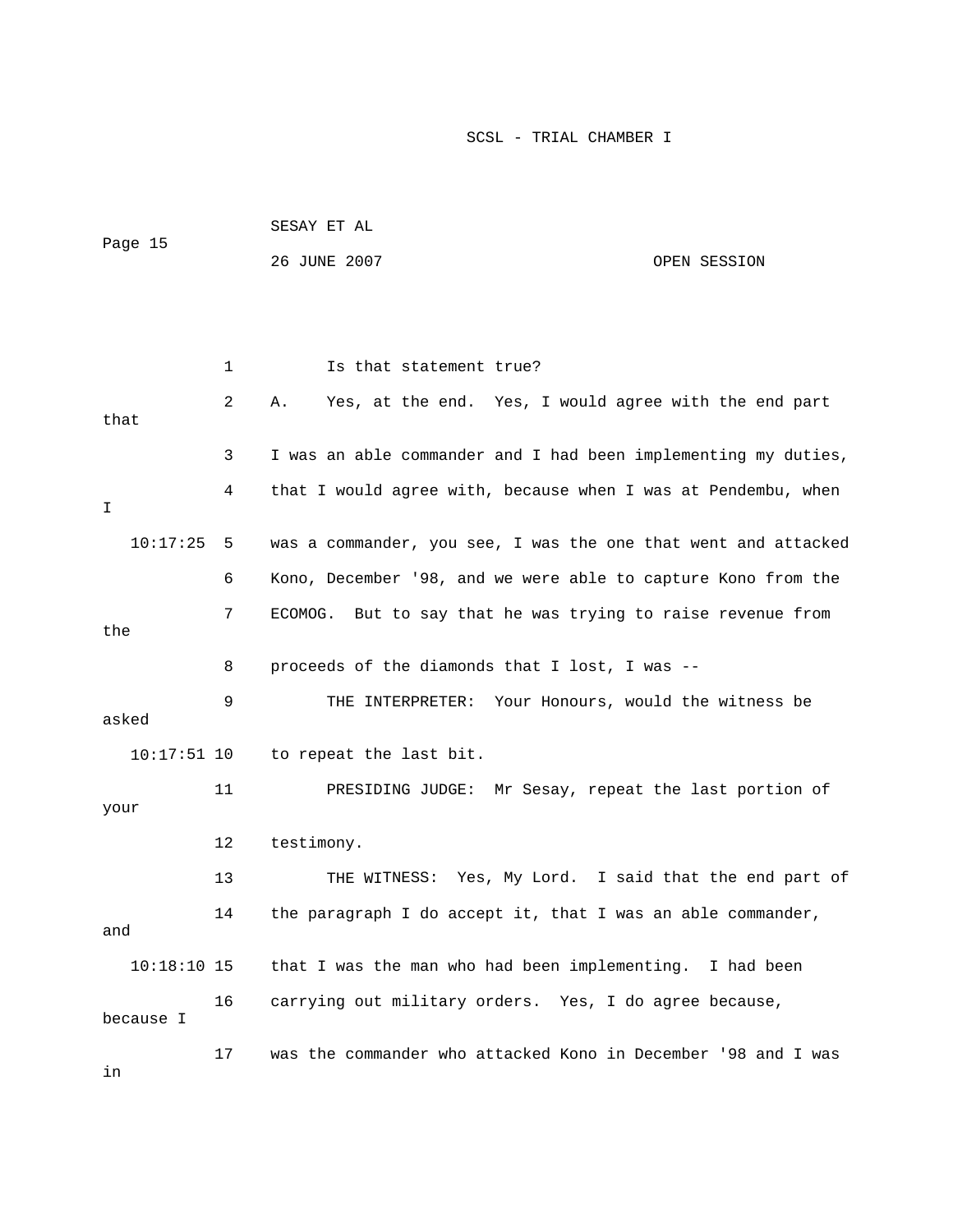| that                    | 18 | Pendembu as commander in '98, so there I accept. But to say    |
|-------------------------|----|----------------------------------------------------------------|
|                         | 19 | he, the Bockarie, at this time, he was the one that was --     |
| $10:18:34$ 20<br>that I |    | Bockarie was the one that was trying to guard this diamond     |
|                         | 21 | lost to raise revenue, I'm saying that these diamonds were     |
|                         | 22 | diamonds that were taken from JP, sir.                         |
|                         | 23 | PRESIDING JUDGE: So you're qualifying your answer?             |
|                         | 24 | THE WITNESS: Yes, sir.                                         |
| $10:18:58$ 25<br>by     |    | JUDGE BOUTET: I would like to understand what you mean         |
|                         | 26 | this. I really don't understand what you're saying. I          |
|                         | 27 | understand the last part, where you say: I was a very able     |
| the                     | 28 | commander and effective in implementing. You see, you rebut    |
|                         | 29 | first part, when it deals with revenues, you say -- what is it |

| Page 16 | SESAY ET AL  |              |
|---------|--------------|--------------|
|         | 26 JUNE 2007 | OPEN SESSION |

|    |   | 1 you're saying?                                               |
|----|---|----------------------------------------------------------------|
| Ιf | 2 | THE WITNESS: Well, My Lord, the paragraph is so long.          |
| be | 3 | he could read one sentence so that I could respond, that would |
|    | 4 | better, you see, because where Bockarie had been talking about |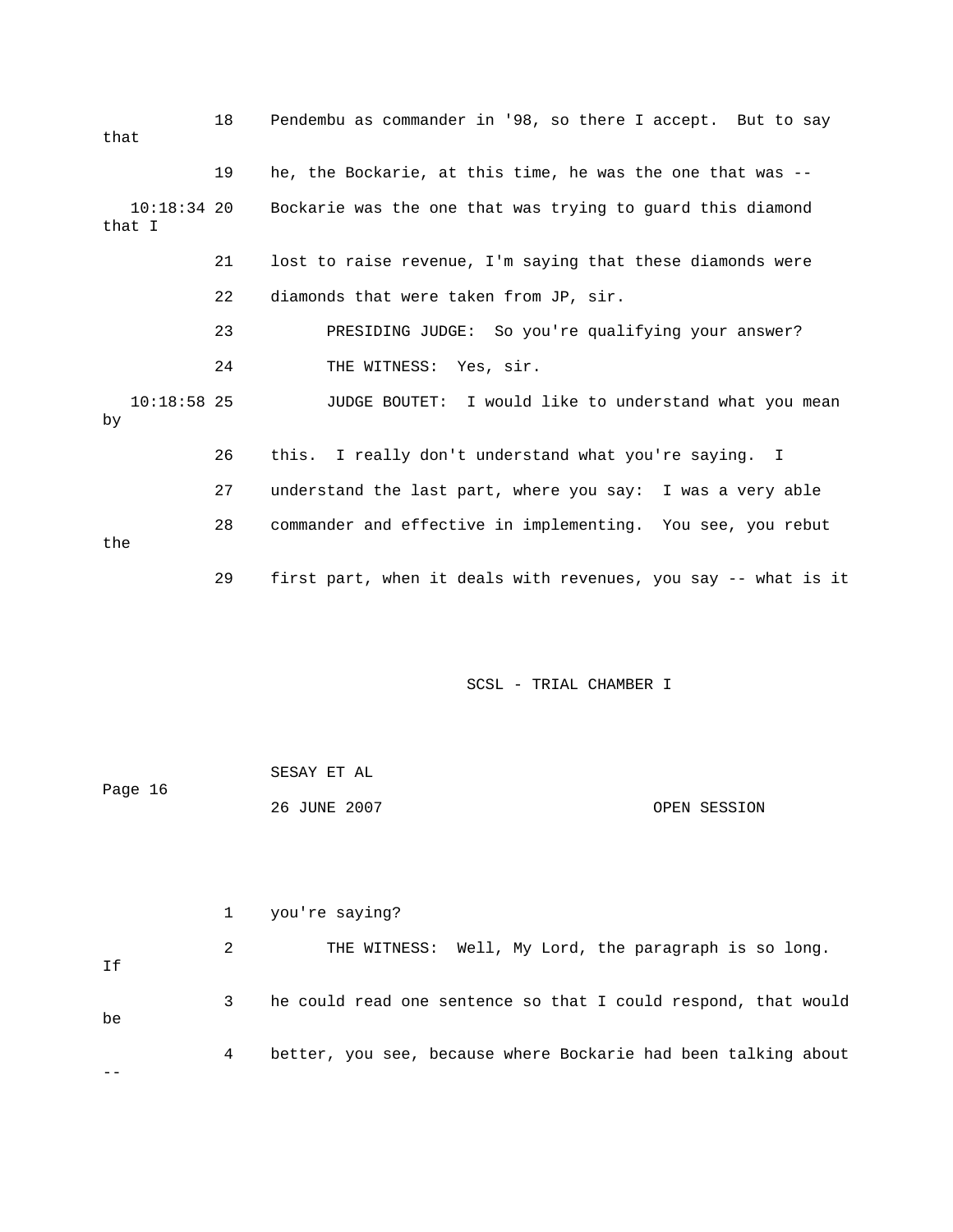10:19:39 5 he would have been trying to raise revenue for the revolution 6 JUDGE BOUTET: That's not what he's saying. Read it 7 carefully. 11 diamonds that were got from the mining that I lost. This was 12 what I was saying. 14 THE WITNESS: Thank you, sir. 10:20:25 15 MR HARRISON: 17 sentence onto the record, it continues on saying: "I decided 18 refer the matter to you on your arrival whilst assigning him" 19 in parentheses I should indicate that's referring to Brigadier 10:20:52 20 Issa, "to the frontline at a time when the enemy -- 21 THE INTERPRETER: Your Honours, would the learned 22 be asked to repeat what he just said. 23 MR HARRISON: I'm continuing on with the passage where 24 says: "I decided to refer the matter to you on your arrival 10:21:16 25 whilst assigning him to the frontline at a time when the enemy 27 Is that statement true? 29 Pendembu from Buedu, where I was from April to November 1998. -- 8 THE WITNESS: My Lord, like what he was saying here, that 9 he was trying to raise revenue to generate which would come from 10:20:07 10 the diamonds, and this was not true, because these were not 13 JUDGE BOUTET: That's okay. Thank you. 16 Q. And just for the completeness of putting the entire to and attorney it 26 were bent on flushing us out of even our Kailahun base." 28 A. Yes, that statement is true, because Bockarie posted me to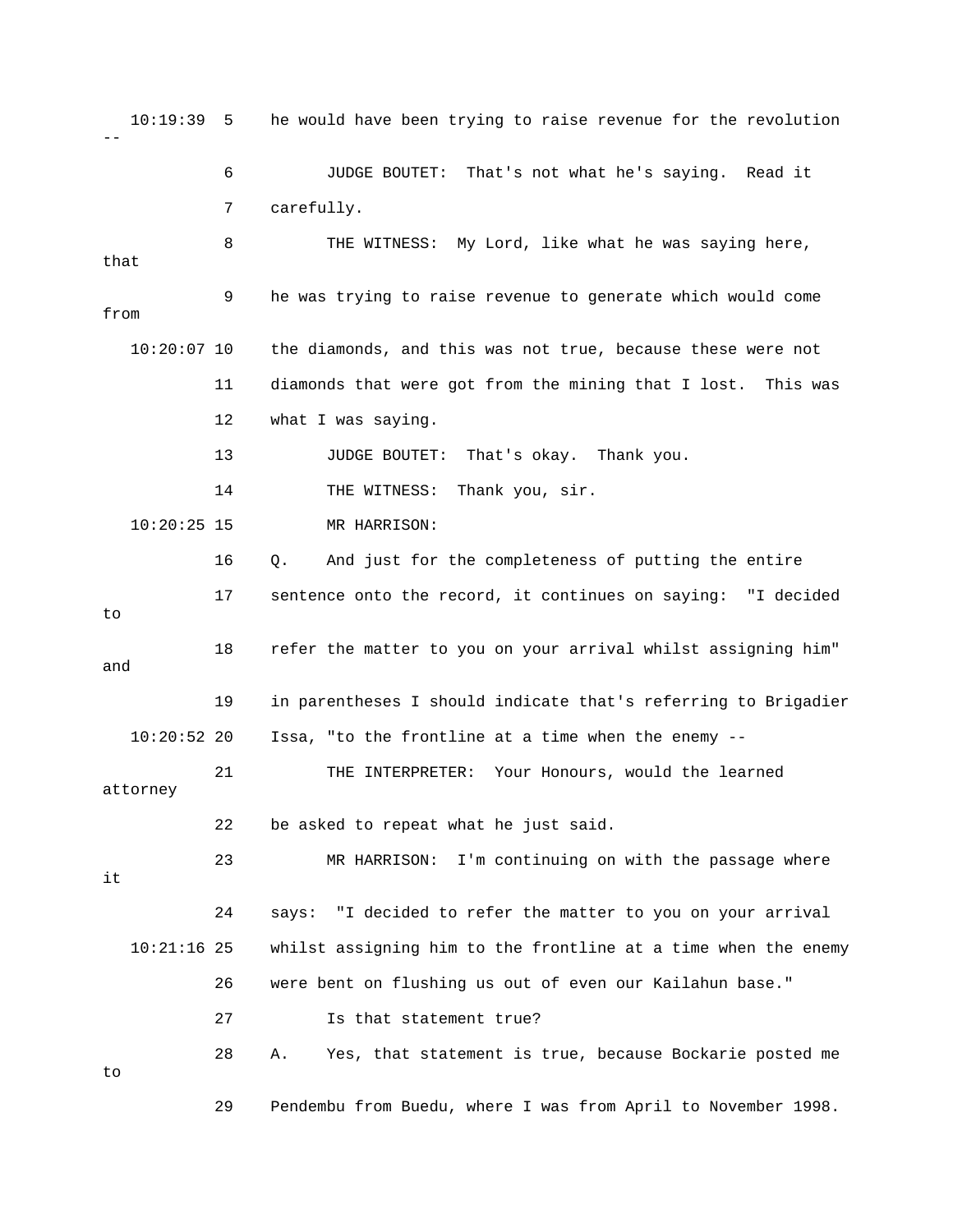|                      |    |             | SESAY ET AL                                                    |              |
|----------------------|----|-------------|----------------------------------------------------------------|--------------|
| Page 17              |    |             | 26 JUNE 2007                                                   | OPEN SESSION |
|                      |    |             |                                                                |              |
|                      |    |             |                                                                |              |
| now                  | 1  | $Q_{\star}$ | If you turn over to the next page, which is 2365, and          |              |
| οf                   | 2  |             | the time period has moved up to December of 1998, and January  |              |
| that                 | 3  |             | 1999, and the last paragraph reads: "Meanwhile, the troops     |              |
|                      | 4  |             | entered Freetown had been cut off from the rear and were being |              |
| 10:22:38             | 5  |             | encircled, leaving them no way out." Is that sentence true?    |              |
| to                   | 6  | Α.          | Yes, that sentence is true, because the troops that came       |              |
|                      | 7  |             | Freetown, ECOMOG was deployed in Waterloo, Mile 38, Masiaka,   |              |
|                      | 8  |             | while the attackers were in Freetown.                          |              |
|                      | 9  | Q.          | And it continues on, stating:                                  |              |
| $10:23:16$ 10<br>got |    |             | "I was able to coordinate their operations over set and        |              |
| side,                | 11 |             | them to combine their forces and bulldozed from the            |              |
| а                    | 12 |             | accessing them to the mountains, through which they took       |              |
| Jui                  | 13 |             | bypass to join our troops at Benguema and Waterloo as          |              |
|                      | 14 |             | was occupied by ECOMOG."                                       |              |
| $10:24:05$ 15        |    |             | Is that sentence true?                                         |              |
|                      | 16 | Α.          | Well, yes, because that was what happened.                     | The others   |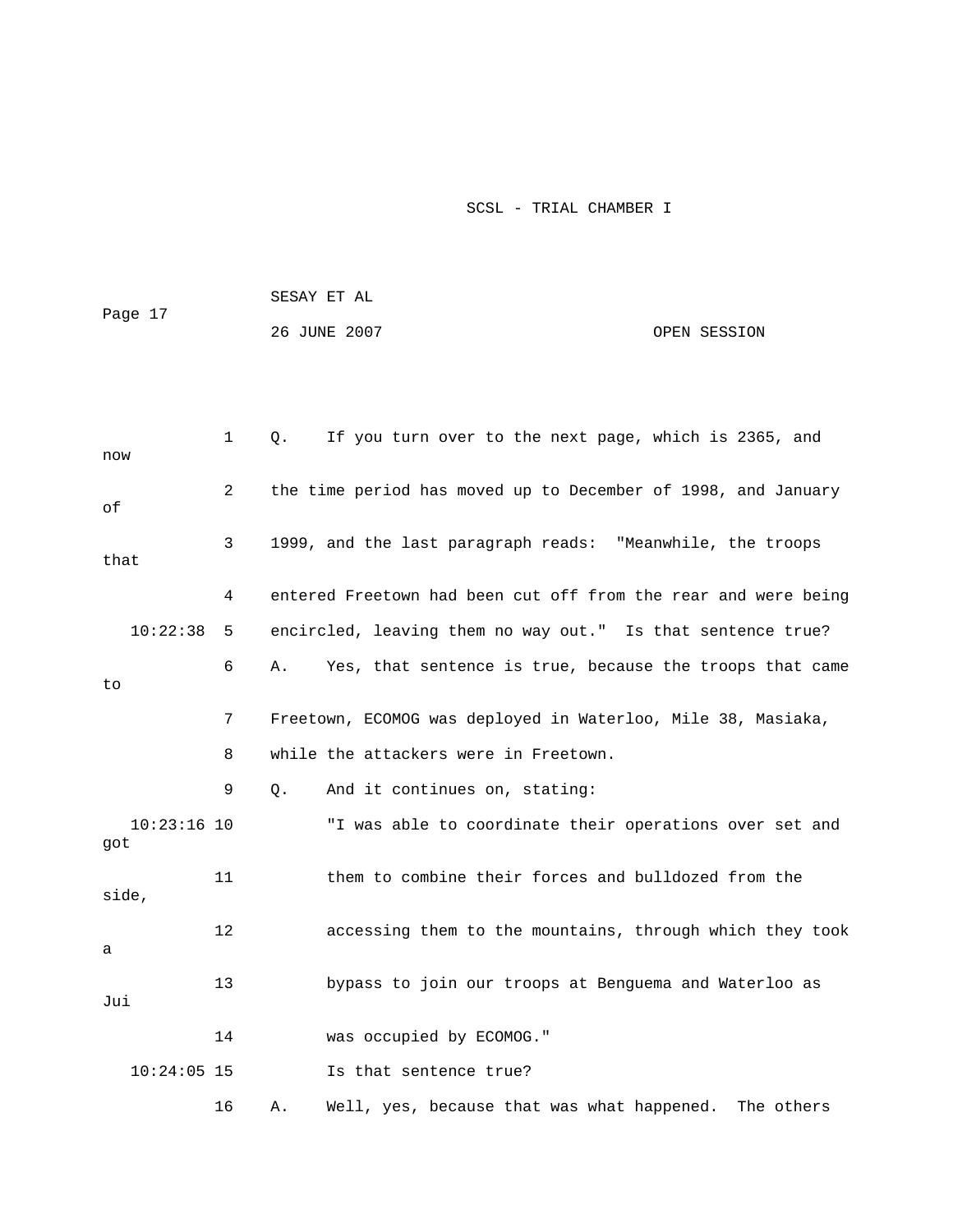| did   | 17            | withdrew from Freetown to the mountains to Waterloo. But I    |
|-------|---------------|---------------------------------------------------------------|
|       | 18            | not know the discussion that they had, when they were in      |
|       | 19            | Freetown, because I had not been discussing with the men in   |
|       | $10:24:34$ 20 | Freetown.                                                     |
|       | 21            | And that same paragraph continues on: "This is how the<br>О.  |
|       | 22            | troops that entered Freetown were able to retreat." Is that   |
|       | 23            | sentence true?                                                |
|       | 24            | Yes, it was through the mountains that they retreated.<br>Α.  |
|       | $10:25:04$ 25 | And the same paragraph continues: "Still they sustained<br>Q. |
|       | 26            | heavy casualties including Steve Bio, the SLPP chairman,      |
|       | 27            | Manakpaka and many others." Is that sentence true?            |
| the   | 28            | Well, I heard about Steve Bio but I did not know about<br>Α.  |
| not I | 29            | others because I did not come to Freetown. You see, it was    |

| Page 18 | SESAY ET AL  |              |
|---------|--------------|--------------|
|         | 26 JUNE 2007 | OPEN SESSION |

| coordinating |      | that was coordinating. It was not I that had been         |
|--------------|------|-----------------------------------------------------------|
|              | 2    | anything between the attackers and us.                    |
| on           | 3 O. | Then I'm going to take you to a different topic but it's  |
| Court        | 4    | the same page, so we're now still on 2366, that being the |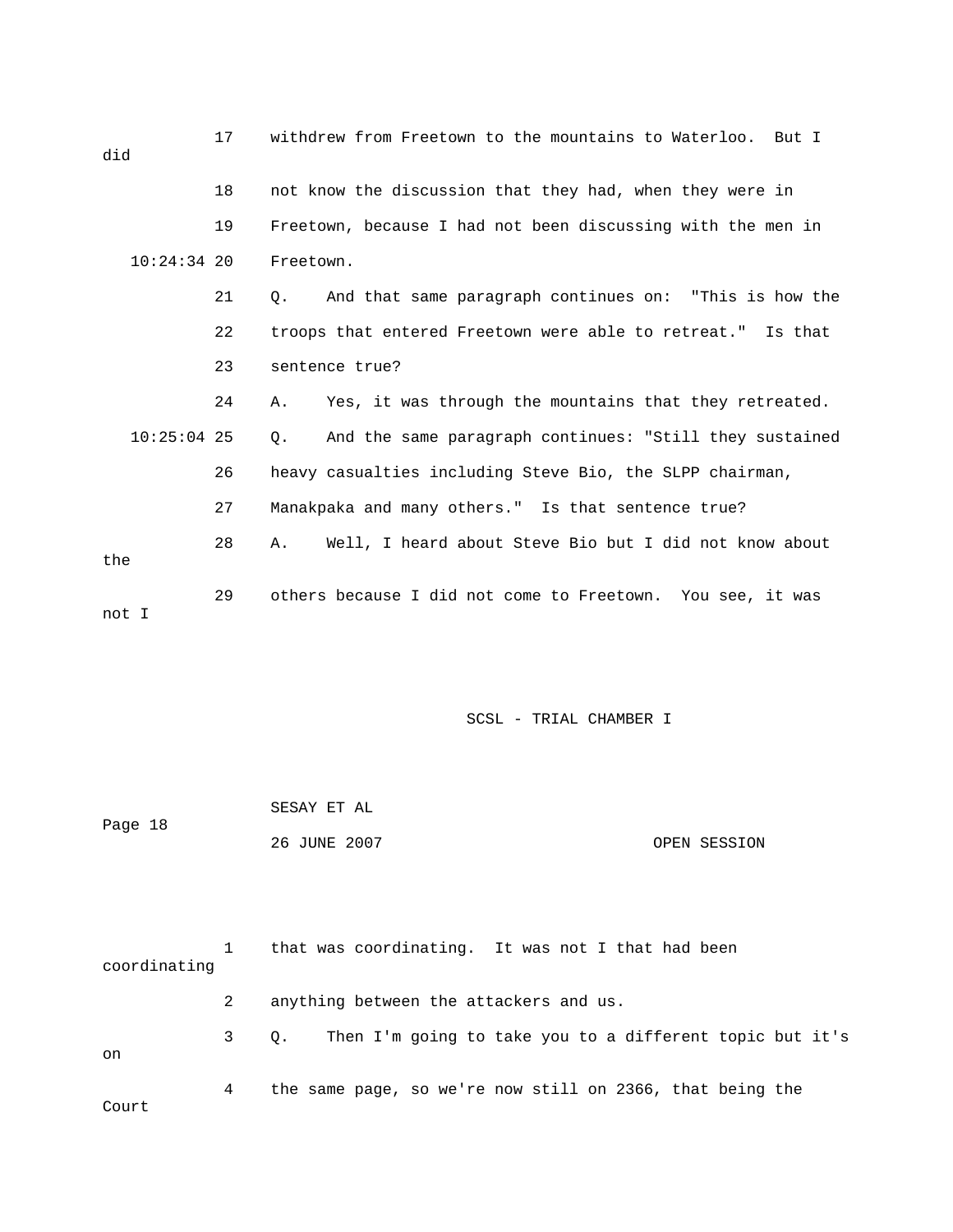10:25:55 5 Management page number, and now the timeframe has moved to 7 JUDGE ITOE: What page is that again, Mr Harrison? 8 MR HARRISON: It's the same page we were on, the Court 11 MR HARRISON: And I'm counting 12 lines up from the bottom 12 on that page, and the topic is, "Disputes ongoing between 10:27:12 15 TI dispatched a team headed by Colonel Isaac, Major Benda, 16 Lieutenant-Colonel Moriba, Major Jackson, your bodyguard explicit 18 **instructions to go and investigate the issue and ensure** 21 Is that sentence true? 22 A. Yes, that sentence is true, but some of these people who 24 back. Some of them joined Superman.  $10:28:17$  25  $Q.$  And that may be indicated in the next sentence: "I was 27 opportunity to investigate and were under serious armed threat 28 both Gibril and Superman." Is that sentence true? 29 A. Yes, because Superman did not accept so that we could sit 6 somewhere between late January to April 1999. 9 Management page number in the top right corner is 2366. 10:26:34 10 JUDGE ITOE: Thank you. 13 Brigadier Issa, Superman and Gibril." 14 Q. And the passage reads: 17 commander, and Lieutenant-Colonel Sam Kpulleh with 19 that they contain the situation and report back to me at 10:27:56 20 DHQ." 23 were sent by Sam Bockarie, they came to Makeni, they did not go 26 later informed that the delegation had not been given an by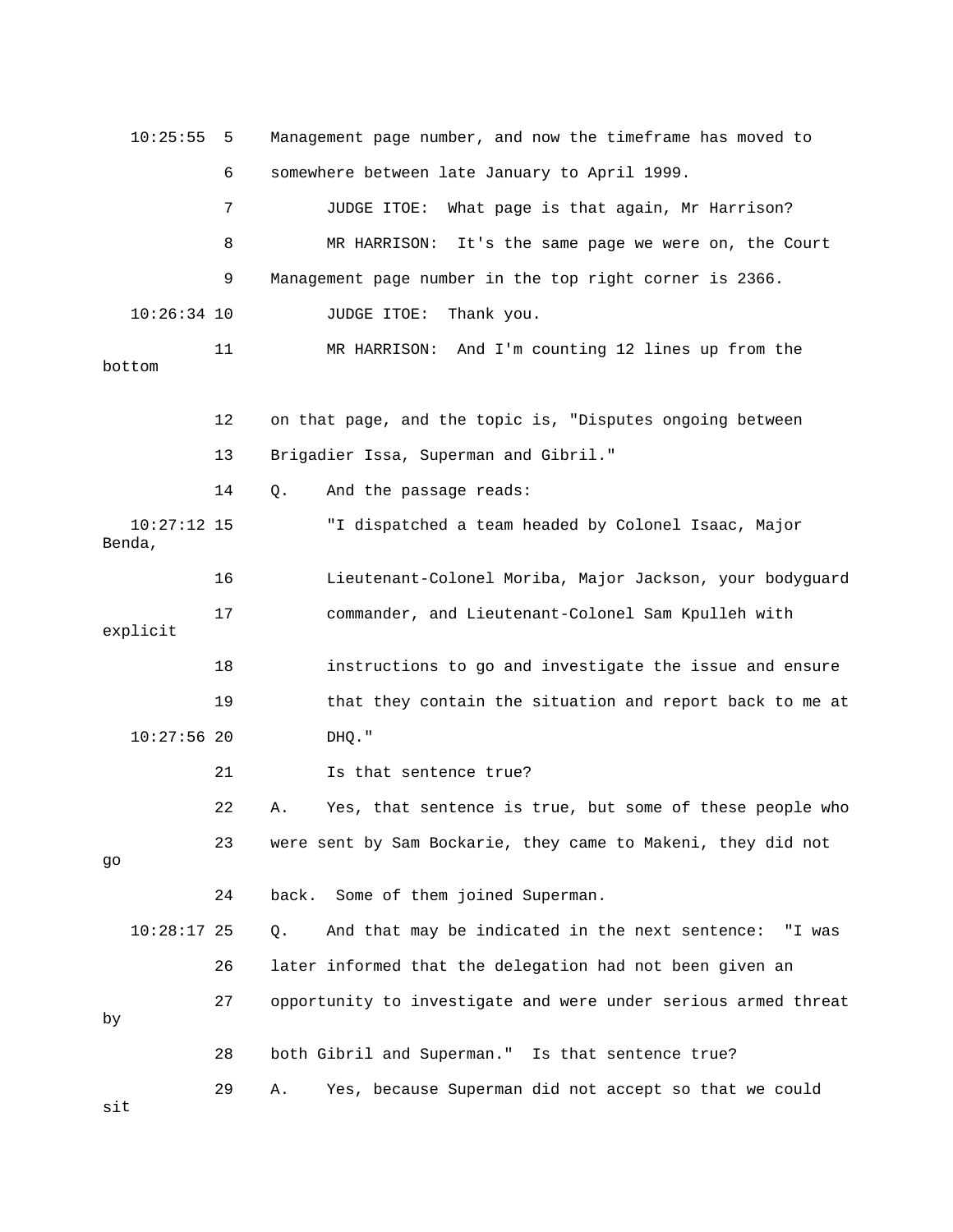|               |             | SESAY ET AL                                                      |              |
|---------------|-------------|------------------------------------------------------------------|--------------|
| Page 19       |             | 26 JUNE 2007                                                     | OPEN SESSION |
|               |             |                                                                  |              |
|               |             |                                                                  |              |
|               | $\mathbf 1$ | and investigate the matter.                                      |              |
|               | 2           | Then it says: "In time, Lieutenant-Colonel Moriba and<br>О.      |              |
| three         | 3           | Lieutenant-Colonel Kpulleh returned to DHQ whilst the other      |              |
|               | 4           | stayed behind and also began to put up acts of insubordination   |              |
| 10:29:18      | 5           | against the High Command." Is that statement true?               |              |
|               | 6           | Yes, because Bockarie sent them, and did not come back.<br>Α.    |              |
|               | 7           | They went and joined Superman instead.                           |              |
| Major         | 8           | And those three being referred to are Colonel Isaac,<br>Q.       |              |
|               | 9           | Benda and Major Jackson; correct?                                |              |
| $10:29:43$ 10 |             | Brigadier Isaac, Colonel Benda, and Major Jackson,<br>Α.<br>Yes. |              |
|               | 11          | yes.                                                             |              |
|               | 12          | What is Major Jackson's full name?<br>О.                         |              |
|               | 13          | Jackson Swaray; he was the bodyguard commander for -- to<br>Α.   |              |
|               | 14          | Foday Sankoh.                                                    |              |
| $10:30:08$ 15 |             | And the bodyguard commander, that would the commander of<br>Q.   |              |
|               | 16          | the Black Guards?                                                |              |
|               | 17          | Yes, you are right.<br>Α.                                        |              |
|               | 18          | I'm going to take you to page 2368 of the same document.<br>Q.   |              |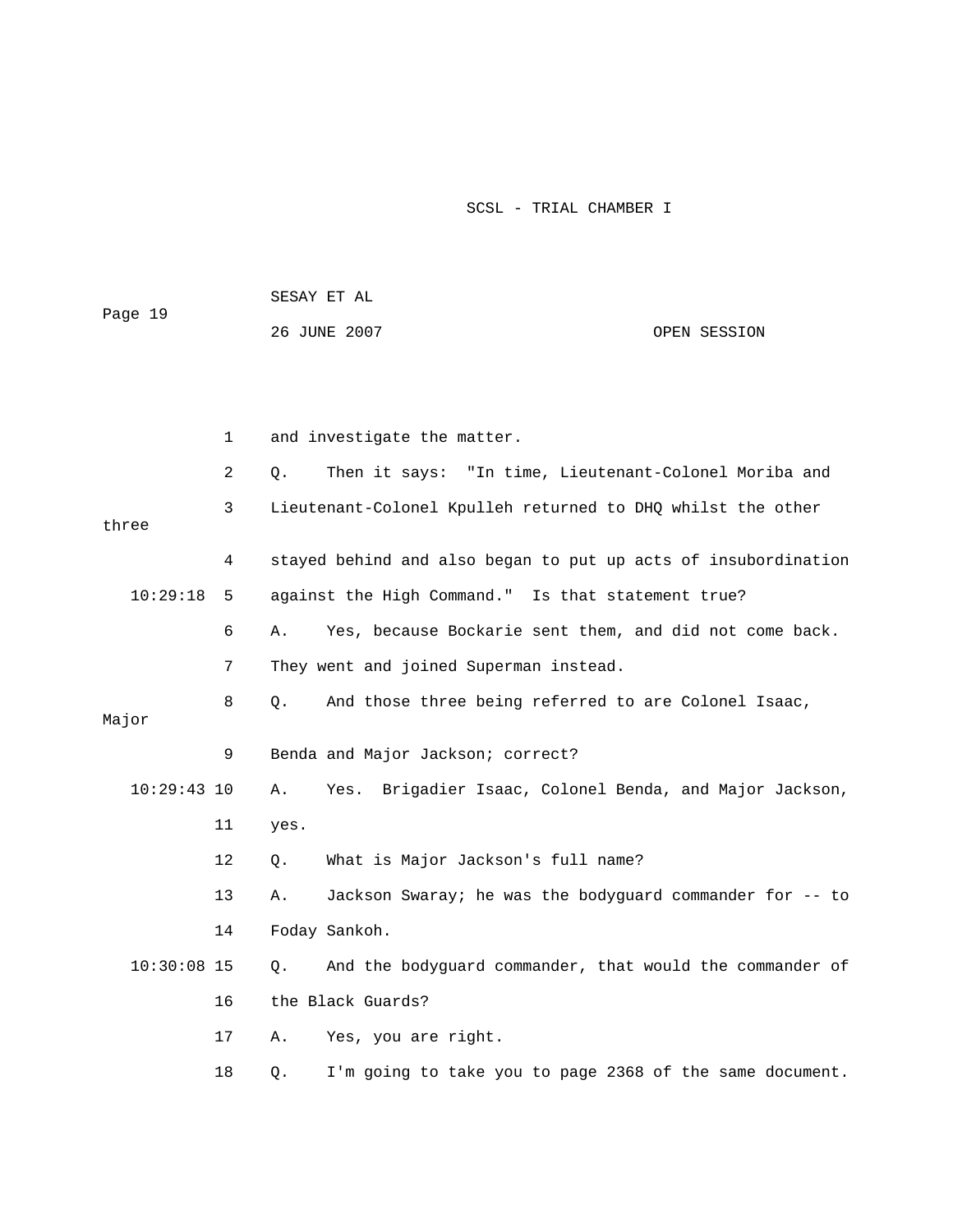| we                   | 19 | It's the bottom paragraph on page 2368, and it reads:<br>"When |
|----------------------|----|----------------------------------------------------------------|
| $10:30:48$ 20<br>the |    | first retreated from Freetown, I contacted the government of   |
|                      | 21 | Ivory Coast and, in particular, the foreign minister, Mr Amara |
|                      | 22 | Essy." Is that statement true?                                 |
| was                  | 23 | Yes. When I went to Buedu that was what I heard.<br>That<br>Α. |
| making               | 24 | what Bockarie told me but I was not there when he had been     |
| $10:31:17$ 25        |    | the contact, but I feared that, when we -- I even testified to |
|                      | 26 | that, that they had given the number, so that Bockarie could   |
| Coast.               | 27 | contact Amara Essy, who was the foreign minister for Ivory     |
| quarantors           | 28 | Then the document states: "I also contacted the<br>$\circ$ .   |
| our                  | 29 | of the Abidjan peace accord to impress on them the fact that   |

| Page 20 | SESAY ET AL  |              |
|---------|--------------|--------------|
|         | 26 JUNE 2007 | OPEN SESSION |

| qovernment      |   | leader was still illegally being held by the Nigerian        |
|-----------------|---|--------------------------------------------------------------|
| peace           | 2 | and that a negotiated settlement was the only way in which   |
|                 | 3 | and security could return to Sierra Leone." Is that sentence |
|                 | 4 | true?                                                        |
| $10:32:15$ 5 A. |   | Yes. This was a sentence, this was made by Sam Bockarie      |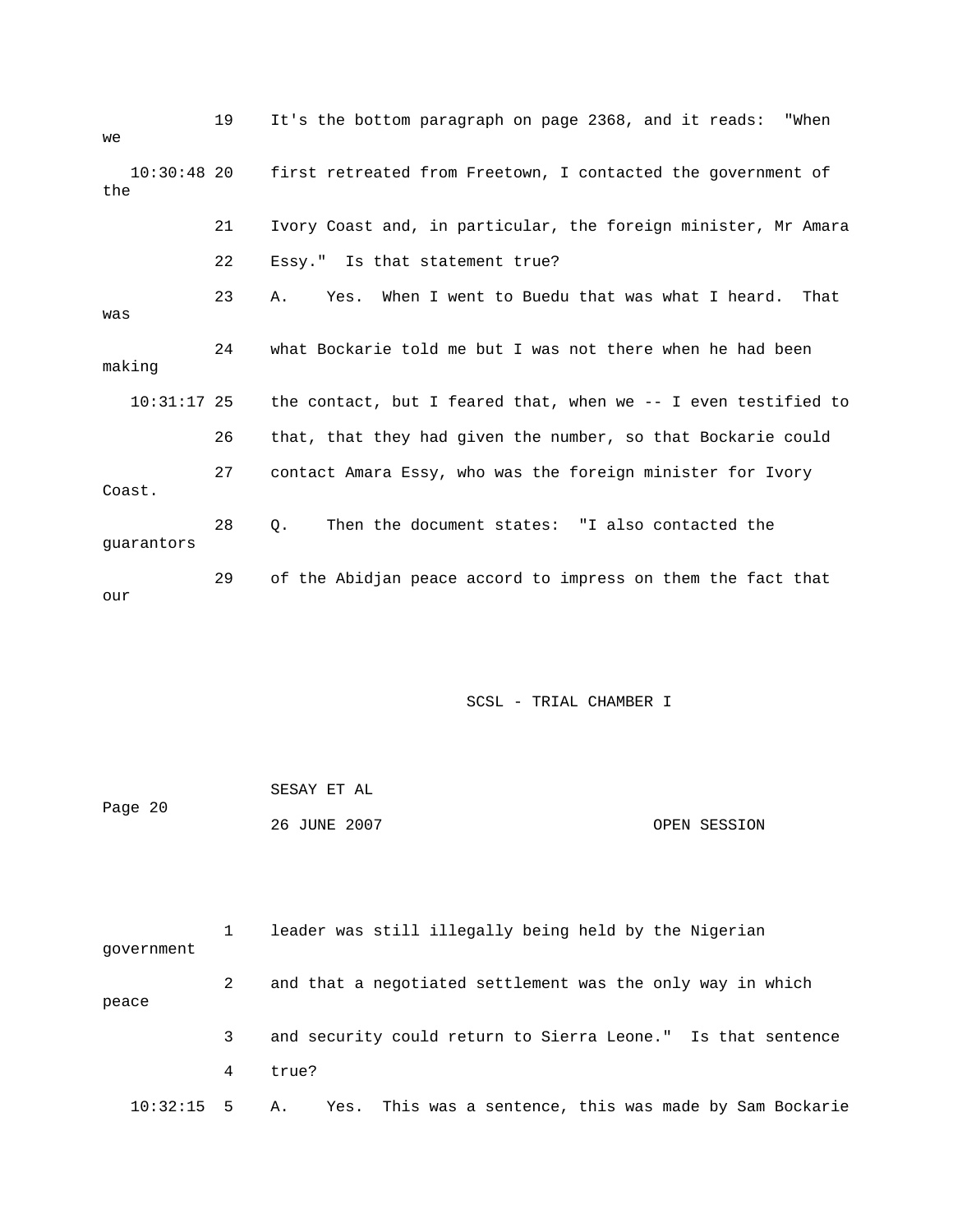| same          | 6  | and this was what he did, but look at my own case; it's the    |
|---------------|----|----------------------------------------------------------------|
| ahead         | 7  | situation. Foday Sankoh was still under arrest but I went      |
|               | 8  | with the peace process. I went with -- I went for the          |
|               | 9  | disarmament.                                                   |
| $10:32:45$ 10 |    | Then the passage continues on: "I even contacted the<br>Q.     |
|               | 11 | government of Tejan Kabbah in Freetown to convince them to     |
|               | 12 | release you and to threaten that if they continued to exercise |
| military      | 13 | the military option, we, the RUF, would push for total         |
|               | 14 | victory and would escalate the war to a point beyond           |
| $10:33:26$ 15 |    | imagination." Is that sentence true?                           |
| was           | 16 | Well, I was not in Buedu on a daily basis when Bockarie<br>Α.  |
|               | 17 | getting telephone contact from Freetown.                       |
| ears          | 18 | Then it goes on to say: "All this talk fell on deaf<br>Q.      |
|               | 19 | as even the international media refused our calls."<br>Is that |
| $10:34:00$ 20 |    | sentence true?                                                 |
|               | 21 | Well, that was what he said.<br>Α.                             |
| raising       | 22 | Then it says: "With our capture of Kono, and the<br>Q.         |
| our           | 23 | of four mechanised battalions of the Nigerian ECOMOG force,    |
| and           | 24 | phones began to ring with calls from the world's elite press   |
| $10:34:34$ 25 |    | the very people who only a few weeks back were ignoring our    |
|               | 26 | calls" $--$                                                    |
|               | 27 | THE INTERPRETER: Your Honours, would learn attorney be         |
|               | 28 | asked to go over what he said.                                 |
| to            | 29 | Mr Harris [sic], I was the one that went<br>THE WITNESS:       |
|               |    |                                                                |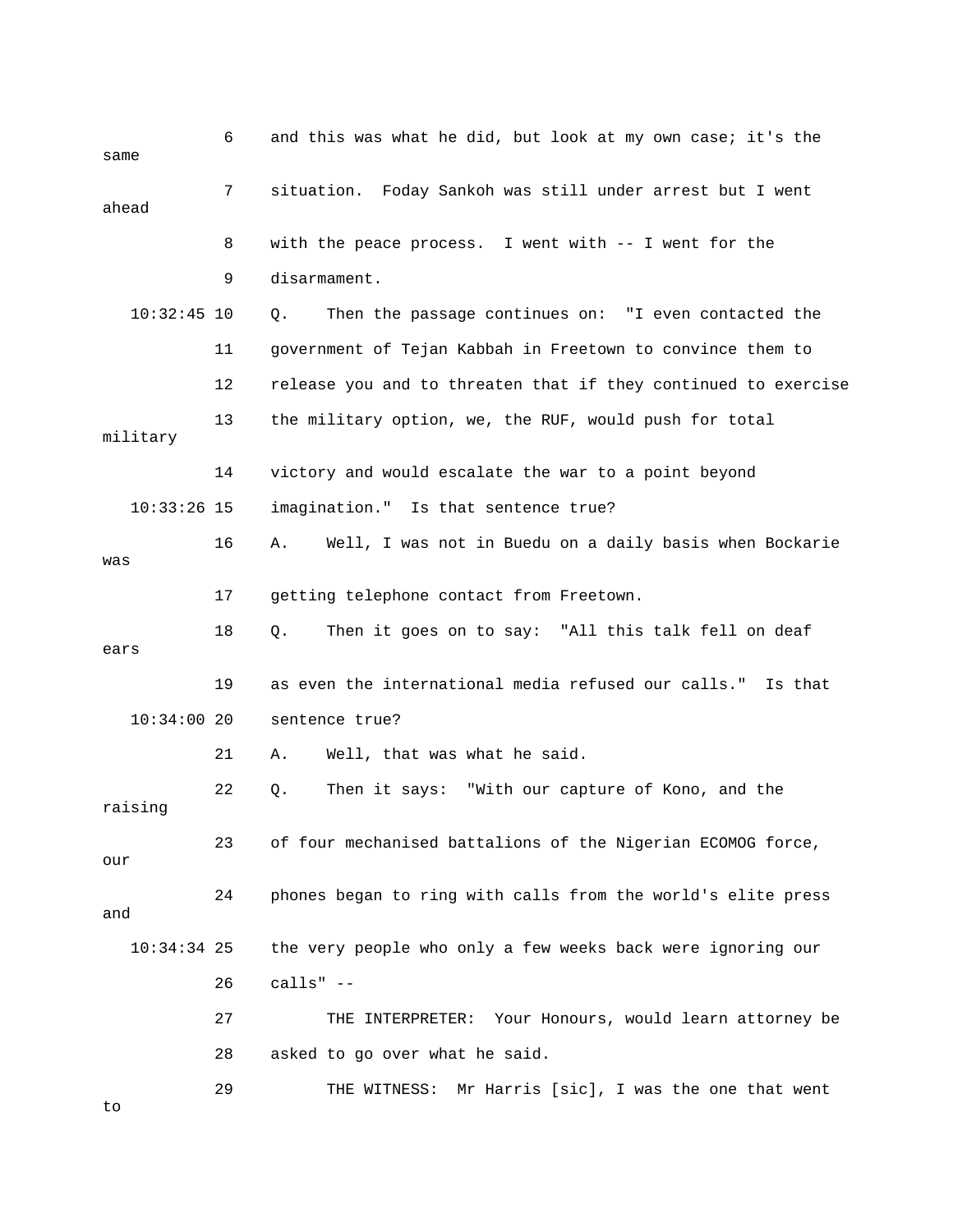|         |               |    | SESAY ET AL                                                    |              |
|---------|---------------|----|----------------------------------------------------------------|--------------|
| Page 21 |               |    | 26 JUNE 2007                                                   | OPEN SESSION |
|         |               |    |                                                                |              |
|         |               |    |                                                                |              |
| SO      |               | 1  | Kono. I was the one that Bockarie sent to go and attack Kono   |              |
| he      |               | 2  | I would not be able to confirm the telephone conversation that |              |
|         |               | 3  | had been getting in Buedu because I was not there.             |              |
|         |               | 4  | MR HARRISON:                                                   |              |
|         | 10:35:03      | 5  | I'll just put the sentence again. "With our capture of<br>Q.   |              |
|         |               | 6  | Kono, and the raising of four mechanised battalions of the     |              |
| from    |               | 7  | Nigerian ECOMOG force, our phones began to ring with calls     |              |
| weeks   |               | 8  | the world's elite press and the very people who only a few     |              |
| be      |               | 9  | back were ignoring our calls, assuming that we were going to   |              |
| to      | $10:35:44$ 10 |    | flushed as Tejan Kabbah had vowed, were now virtually begging  |              |
|         |               | 11 | talk." Is that sentence true?                                  |              |
|         |               | 12 | Well, the first part about the capture of Kono, and the<br>Α.  |              |
| said    |               | 13 | capture the Nigerian equipment, tanks, that was true. As I     |              |
| where   |               | 14 | so in court, I was the commander who took up that attack,      |              |
|         | $10:36:22$ 15 |    | we captured 12 Nigerian soldiers, but I would not be able to   |              |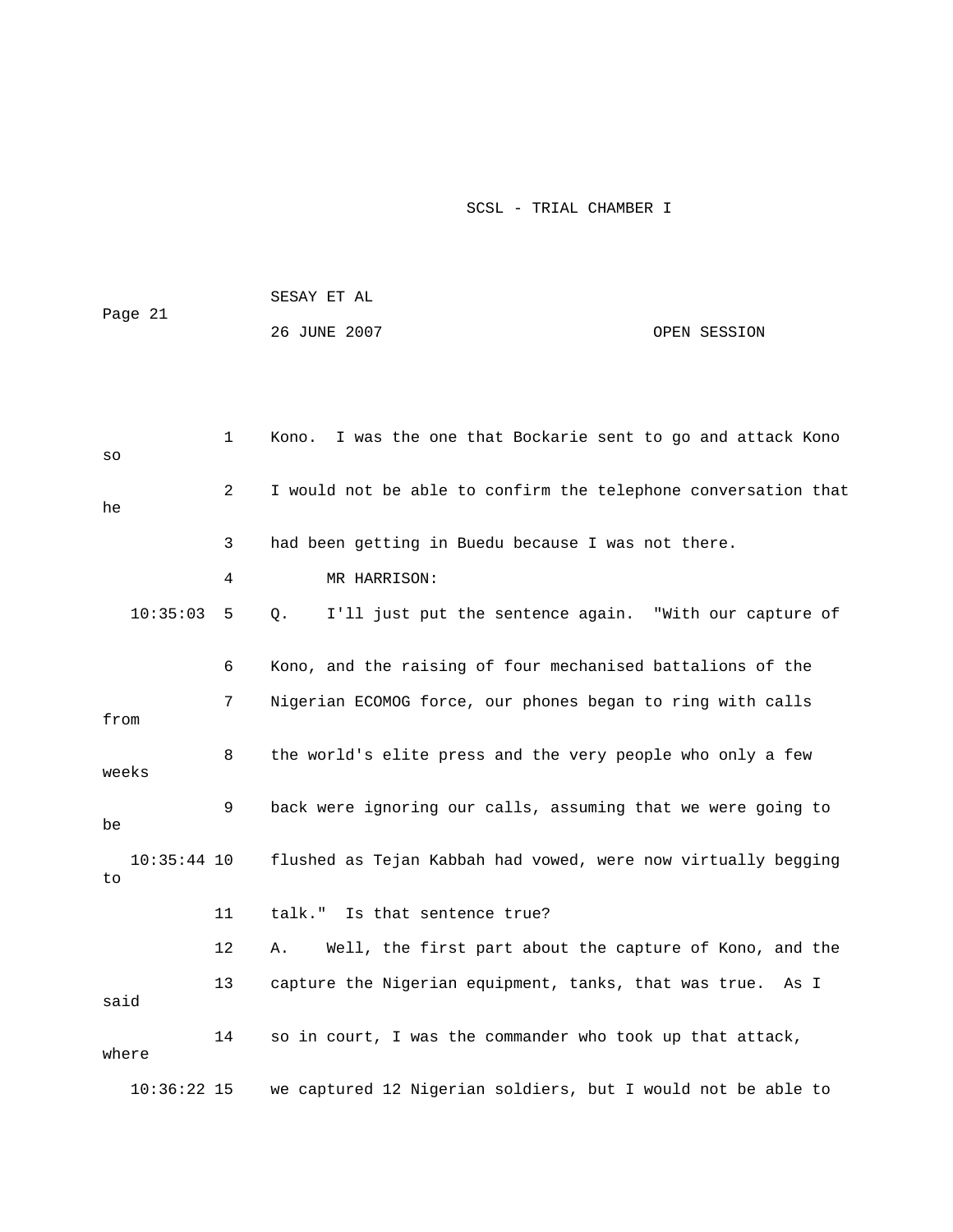16 comment on the telephone conversations which Bockarie had been 17 getting in Buedu, see, when at this particular time I was in 19 Q. And just going to the next line: "The salute reports 10:36:48 20 states our attack of Freetown put Kabbah in a position where 23 A. Well, that sentence to me is not correct because he had 24 been claiming that he was not the individual that did the 26 JUDGE ITOE: Mr Harrison, Mr Sesay would not be in . 27 Bockarie's mind when he's making some of these assertions 28 MR HARRISON: Yes, that's true; he would not, but he may 29 have information. SCSL - TRIAL CHAMBER I SESAY ET AL Page 22 26 JUNE 2007 OPEN SESSION 1 JUDGE ITOE: Would it be fair, you know, to take him there 2 to say what Bockarie meant or what Bockarie was saying in that 18 Kono. he 21 was forced to talk as I had earlier promised he would." Is that 22 sentence true? things. 10:37:15 25 It was not the RUF that did the attack.

3 report? To certain portions?

4 MR HARRISON: Well, the Prosecution takes the view that

it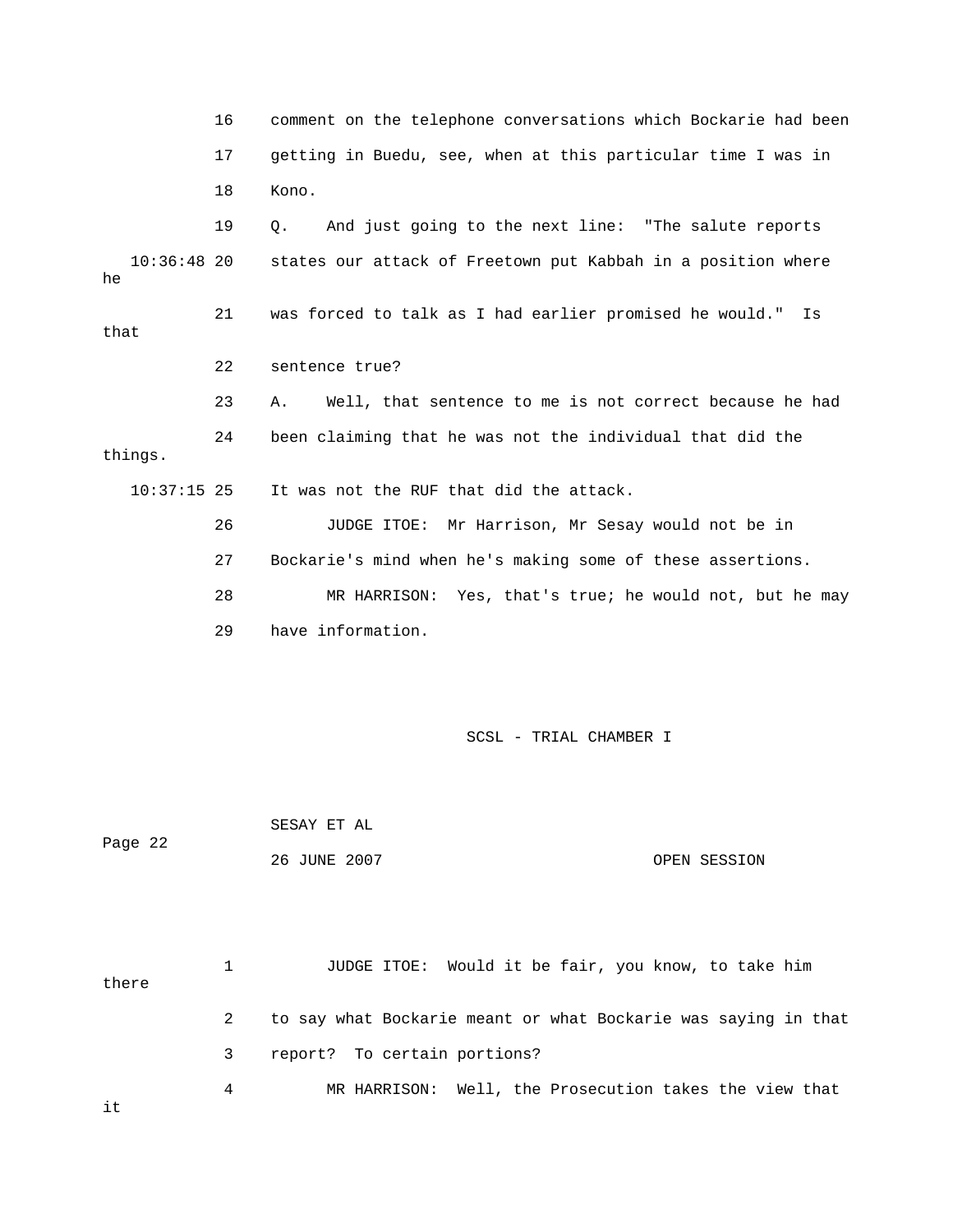10:37:46 5 is fair that information can be communicated between people and 6 that it can then be repeated in court.

|                                            | 7                                                             | JUDGE ITOE:<br>Anyway, you are in cross-examination.           |  |
|--------------------------------------------|---------------------------------------------------------------|----------------------------------------------------------------|--|
|                                            | 8                                                             | MR HARRISON: That's right.                                     |  |
|                                            | 9                                                             | JUDGE ITOE:<br>You may proceed.                                |  |
| $10:38:00$ 10                              |                                                               | MR HARRISON: Thank you.                                        |  |
|                                            | 11                                                            | JUDGE ITOE: But, please, you should try to address your        |  |
|                                            | 12                                                            | mind to issues of relevance as well.                           |  |
|                                            | 13                                                            | MR HARRISON: Thank you.                                        |  |
| nine                                       | 14                                                            | And the passage continues on, if you were to go down<br>Q.     |  |
| $10:38:19$ 15<br>will                      |                                                               | lines from where I left off, in the middle of the line you     |  |
|                                            | 16                                                            | see a sentence that reads: "This brought to a screeching halt  |  |
|                                            | 17                                                            | the SLPP political stance during our Freetown attack and       |  |
| 18<br>occupation." Is that statement true? |                                                               |                                                                |  |
|                                            | 19                                                            | Mr Harrison, I have said the RUF commanders did not take<br>Α. |  |
| $10:38:54$ 20                              |                                                               | part in the attack in Freetown, not at all. I did not send     |  |
|                                            | 21                                                            | anybody, I did not order someone on the attack. Even my        |  |
|                                            | 22<br>witnesses had come to say that there were three junior. |                                                                |  |
|                                            | 23                                                            | THE INTERPRETER: Your Honours, can the witness take            |  |
|                                            | that $--$<br>24                                               |                                                                |  |
| $10:39:18$ 25                              |                                                               | Repeat that part of your testimony,<br>PRESIDING JUDGE:        |  |
|                                            | 26                                                            | Mr Sesay. The interpreters did not get that part.              |  |
|                                            | 27                                                            | My Lord, I said Mr Harrison's witness that<br>THE WITNESS:     |  |
| were                                       | 28                                                            | came on the Freetown invasion had said in court that there     |  |
| men                                        | 29                                                            | about three to four junior men who were among the 1500 AFRC    |  |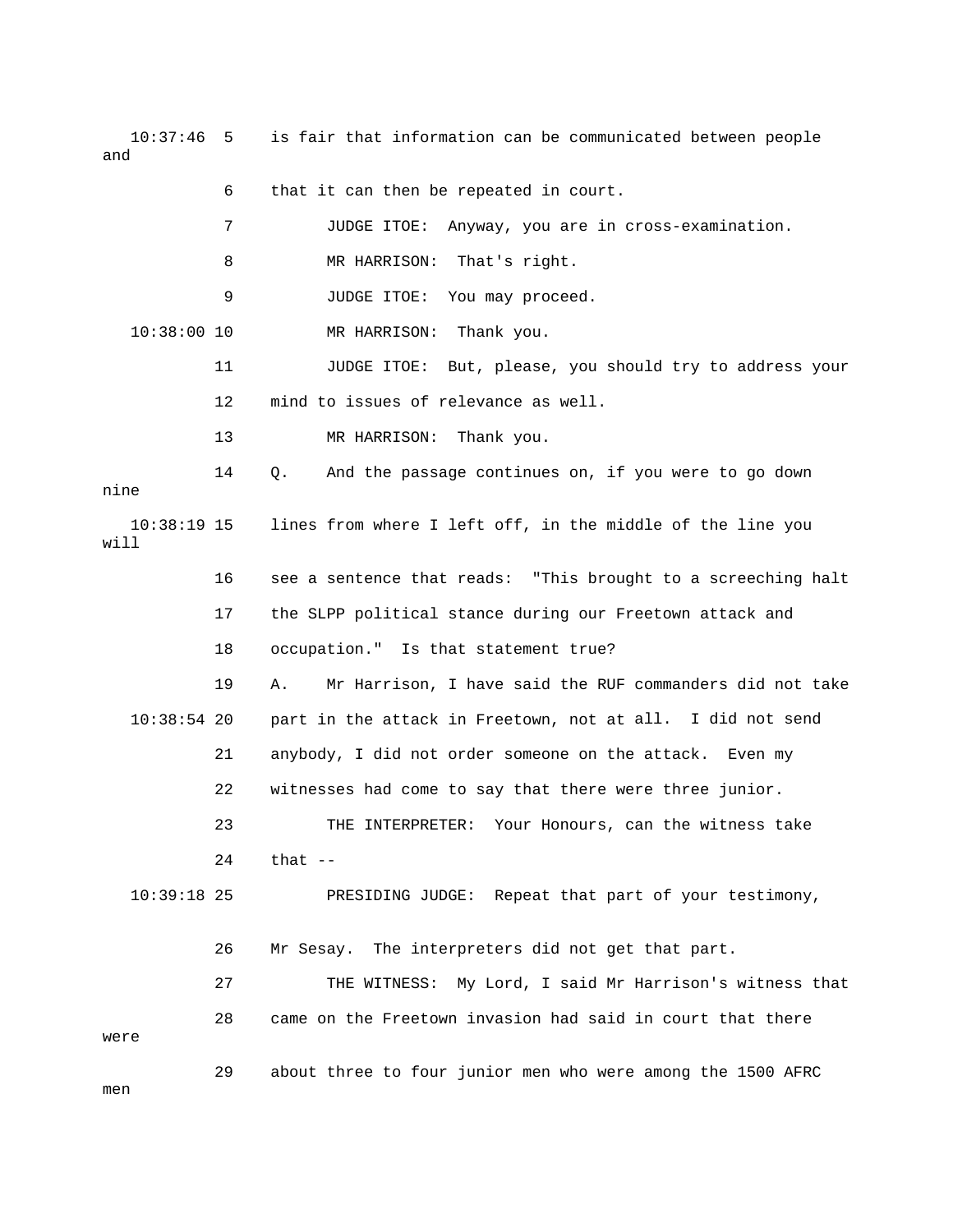| Page 23                |    | SESAY ET AL                                                    |              |  |
|------------------------|----|----------------------------------------------------------------|--------------|--|
|                        |    | 26 JUNE 2007                                                   | OPEN SESSION |  |
|                        |    |                                                                |              |  |
|                        |    |                                                                |              |  |
|                        | 1  | who attacked Freetown. So the attack on Freetown was purely    |              |  |
|                        | 2  | on -- was purely done by the army and not the RUF.             |              |  |
|                        | 3  | MR HARRISON:                                                   |              |  |
|                        | 4  | And if you turn to the next page 2370?<br>Q.                   |              |  |
| 10:40:03               | 5  | And Mr Harris, I want to bring something to your notice<br>Α.  |              |  |
| some                   | 6  | because this is a document from Bockarie. You have got to      |              |  |
|                        | 7  | paragraphs in which Bockarie said "I decide"; this is proving  |              |  |
| he                     | 8  | that Bockarie had the last say in '98, '99 in the RUF.         | What         |  |
|                        | 9  | said was final and that was what we would all go by.           |              |  |
| $10:40:31$ 10<br>says: |    | And if you turn to 2370, the third line from the top<br>Q.     |              |  |
| putting                | 11 | "We successfully took the war from Kailahun to Freetown,       |              |  |
|                        | 12 | military pressure on the SLPP government and the international |              |  |
|                        | 13 | community to effect your release."                             |              |  |
|                        | 14 | Is that statement true.                                        |              |  |
| $10:41:02$ 15          |    | MR JORDASH: Can I object please?                               |              |  |
|                        | 16 | PRESIDING JUDGE: Grounds, counsel?                             |              |  |
|                        | 17 | MR JORDASH: It's -- the objection is this: That the            |              |  |
|                        | 18 | question, as posed, is so unclear that there are a number of   |              |  |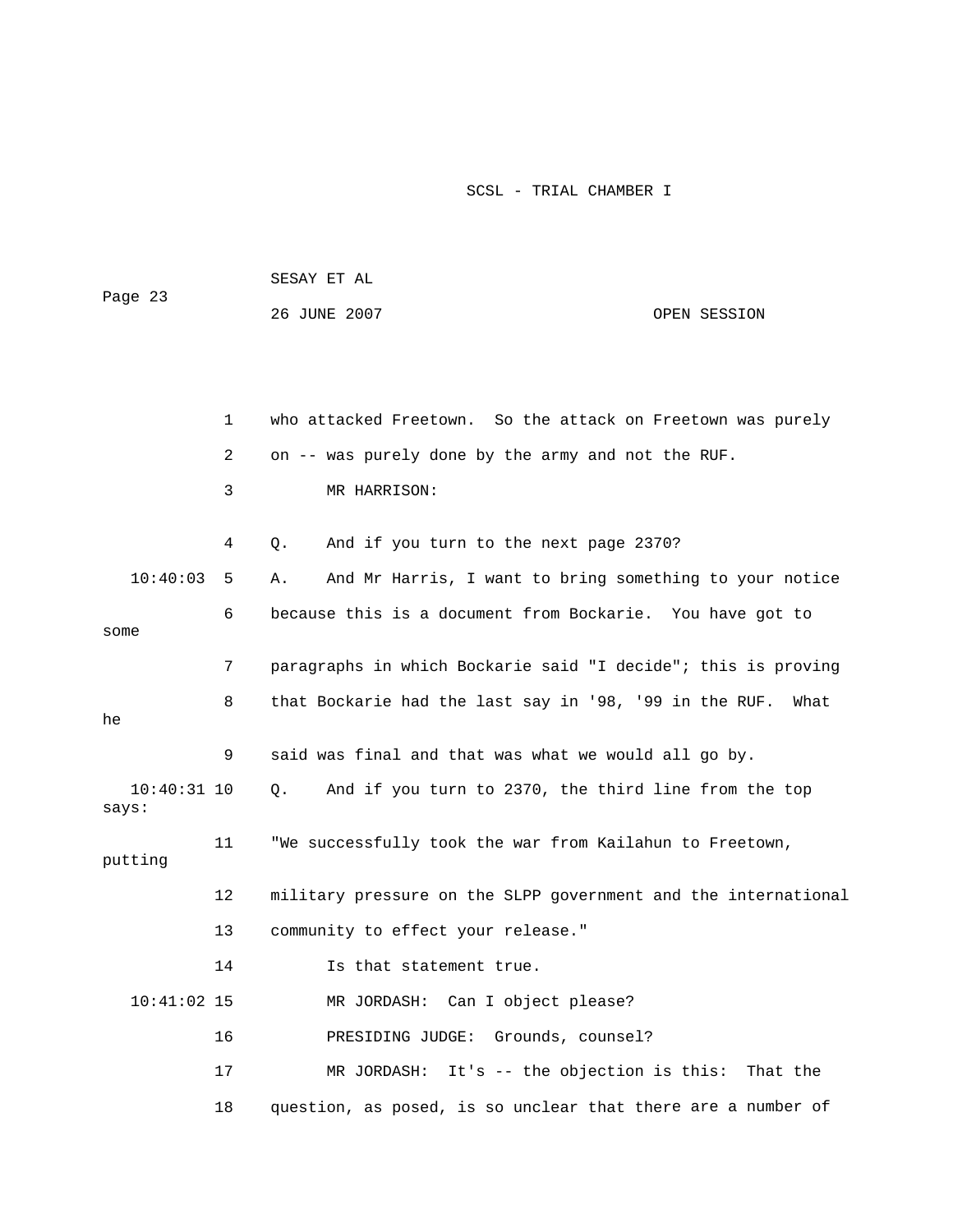19 questions asked as one. And my fear is that an answer will be 21 in the Freetown invasion, but is done by the back door by 22 questions in the form presently posed. 23 Let me make myself clearer. The question which the 24 Prosecution asked concerned the three-line sentence which 10:41:53 25 contains at least four different questions. Is it true, asked taken 28 from Kailahun to Freetown, was successful? Is it true that 10:41:27 20 given which is designed by the Prosecution to implicate the RUF asking 26 the Prosecution, is it true that the RUF took the war from 27 Kailahun to Freetown? Is it true that the war, which was the 29 war, if successful, put military pressure on the SLPP government?

SCSL - TRIAL CHAMBER I

| Page 24 | SESAY ET AL  |              |
|---------|--------------|--------------|
|         | 26 JUNE 2007 | OPEN SESSION |

 1 The same question goes: Did it put that military pressure on the 2 international community? And, finally, was it all done to 3 Foday Sankoh's arrest? Sorry, Foday Sankoh's release. 4 So there are at least five questions there and it ought 10:42:46 5 be put, in my respectful submission, in a way which elicits an effect to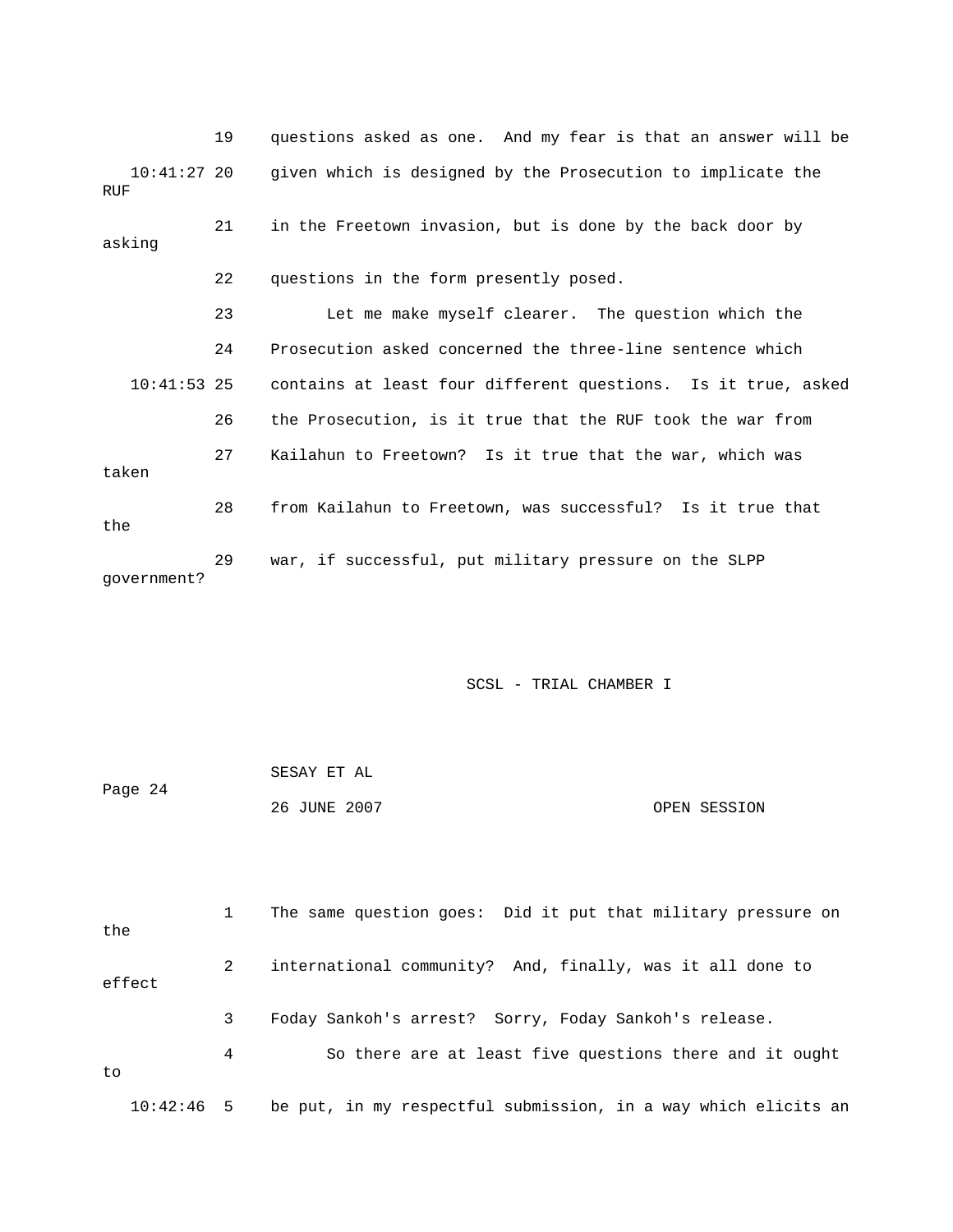6 answer to one of those questions, rather than elicit an answer attack. 9 PRESIDING JUDGE: In other words, you have five distinct questions that could be put disjunctively? 12 PRESIDING JUDGE: And, in fact, an answer elicited in 10:43:11 15 PRESIDING JUDGE: Yes. 16 MR JORDASH: Rather than some nebulous answer which -- 17 PRESIDING JUDGE: So the question, as put now, can confuse 19 MR JORDASH: Yes. Because what the Prosecution are 10:43:28 20 to do is elicit evidence to support the joint criminal 21 enterprise -- 23 MR JORDASH: -- in relation to an attack on Freetown, 24 answers which deal with this issue globally will be used and 10:43:42 25 interpreted [overlapping speakers] -- 26 PRESIDING JUDGE: Well, let's not be -- 27 MR JORDASH: -- the Prosecution's case. 28 PRESIDING JUDGE: Let's ask whether Mr Harrison agrees 29 these -- that this is a rolled-up set of questions that could 7 which is global, which the Prosecution will later use to say, 8 look, there you go, the RUF were involved in the Freetown  $10:43:02$  10 11 MR JORDASH: Yes. 13 respect of all that. 14 MR JORDASH: And what we'd have elicited is, perhaps, fact. 18 the Tribunal itself, if the answer is given in a global way? trying 22 PRESIDING JUDGE: Right. and be that be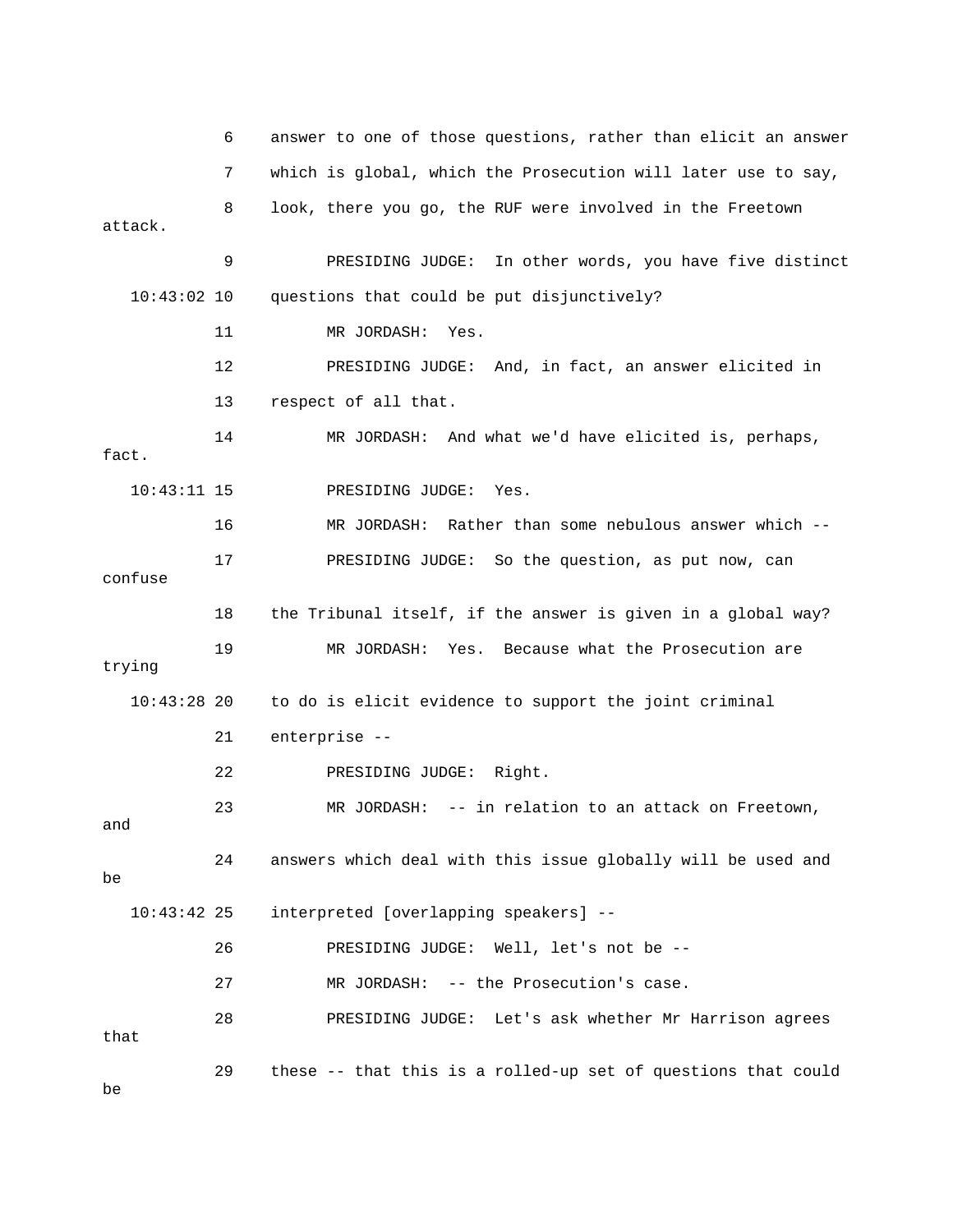| Page 25                   |    | SESAY ET AL                                                    |              |  |  |
|---------------------------|----|----------------------------------------------------------------|--------------|--|--|
|                           |    | 26 JUNE 2007                                                   | OPEN SESSION |  |  |
|                           |    |                                                                |              |  |  |
|                           |    |                                                                |              |  |  |
|                           | 1  | put disjunctively and answers elicited in respect of each      |              |  |  |
|                           | 2  | question to assist the Tribunal appreciate the whole thrust of |              |  |  |
| agree                     | 3  | this particular aspect of your cross-examination. Do you       |              |  |  |
|                           | 4  | that there are five different questions rolled up in an        |              |  |  |
| 10:44:14                  | 5  | aggregation, more or less a package.                           |              |  |  |
|                           | 6  | MR HARRISON: Frankly, I don't agree.                           |              |  |  |
|                           | 7  | PRESIDING JUDGE: But if, clearly, let's speak here with        |              |  |  |
|                           | 8  | If these questions can be answered separately and<br>candour.  |              |  |  |
|                           | 9  | disjunctively, isn't it helpful to the Tribunal to get the     |              |  |  |
| $10:44:33$ 10<br>answer   |    | answers separately, than for the Tribunal to have a global     |              |  |  |
| as                        | 11 | to a question that, again, is possibly open to interpretation, |              |  |  |
|                           | 12 | to whether it's a rolled-up question or these are separate     |              |  |  |
| entirely                  | 13 | disjuncts linked together. That's all I'm asking.              | It's         |  |  |
|                           | 14 | your judgment call. But, I mean, if, really, the way the       |              |  |  |
| $10:45:01$ 15<br>speaking |    | question is put requires an answer, in a global sense,         |              |  |  |
| that                      | 16 | for myself, I will not be able to understand the purport of    |              |  |  |
|                           | 17 | kind of answer, if I'm evaluating the evidence.                |              |  |  |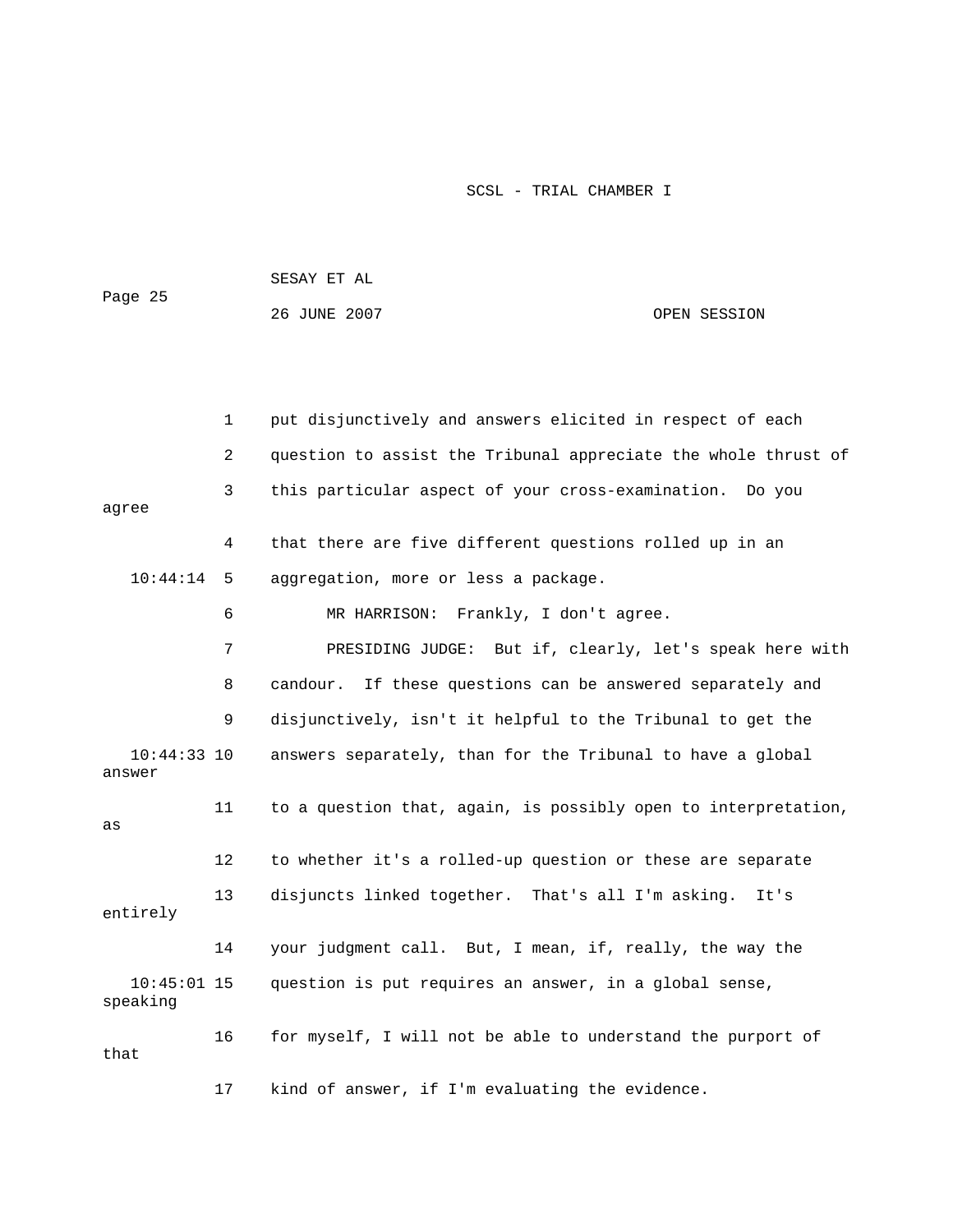|      |               | 18 | JUDGE BOUTET: What's your answer, if any?                     |
|------|---------------|----|---------------------------------------------------------------|
|      |               | 19 | MR HARRISON: My answer?                                       |
|      | $10:45:24$ 20 |    | JUDGE BOUTET: Yes.                                            |
| many |               | 21 | MR HARRISON: I'm prepared to parcel this out into as          |
|      |               | 22 | different topics as the Court deems appropriate.              |
|      |               | 23 | JUDGE BOUTET: I personally thought that you're quoting        |
|      |               | 24 | from this document, this is not a question that you're just   |
|      | $10:45:40$ 25 |    | picking up from the air. You're quoting from a document. The  |
| He.  |               | 26 | witness says, they say, I agree, disagree, I agree in part.   |
|      |               | 27 | makes it plain. I mean, the witness is quite capable of       |
| So   |               | 28 | explaining and he has done that quite successfully up to now. |
| if   |               | 29 | I don't see any difficulty with that particular question, but |

|         | SESAY ET AL  |  |              |
|---------|--------------|--|--------------|
| Page 26 |              |  |              |
|         | 26 JUNE 2007 |  | OPEN SESSION |

 1 that's you're view -- 2 PRESIDING JUDGE: But my position clearly is that these 3 are -- first of all, there is, also, and I would say that is even the 4 position I would take, he is a witness who has virtually said all 10:46:11 5 along that: I'm not the author of this particular document,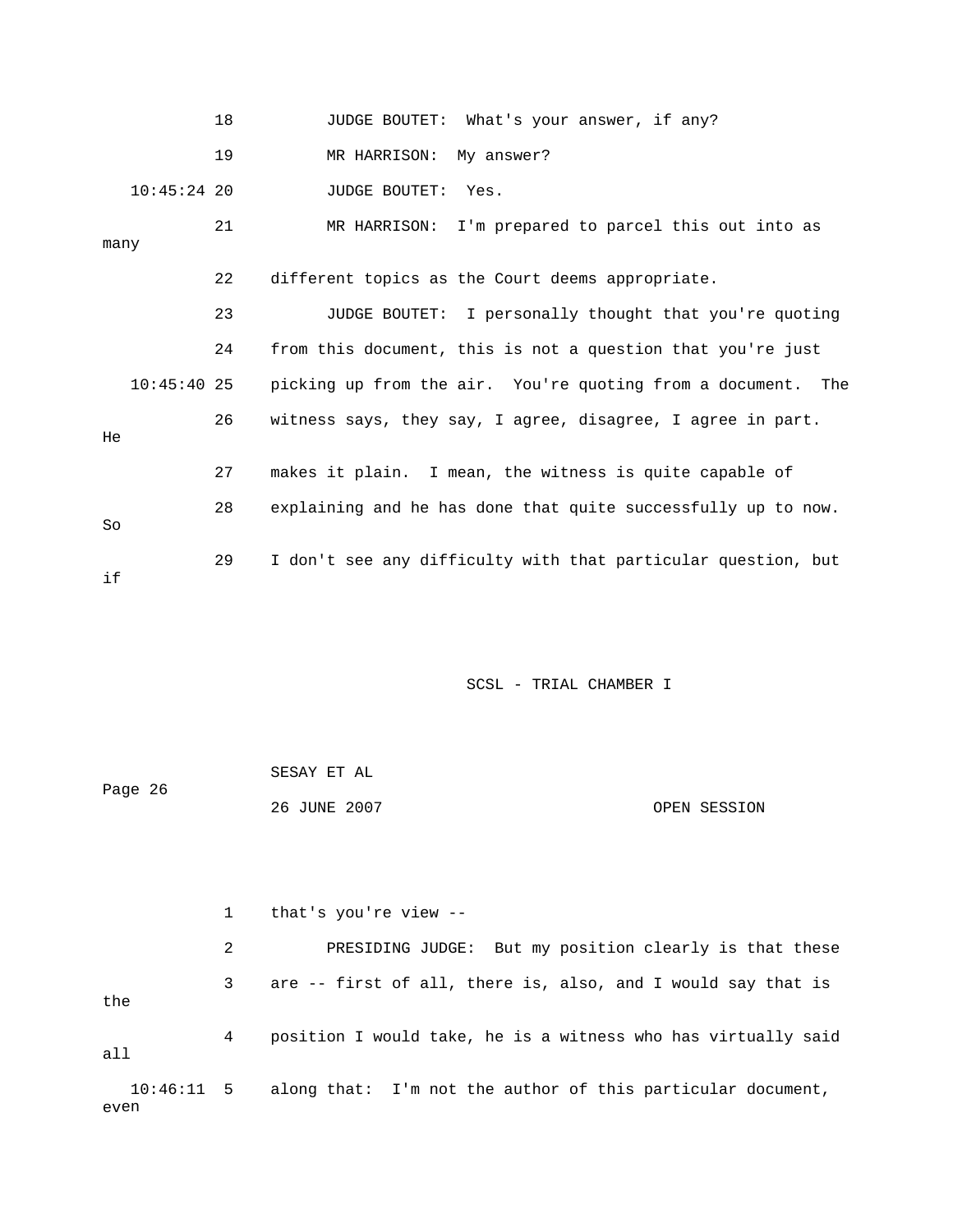|                          | 6  | though I may know about this, even though I may have some      |
|--------------------------|----|----------------------------------------------------------------|
|                          | 7  | knowledge about this, but I can't read the mind of whoever was |
| a                        | 8  | the author. And, speaking for myself, it would assist me, as   |
|                          | 9  | member of the Tribunal, to understand the evidence and the     |
| $10:46:30$ 10            |    | response of this witness in terms of what he knows or what he  |
|                          | 11 | does not know if those questions are put separately. Because   |
| its                      | 12 | I'm, in fact, saying that if the Prosecution feels that, in    |
| somehow                  | 13 | judgment, it is better to put them in an aggregation and       |
| will                     | 14 | confusion emerges, my approach would be that the Prosecution   |
| $10:46:56$ 15<br>speak   |    | take the disadvantage of the confusion in the answer, as I     |
|                          | 16 | for myself.                                                    |
|                          | 17 | MR HARRISON: Right.                                            |
|                          | 18 | PRESIDING JUDGE: Because, I mean, I don't see any              |
| оf                       | 19 | difficulty in asking for a greater degree of clarity in terms  |
| $10:47:14$ 20            |    | answers to questions, and I'm not here in the realm of         |
| this                     | 21 | technicality. Technically, it may be right. But remember,      |
|                          | 22 | Tribunal also tries to minimise technicalities as much as      |
| the                      | 23 | possible. We've got to evaluate these things at the end of     |
|                          | 24 | day as factual matters. And if there's a rolled-up answer, I   |
| $10:47:35$ 25<br>answers |    | would give notice that I may not be able to decipher the       |
|                          | 26 | with clarity.                                                  |
|                          | 27 | MR HARRISON:                                                   |
| First                    | 28 | This is the same sentence of roughly about 18 words.<br>Q.     |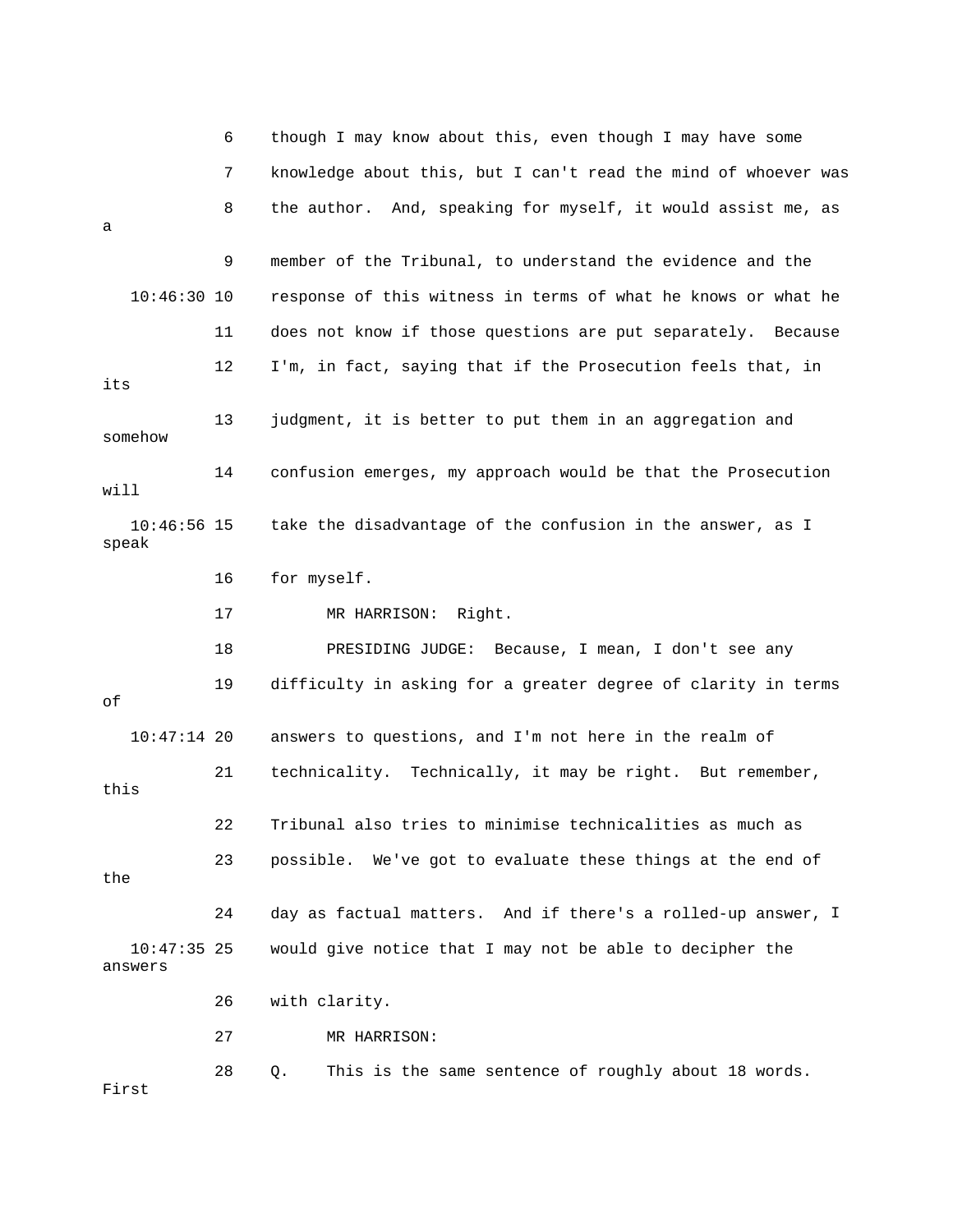| Page 27 | SESAY ET AL  |              |
|---------|--------------|--------------|
|         | 26 JUNE 2007 | OPEN SESSION |

|                     | $\mathbf{1}$   | Freetown?" Is that phrase true?                                         |
|---------------------|----------------|-------------------------------------------------------------------------|
|                     | $\overline{2}$ | That's not true. That's not true.<br>Α.                                 |
|                     | 3              | The second phrase adds: "By putting, or that military<br>Q.             |
|                     | 4              | pressure was put on the SLPP government." Is that true?                 |
| 10:48:39            | 5              | Yes, putting pressure on the SLPP government, yes.<br>Α.                |
| was                 | 6              | Because, why I would accept that side, it was the SLPP that             |
| it                  | 7              | in control of Kono and Makeni. So if RUF had taken over, then           |
|                     | 8              | was pressure on the SLPP government.                                    |
| added               | 9              | And continuing on with the same sentence, they have<br>О.               |
| $10:49:14$ 10       |                | four words: That pressure was also put "on the international            |
|                     | 11             | community." Was that true?                                              |
|                     | $12 \,$        | Well, I don't know. I don't understand what kind of<br>Α.               |
|                     | 13             | pressure you are saying that we put on the international                |
|                     | 14             | community. I don't understand that side.                                |
| $10:49:36$ 15<br>go |                | Well, I think the only way you can understand it is if I<br>$Q_{\star}$ |
| says:               | 16             | back to the beginning of the sentence for the context.<br>It.           |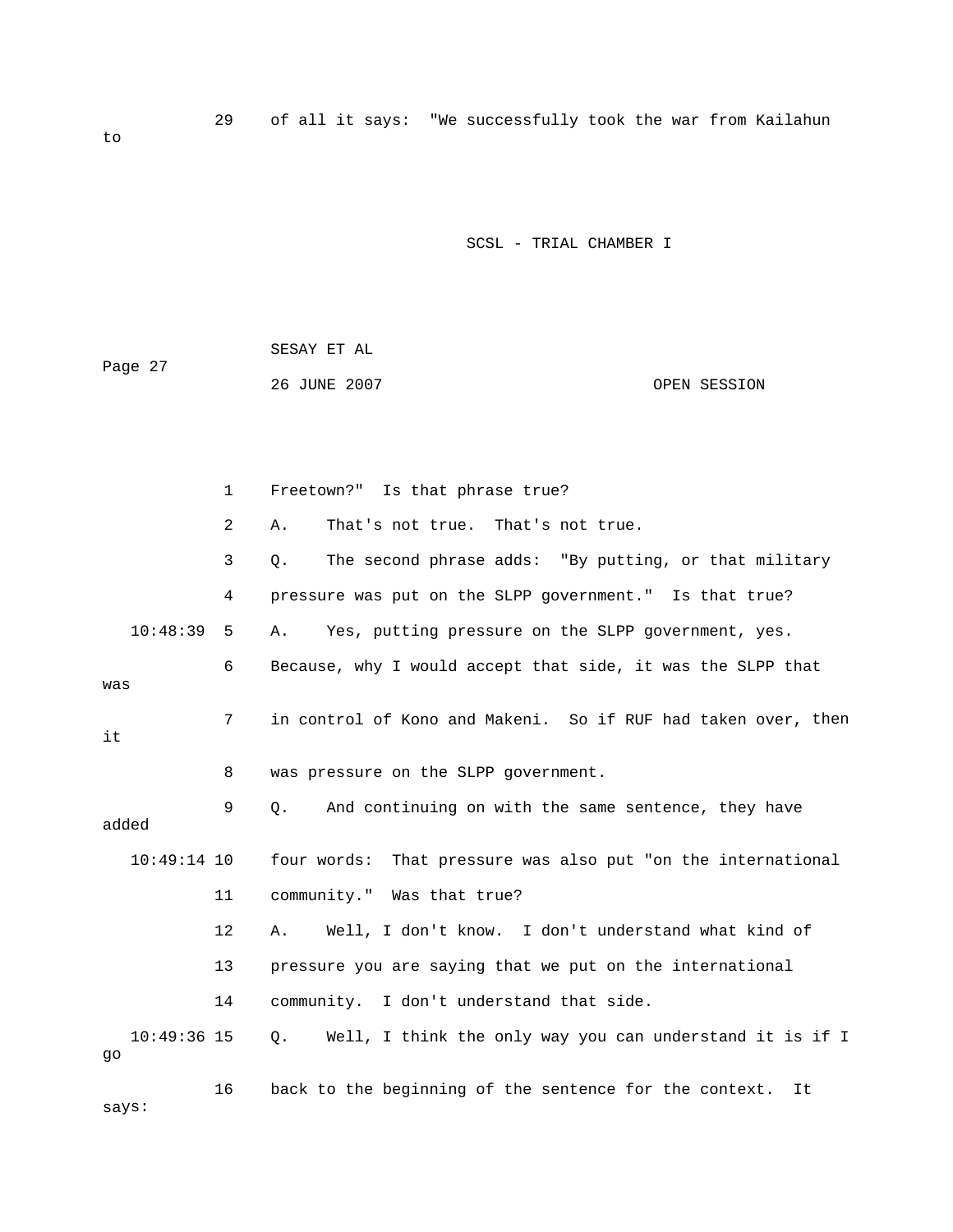|                       | 17 | "We successfully took the war from Kailahun to Freetown,       |
|-----------------------|----|----------------------------------------------------------------|
|                       | 18 | putting military pressure on the SLPP government and the       |
|                       | 19 | international community."                                      |
| $10:50:06$ 20         |    | Is that true?                                                  |
| if                    | 21 | Putting pressure on the international community, because<br>Α. |
| later                 | 22 | you are saying taking the war to Freetown, I came to know      |
|                       | 23 | on about the destructions that took place in Freetown, the     |
| not                   | 24 | burning of the UN house. So, that part, I would say it was     |
| $10:50:34$ 25<br>said |    | the RUF who did that, especially in Freetown. So, as I had     |
|                       | 26 | earlier on, it was a claim so that he would present himself as |
| actually              | 27 | powerful to Foday Sankoh. But when you look at what was        |
| groups,               | 28 | obtaining on the ground, it was two complete -- two whole      |
|                       | 29 | and the ones who came to Freetown said they were coming to     |

| Page 28 | SESAY ET AL  |              |
|---------|--------------|--------------|
|         | 26 JUNE 2007 | OPEN SESSION |

 1 reinstate themselves to the army. And the RUF was not part of 2 the army. 3 Q. And the final question which comes out of that one sentence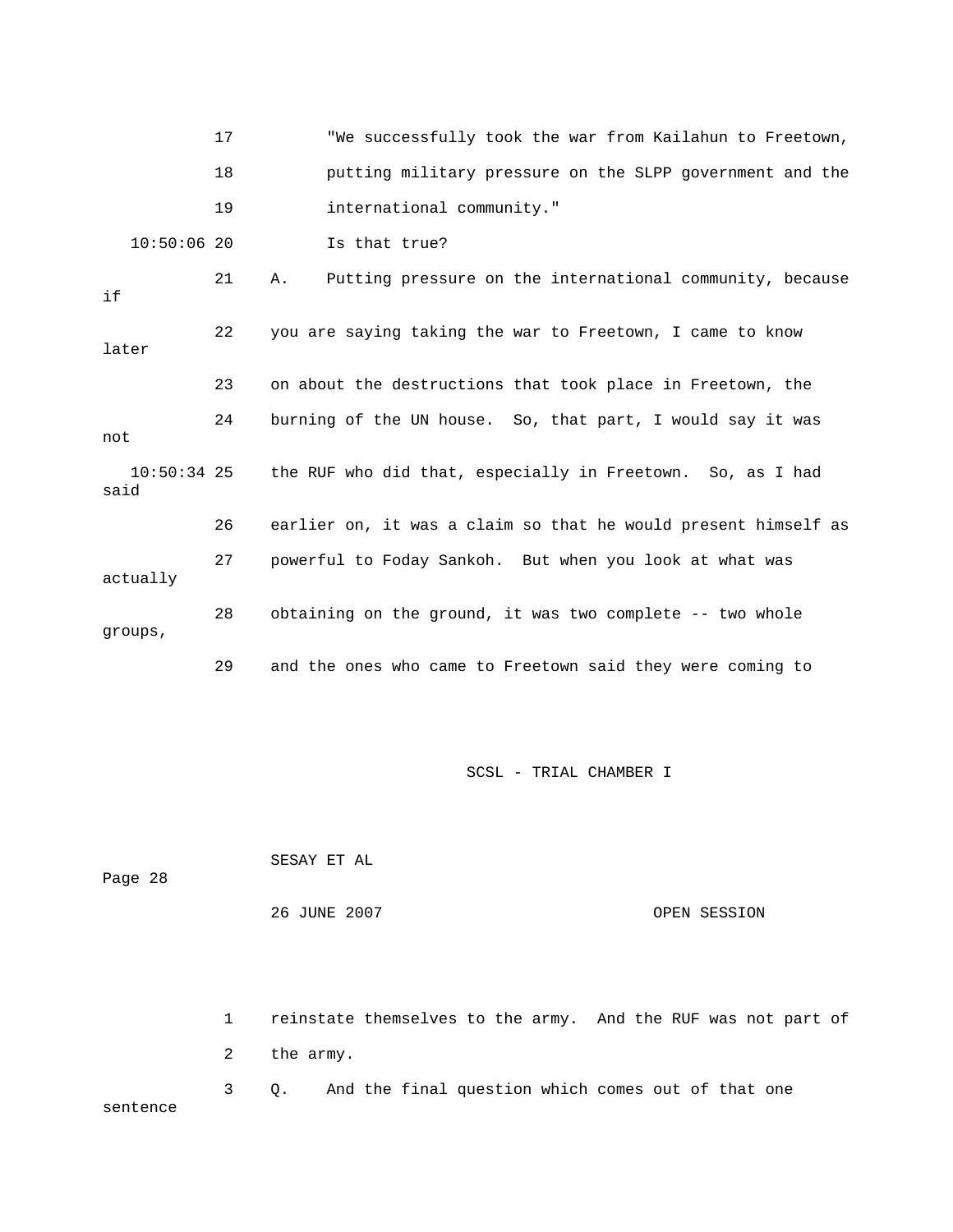| being                  | 4  | is that all of this was done to effect your release, that        |
|------------------------|----|------------------------------------------------------------------|
| 10:51:32 5             |    | Foday Sankoh; is that true?                                      |
|                        | 6  | Are you referring to the final sentence on the same<br>Α.        |
|                        | 7  | paragraph?                                                       |
|                        | 8  | No. You see, there is only one sentence. And the last<br>Q.      |
| it                     | 9  | four words of that sentence are, "to effect your release."<br>Is |
| $10:52:04$ 10<br>Foday |    | true that the pressure was put on to effect the release of       |
|                        | 11 | Sankoh?                                                          |
|                        | 12 | It was during the fighting. It was during the<br>Α.<br>Yes.      |
| that                   | 13 | fighting from Kono to Makeni that RUF was involved in, and       |
| why                    | 14 | put pressure on the attack on Freetown by the army. That was     |
| $10:52:34$ 15          |    | Foday Sankoh was taken to Lome.                                  |
| the                    | 16 | Now, you have told us this morning about your role as<br>Q.      |
| Koidu;                 | 17 | commander of the attack on Freetown, sorry, the attack on        |
|                        | 18 | do you recall that?                                              |
|                        | 19 | Α.<br>Yes.                                                       |
| $10:53:04$ 20          |    | Q. And you were the commander of that attack?                    |
|                        | 21 | Α.<br>Yes.                                                       |
|                        | 22 | You were deputised by Morris and Kallon?<br>Q.                   |
|                        | 23 | I came with him from Kailahun and we went to Kono.<br>Yes.<br>Α. |
|                        | 24 | And Boston Flomo, Rambo at that time, he was the second<br>$Q$ . |
| $10:53:32$ 25          |    | brigade commander?                                               |
|                        | 26 | Yes.<br>Α.                                                       |
|                        | 27 | Peter Vandi was the second brigade adviser?<br>Q.                |
|                        | 28 | Yes.<br>Α.                                                       |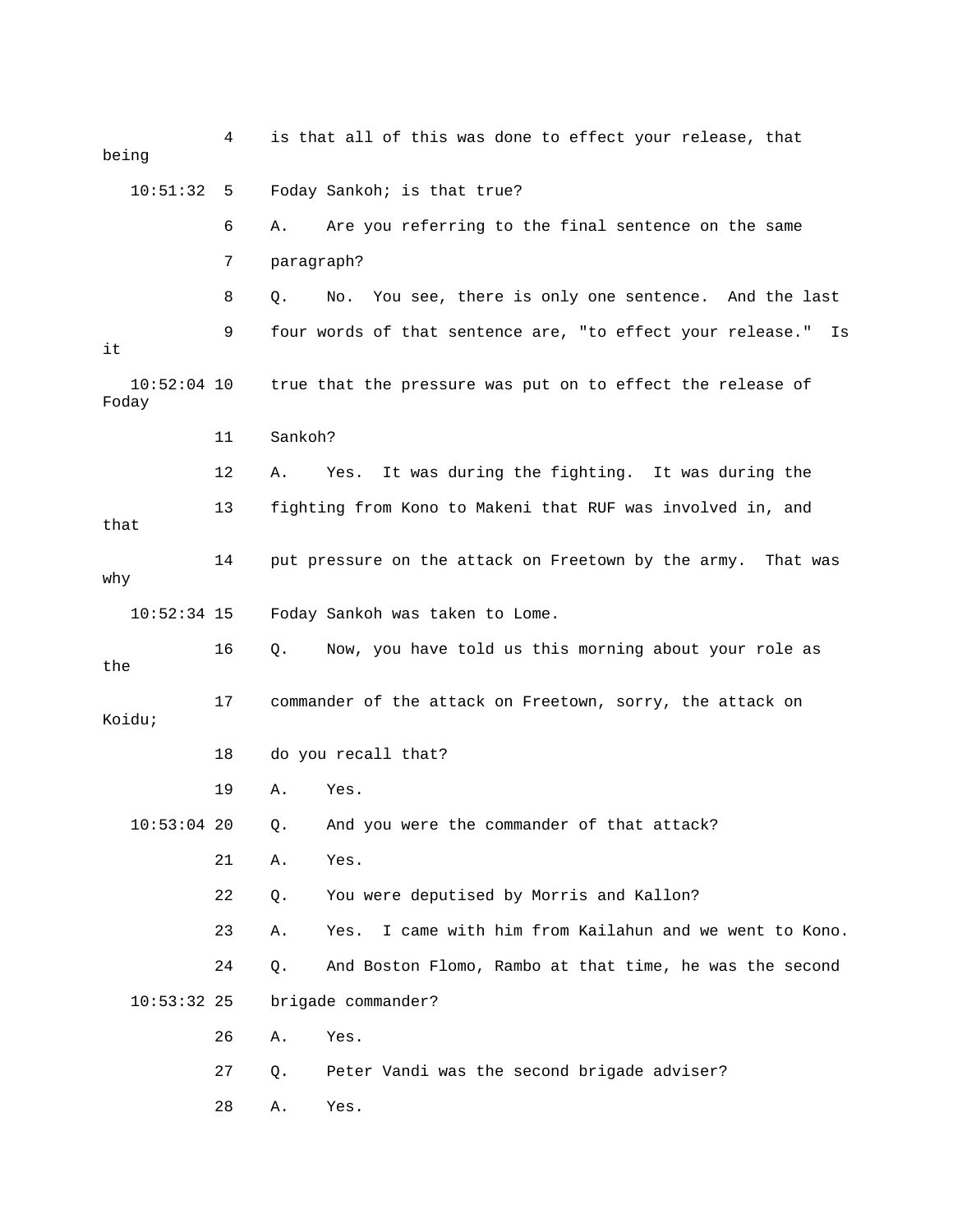29 Q. Lieutenant Colonel Akim Turay was the first battalion

|         | SESAY ET AL  |  |              |
|---------|--------------|--|--------------|
| Page 29 |              |  |              |
|         | 26 JUNE 2007 |  | OPEN SESSION |

|       |               | 1       | commander? |                                                              |
|-------|---------------|---------|------------|--------------------------------------------------------------|
|       |               | 2       | Α.         | Yes, he was a battalion commander.                           |
|       | battalion     | 3       | $\circ$ .  | Lieutenant Colonel Kailondo S Banya was the third            |
|       |               | 4       | commander? |                                                              |
|       | 10:54:11      | 5       | Α.         | Kailondo, yes.                                               |
|       |               | 6       | $\circ$ .  | And both Akim Turay and Kailondo Banya were ex-SLA's who     |
|       |               | 7       |            | had been part of the AFRC and joined up with the RUF?        |
|       |               | 8       | Α.         | Yes.                                                         |
|       |               | 9       | О.         | And Major Amara Salia, he was the second brigade             |
|       | $10:54:38$ 10 |         |            | operational commander?                                       |
| '98.  |               | 11      | Α.         | Captain Amara Salia, when I went to Kono in December         |
| by    |               | $12 \,$ |            | he was at the headquarters. I did not know -- I did not know |
|       |               | 13      |            | then his actual assignment.                                  |
| given |               | 14      | О.         | And for the mission to attack Koidu, Amara Salia was         |
|       | $10:55:23$ 15 |         |            | the appointment of reinforcement commander?                  |
|       |               | 16      | Α.         | Well, we had no reinforcement commander on that attack.      |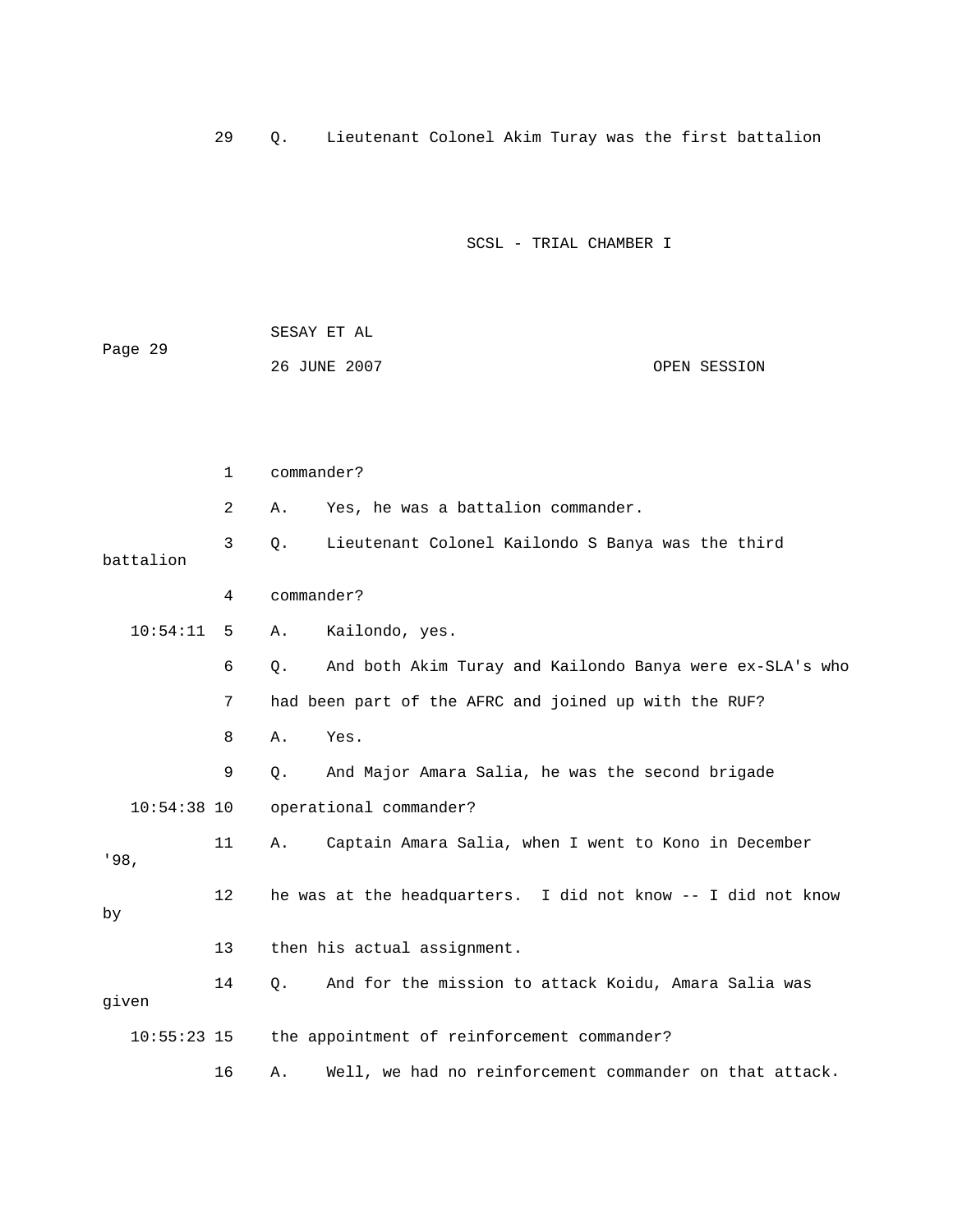| to            | 17 | Because the group was divided. All the different groups went    |
|---------------|----|-----------------------------------------------------------------|
|               | 18 | the various targets. So we had no base of reinforcement.        |
|               | 19 | I'm going to show you a document and I'll ask Court<br>0.       |
| $10:55:52$ 20 |    | Management to give you a copy, and there are enough copies for  |
| document      | 21 | each counsel and for the Court. You will see this is a          |
|               | 22 | with the subject "Forum minute," and it's dated 11th December   |
|               | 23 | 1998. And it lists as the chairman, Colonel Issa H Sesay,       |
| commenced     | 24 | battlefield commander. And it says that the forum was           |
| $10:57:05$ 25 |    | on 11th December 1998 at around 11.00 a.m Do you remember       |
|               | 26 | recognise that document?                                        |
|               | 27 | Well, this document and the date $---$ the date is wrong.<br>Α. |
|               | 28 | I've seen what the document contains, but the date is not       |
|               | 29 | correct.                                                        |
|               |    |                                                                 |

| Page 30 | SESAY ET AL  |              |
|---------|--------------|--------------|
|         | 26 JUNE 2007 | OPEN SESSION |

 1 Q. And at what date do you say it should be? 2 A. Well, I left Buedu on the 12th, so it was not possible 3 that -- to leave Buedu on the 12th and go to Superman Ground on 4 the 11th when I left on the 12th.

10:57:54 5 PRESIDING JUDGE: What date do you say should be on the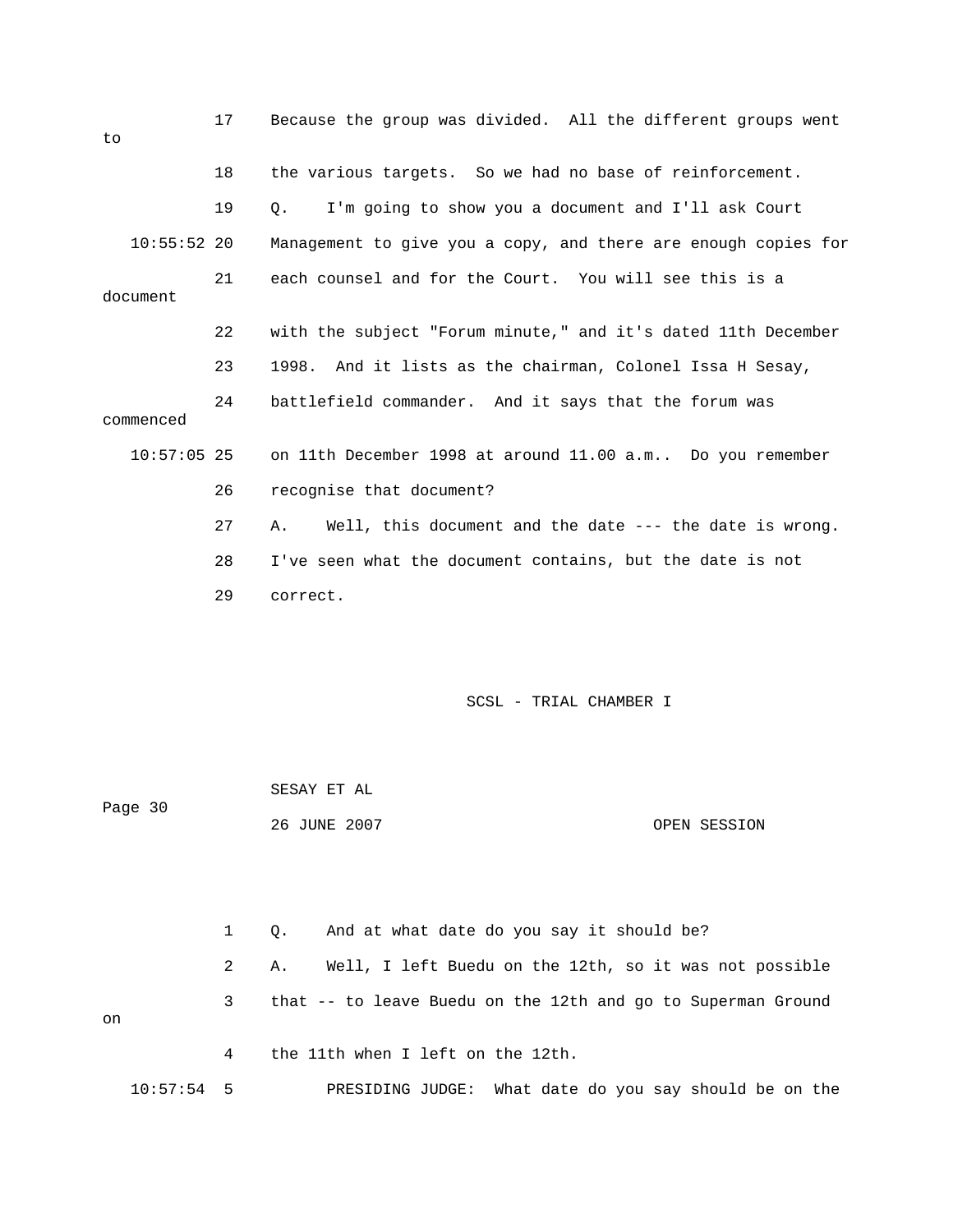|               | 6  | document? You say it is not 11 December 1998. It's not the        |
|---------------|----|-------------------------------------------------------------------|
|               | 7  | circumstances. What date should be on it or should it be          |
| date?         | 8  | undated? You said that date is wrong. What is the correct         |
|               | 9  | THE WITNESS: Yes, sir, My Lord. This should be on the             |
| $10:58:21$ 10 |    | 14th. It was on the 14th that I --                                |
|               | 11 | PRESIDING JUDGE: Well, that's it. I mean, here we're              |
|               | 12 | going on a whole excursion into some other territory, which --    |
|               | 13 | you say it should be 14th not 11th, December; is that correct?    |
| there         | 14 | THE WITNESS: My Lord, that was the time I knew that               |
| $10:58:41$ 15 |    | was a meeting in Kono before the attack on the 14th.              |
|               | 16 | PRESIDING JUDGE: No, there's no difficulty. All I'm               |
| on            | 17 | saying, you attack the date as being wrong. I put the burden      |
|               | 18 | you to say what is the correct date, that's all. Just not to      |
|               | 19 | waste time.                                                       |
| $10:58:56$ 20 |    | THE WITNESS: Yes, sir, My Lord.                                   |
|               | 21 | PRESIDING JUDGE: It's 14th.                                       |
|               | 22 | THE WITNESS: Yes.                                                 |
|               | 23 | PRESIDING JUDGE: 14 December.                                     |
|               | 24 | THE WITNESS: Yes.                                                 |
| $10:59:00$ 25 |    | PRESIDING JUDGE: 1998.                                            |
|               | 26 | THE WITNESS: Yes, sir.                                            |
|               | 27 | PRESIDING JUDGE: All right. Continue, counsel.                    |
|               | 28 | MR HARRISON:                                                      |
| incoming      | 29 | So at this forum, there was an introduction of the<br>$Q_{\star}$ |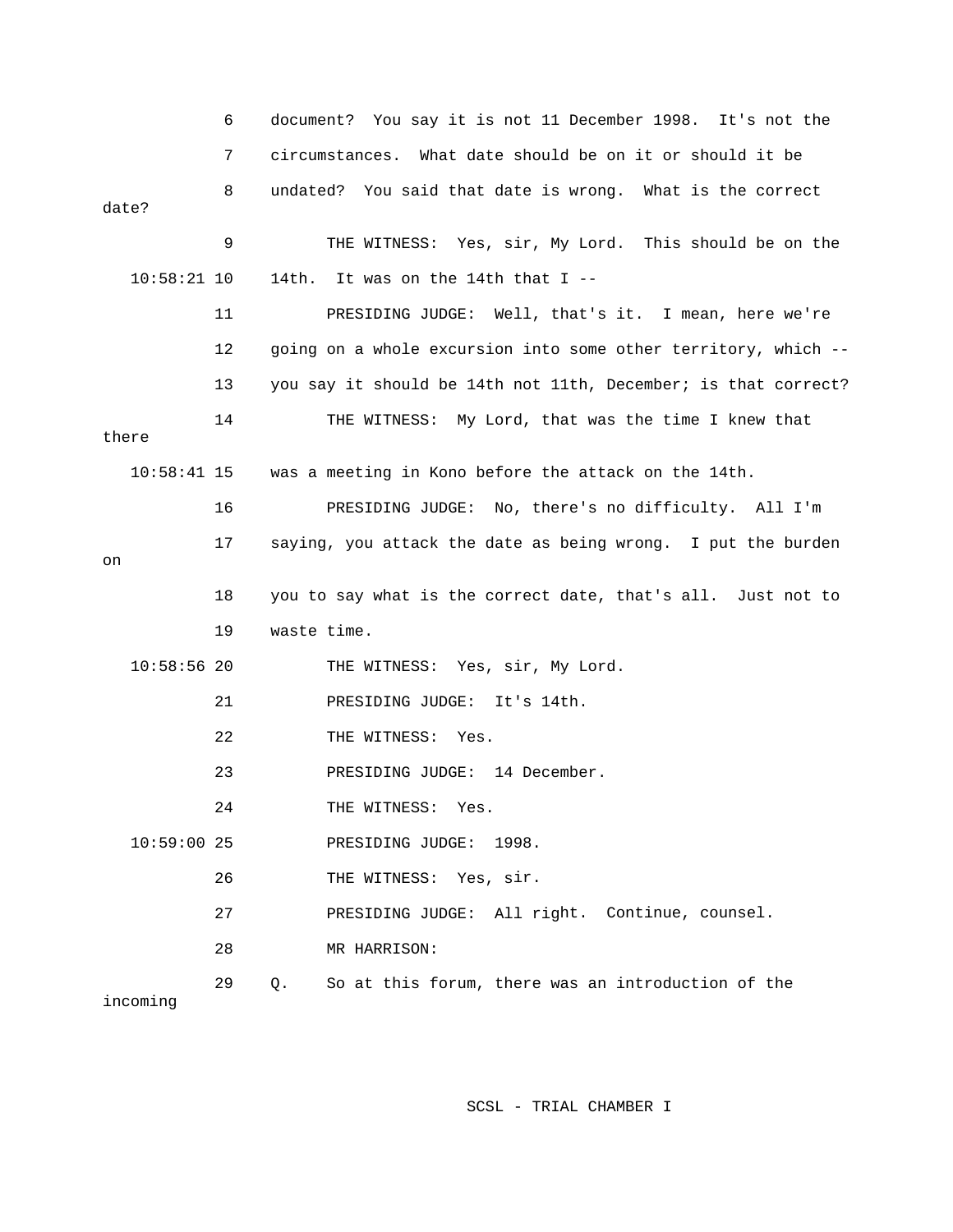|  |  |  | SESAY ET AL |  |
|--|--|--|-------------|--|
|  |  |  |             |  |

Page 31

26 JUNE 2007 OPEN SESSION

| are                       |               | 1  |           | officers by Major Samuel Jabba, and you and Morrison Kallon  |
|---------------------------|---------------|----|-----------|--------------------------------------------------------------|
|                           |               | 2  |           | the first two people introduced to the forum; is that right? |
|                           |               | 3  | Α.        | Yes.                                                         |
|                           |               | 4  | Q.        | Then on the same page, the first page, there is an           |
|                           | 10:59:36      | 5  |           | introduction of host officers?                               |
|                           |               | 6  | Α.        | Yes.                                                         |
|                           |               | 7  | О.        | And you will see that the first one of those is Colonel      |
|                           |               | 8  |           | Boston Flomo, second brigade commander?                      |
|                           |               | 9  | Α.        | Yeah.                                                        |
| $10:59:50$ 10<br>officers |               |    | Q.        | And the person listed as number 9 amongst the host           |
|                           |               | 11 |           | is Major Amara Salia, second brigade operational commander;  |
|                           |               | 12 |           | that's true isn't it?                                        |
| to                        |               | 13 | Α.        | Well, I said, I cannot recall his assignment when I came     |
|                           |               | 14 |           | Kono, but he was not a major.                                |
|                           | $11:00:20$ 15 |    | Q.        | Then if you go to the third and final page of that           |
|                           |               | 16 | document. |                                                              |
|                           |               | 17 |           | PRESIDING JUDGE: Yes, Mr Nicol-Wilson.                       |
| the                       |               | 18 |           | MR NICOL-WILSON: Mr Kallon would like to step out of         |
|                           |               | 19 |           | courtroom for a moment.                                      |
|                           | $11:00:50$ 20 |    |           | Leave is granted.<br>PRESIDING JUDGE:                        |
|                           |               | 21 |           | MR HARRISON:                                                 |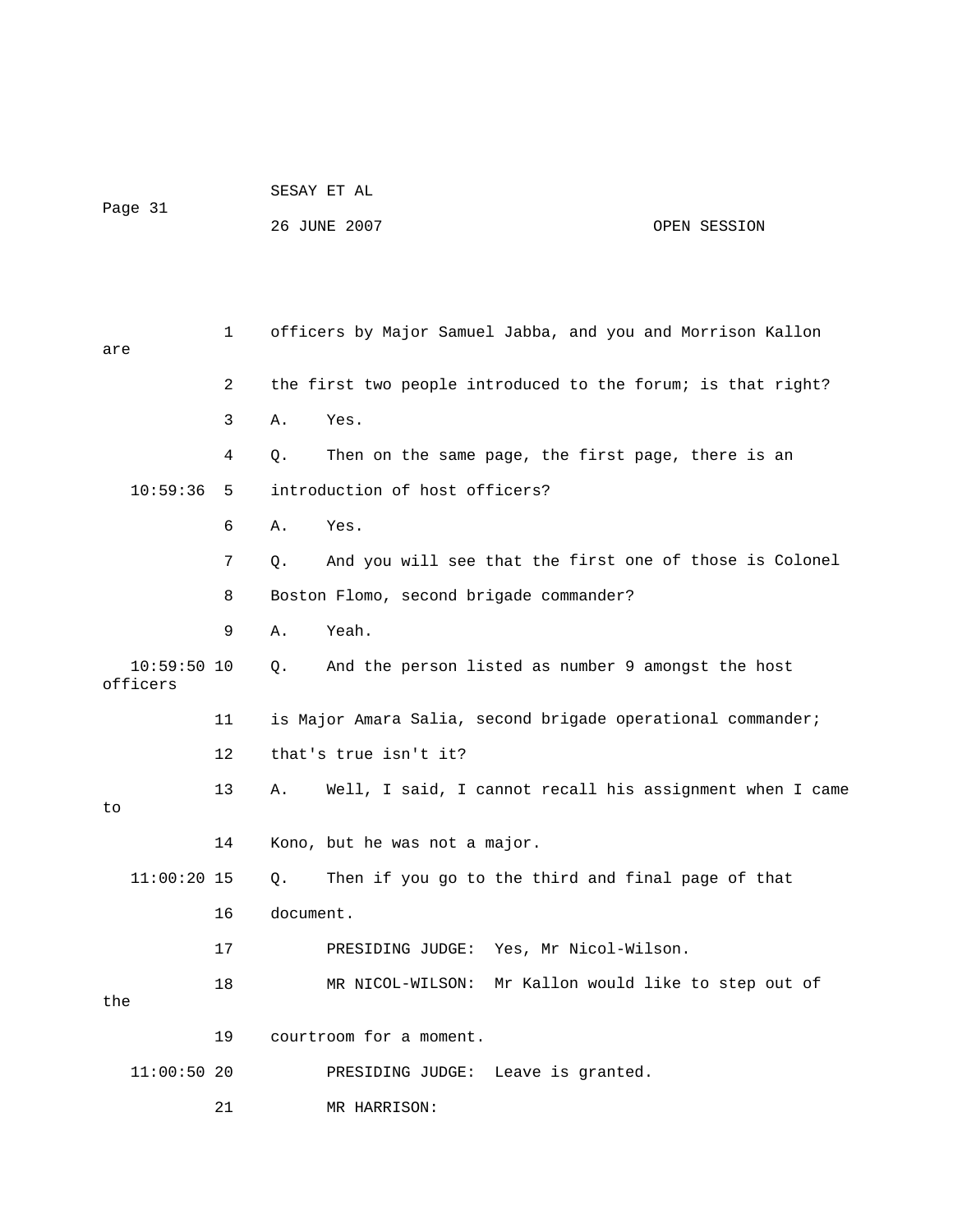| "Suggestions  | 22 | $\circ$ .   | On the third and final page there is a heading             |
|---------------|----|-------------|------------------------------------------------------------|
|               | 23 |             | from the forum." Do you see that?                          |
|               | 24 |             | A. Yes, I've seen it.                                      |
| $11:01:09$ 25 |    | $Q_{\star}$ | The first suggestion is "No looting until the mission is   |
|               | 26 |             | accomplished." Do you see that?                            |
|               | 27 | Α.          | Yes, I've seen it.                                         |
| That          | 28 | О.          | And you accept that that was the practice of the RUF:      |
| were          | 29 |             | it was only after a mission was accomplished that fighters |

 SESAY ET AL Page 32 26 JUNE 2007 OPEN SESSION

 1 allowed to go looting; is that right? 2 A. No. The orders I gave, I said no looting, and I gave 3 several orders. That was not the only one. 4 Q. Then you will see under the next heading "Appointments," 11:01:59 5 firstly, that Kailondo S Banya's a mission commander; that's 8 Q. If you look under the heading "Appointments," the first 9 name listed is Lieutenant Colonel Kailondo S Banya, as mission 6 correct? 7 A. Kailondo?

11:02:28 10 commander; that's correct, isn't it?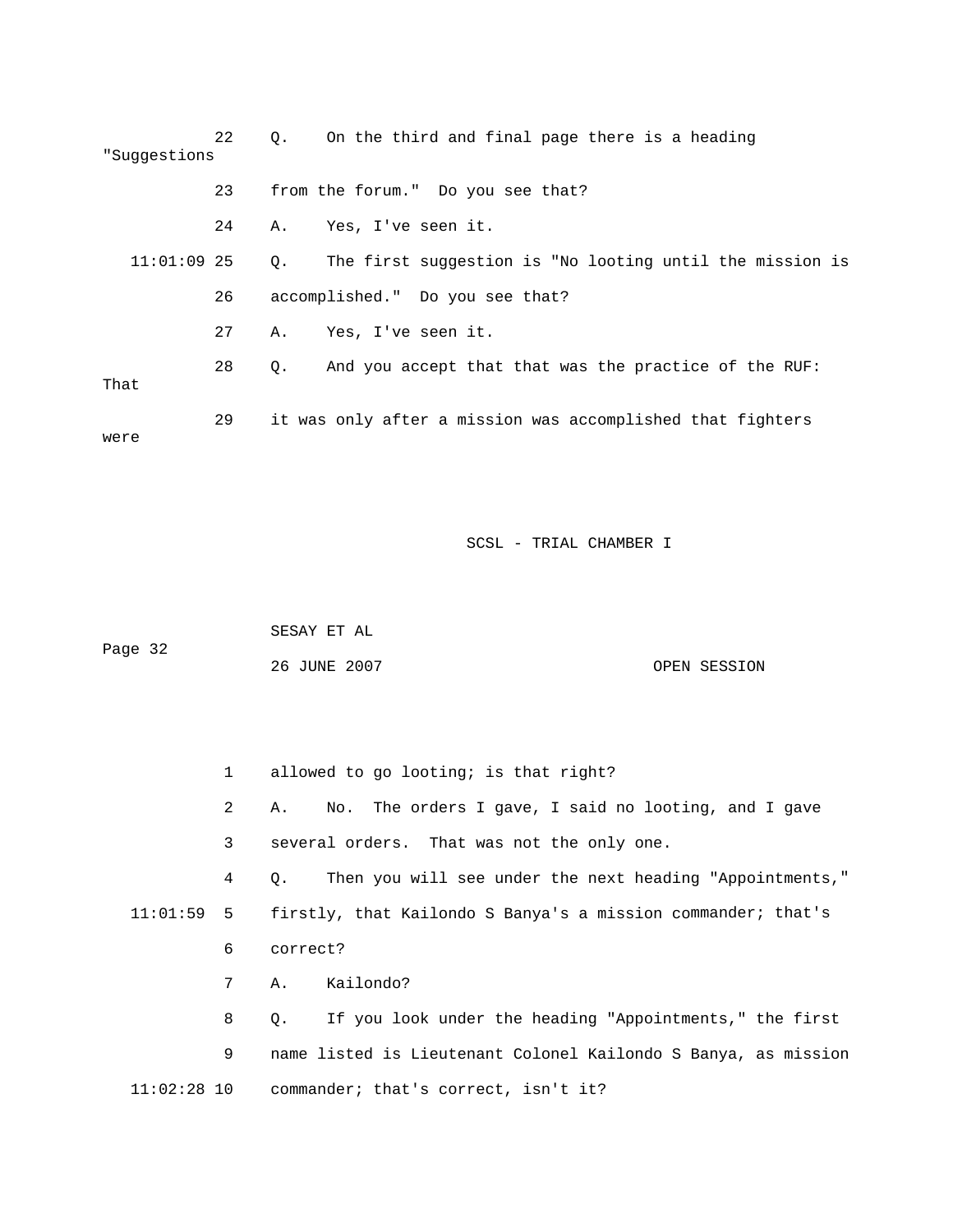| the           | 11 | The mission commander was Boston Flomo.<br>Α.<br>No.<br>That was |
|---------------|----|------------------------------------------------------------------|
|               | 12 | brigade commander.                                               |
| that          | 13 | Then if you look down at the eighth name, you will see<br>О.     |
| that's        | 14 | Major Amara Salia was appointed reinforcement commander;         |
| $11:02:56$ 15 |    | correct, isn't it?                                               |
| divided       | 16 | Mr Harrison, I said there was no reinforcement.<br>Α.<br>We      |
|               | 17 | the group and we launched the attack. There was no base for      |
|               | 18 | reinforcements to go to the front line, no.                      |
| document      | 19 | MR HARRISON:<br>The Prosecution's applying for this              |
| $11:03:14$ 20 |    | to become the next exhibit in the trial.                         |
|               | 21 | Mr Jordash, do you have any objection?<br>PRESIDING JUDGE:       |
|               | 22 | No objections.<br>MR JORDASH:                                    |
|               | 23 | PRESIDING JUDGE: Ms Jallow, any objection?                       |
|               | 24 | No objection.<br>MS KAH-JALLOW:                                  |
| $11:03:32$ 25 |    | Mr Touray, any objection?<br>PRESIDING JUDGE:                    |
|               | 26 | No objection, Your Honour.<br>MR NICOL-WILSON:                   |
| evidence      | 27 | The document will be admitted in<br>PRESIDING JUDGE:             |
|               | 28 | and marked exhibit?                                              |
|               | 29 | 225, Your Honour.<br>MR GEORGE:                                  |

 SESAY ET AL ge 33 26 JUNE 2007 CPEN SESSION Pa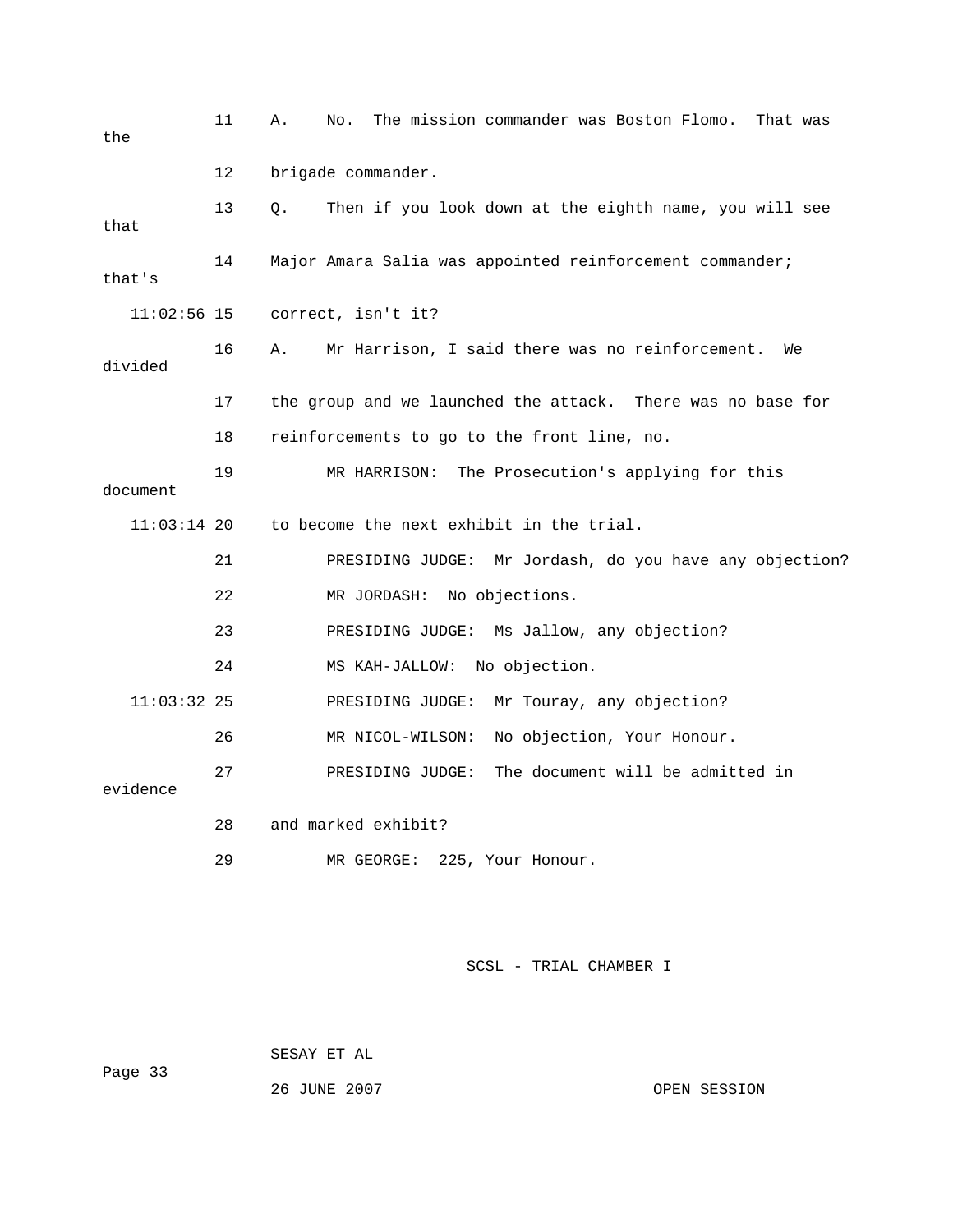1 PRESIDING JUDGE: Thank you. You're sure? 2 MR GEORGE: 225, Your Honour. 4 **1** [Exhibit No. 225 was admitted] 11:03:55 5 MR HARRISON: I ask if the witness could be given 6 156. 7 PRESIDING JUDGE: Mr Courtroom Officer, will you assist 8 please? Mr Courtroom Officer, please make sure that you 14 Q. Witness, Exhibit 156 is titled "Meeting between the special 11:05:04 15 representative of the UN Secretary-General to Sierra Leone and 16 the delegation of the Revolutionary United Front, Abidjan, 19- 17 February 1999" with the heading "Joint communiqué." Are you 18 familiar with this document? 11:05:49 20 February, I was in Makeni and Bockarie was in Buedu. I'm not will 23 see that it's signed by representatives of the RUF and 24 of the United Nations. The representatives of the RUF are 3 PRESIDING JUDGE: Very well. Exhibit 9 ascertain the exact numbering of this exhibit. We did have a 11:04:45 10 numbering discrepancy some time last week. 11 MR GEORGE: Yes, sir. 12 PRESIDING JUDGE: Very well. 13 MR HARRISON: 21 19 A. I'm not familiar with this document. At this time in 21 familiar with this. 22 Q. If you turn to the very last page of Exhibit 156, you officials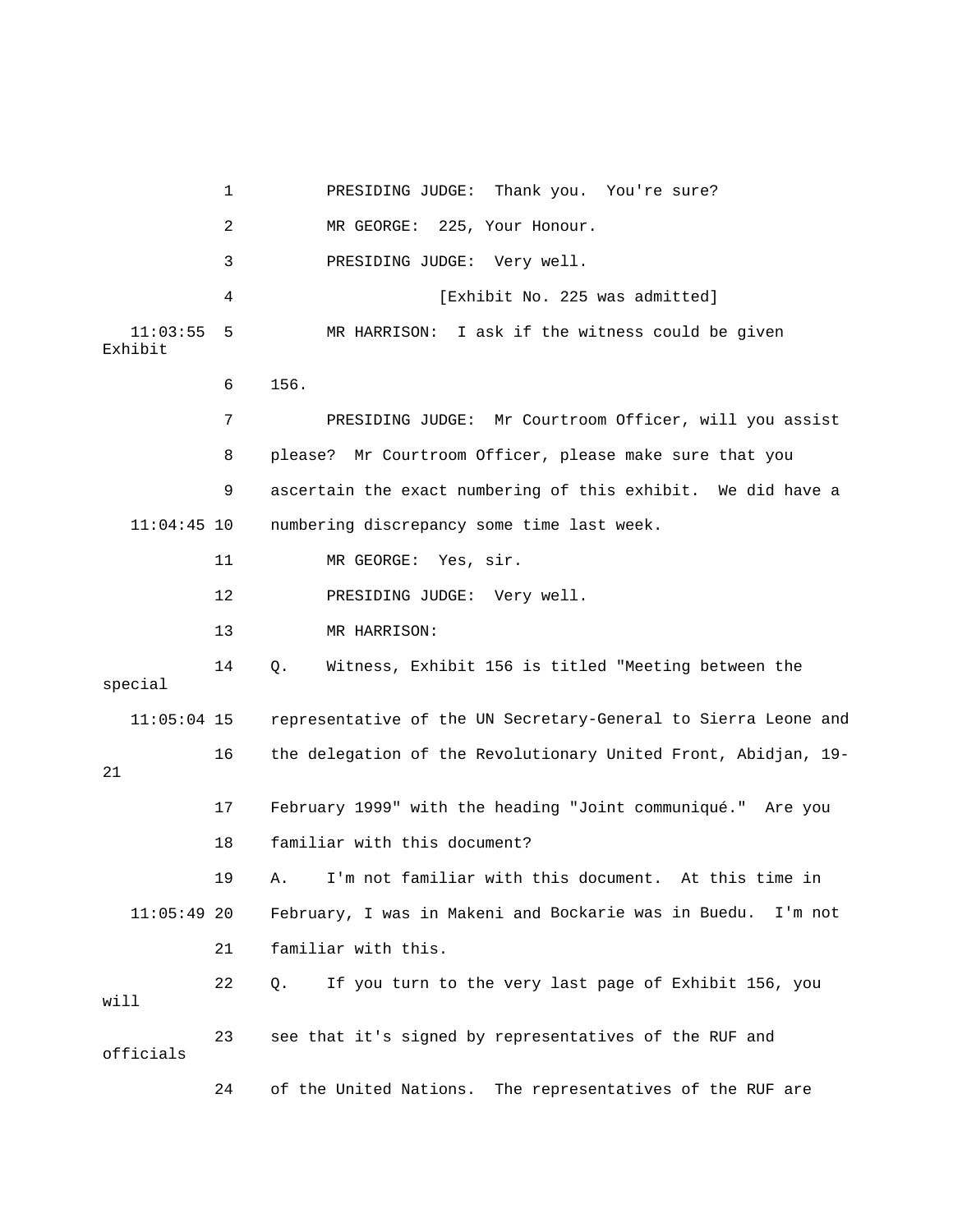11:06:18 25 Mr Omrie Michael Golley, legal representative of the 26 Revolutionary United Front, and General Ibrahim Bah, senior 27 military adviser of the Revolutionary United Front. And you 28 that both of those individuals were authorised representatives 29 the RUF; correct? know of

#### SCSL - TRIAL CHAMBER I

Page 34 26 JUNE 2007 OPEN SESSION SESAY ET AL

 1 A. Yes, it was Bockarie. 2 Q. And if you look at paragraph 9, which is on Court 3 Management page 19100. It's the second page of the document 4 paragraph 9 states: "The RUF delegation stated that the RUF the AFRC constituted a single unified structure." That statement 6 is true? 7 A. In '97, yes, but in '98 this statement was not correct. 8 '98/'99 up to 2000, it's not correct, because -- 9 Q. This joint communiqué is dated 19 to 21 February 1999. 11:08:16 10 A. Yeah, Mr Harris, but you -- you haven't seen anybody and and  $11:07:32$  5 from 11 the RUF that signed the -- this communiqué. It was only -- it 12 was only meant from the AFRC.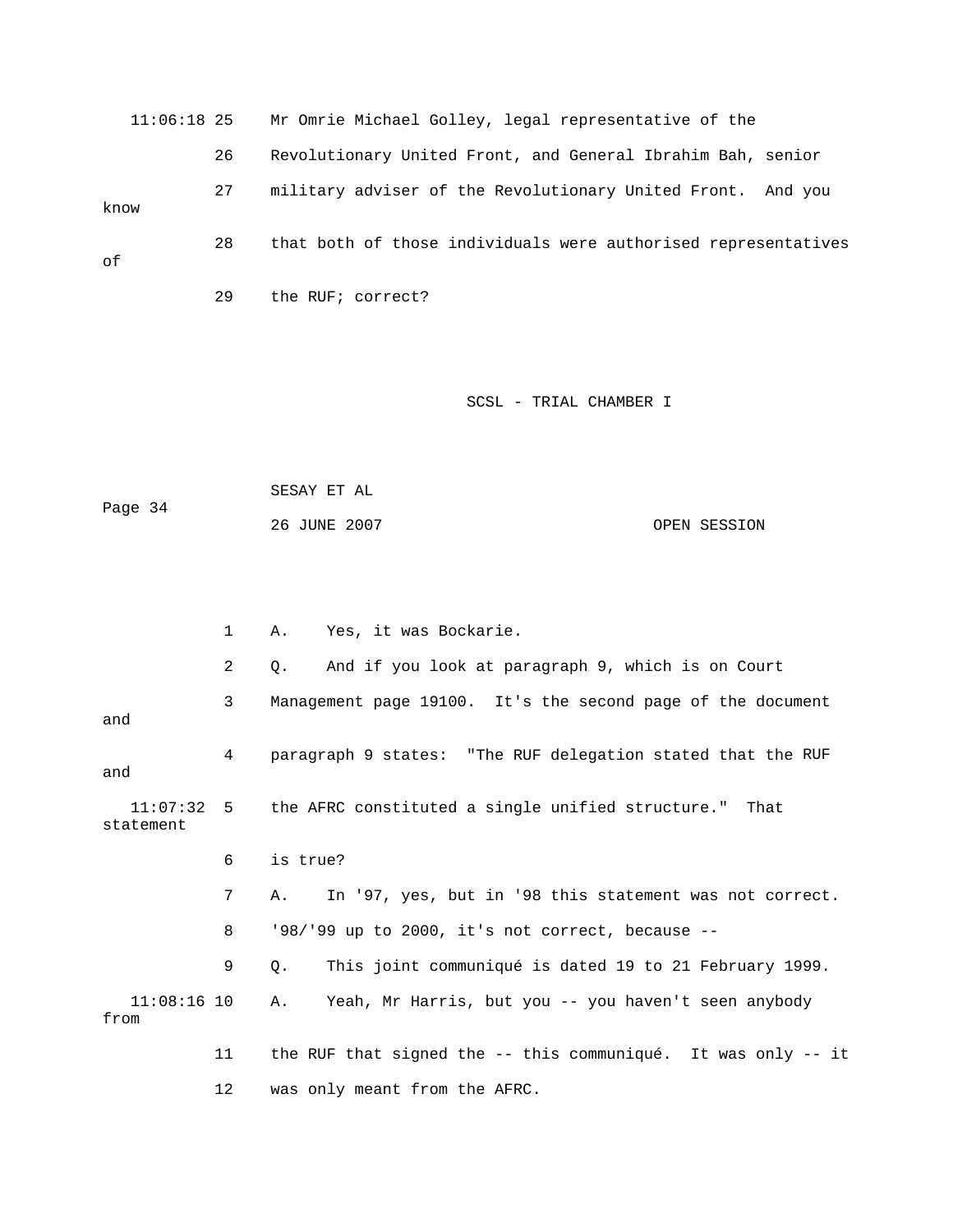13 THE INTERPRETER: Your Honours, can the witness repeat 16 AFRC was part of this communiqué. So, as I said earlier on, people 19 that the AFRC was the -- were the only ones that were part of 22 questions, about the attack you led on Koidu and I'm Buedu 24 to travel to Koidu for the attack; do you accept that? 26 Q. And that on December 7th, you crossed to Sengema, where 27 materials and items were handed over to the commander in that 14 statement? 11:08:31 15 THE WITNESS: I said, only from the RUF. No one from the 17 Bockarie was claiming or claimed the AFRC in '99 and the 18 were not operating on common plan. So the document is saying it 11:09:25 20 and not the RUF. 21 Q. Now, I'm going to ask you some questions, some more suggesting 23 to you that it's in fact on 6 December 1998 that you left 11:10:03 25 A. No. I disagree. On the 6th, I was in Buedu. charge 28 there; do you accept that? 29 A. No, I do not accept. In charge of where?

| Page 35 | SESAY ET AL  |              |
|---------|--------------|--------------|
|         | 26 JUNE 2007 | OPEN SESSION |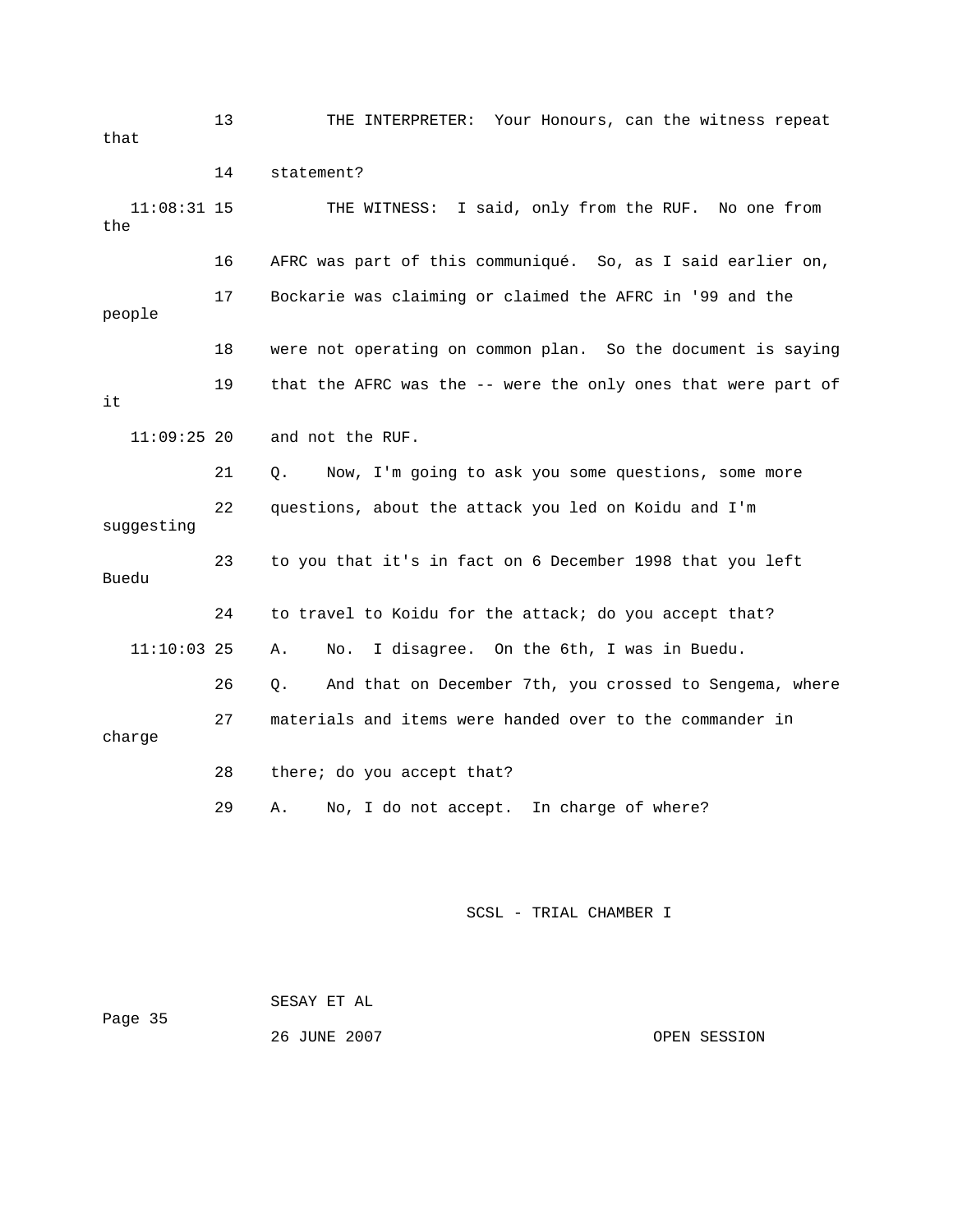|                            | 1  | You crossed to Sengema, S-E-N-G-A-M-A [sic]?<br>Q.             |
|----------------------------|----|----------------------------------------------------------------|
|                            | 2  | Α.<br>Sengema.<br>Sengema.                                     |
|                            | 3  | Is that true; that you crossed on 7 December?<br>Q.            |
|                            | 4  | Α.<br>No.                                                      |
| 11:11:09                   | 5  | And then on December 9 you arrived at Guinea Highway; is<br>Q. |
|                            | 6  | that true?                                                     |
|                            | 7  | No, that was not true.<br>Α.                                   |
| true?                      | 8  | And on the 11th, a general forum was called; is that<br>Q.     |
|                            | 9  | Α.<br>No.                                                      |
| $11:11:32$ 10<br>document, |    | I'm going to ask that Court Management show you a<br>Q.        |
|                            | 11 | and there are enough copies for Defence counsel and for the    |
|                            | 12 | Court. This is a document addressed to Major General Sam       |
|                            | 13 | Bockarie, Chief of Defence Staff, from Brigadier Issa Sesay,   |
| Report"                    | 14 | battlefield commander. It has the title "Comprehensive         |
| 11:12:48 15<br>And         |    | and it's dated January, and I think the number is 24, 1999.    |
|                            | 16 | have you seen this document before?                            |
|                            | 17 | No, I'm not familiar with this, no. I sent a message to<br>Α.  |
|                            | 18 | Bockarie, a radio message, when I captured Kono.               |
| 1998                       | 19 | And at any rate, the first line is that on 6 December<br>Q.    |
| $11:13:31$ 20              |    | you left the Defence headquarters; do you see that?            |
|                            | 21 | Yes, I've seen it. Continue reading.<br>Α.                     |
| you                        | 22 | And just below that it lists all of the materials that<br>Q.   |
|                            | 23 | were given for your attack on Koidu; do you see that?          |
|                            |    |                                                                |
|                            | 24 | Yes, I'm looking at it.<br>Α.                                  |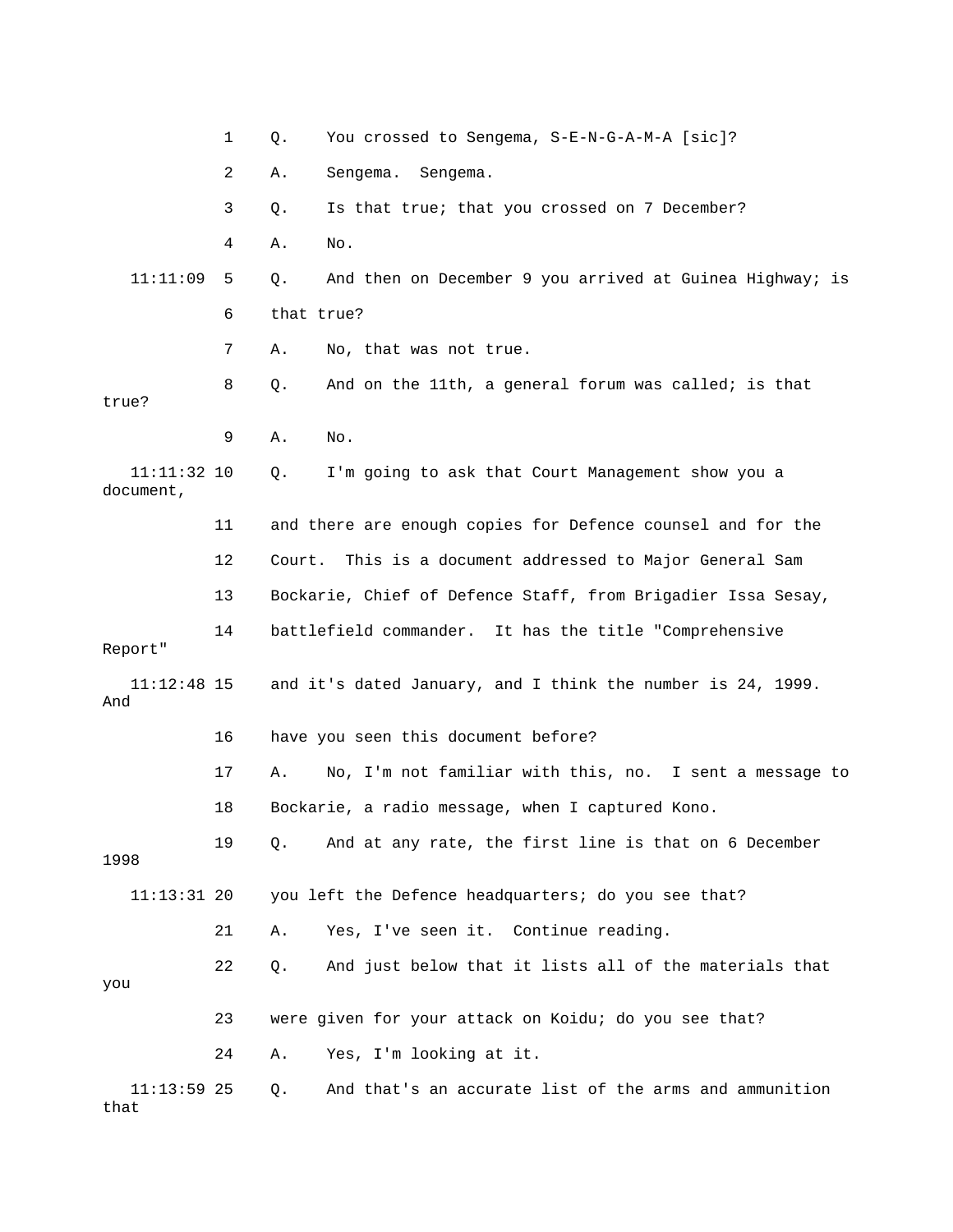- 26 you used on the attack on Koidu?
- 27 A. No, no, no.
- 28 Q. And what's inaccurate about the list?
- 29 A. Well, the list here says AK rounds, 30 boxes. And this

is

## SCSL - TRIAL CHAMBER I

|         | SESAY ET AL  |              |
|---------|--------------|--------------|
| Page 36 |              |              |
|         | 26 JUNE 2007 | OPEN SESSION |

|           |               | $\mathbf 1$ | a big lie.                                                           |
|-----------|---------------|-------------|----------------------------------------------------------------------|
|           |               | 2           | And it's a big lie in what sense?<br>$\circ$ .                       |
|           |               | 3           | Yes. Because the ammunition Bockarie gave to me, the AK<br>Α.        |
| and       |               | 4           | round was not up to that amount. The AK rounds were 15 boxes         |
|           |               |             | $11:14:52$ 5 not 30 boxes.                                           |
| of        |               | 6           | And if you turn to the second page, right at the middle<br>$\circ$ . |
| "included |               | 7           | the page, there is a list of the members of delegation,              |
|           |               | 8           | myself as head"; do you see that?                                    |
|           |               | 9           | Yeah, I've seen it.<br>Α.                                            |
| Colonel   | $11:15:19$ 10 |             | And it includes Colonel Morrison Kallon, Lieutenant-<br>$\circ$ .    |
|           |               | 11          | Foday Lansana.                                                       |
| at        |               | 12          | JUDGE ITOE: Mr Harrison, I would like to ensure myself               |

13 this stage that we are not dealing -- we are dealing with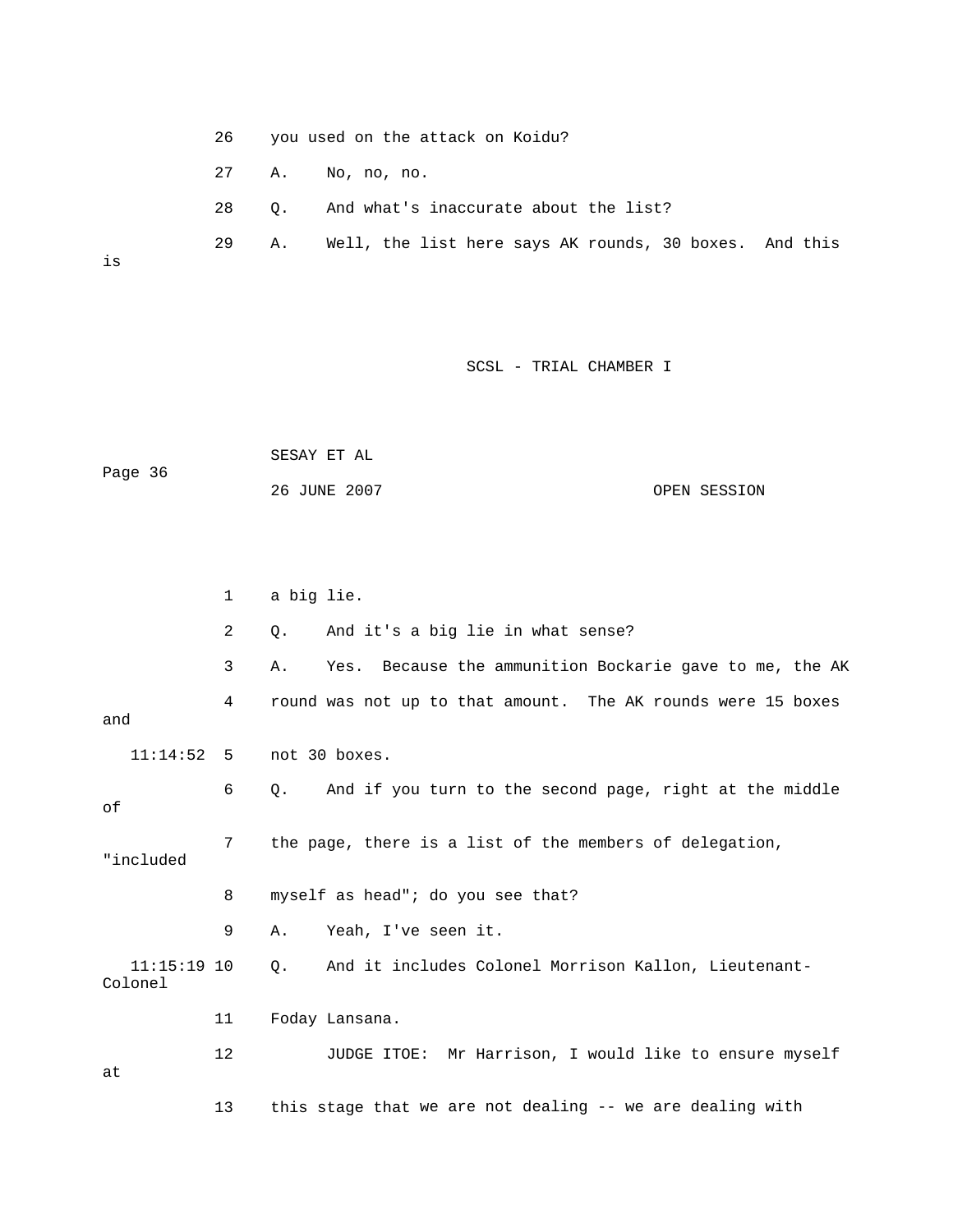| get                  |    | Morrison Kallon or we dealing with Morris Kallon? I want to    |
|----------------------|----|----------------------------------------------------------------|
| $11:15:42$ 15        |    | this very clear because we are saying this name a second time  |
|                      | 16 | Which Colonel Morrison Kallon?<br>now.                         |
|                      | 17 | MR HARRISON: The concern of the Court is the use of the        |
|                      | 18 | name Morrison Kallon; is that --                               |
| course               | 19 | JUDGE ITOE: Because we have had in this -- in the              |
| $11:16:04$ 20        |    | of this case, you know, a contention by the Defence that there |
|                      | 21 | were very many Kallons involved in the strife. And I think we  |
| on                   | 22 | have taken note of that. So I think we need to be clarified    |
|                      | 23 | who we are dealing with on this document.                      |
|                      | 24 | MR HARRISON:                                                   |
| $11:16:25$ 25<br>the |    | Where you see the name Colonel Morrison Kallon; is that<br>Q.  |
|                      | 26 | same as Colonel Morris Kallon?                                 |
|                      | 27 | It was -- it was Morris Kallon that was present<br>Α.<br>Yes.  |
|                      | 28 | during this time of the attack in Kono.                        |
|                      | 29 | And is Morris Kallon, to some people, referred to by the<br>О. |
|                      |    |                                                                |
|                      |    |                                                                |

|         | SESAY ET AL  |  |              |
|---------|--------------|--|--------------|
| Page 37 |              |  |              |
|         | 26 JUNE 2007 |  | OPEN SESSION |

1 name Morris -- Morrison Kallon?

2 MR TOURAY: Objection.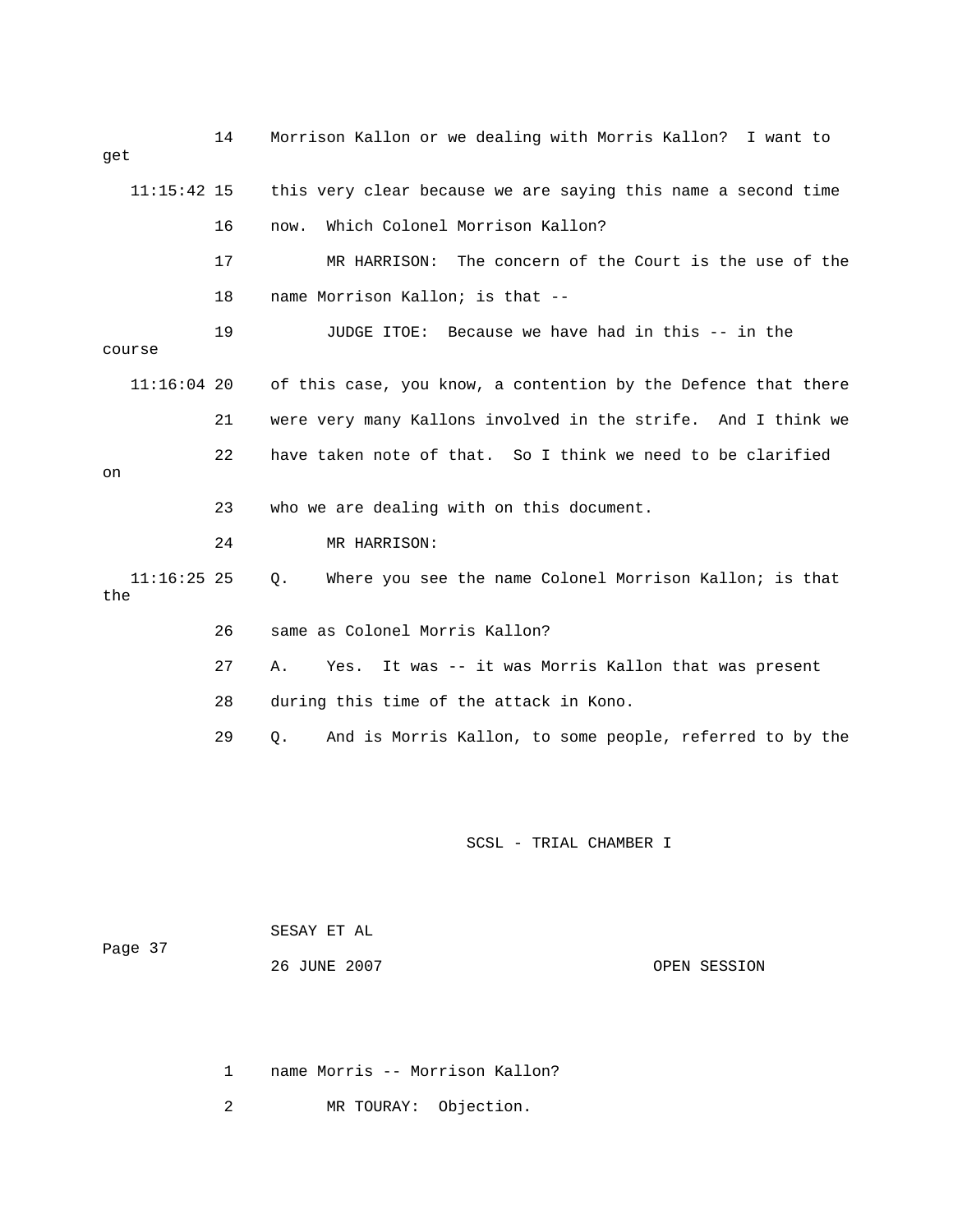3 PRESIDING JUDGE: Grounds?

 4 MR TOURAY: Like the witness has said, he cannot say 11:17:06 5 anything about the authorship of this document. Whatever he e 6 now is opinion -- giving opinion evidence, which would not b 8 PRESIDING JUDGE: Mr Harrison? 9 MR HARRISON: The Prosecution doesn't see it that way. 11:17:25 10 It's not an opinion. If the witness knows a name, that's his 11 knowledge, it's not his opinion. He's stating a fact. 12 PRESIDING JUDGE: In other words, his answer that, in Kallon, 14 that's his first answer. And you want to know whether this  $11:17:46$  15 Morrison Kallon is otherwise referred to sometimes as Morris 16 Kallon; is that what you're saying? 17 MR HARRISON: Frankly, I think the Prosecution's content 19 PRESIDING JUDGE: Well, I mean, I really don't see any 11:18:03 20 difficulty. If this witness knows that, Mr Touray, that this 21 Morrison Kallon that he is referring to in this document is 22 sometimes otherwise known as Morris Kallon. Why would that be 11:18:18 25 what the witness said. He said, during this time -- 26 PRESIDING JUDGE: No, I'm talking about the answer -- 28 MR TOURAY: The question? says 7 relevant to these proceedings. That is my objection. this 13 document, the name Morrison Kallon is the same as Morris 18 just to leave the record as it stands. an 23 opinion question? 24 MR TOURAY: With respect, My Lord, I don't think that is I'm 27 talking about the question.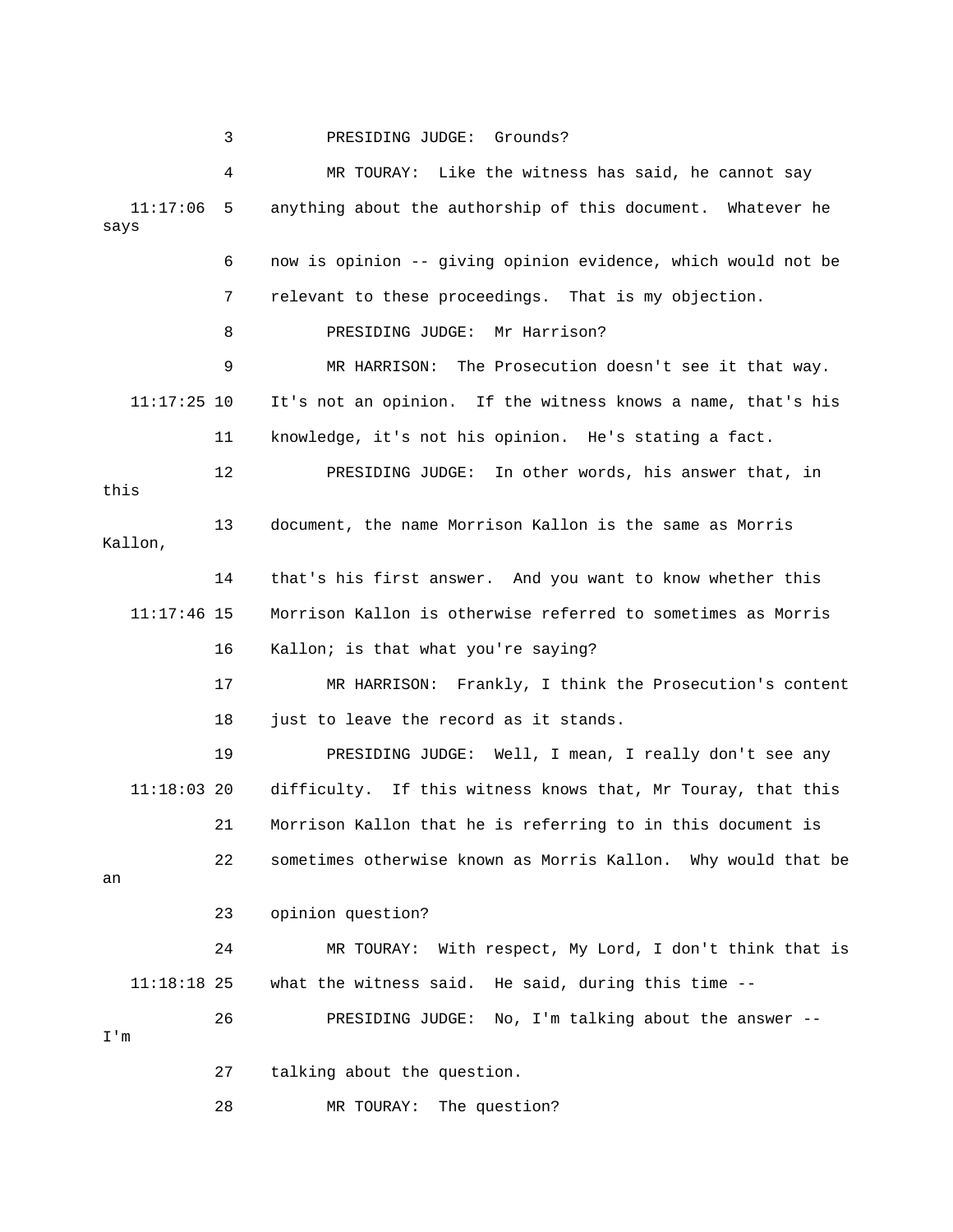29 PRESIDING JUDGE: Yes. The objection was to the question,

|         | SESAY ET AL  |              |
|---------|--------------|--------------|
| Page 38 |              |              |
|         | 26 JUNE 2007 | OPEN SESSION |

|                       | $\mathbf{1}$ | wasn't it?                                               |
|-----------------------|--------------|----------------------------------------------------------|
| He's                  | 2            | MR TOURAY: What I'm saying is it still is opinion.       |
| Kallon                | 3            | asking the witness to give an opinion as to who Morrison |
|                       | 4            | was, and he is not the author of these documents.        |
| 11:18:39              | 5            | PRESIDING JUDGE: Yeah. Well, we've left -- we've left    |
|                       | 6            | the -- who is not the author of this document?           |
| of                    | 7            | Issa Sesay, the witness, is not the author<br>MR TOURAY: |
|                       | 8            | this document.                                           |
|                       | 9            | PRESIDING JUDGE: Is that so?                             |
| $11:18:50$ 10<br>know |              | MR TOURAY: This is what he said. He says he doesn't      |
|                       | 11           | about it.                                                |
|                       | 12           | PRESIDING JUDGE: But what about the document itself?     |
|                       | 13           | MR TOURAY: This is what he says.                         |
|                       | 14           | PRESIDING JUDGE:<br>Sorry?                               |
| $11:18:55$ 15         |              | MR TOURAY: He has no idea about this document.           |
|                       | 16           | He didn't even sign it.<br>JUDGE ITOE:                   |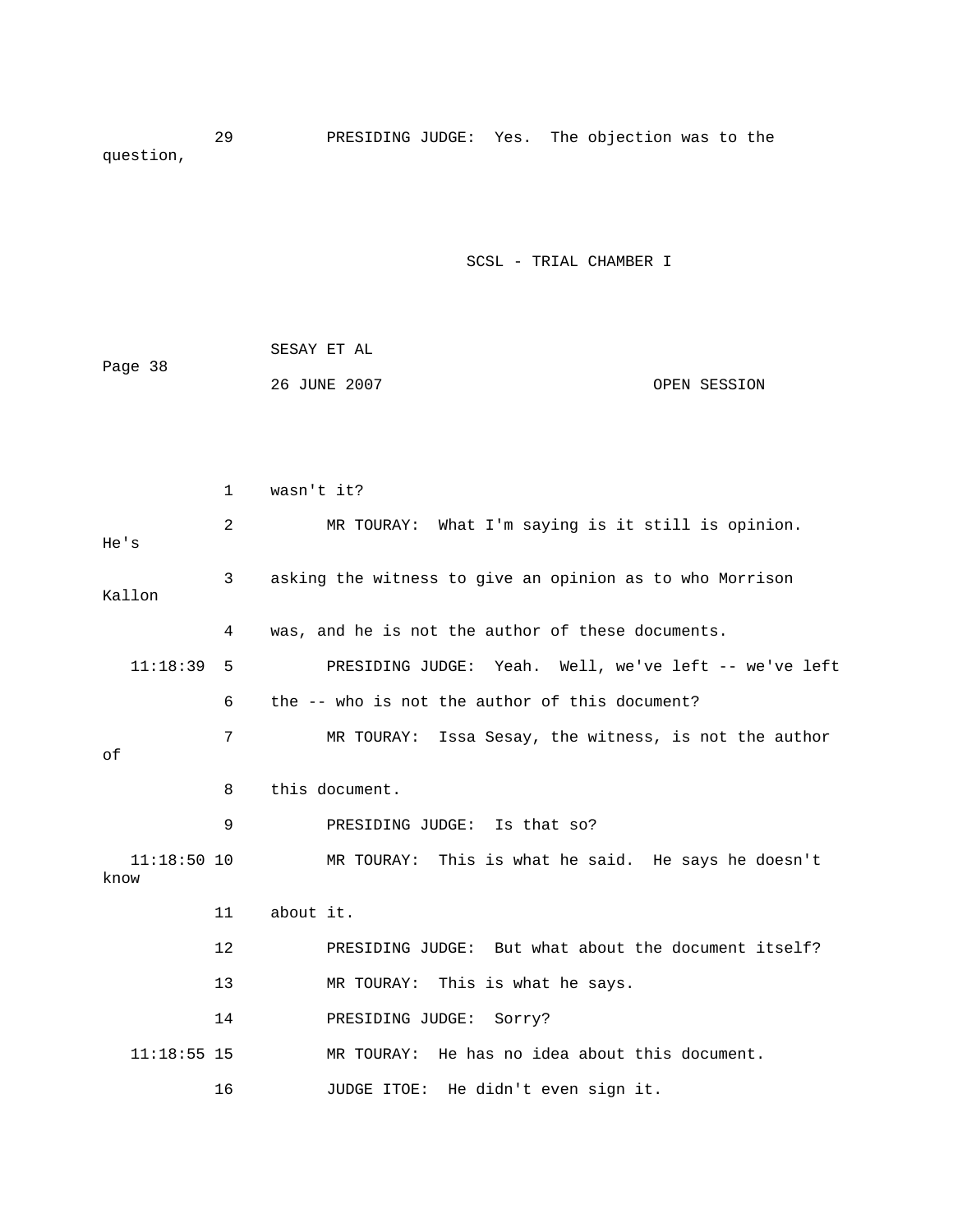| said.         | 17 | MR TOURAY: He didn't even sign it. This is what he            |
|---------------|----|---------------------------------------------------------------|
| us?           | 18 | PRESIDING JUDGE: Yes. So you say that is binding on           |
|               | 19 | MR TOURAY: It's binding. That's his evidence.<br>That is      |
| 11:19:1020    |    | his evidence to the Court.                                    |
|               | 21 | PRESIDING JUDGE: Yes, so there's -- it's a question of        |
|               | 22 | weight.                                                       |
|               | 23 | MR TOURAY: As Your Lordship pleases.                          |
|               | 24 | PRESIDING JUDGE: But, clearly, why should that be an          |
| $11:19:19$ 25 |    | opinion question if he knows, out of his own knowledge, that  |
| within        | 26 | sometimes the name -- the person called Morrison Kallon,      |
| Kallon.       | 27 | the context of his own knowledge, is also called Morris       |
|               | 28 | MR TOURAY: With respect, My Lord, the witness has said        |
|               | 29 | during this time it was Morris Kallon that was around. He has |

|         | SESAY ET AL  |              |
|---------|--------------|--------------|
| Page 39 |              |              |
|         | 26 JUNE 2007 | OPEN SESSION |

 2 PRESIDING JUDGE: That's okay. We're not going into that. 3 That's not what I'm trying to say. Mr Harrison, you said you 4 will leave the record as it is. I think we better move on. 11:20:04 5 MR HARRISON: 1 not said Morris Kallon is the same as Morrison Kallon.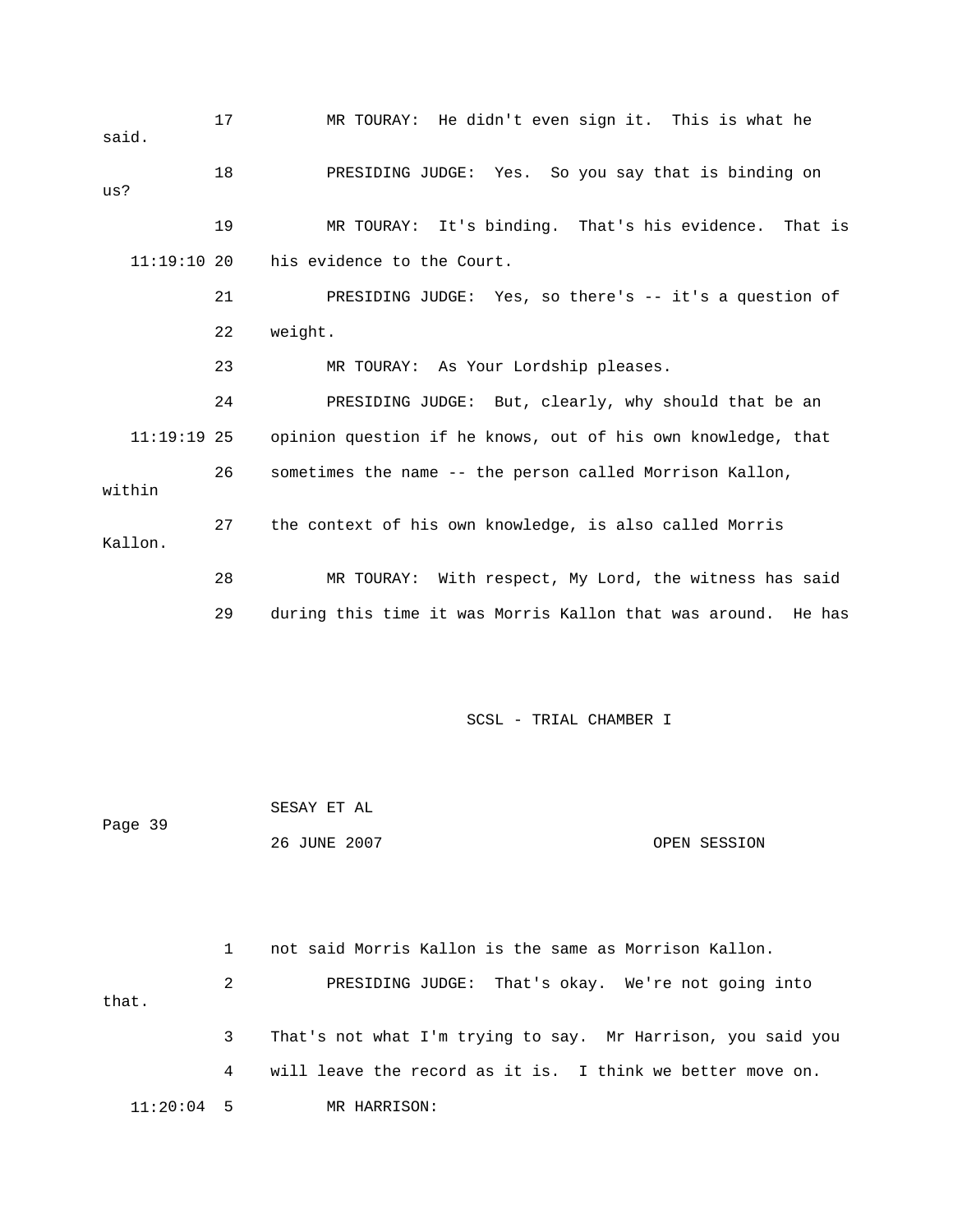| if                    | 6  | And if you were to go to the top of the third page. And<br>Q.  |
|-----------------------|----|----------------------------------------------------------------|
| 16th                  | 7  | you go down to the third full paragraph, it says: "December    |
| that                  | 8  | 1998, the mission was carried out as rescheduled by me."<br>Is |
|                       | 9  | correct?                                                       |
| $11:20:32$ 10<br>said |    | Yes, that's correct. And I feel that that was what I<br>Α.     |
| on                    | 11 | When my lawyer was leading me, I said, we captured Kono<br>SO. |
|                       | 12 | the 16th.                                                      |
|                       | 13 | And it goes on to say:<br>Q.                                   |
|                       | 14 | "It was carried out successfully and there was                 |
| $11:20:48$ 15<br>the  |    | understanding among the officers and other ranks.<br>On        |
| control."             | 16 | 17th December 1998, the town was under complete                |
|                       | 17 | Is that statement true?                                        |
| the                   | 18 | It was on the 16th, during the night that we captured<br>Α.    |
|                       | 19 | So by the 17th, it was under our control.<br>town.             |
| $11:21:17$ 20         |    | And if you turn over to the next page, page 4, it says<br>Q.   |
| go                    | 21 | "Sewafe was also" -- I'm sorry, I'm reading -- if you<br>that: |
|                       | 22 | to the number 2 on the left, and just below the letter E, it   |
| team                  | 23 | says: "Sewafe was also captured by the ambush team and same    |
| Makeni."              | 24 | advanced to attack Gold Town on the highway leading to         |
| $11:21:55$ 25         |    | Is that statement true?                                        |
| was                   | 26 | Well, that's not true. Because it was not Sewafe that<br>Α.    |
|                       | 27 | attacked.                                                      |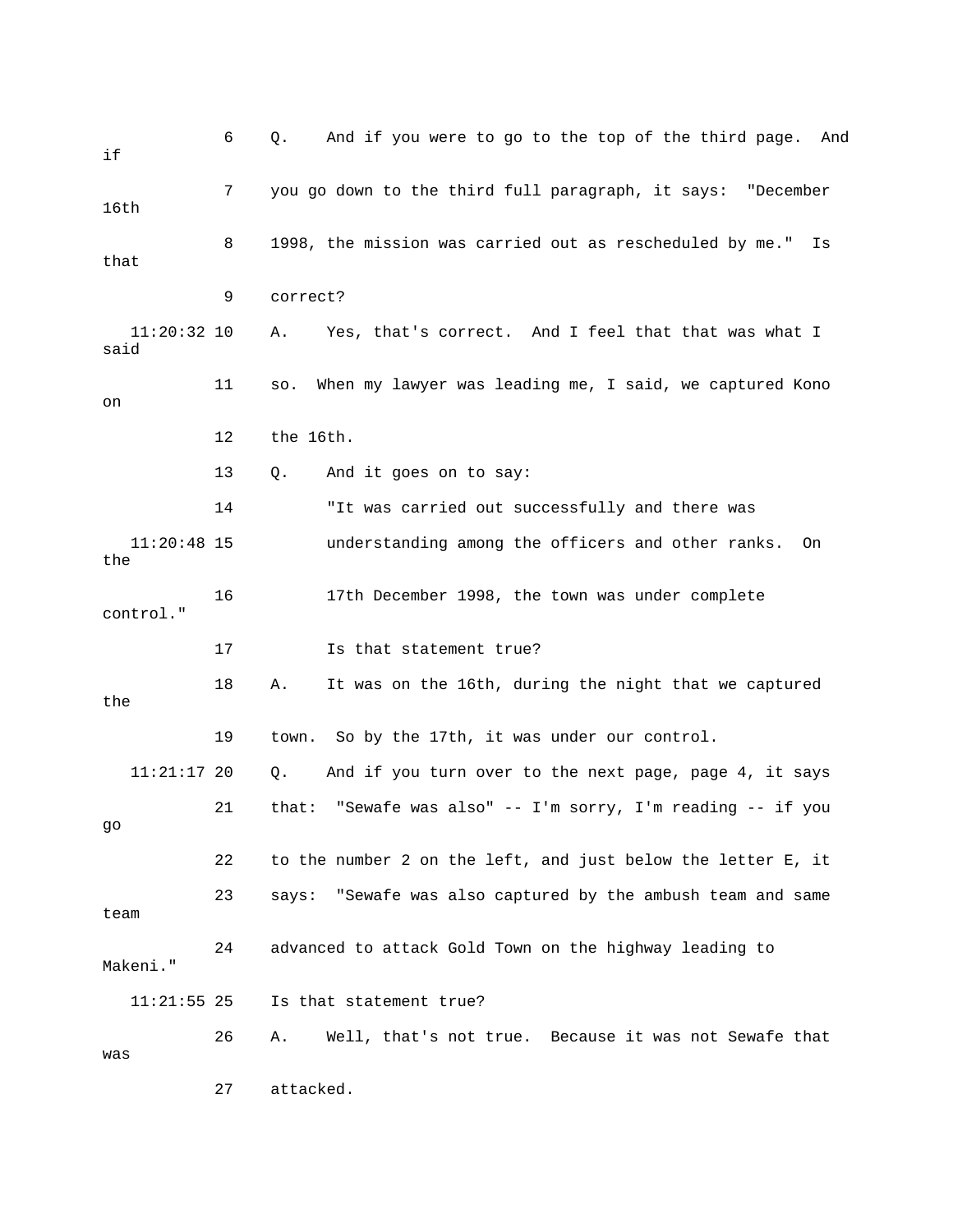| 28 O. |  |  |  |  | And did the ambush team advance to attack Gold Town?     |  |  |
|-------|--|--|--|--|----------------------------------------------------------|--|--|
|       |  |  |  |  | Well, the ambush was at Gold Town, between Gold Town and |  |  |

| Page 40 | SESAY ET AL  |              |
|---------|--------------|--------------|
|         | 26 JUNE 2007 | OPEN SESSION |

|               | $\mathbf{1}$ | Maseteleh, towards Masingbi. There the ambush was.                    |
|---------------|--------------|-----------------------------------------------------------------------|
|               | 2            | And do you agree that Morris Kallon was the commander of<br>$\circ$ . |
|               | 3            | the ambush team?                                                      |
|               | 4            | Yes, I do agree.<br>Α.                                                |
| 11:22:44      | 5            | And if you go down to the next paragraph, it says:<br>$Q$ .           |
|               | 6            | "December 22, 1998, Masingbi was attacked and captured                |
| Flomo,        | 7            | after the second brigade commander, Colonel Boston                    |
|               | 8            | advanced with the troops."                                            |
|               | 9            | That statement is true?                                               |
| $11:23:17$ 10 |              | Well, I did not know the exact date that Masingbi was<br>Α.           |
|               | 11           | captured.                                                             |
| asked         | $12 \,$      | THE INTERPRETER: Your Honours, would the witness be                   |
|               | 13           | to repeat the last segment of his testimony.                          |
| testimony,    | 14           | PRESIDING JUDGE: Repeat the last part of your                         |
| $11:23:34$ 15 |              | Mr Sesay.                                                             |
|               | 16           | THE WITNESS: Yes, sir, My Lord. I said, I did not know                |
|               | 17           | the date again on December. I said, but after we had captured         |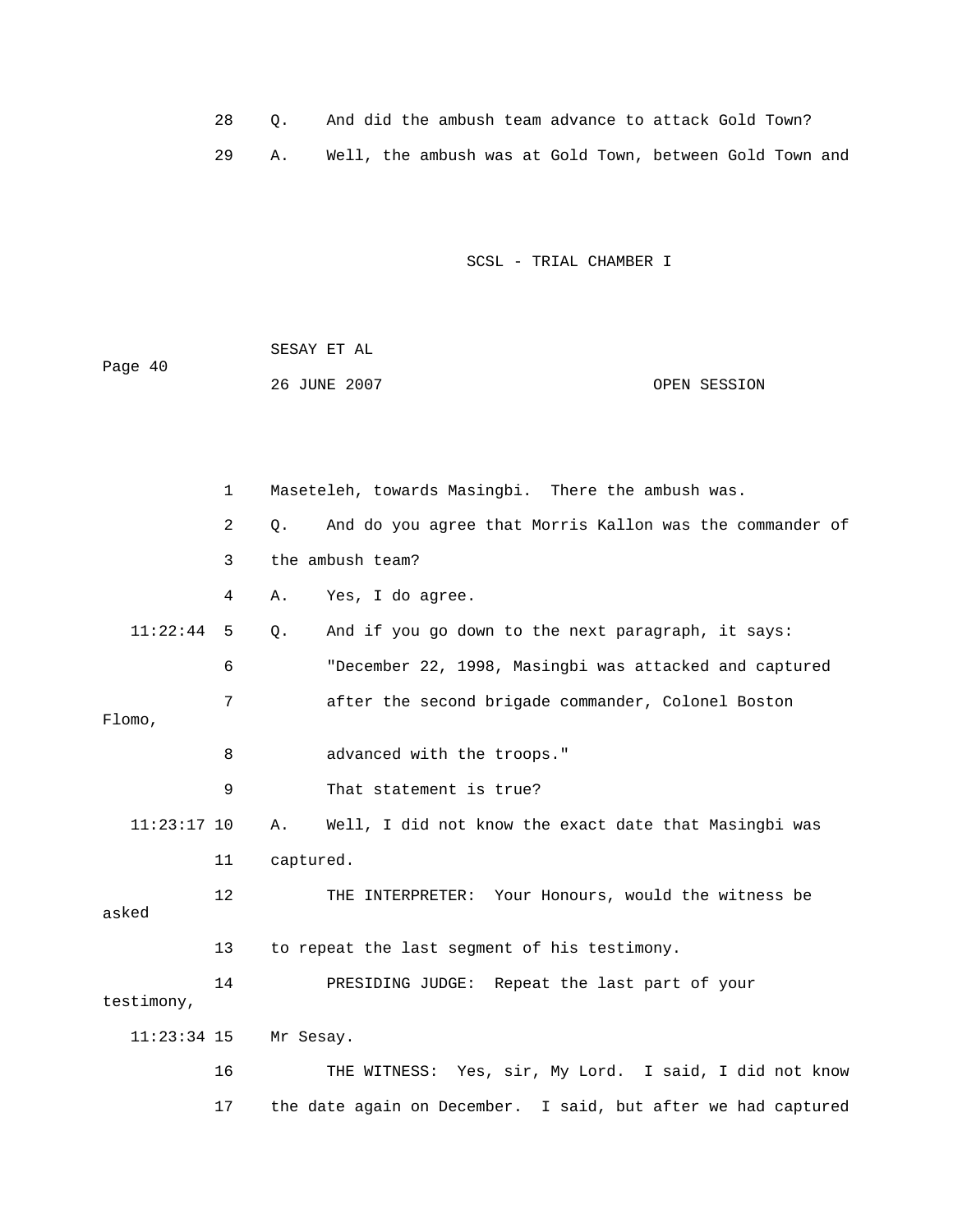| and                       | 18 | Kono, Boston Flomo came and joined the group in the ambush,      |
|---------------------------|----|------------------------------------------------------------------|
| it                        | 19 | he came to Masingbi and he captured Masingbi. I said, and if     |
| $11:23:59$ 20<br>narrated |    | was I who wrote this message, this report, I should have         |
|                           | 21 | all that happened at Masingbi. These kind of ammunition which    |
|                           | 22 | they said we captured was not true, which we captured in         |
| those                     | 23 | Masingbi. Four hundred to 500 CDF, that we captured, all         |
| fighting,                 | 24 | ones were not here. And from the time that we had been           |
| $11:24:27$ 25<br>CDFs.    |    | that was the first time that we captured a large group of        |
|                           | 26 | MR HARRISON:                                                     |
| says:                     | 27 | And if you turn over to the next page, that paragraph<br>Q.      |
|                           | 28 | "The following day, on the 23rd December 1998, Magburaka was     |
|                           | 29 | captured." Is that statement true?                               |
|                           |    |                                                                  |
|                           |    | SCSL - TRIAL CHAMBER I                                           |
|                           |    | SESAY ET AL                                                      |
| Page 41                   |    | 26 JUNE 2007<br>OPEN SESSION                                     |
|                           |    |                                                                  |
|                           | 1  | It was on the 23rd that our men reached Magburaka.<br>Α.<br>Yes. |
| Magburaka.                | 2  | And on the 24th, no. Yes, the 23rd, our men were at              |
|                           | 3  | And then it continues on:<br>Q.                                  |

4 "Not much was captured, however, in this town, as its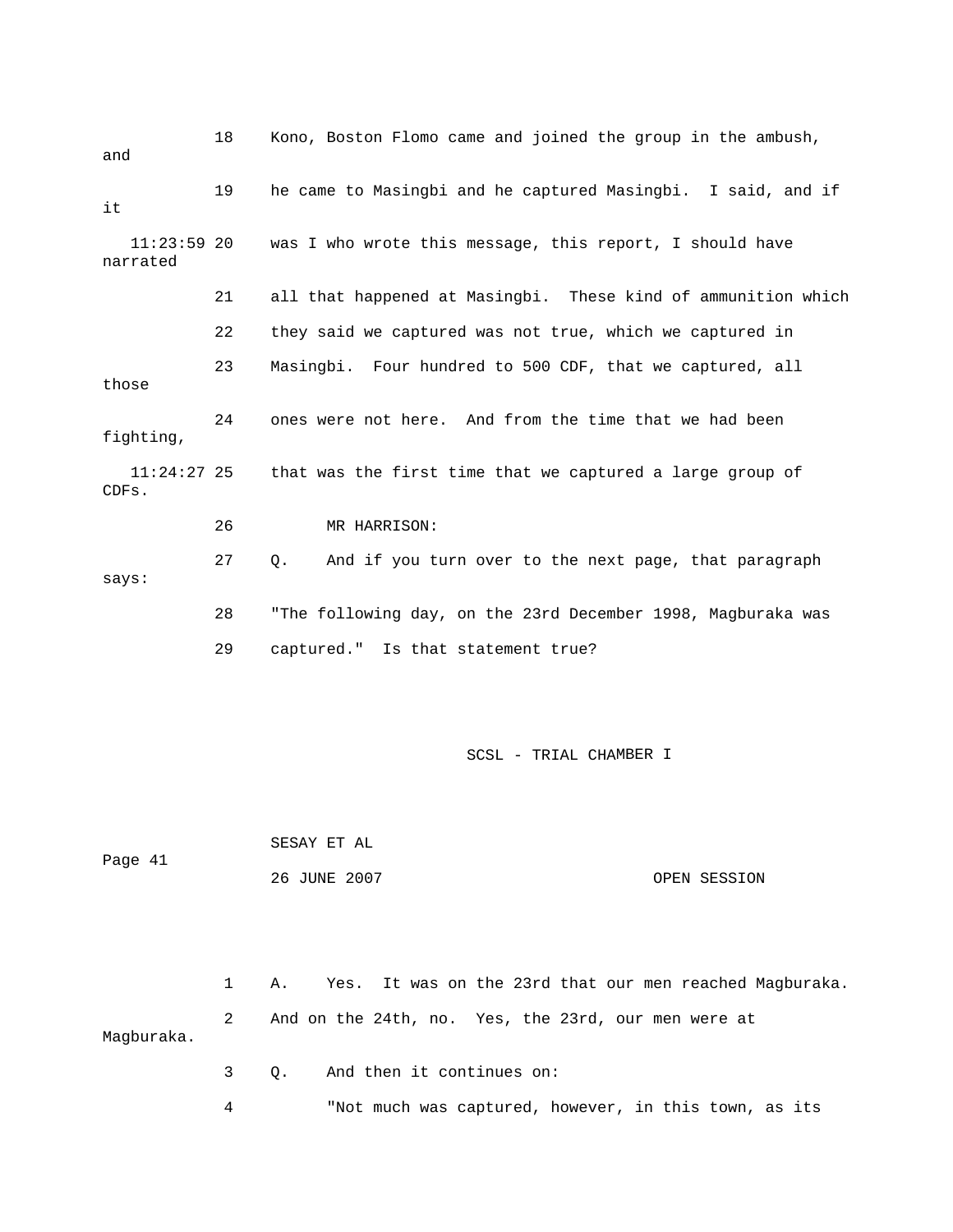| 11:25:37                     | 5  | military strength was not much. On the 24th of December        |
|------------------------------|----|----------------------------------------------------------------|
|                              | 6  | 1998, Makeni was captured."                                    |
|                              | 7  | Is that statement true?                                        |
| they                         | 8  | Well, Makeni, it was not -- they arrived in Makeni --<br>Α.    |
|                              | 9  | arrived in Makeni on the 23rd. It was on the 24th that they    |
| $11:26:04$ 10<br>the         |    | captured Makeni. So, Magburaka, they captured Magburaka on     |
| our                          | 11 | 22nd.<br>On the 23rd they arrived in Makeni. The 24th, finally |
|                              | 12 | men captured Teko Barracks from the ECOMOG.                    |
| document,                    | 13 | Now, if you turn back to page three of that same<br>Q.         |
|                              | 14 | the top line, it says:                                         |
| $11:26:33$ 15<br>centralised |    | "At 11.00 a.m. the forum commenced and mostly                  |
|                              | 16 | on the mission given to me by you to attack and capture        |
|                              | 17 | Koidu, including Yengema and the airfield, for quick           |
|                              | 18 | transportation of our materials by air."                       |
|                              | 19 | Is that statement true?                                        |
| $11:27:05$ 20                |    | That's a statement that's not true.<br>Α.<br>No.               |
| the                          | 21 | And, in fact, the reason why you emphasised capturing<br>Q.    |
|                              | 22 | airfield for quick transportation, was so that arms and        |
|                              | 23 | ammunition could be flown to you for the ongoing attack to     |
|                              | 24 | Freetown; isn't that right?                                    |
| $11:27:31$ 25                |    | That is not correct, Mr Harris. Let me just explain a<br>Α.    |
|                              | 26 | little to you. If that airfield was functioning, Yengema       |
| have                         | 27 | airfield had been functioning in 1997, then there wouldn't     |
|                              | 28 | been any need for Johnny Paul to have made an airfield in      |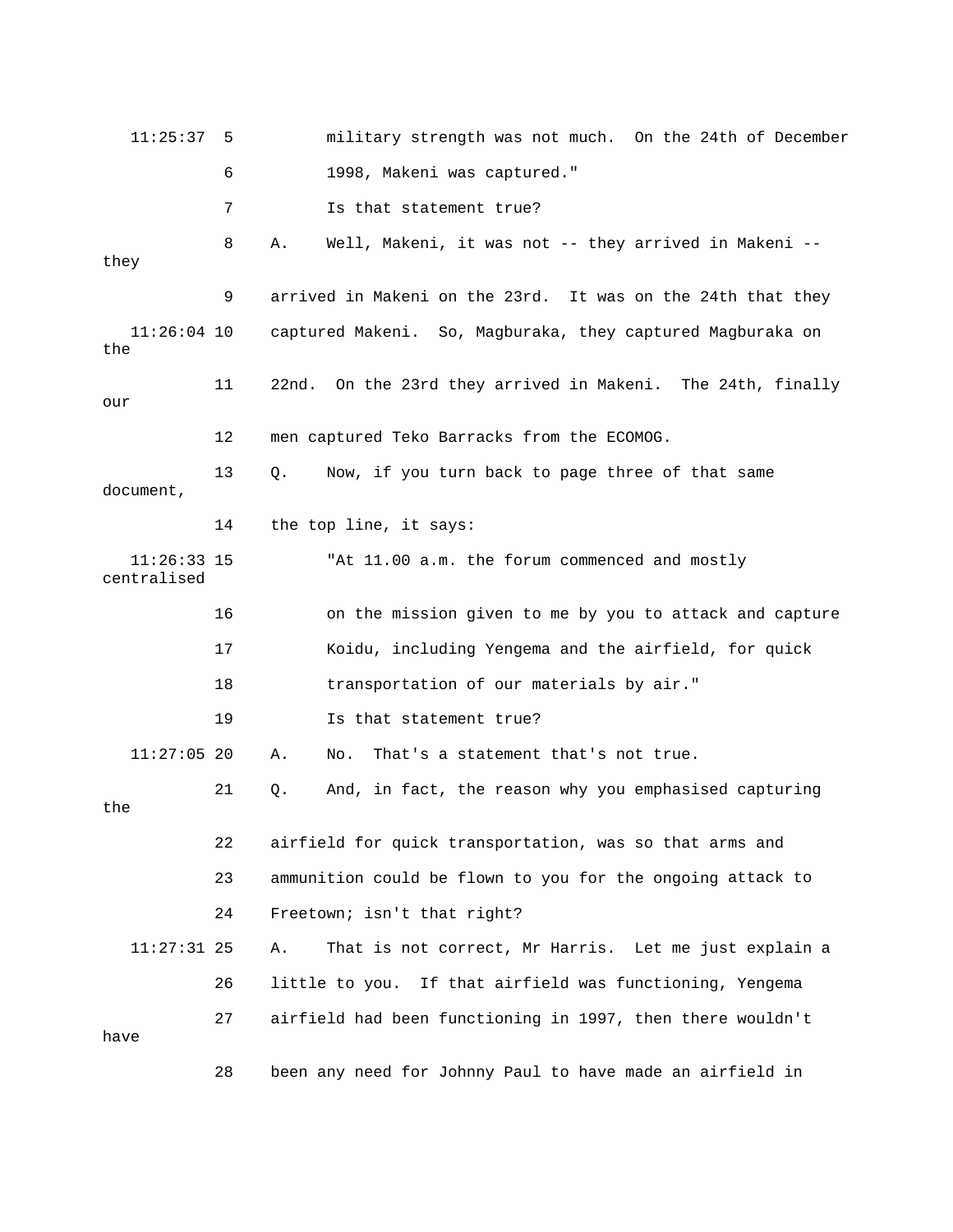29 Magburaka. Yengema airfield had not been functioning during this

|         | SESAY ET AL  |              |
|---------|--------------|--------------|
| Page 42 |              |              |
|         | 26 JUNE 2007 | OPEN SESSION |

|                       | 1  | time at all.                                            |
|-----------------------|----|---------------------------------------------------------|
|                       | 2  | MR HARRISON: The Prosecution applies for this to become |
|                       | 3  | the next exhibit in the trial.                          |
|                       | 4  | PRESIDING JUDGE: Mr Jordash, your response?             |
| 11:28:09              | 5  | MR JORDASH: No objections.                              |
|                       | 6  | PRESIDING JUDGE: And Mr Nicol-Wilson, your response?    |
|                       | 7  | MR NICOL-WILSON:<br>No objection, Your Honour.          |
|                       | 8  | PRESIDING JUDGE: And Ms Jallow, your response?          |
|                       | 9  | No objection, Your Honour.<br>MRS KAH-JALLOW:           |
| $11:28:22$ 10<br>and  |    | PRESIDING JUDGE: The document is admitted in evidence   |
|                       | 11 | marked exhibit?                                         |
|                       | 12 | MR GEORGE: 225, Your Honour.                            |
|                       | 13 | PRESIDING JUDGE: Oh, you should be very careful.        |
|                       | 14 | JUDGE BOUTET:<br>It should be 226.                      |
| $11:28:28$ 15<br>some |    | PRESIDING JUDGE: 226. I told you that there had been    |
|                       | 16 | numbering discrepancies.                                |
|                       | 17 | 226.<br>MR GEORGE:<br>Sorry, Your Honour.               |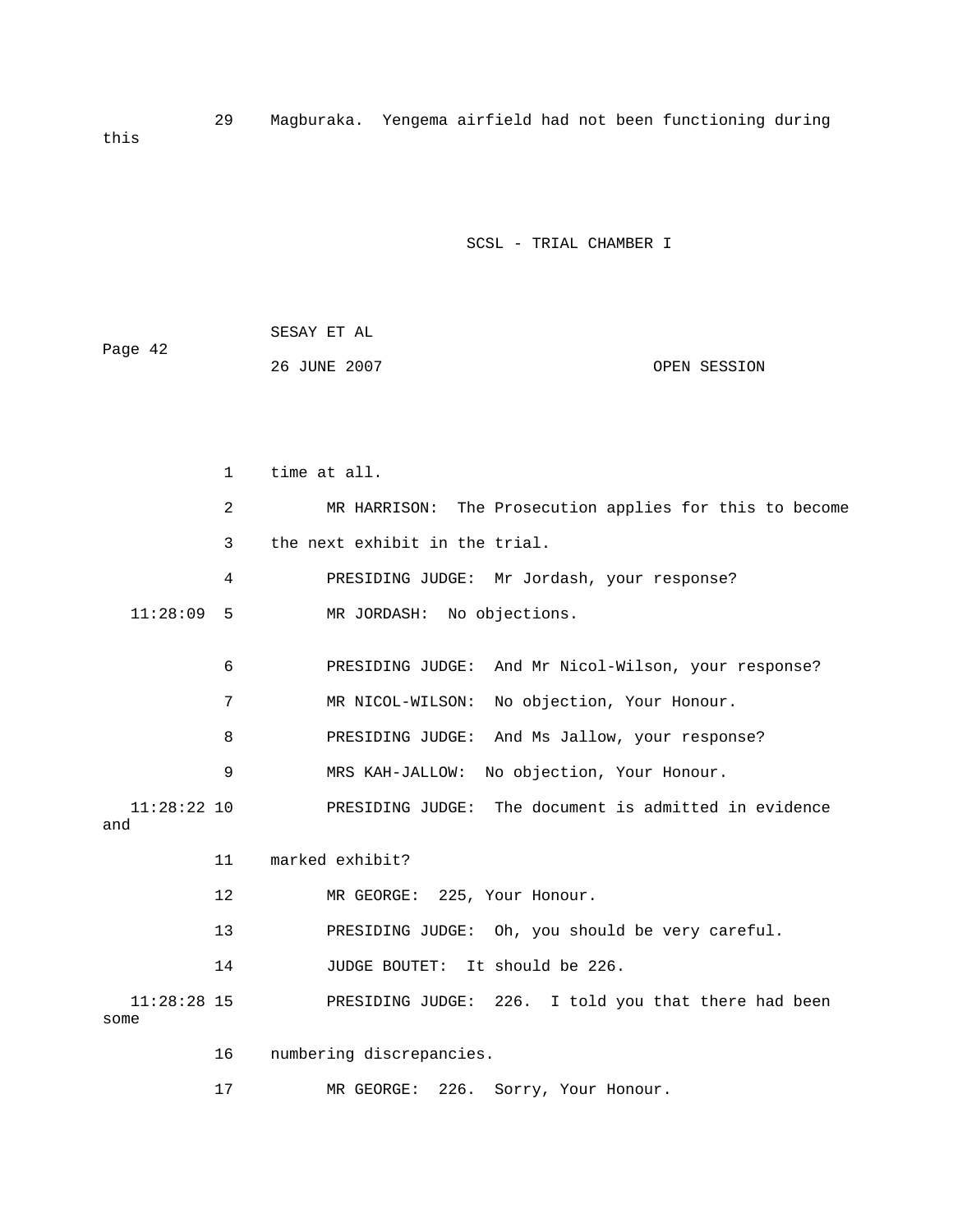|                      | 18 | [Exhibit No. 226 was admitted]                              |
|----------------------|----|-------------------------------------------------------------|
|                      | 19 | PRESIDING JUDGE: Are you about to open up a new area?       |
| 11:29:14 20<br>Court |    | MR HARRISON: I just had my eye on the Court $-$ - the       |
| doing                | 21 | Management officer. I wasn't sure if he was occupied with   |
|                      | 22 | something. I do have another document I was going to use. I |
|                      | 23 | could do it now or after the break, whatever is the Court's |
|                      | 24 | preference. I anticipate another 35 to 45 minutes.          |
| $11:29:30$ 25        |    | PRESIDING JUDGE: That's okay. Yeah, quite. I think at       |
|                      | 26 | this juncture we'll take the morning break.                 |
|                      | 27 | [Break taken at 11.30 a.m.]                                 |
|                      | 28 | $[RUF26JUN07B - MD]$                                        |
|                      | 29 | [Upon resuming at 12.12 p.m.]                               |

|         | SESAY ET AL  |              |
|---------|--------------|--------------|
| Page 43 |              |              |
|         | 26 JUNE 2007 | OPEN SESSION |

|                          |   | PRESIDING JUDGE: The Prosecution will continue, please.               |
|--------------------------|---|-----------------------------------------------------------------------|
|                          | 2 | MR HARRISON:                                                          |
|                          | 3 | Witness, you know that Raymond Kartewu was a Black Guard<br>$\circ$ . |
|                          | 4 | adjutant in 1999?                                                     |
| $12:13:28$ 5<br>attorney |   | THE INTERPRETER: Your Honours, would the learned                      |
|                          | 6 | repeat the name. Raymond, we did not get the last name.               |
|                          | 7 | PRESIDING JUDGE: You will repeat the name.                            |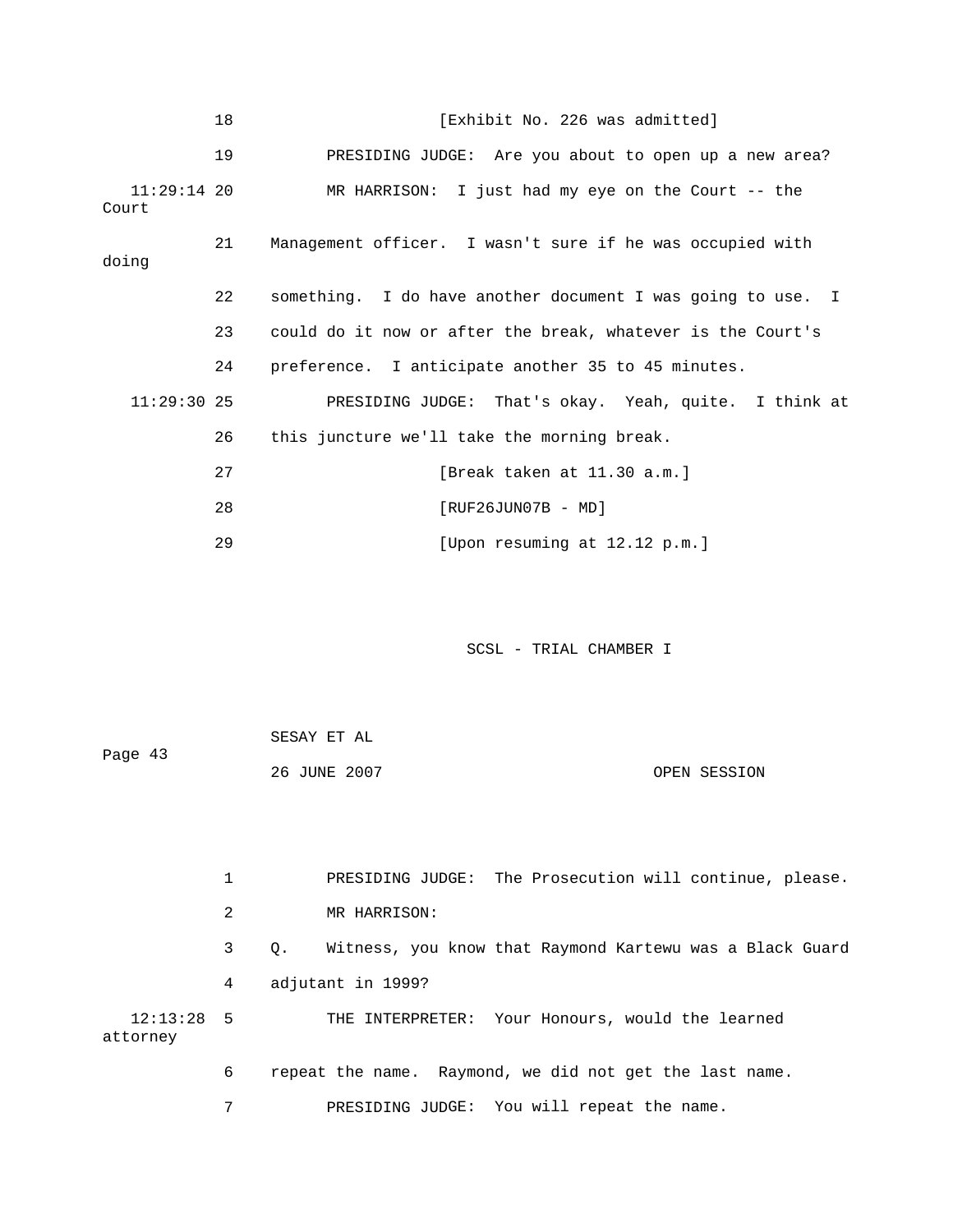8 MR HARRISON: 9 Q. The spelling of the name is K-A-R-T-E-W-U and I tried 12:13:49 10 pronouncing it as Kartewu. 11 A. What is the name of the person? He was what? 12 Q. That he was the Black Guard adjutant in 1999. 13 A. Well, I don't know because Black Guards, they are not in 12:14:32 15 Q. And it's right that you know that Major Christ Mana, was 17 A. Yes. He died in February. 19 men sent you a report about what had taken place in Freetown 21 A. I disagree, because it was not possible. Ibrahim was in 23 came from Kono and he came from Kono and he went to Makeni. 24 MR HARRISON: I've already given to the Court Management 12:15:36 25 officer copies of a document. There's sufficient copies for United n I just check with 29 MR JORDASH: Sorry to stand up. Ca a 14 single area. 16 the overall IO commander in January 1999? 18 Q. And I'm putting it to you that, in January 1999, those two in 12:15:09 20 January 1999? 22 Makeni, for them to report about an invasion in Freetown. He the 26 Court, Defence counsel and the witness. 27 Q. This is a document that has a heading "Revolutionary 28 Front of Sierra Leone." the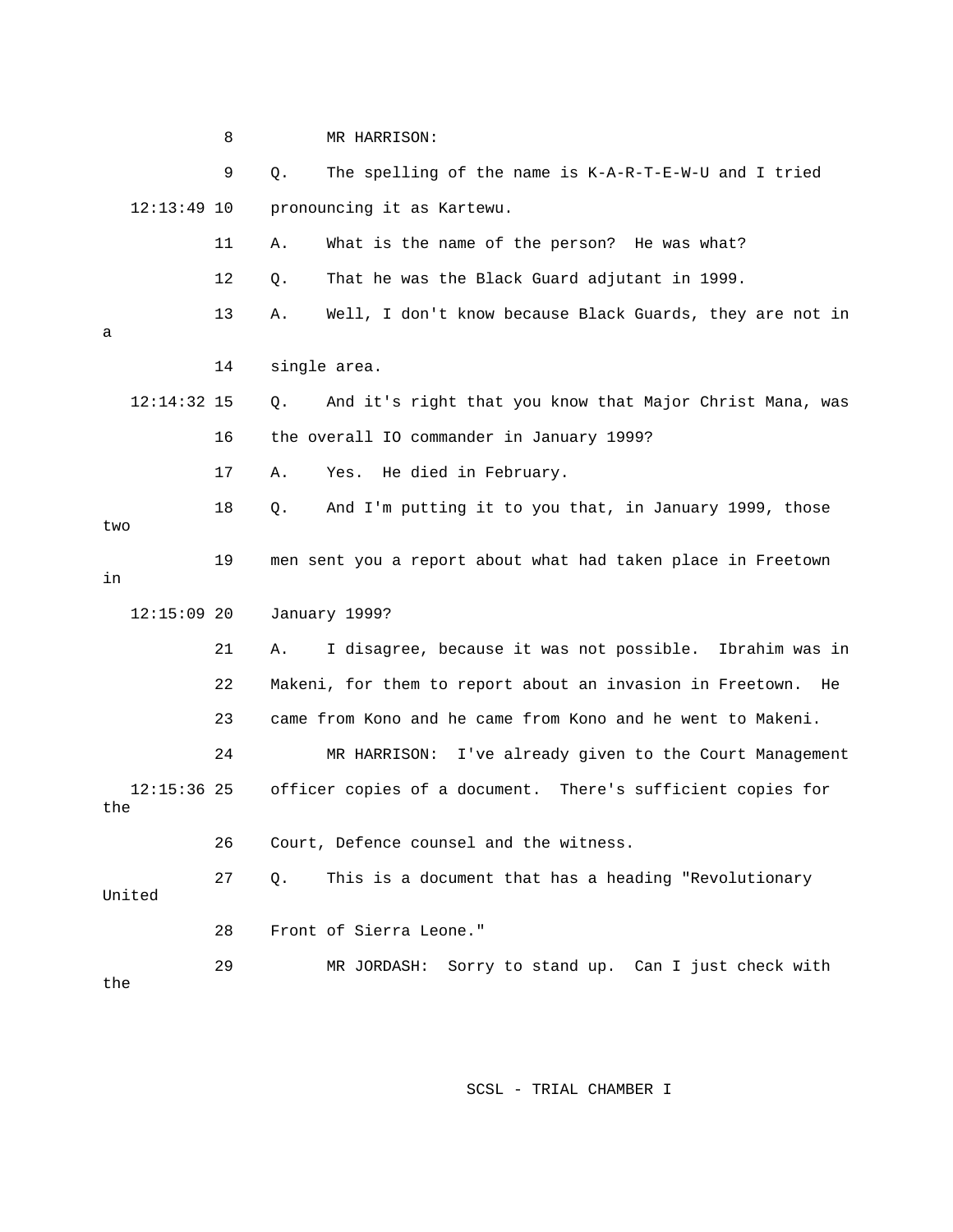| Page 44           |    | 26 JUNE 2007                                                   | OPEN SESSION |
|-------------------|----|----------------------------------------------------------------|--------------|
|                   |    |                                                                |              |
|                   | 1  | Prosecution whether we've been served this before, please?     |              |
|                   | 2  | On 1 May 2007.<br>MR HARRISON:                                 |              |
|                   | 3  | PRESIDING JUDGE: Please continue.                              |              |
|                   | 4  | MR HARRISON:                                                   |              |
| 12:16:34<br>Front | 5  | The heading of the document is, "Revolutionary United<br>Q.    |              |
| Bombali           | 6  | of Sierra Leone. Second Infantry Brigade Headquarters,         |              |
| 21                | 7  | District, Revolution Intelligent Office." And it has a date,   |              |
| Sesay).           | 8  | January 1999. It's addressed to "The BFC (Brigadier I H        |              |
| Guard             | 9  | The overall intelligent officer commander and Black<br>From:   |              |
| $12:17:23$ 10     |    | adjutant. Subject: Report." Are you familiar with this         |              |
|                   | 11 | document?                                                      |              |
| was               | 12 | Well, I am not familiar with this document because it<br>Α.    |              |
|                   | 13 | in February that Bockarie promoted me to brigadier, with other |              |
|                   | 14 | commanders.                                                    |              |
| $12:17:46$ 15     |    | So the document says in the first paragraph:<br>Q.             |              |
|                   | 16 | "Upon hearing the confirmed report that the strike force       |              |
|                   | 17 | commander, Brigadier Goodial entered Freetown with his         |              |
|                   | 18 | troops, Colonel Boston Flomo (alias Van Damme) was             |              |
| January           | 19 | instructed to meet with him with his troops, date 5            |              |
| $12:18:28$ 20     |    | 1999?"                                                         |              |

SESAY ET AL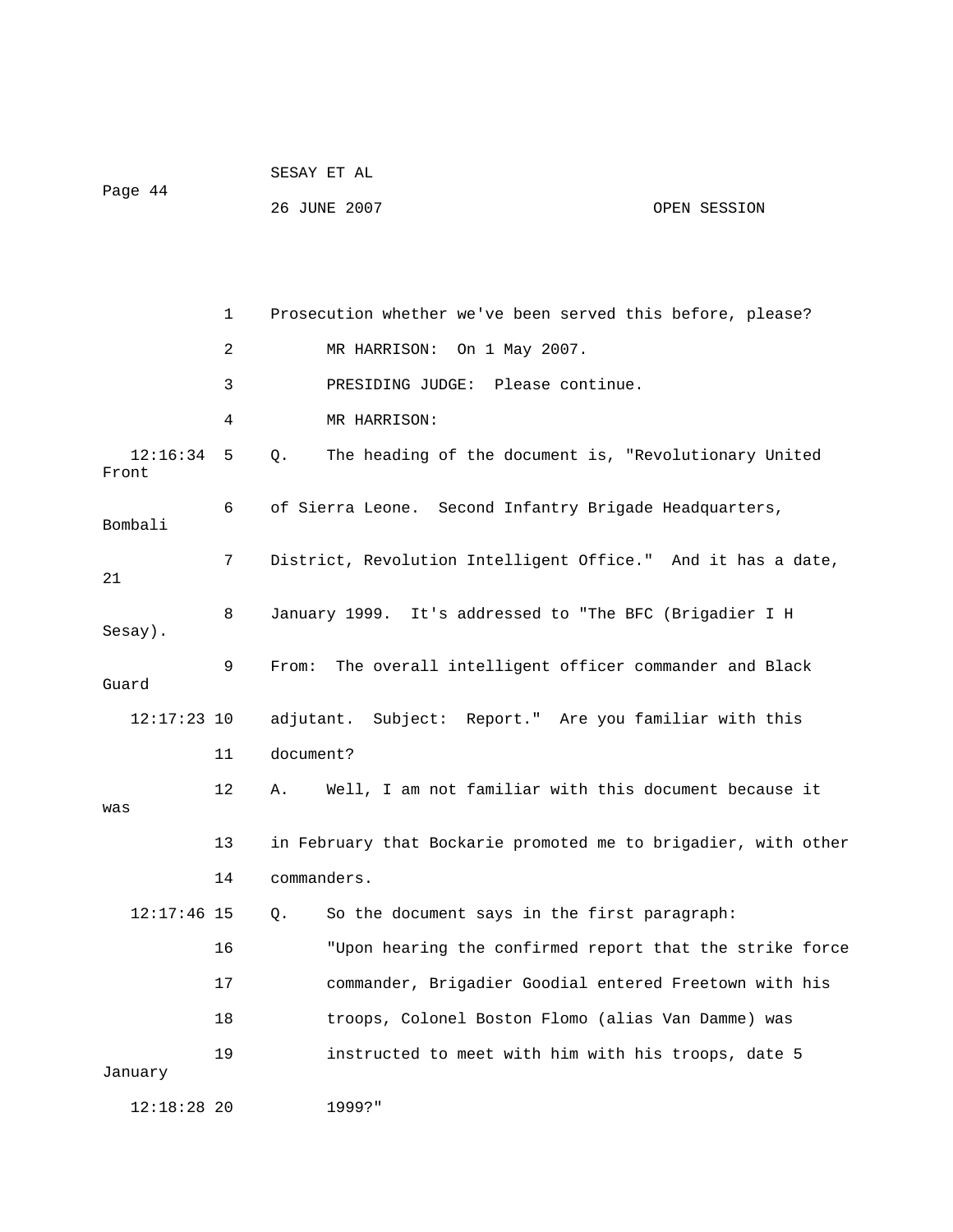|     |               | 21 |    | Is that statement true?                                 |
|-----|---------------|----|----|---------------------------------------------------------|
|     |               | 22 | Α. | This statement isn't true.                              |
|     |               | 23 | Q. | It then says:                                           |
| the |               | 24 |    | "We launched a serious attack on Masiaka around 5.55 in |
|     | $12:18:51$ 25 |    |    | morning. The enemies were not able to withstand or      |
|     |               | 26 |    | confront us."                                           |
|     |               | 27 |    | I suggest that that statement is true; do you agree?    |
|     |               | 28 | Α. | Well, Superman and Rambo attacked Masiaka. When ECOMOG  |
|     |               | 29 |    | came, they were the ones that were --                   |

|         | SESAY ET AL  |              |
|---------|--------------|--------------|
| Page 45 |              |              |
|         | 26 JUNE 2007 | OPEN SESSION |

| asked                    | 1 | THE INTERPRETER: Your Honours, would the witness be            |
|--------------------------|---|----------------------------------------------------------------|
|                          | 2 | to go slow.                                                    |
|                          | 3 | MR HARRISON:                                                   |
|                          | 4 | Witness, the interpreters are asking you to go slower.<br>Q.   |
| $12:19:31$ 5<br>attacked |   | A. Yes. I said, I do agree that Superman and Rambo             |
|                          | 6 | Masiaka and they captured Masiaka from the ECOMOG and the CDF. |
|                          | 7 | But, during this time, the people, the army, had attacked      |
|                          | 8 | Freetown, they were already in Freetown.                       |
| "Casualty,"              | 9 | And if you continue on to where the heading is<br>$Q$ .        |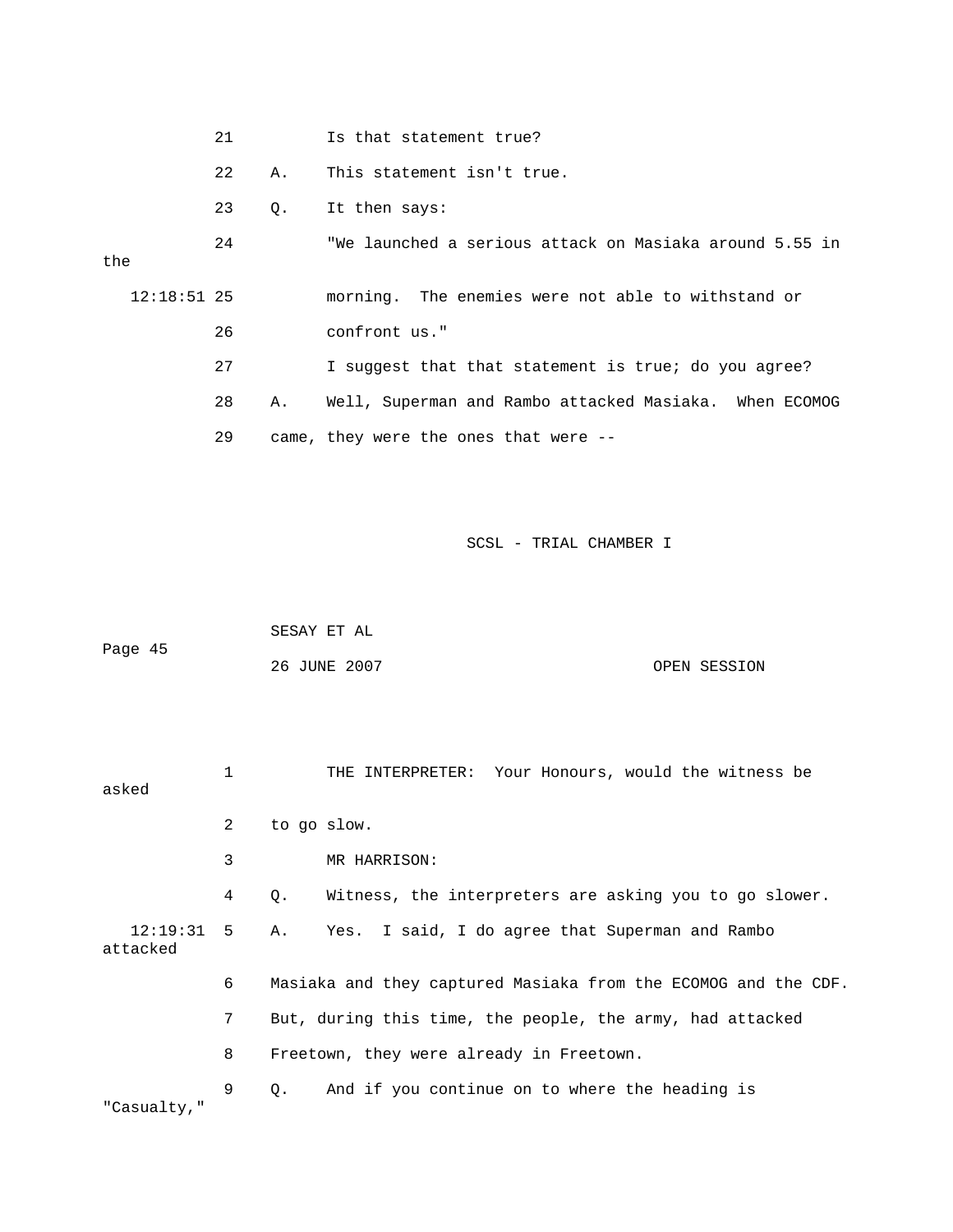| $12:20:02$ 10 |    |    | the next paragraph down on the same page, it says:            |
|---------------|----|----|---------------------------------------------------------------|
| advanced      | 11 |    | "Two wounded in action (WIA). With that zeal, we              |
| headed        | 12 |    | to RDF, but no enemy confronted us. Straightaway we           |
|               | 13 |    | for Waterloo."                                                |
|               | 14 |    | Is that statement true?                                       |
| $12:20:34$ 15 |    | Α. | From Masiaka they had to go to Waterloo, but they<br>Yes.     |
| and           | 16 |    | fought at -- they fought at Mile 38. After that, they came    |
|               | 17 |    | fought two weeks in Waterloo with the Guinean contingent; two |
|               | 18 |    | weeks fighting before they were able to capture Waterloo.     |
|               | 19 | Q. | And then continuing on in the same paragraph it says:         |
| $12:21:12$ 20 |    |    | "With confidence" --                                          |
|               | 21 | Α. | The next page?                                                |
|               | 22 | Q. | Continuing on, in the same paragraph.                         |
|               | 23 | Α. | You mean the next page?                                       |
|               | 24 | Q. | The paragraph on the same page, the same paragraph I was      |
| $12:21:34$ 25 |    |    | reading from, which starts with the word "Casualty"?          |
|               | 26 | Α. | Okay.                                                         |
|               | 27 | Q. | Continuing on from where I left off, it says:                 |
| control.      | 28 |    | "With confidence that Waterloo may be out of enemy            |
| Wе            | 29 |    | Unfortunately, we got in the midst of Guinean troops.         |

SESAY ET AL

ge 46 Pa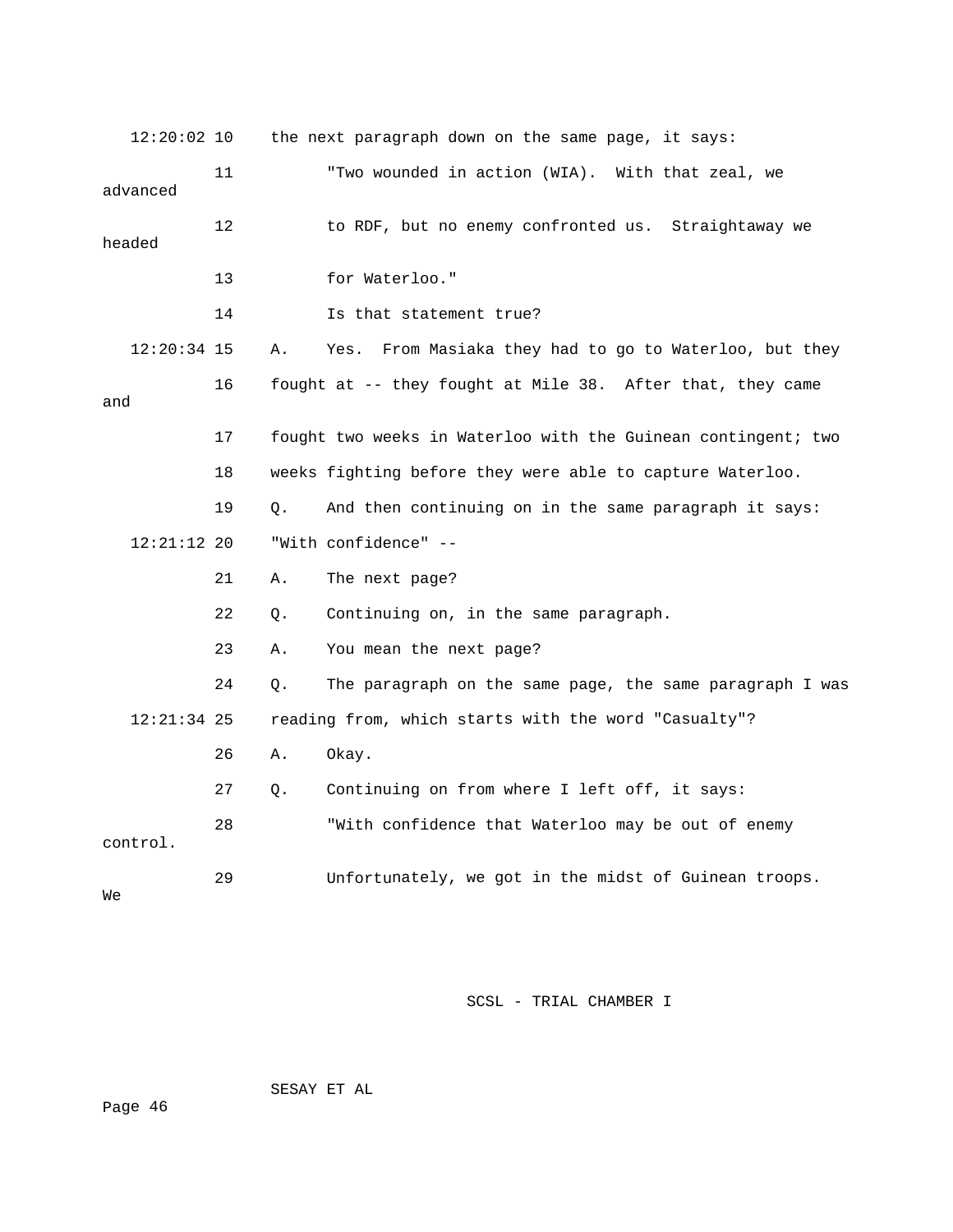|                         | 1  | fight for the whole day unto the night."                      |
|-------------------------|----|---------------------------------------------------------------|
|                         | 2  | Is that statement true?                                       |
|                         | 3  | No, that isn't true. This fighting was for two weeks<br>Α.    |
|                         | 4  | between the Guineans and Superman and Rambo.                  |
| 12:22:16                | 5  | And if you continue to the next paragraph it says:<br>Q.      |
|                         | 6  | 06 January 1999." It says:<br>"Date:                          |
|                         | 7  | "In the noon, whilst resting at Waterloo, displaced and       |
| civilians               | 8  | refugees' camp, the deployed soldiers sent some               |
|                         | 9  | to us from the Guineans, saying that they want to go to       |
| $12:22:50$ 10           |    | Guinea."                                                      |
|                         | 11 | Is that statement true?                                       |
| Guineans                | 12 | Well, what I heard, after one week fighting, the<br>Α.        |
| that                    | 13 | sent civilians. They sent somebody to Rambo and Superman,     |
| а                       | 14 | they wanted to go to Port Loko and that they were to be given |
| $12:23:14$ 15<br>to     |    | way. So Rambo and Superman said, in turn, that if they wanted |
|                         | 16 | go, they were to leave all their armament and they would give |
| the                     | 17 | them a way to pass. So the Guineans did not accept that, so   |
|                         | 18 | fighting continued.                                           |
|                         | 19 | And if you continue on in the next paragraph, it says:<br>Q.  |
| $12:23:39$ 20<br>attack |    | 07 January 1999. 0300 hours.<br>We launched<br>"Date:         |
|                         | 21 | on their position at Peninsular Secondary School,             |
|                         | 22 | Waterloo."                                                    |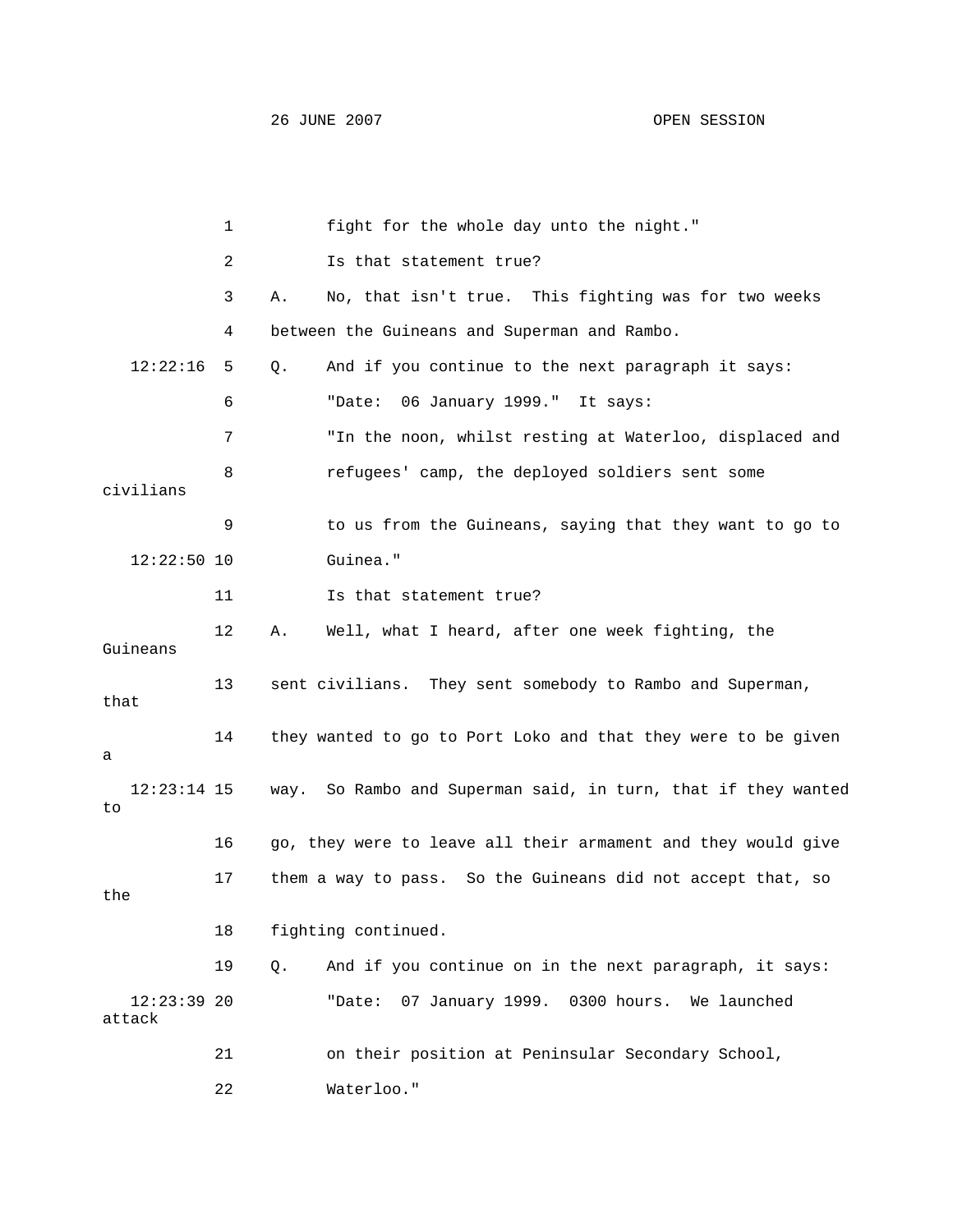|               | 23 |           | Is that statement true?                                  |
|---------------|----|-----------|----------------------------------------------------------|
|               | 24 | Α.        | Well, they said they were based at the secondary school. |
| $12:24:06$ 25 |    |           | There, the Guinean contingent was based.                 |
|               | 26 | $\circ$ . | And if you just drop down one line, the sentence says:   |
| through       | 27 |           | "In the afternoon, the enemies communicated with us      |
|               | 28 |           | letter that they don't want to fight any longer with us. |
|               | 29 |           | Colonel Boston Flomo replied this letter to their high   |

|         | SESAY ET AL  |              |
|---------|--------------|--------------|
| Page 47 |              |              |
|         | 26 JUNE 2007 | OPEN SESSION |

 1 command." 3 A. Yes. They sent information. That was what I just 4 explained, that the Guineans sent them, saying they were tired 12:24:53 5 fighting and that they wanted to retreat to Port Loko. Then 6 Superman and Rambo themselves said they were to lead their 7 armament, tanks, 40 barrel, they leave everything. And the 8 Guineans did not accept that. Jet 2 Is that statement true? of 9 Q. Then if you look at the next paragraph: 12:25:09 10 "Date: 08 January 1999. 1300 hours. We attacked them 11 again. In the noon, 1500 hours, heavy and thick enemy 12 convoy left from Port Loko, bombarding whilst the Alpha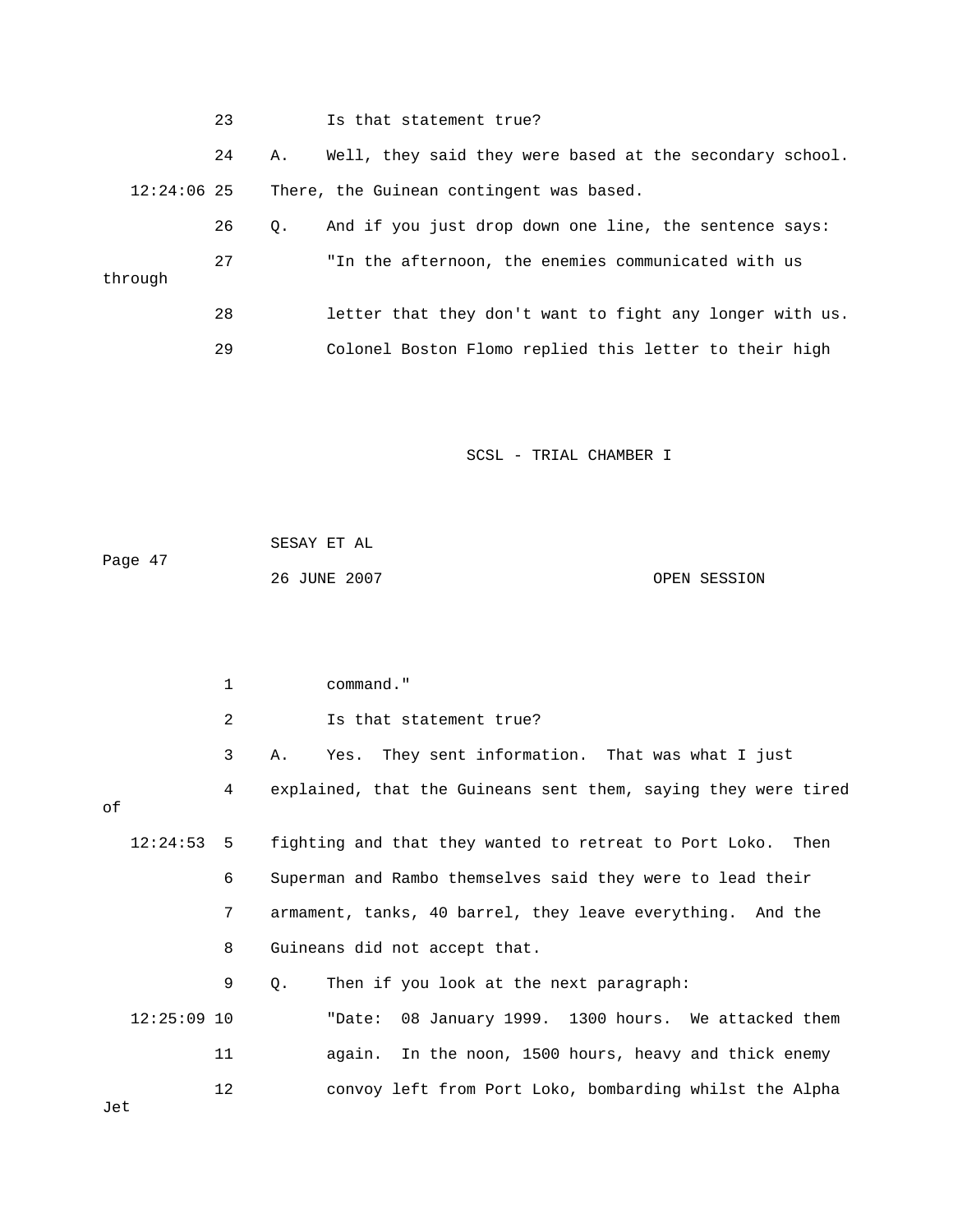|                       | 13 |       | was flying over as special escort."                        |
|-----------------------|----|-------|------------------------------------------------------------|
|                       | 14 |       | Is that statement true?                                    |
| $12:25:48$ 15         |    | Α.    | Well, during the two weeks, troops came from Guinea and    |
|                       | 16 |       | they came and joined the others at Waterloo, and the whole |
| January.              | 17 |       | troop -- the whole troops pulled out. That was in late     |
|                       | 18 | $Q$ . | And then it continues on:                                  |
|                       | 19 |       | "1545 hours: The convoy including the deployed enemies     |
| $12:26:22$ 20<br>Port |    |       | that were at Waterloo evacuated Waterloo back towards      |
|                       | 21 |       | Loko access."                                              |
|                       | 22 |       | Is that statement true?                                    |
| Loko.                 | 23 | Α.    | Yes, they withdrew. The whole troop withdrew to Port       |
| barrel,               | 24 |       | It was during that time that they had to capture the 40    |
| $12:26:47$ 25         |    |       | around the Guinea bridge.                                  |
|                       | 26 | Ο.    | And you will see that, if you continue on, it says:        |
| we                    | 27 |       | "We embarrassed them and with the panic in them, because   |
|                       | 28 |       | tried them everywhere, they left behind some logistics,    |
|                       | 29 |       | 120mm mortar gun, 40 barrel missile with some assorted     |

| Page 48 | SESAY ET AL  |              |
|---------|--------------|--------------|
|         | 26 JUNE 2007 | OPEN SESSION |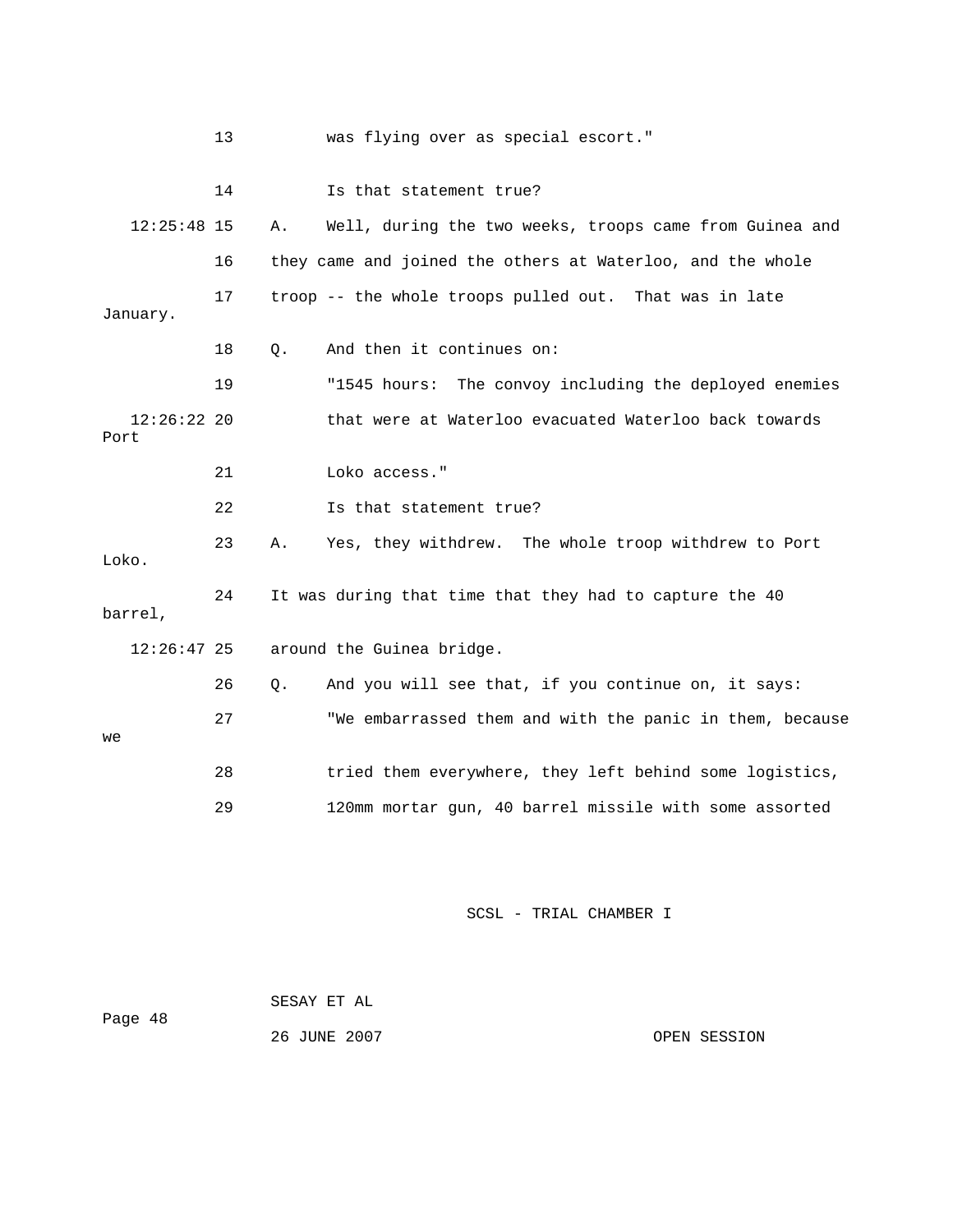2 Is that statement true?

|                       | 3  | Α.                          | They captured these items when they had been<br>Yes.           |
|-----------------------|----|-----------------------------|----------------------------------------------------------------|
|                       | 4  |                             | retreating and they were pursuing them. That is the time that  |
| 12:27:40              | 5  |                             | they captured the 40 barrel missile, at Gberi Bridge, and they |
|                       | 6  |                             | captured other ammunition from them.                           |
|                       | 7  | Q.                          | And then if you look at the next paragraph, it says:           |
|                       | 8  |                             | 09 January 1999. We deployed at Hastings. We<br>"Date:         |
|                       | 9  |                             | discovered enemies at Jui and Kossoh Town. Earlier on          |
| $12:28:10$ 10<br>now, |    |                             | their number was not much. From this said date unto            |
|                       | 11 |                             | we, every day, attack the guys."                               |
|                       | 12 |                             | Is that statement true?                                        |
| RUF                   | 13 | Α.                          | Well, I did not know about the RUF being at Hastings.          |
| areas.                | 14 |                             | were at Waterloo and the ECOMOG were at Jui and Hastings       |
| $12:28:42$ 15         |    | That was what I understood. |                                                                |
|                       | 16 | Q.                          | That same paragraph continues on:                              |
| and                   | 17 |                             | "But the air raid is desperate on, and we attacked Jui         |
|                       | 18 |                             | Kossoh Town. However, the helicopter which landed every        |
|                       | 19 |                             | day at the point had reinforced the enemies with both          |
| $12:29:11$ 20         |    |                             | armament and man power."                                       |
|                       | 21 |                             | Is that statement true?                                        |
|                       | 22 | Α.                          | Well, I was not at Jui to confirm that.                        |
|                       |    |                             |                                                                |
|                       | 23 | Q.                          | And then if you turn to the next page, it says:                |
|                       | 24 |                             | 15 January 1999. It was agreed that the men in<br>"Date:       |
| $12:29:40$ 25         |    |                             | Freetown and the men at our point were to do joint             |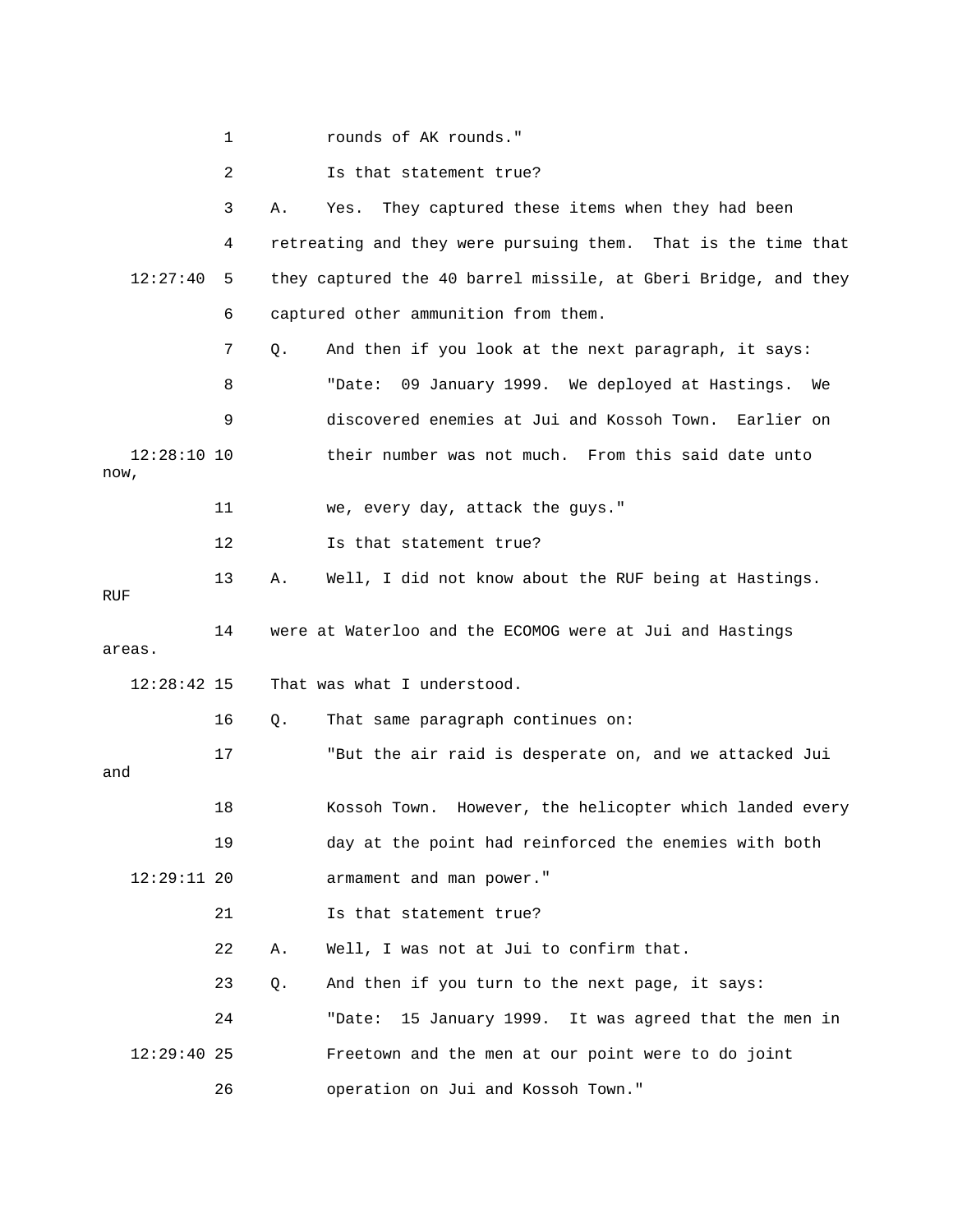- 27 Is that statement true?
- 28 A. Well, that was not to my knowledge.
- 29 Q. And it continues on:

```
SCSL - TRIAL CHAMBER I
```

| Page 49 | SESAY ET AL  |              |
|---------|--------------|--------------|
|         | 26 JUNE 2007 | OPEN SESSION |

|     | attack        | $\mathbf{1}$ |       | "The Freetown men scheduled to attack Jui and we to      |
|-----|---------------|--------------|-------|----------------------------------------------------------|
| the |               | 2            |       | Kossoh Town. That night we attacked Kossoh Town, clear   |
|     |               | 3            |       | enemies but the Freetown men never turn up."             |
|     |               | 4            |       | Is that statement true?                                  |
|     | 12:30:28      | 5            | Α.    | Well, I said that I did not know because I did not take  |
|     |               | 6            |       | part in any of these.                                    |
|     |               | 7            | $Q$ . | Same passage continues on:                               |
|     |               | 8            |       | "Therefore, the enemies with the support of the Alfa Jet |
|     |               | 9            |       | drove us from Kossoh Town."                              |
|     | $12:30:51$ 10 |              |       | Is that statement true?                                  |
|     |               | 11           | Α.    | Well, I did not know of anything concerning Kossoh Town. |
| 18  |               | 12           | $Q$ . | And if you look at the next paragraph, it says the date  |
|     |               | 13           |       | January 1999:                                            |
|     |               | 14           |       | "The Guinean troops from Port Loko entered vehemently at |
|     | $12:31:24$ 15 |              |       | Waterloo with sporadic shelling and firing."             |
|     |               | 16           |       | Is that statement true?                                  |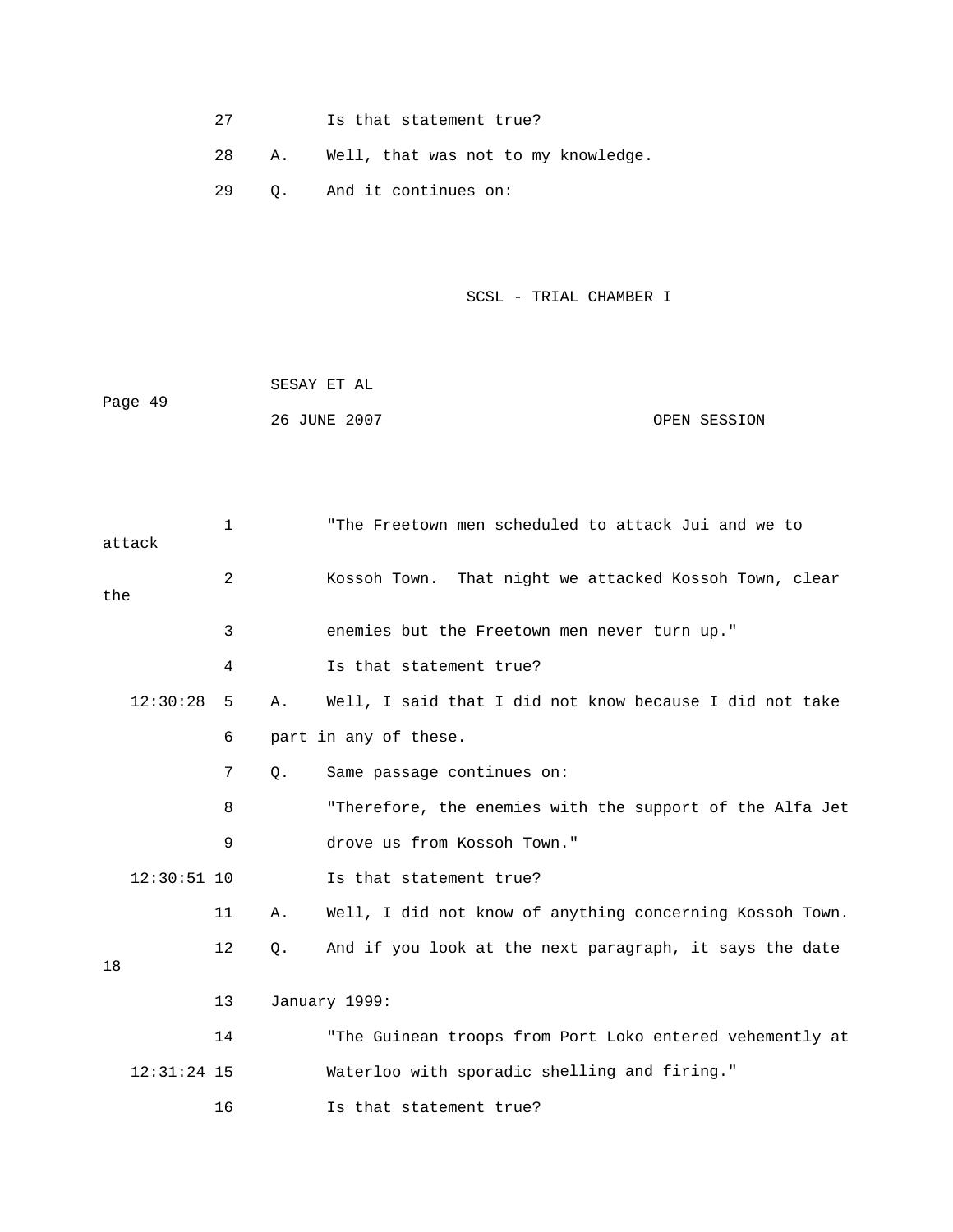17 A. No, I did not know about this.

| It            | 18 | And if you go to the next heading it says, "Problems."<br>$\circ$ . |
|---------------|----|---------------------------------------------------------------------|
| front         | 19 | says, "For the main, well, the only problems there at the           |
| $12:31:56$ 20 |    | line are: One. We have not yet connected physically with our        |
|               | 21 | brothers in Freetown." I suggest to you that that's true?           |
| that          | 22 | Well, I feel that that was what I said to Mr Jordash,<br>Α.         |
|               | 23 | the RUF stopped at Waterloo. The men, the army, they attacked       |
|               | 24 | Freetown and they retreated and they came and met the RUF at        |
| $12:32:32$ 25 |    | Waterloo.                                                           |
|               | 26 | And the second point there is, "Manpower indeed to be<br>О.         |
|               | 27 | engaged on this urban warfare." I suggest to you that that          |
|               | 28 | statement's true?                                                   |
|               | 29 | Well, the urban warfare was like city attack and the RUF<br>Α.      |
|               |    |                                                                     |
|               |    |                                                                     |

SCSL - TRIAL CHAMBER I

| Page 50 | SESAY ET AL  |              |  |
|---------|--------------|--------------|--|
|         | 26 JUNE 2007 | OPEN SESSION |  |

 1 did not come to Freetown, which was the urban fighting. 2 Q. And the third point is, "The strategic positions of the 3 enemies, namely, Port Loko, Lungi, Jui, Kabala are delaying 4 progress. These problems are to be looked into kindly and to 12:33:31 5 find fast solution." I suggest to you that was why this our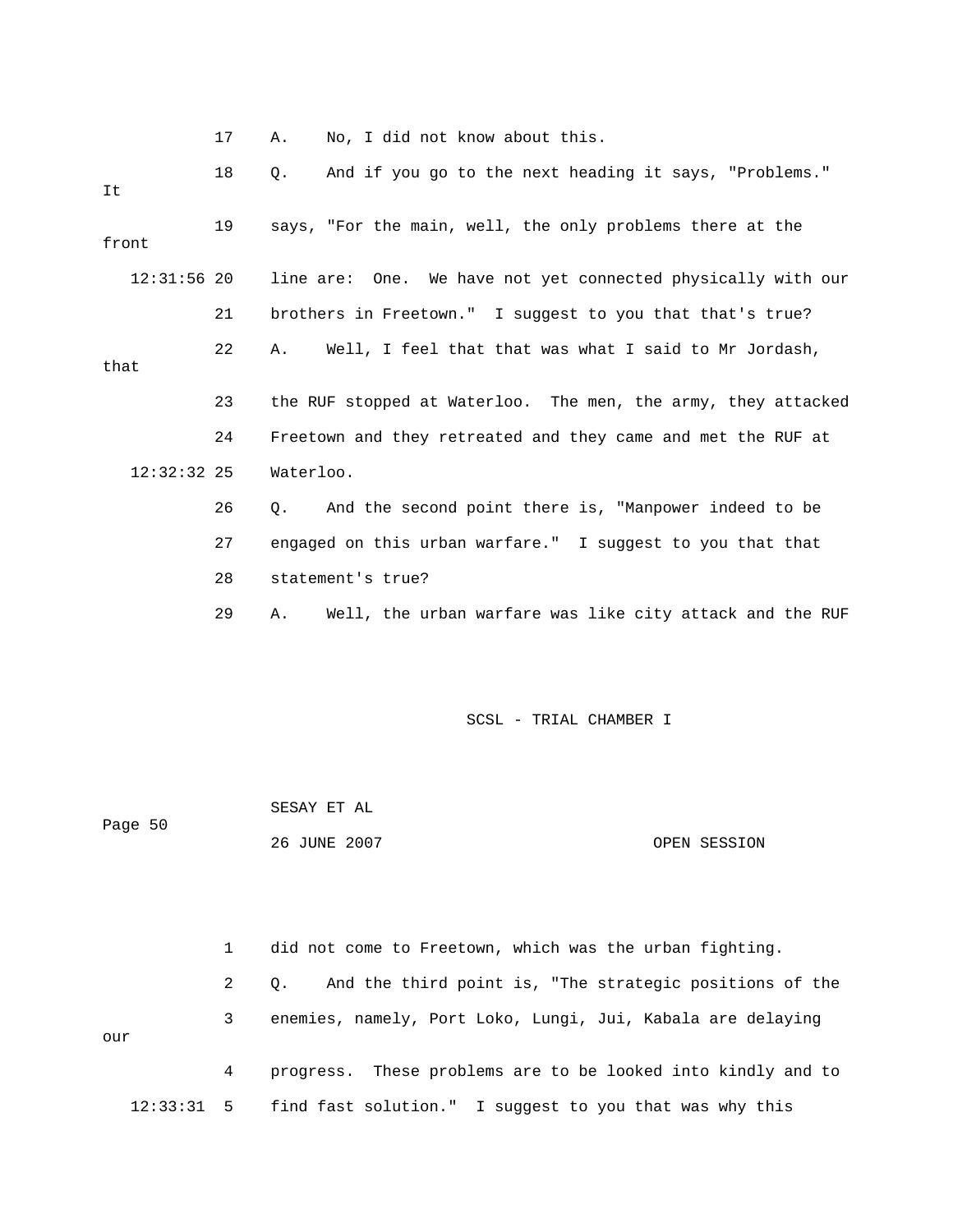6 communication was sent directly to you to have you find the fast 8 A. Well, if, according to what you said this was what was 9 to me, so that I could find a solution, then I did not find 11 Lungi remained in their hand; Kabala remained in their hand; 13 Q. And if you continue on, under the heading "Suggestion", 12:34:25 15 that we use mainly artillery weapons." Do you recall 16 that suggestion? 17 A. Well, I've told you about the date of this document and, 18 a suggestion such as this met me, I did not act on that 19 those who were under my control did not come to Freetown, 12:35:00 20 urban guerrilla warfare, see, was the city attack and we did not 21 come to the city, so as to start telling our men about urban 23 Q. And the second suggestion is that, "We speedily recruit 24 abled and gallant men as population matters." That's true, isn't :35:27 25 it? 12 27 When the men retreated, that was the end of it. 7 solution? sent any 12:33:59 10 solution because Port Loko remained in the hands of the SLPP; Jui 12 remained in their hand. it 14 says: "We suggested that as we are on urban guerrilla warfare receiving if because because 22 guerrilla warfare. 26 A. Well, we, we did not train anybody to come to Freetown.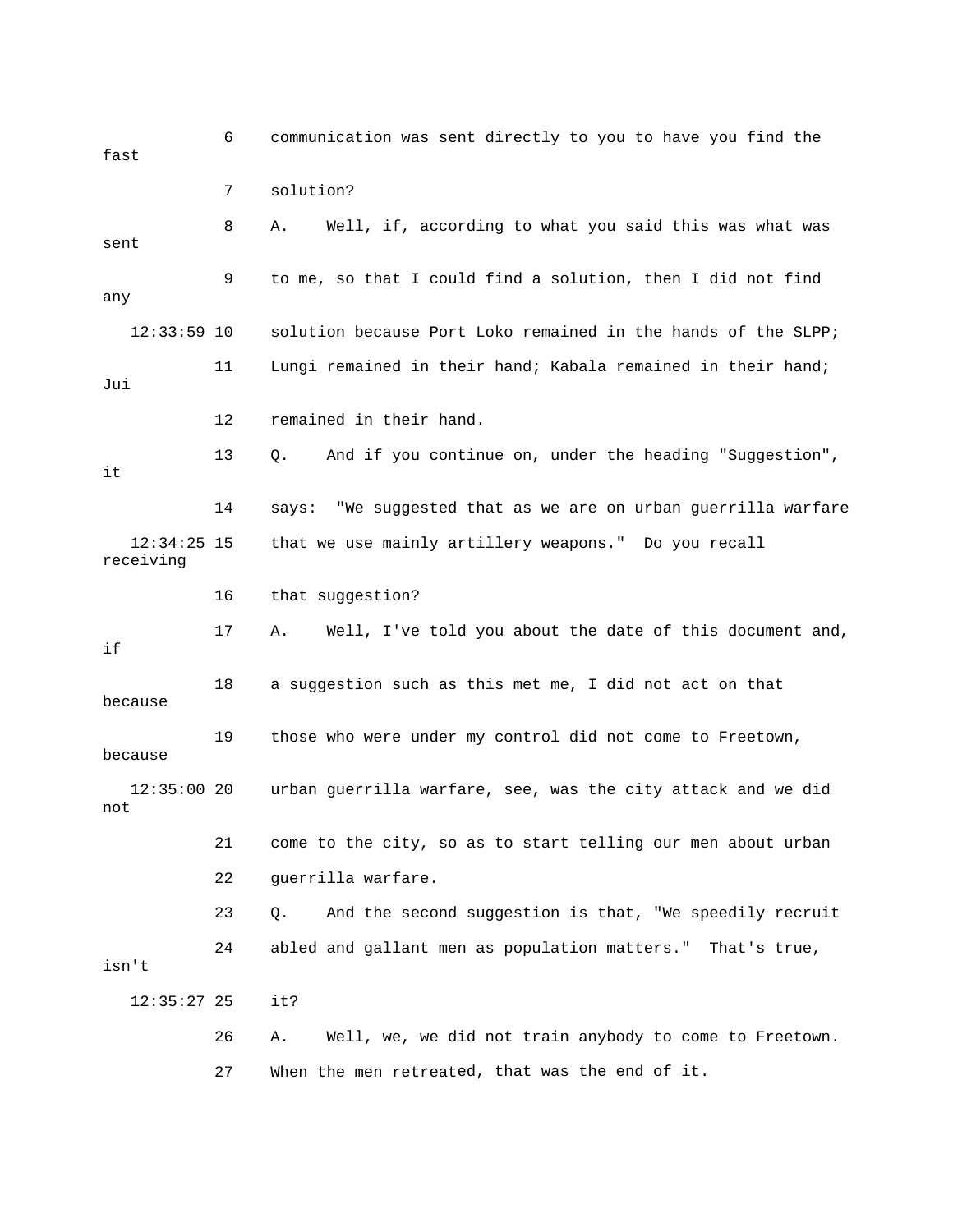28 Q. And the next point is, as a suggestion, is that, "All 29 to be active especially at the front line, especially units units like

SCSL - TRIAL CHAMBER I

| Page 51 | SESAY ET AL  |              |
|---------|--------------|--------------|
|         | 26 JUNE 2007 | OPEN SESSION |

 1 IDU, G5, G4 and S4." That statement's true? 3 Q. And finally, if you go down to the recommendation, this 4 document that the Prosecution says was delivered directly to you, 12:36:31 5 states: "Anyway, the morale of the soldiers, especially to 6 point I have visited, is high. Bravo to Colonel Boston Flomo, 7 Major Papa, Lieutenant-Colonel Victor, Lieutenant-Colonel 8 Salia (alias Peleto) and all Black Guards," that statement is 12:37:10 10 A. Well, the names that you've called Boston Flomo, Major 11 Bakarr, Lieutenant Victor, Amara Salia, all of them came to 14 for the AFRC in Freetown to have an escape route so that they 2 A. Well, G5 isn't true. It wasn't in the front line. the Amara 9 true and it was conveyed to you, wasn't it? 12 Waterloo with Rambo. 13 Q. And all of them went there, in order to make it possible 12:37:46 15 could get out; right?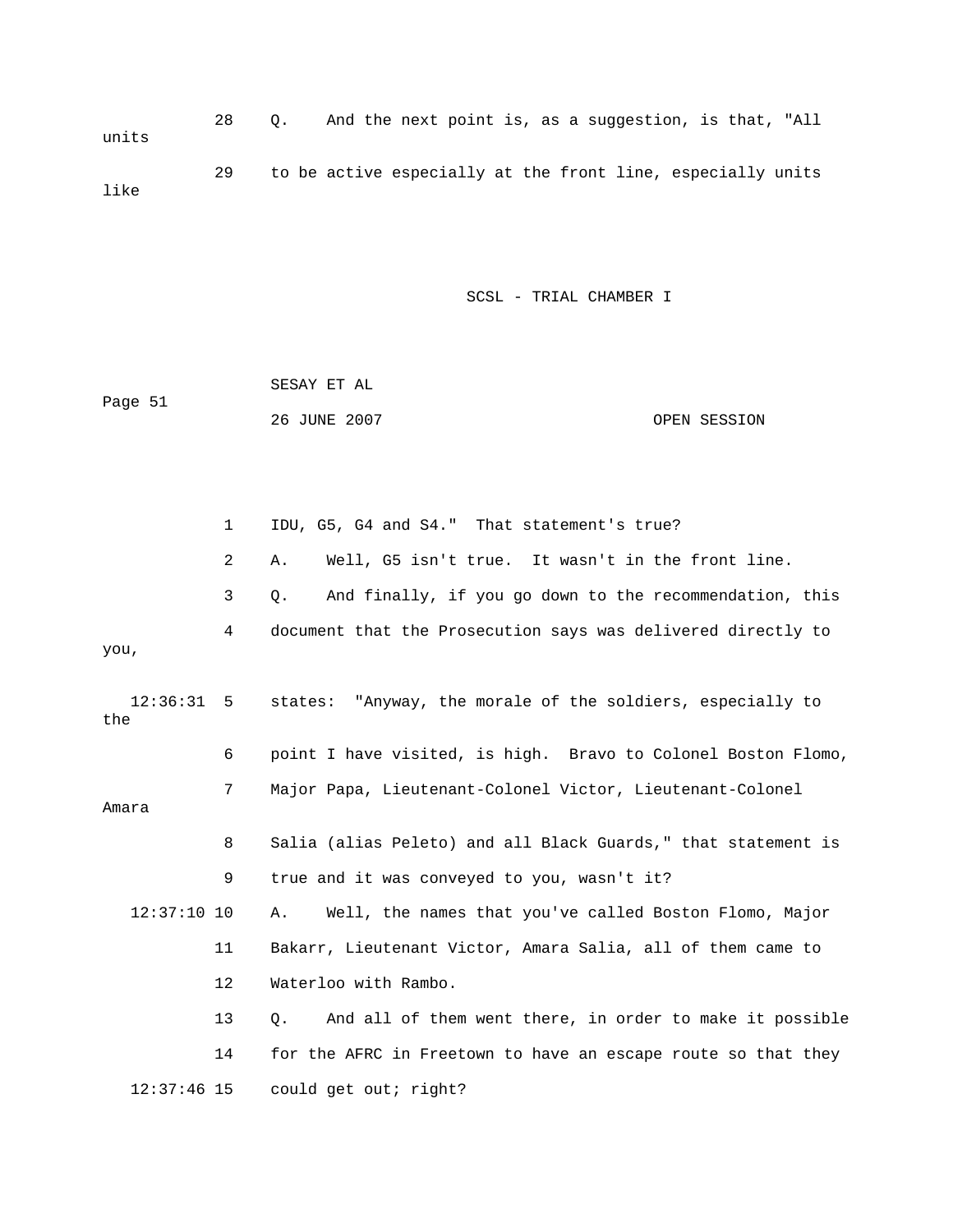16 A. No. Well, that was not the plan. We were fighting the 17 war; the seat of the government which we had been fighting was 18 Freetown, so that didn't mean that coming to Waterloo meant 19 they were there to rescue the attackers because RUF had been but 21 the target of the war was Freetown, which was the seat of 23 JUDGE BOUTET: Can you explain what you mean by that, THE WITNESS: Yes, sir, My Lord. 27 Waterloo to prepare an escape route but they were there for 29 make sure I understand clearly what you are stating now. in that 12:38:08 20 fighting all along. It was not to get Kenema, Bo or Makeni, 22 government. 24 Mr Sesay; I am not sure I understand.  $12:38:32$  25 26 JUDGE BOUTET: You were saying that you were not in 28 another purpose; is that what you are saying? I just want to

SCSL - TRIAL CHAMBER I

Page 52 26 JUNE 2007 OPEN SESSION SESAY ET AL

 1 THE WITNESS: My Lord, sir, I responded to Mr Harrison. 3 Waterloo so that the AFRC could have an escape route from 4 Freetown. I said, I said that was not so because RUF had been He 2 said that these names which are on this paper, they came to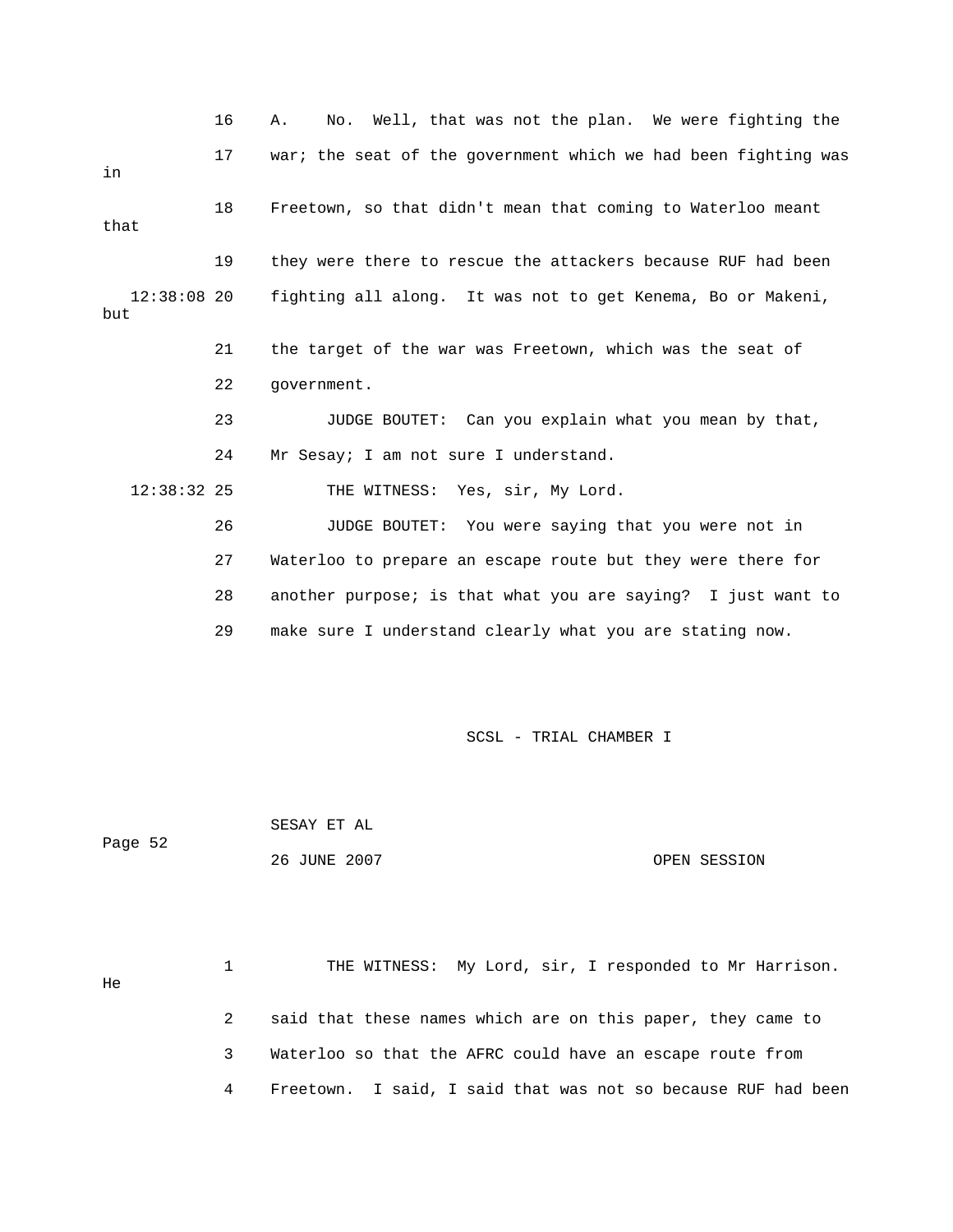| 12:39:05              | 5  | fighting to come to Freetown because Freetown was the seat of  |
|-----------------------|----|----------------------------------------------------------------|
|                       | 6  | government, which RUF had been fighting the war for.           |
|                       | 7  | Thank you.<br><b>JUDGE BOUTET:</b>                             |
|                       | 8  | THE WITNESS:<br>Thank you, sir.                                |
|                       | 9  | MR HARRISON:<br>The Prosecution applies that that document     |
| 12:39:23 10           |    | become the next exhibit in the trial.                          |
|                       | 11 | PRESIDING JUDGE: Mr Jordash, your disposition?                 |
|                       | 12 | We object.<br>MR JORDASH:                                      |
|                       | 13 | PRESIDING JUDGE:<br>You object to the document?                |
|                       | 14 | MR JORDASH:<br>Yes, we do.                                     |
| $12:39:35$ 15         |    | PRESIDING JUDGE:<br>Grounds?                                   |
| served,               | 16 | Late service of the document.<br>MR JORDASH:<br>It was         |
| The                   | 17 | as Your Honour has heard, by the Prosecution on 1 May 2007.    |
|                       | 18 | evidence in this case ought to have been served by, I think it |
| the                   | 19 | was 26 April 2004, which was the date set by this Court for    |
| $12:39:58$ 20<br>case |    | service of Rule 66 material. The whole of the Prosecution      |
|                       | 21 | has passed without this document being given to the Defence.   |
|                       | 22 | There are a number of Prosecution witnesses the Defence would  |
| RUF                   | 23 | have liked to put this document to, both witnesses from the    |
|                       | 24 | and witnesses from the SLAs, some of whom admitted to entering |
| $12:40:33$ 25         |    | Freetown.                                                      |
| 68                    | 26 | It's bad enough, we would submit, to be served with Rule       |
|                       | 27 | material after the close of the Prosecution case, and I am     |
| I                     | 28 | referring now to, and particularly to the radio log book which |
|                       | 29 | took Mr Sesay through which demonstrated clearly, in our view, |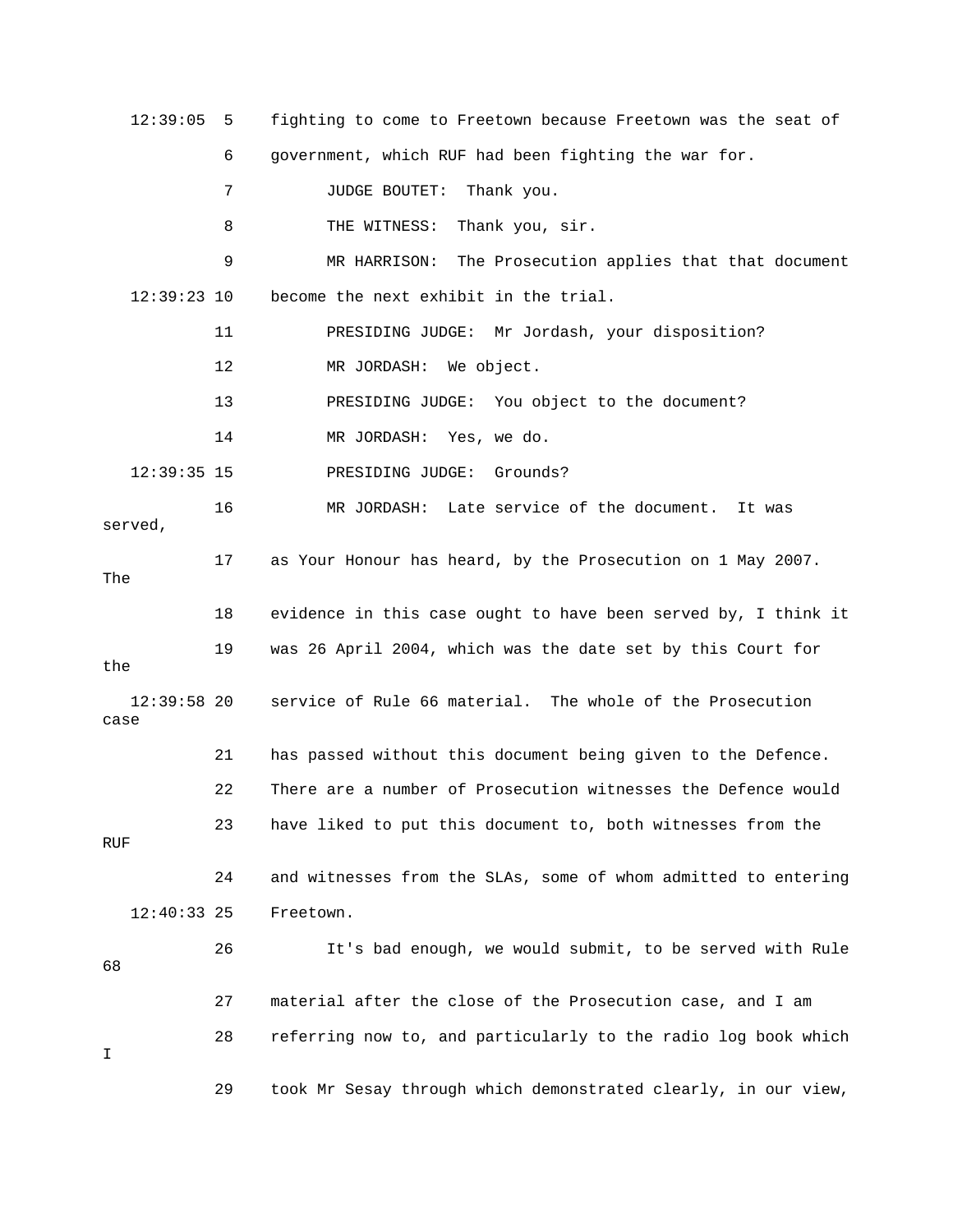| Page 53 | SESAY ET AL  |              |
|---------|--------------|--------------|
|         | 26 JUNE 2007 | OPEN SESSION |

|               | 1              | that UNAMSIL were not quite as passive as the Prosecution have   |
|---------------|----------------|------------------------------------------------------------------|
| exhibit       | $\overline{a}$ | led this Court to believe. We asked in relation to that          |
| have          | 3              | that the Trial Chamber take a view on weight, given that we      |
| witnesses.    | 4              | been denied the opportunity to put that to Prosecution           |
| 12:41:16      | 5              | We didn't object to that because, overall, we regarded that      |
|               | 6              | exhibit as exculpatory, although we had been denied the full     |
|               | 7              | extent of the benefit because of its late service but, in        |
|               | 8              | relation to this document, the Prosecution use it to support     |
| alleged       | 9              | their latest theory on the attack and the contribution as        |
| $12:41:42$ 10 |                | by the RUF in relation to the attack on Freetown.<br>They use it |
|               | 11             | purely as inculpatory, and there is little on it which, in the   |
| present       | 12             | face of the Prosecution's late theory about the RUF being        |
| not           | 13             | to assist the retreat, it's primarily inculpatory and ought      |
| has           | 14             | to have been served at this stage and then used in the way it    |
| $12:42:15$ 15 |                | been used.                                                       |
|               | 16             | The Prosecution will then, as soon as it has been                |

17 exhibited, attempt to use it on each and every one of our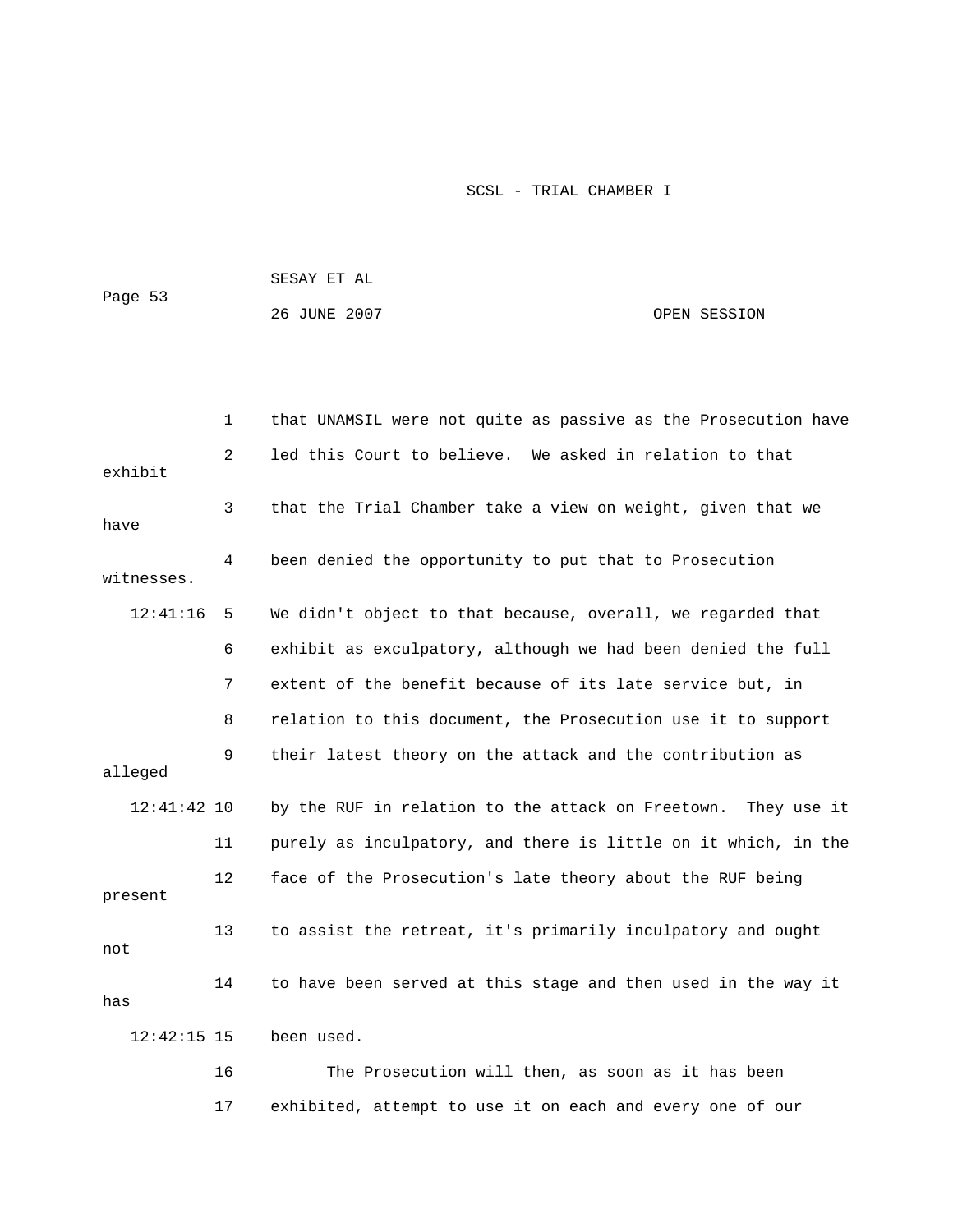|     | Defence                  | 18 | significant insider witnesses, a privilege denied to the     |
|-----|--------------------------|----|--------------------------------------------------------------|
|     |                          | 19 | because the Prosecution didn't serve it until 1 May 2007.    |
|     | $12:42:33$ 20            |    | Those are my submissions.                                    |
| or  |                          | 21 | PRESIDING JUDGE: Before you sit down, is late service        |
|     |                          | 22 | late disclosure of a document itself, by itself, a ground of |
|     |                          | 23 | inadmissibility or exclusion of evidence under our regime of |
|     |                          | 24 | rules of admissibility?                                      |
|     | $12:43:05$ 25<br>looking |    | MR JORDASH: Well, it would depend upon Your Honour           |
|     |                          | 26 | at Rule 89.                                                  |
|     |                          | 27 | PRESIDING JUDGE:<br>Yes.                                     |
|     | provide                  | 28 | MR JORDASH: And the obligation on the Chamber to             |
| the |                          | 29 | Rules of Evidence which best favour a fair determination of  |

|         | SESAY ET AL  |              |
|---------|--------------|--------------|
| Page 54 |              |              |
|         | 26 JUNE 2007 | OPEN SESSION |

|      |   | matter before it. We would say an inculpatory exhibit, served |
|------|---|---------------------------------------------------------------|
| with | 2 | after the close of the Prosecution case, by the Prosecution,  |
| the  | 3 | the attendant denial of cross-examination opportunities but   |
|      |   | provision of cross-examination material to the Prosecution    |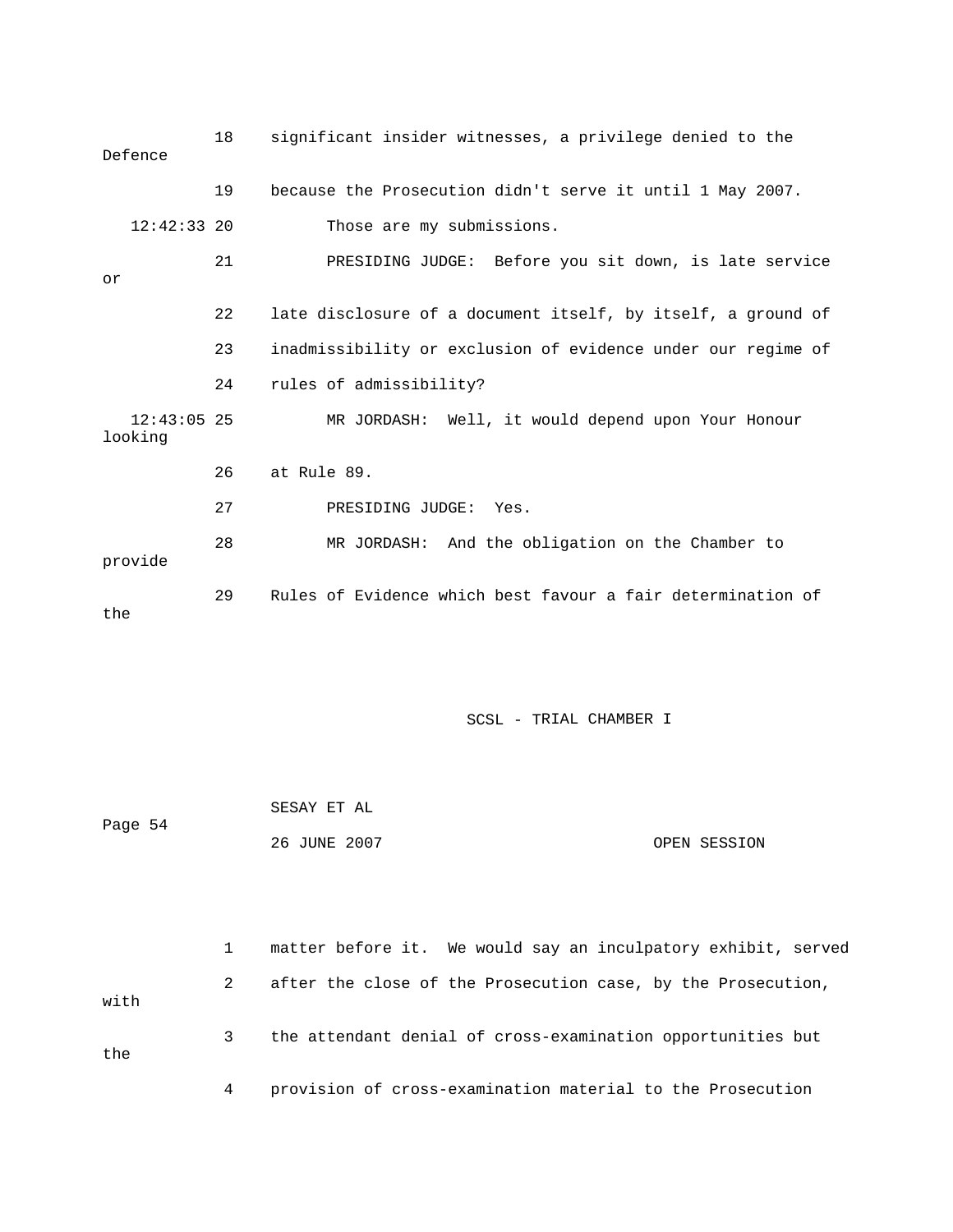12:43:47 5 couldn't represent a fair way of proceeding with this exhibit. 9 PRESIDING JUDGE: Yes; go ahead. 12:44:03 10 MR JORDASH: But the Prosecution can benefit now from fault 12 of our own but through the fault of the Prosecution. 13 PRESIDING JUDGE: But even if we say that the prejudice, 16 it comes to attach whatever probative value, if any, such a 17 document is entitled to, in the context of the totality of the 18 evidence, at the appropriate stage? 19 MR JORDASH: Well, if Your Honours were to attach any 12:44:46 20 weight to it, it's effectively providing the Prosecution with 21 what the Defence have been deprived of; the opportunity to deal 22 with it in the best way possible. 23 PRESIDING JUDGE: Okay. Mr Touray, do you have any 24 objection to the statement, this document being received in 12:45:09 25 evidence? 26 MR TOURAY: Your Honour, we associate with the points 27 raised by my learned friend, and we think that the Prosecution 28 ought not to be allowed to split their case. They've closed 6 PRESIDING JUDGE: Even if the document is relevant? 7 MR JORDASH: It's no doubt relevant, we don't submit it's 8 not relevant. this 11 document, putting it to witnesses and we can't, through no 14 any presumed prejudice to your side would be a matter which the 12:44:23 15 Court might want to allude to, or take into consideration, when 29 their case and this is entirely new material which is very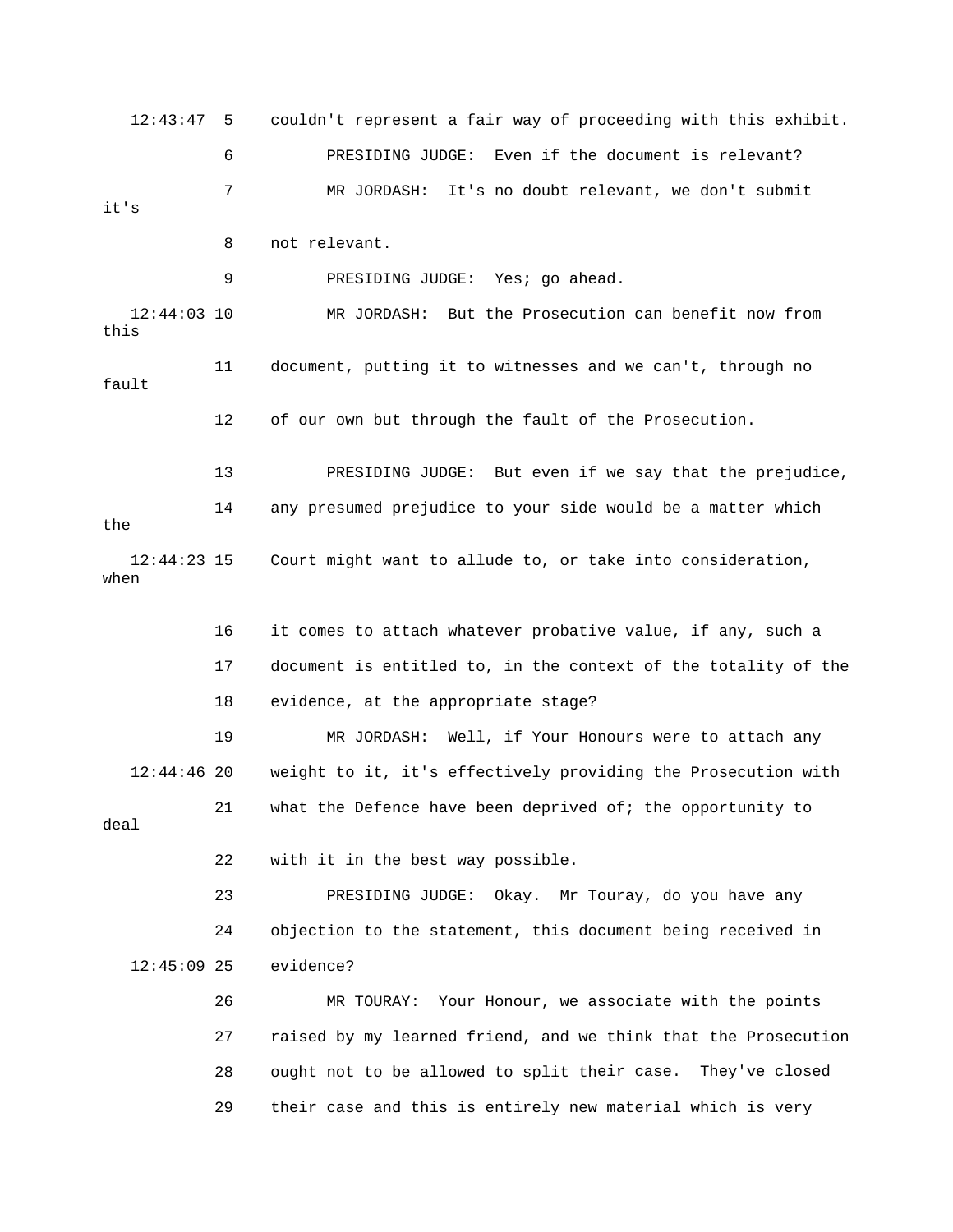|               |    | SESAY ET AL                                                       |                |
|---------------|----|-------------------------------------------------------------------|----------------|
| Page 55       |    | 26 JUNE 2007                                                      | OPEN SESSION   |
|               |    |                                                                   |                |
|               |    |                                                                   |                |
|               | 1  | inculpatory and which ought to have been presented at the         |                |
| late          | 2  | beginning, when they were presenting their case.                  | It is too      |
|               | 3  | at this stage to put it forward now.                              |                |
|               | 4  | Thank you. Ms Jallow?<br>PRESIDING JUDGE:                         |                |
| 12:45:38      | -5 | MS JALLOW: Your Honours, we object to the admission of            |                |
|               | 6  | this document and adopt the arguments of both Mr Touray and       |                |
|               | 7  | Mr Wayne Jordash.                                                 |                |
|               | 8  | Thank you. Mr Prosecutor?<br>PRESIDING JUDGE:                     |                |
| Rule          | 9  | We don't share the views expressed.<br>MR HARRISON:               | The            |
|               |    |                                                                   |                |
| $12:45:56$ 10 |    | $89(C)$ , as the Court knows, was drafted to be an inclusive rule |                |
| οf            | 11 | and a comprehensive rule, which presents as its criteria one      |                |
|               | 12 | whether or not the exhibit is relevant. It then falls to the      |                |
| the           | 13 | task of the Chamber, with respect to any exhibit, to attach       |                |
|               | 14 | amount of weight that ought to be granted to it.                  |                |
| $12:46:22$ 15 |    | This document is no different from any other document             |                |
|               | 16 | before the Court. It is, on its face, a relevant document;        |                |
|               | 17 | through the evidence it's a relevant document.                    | It's therefore |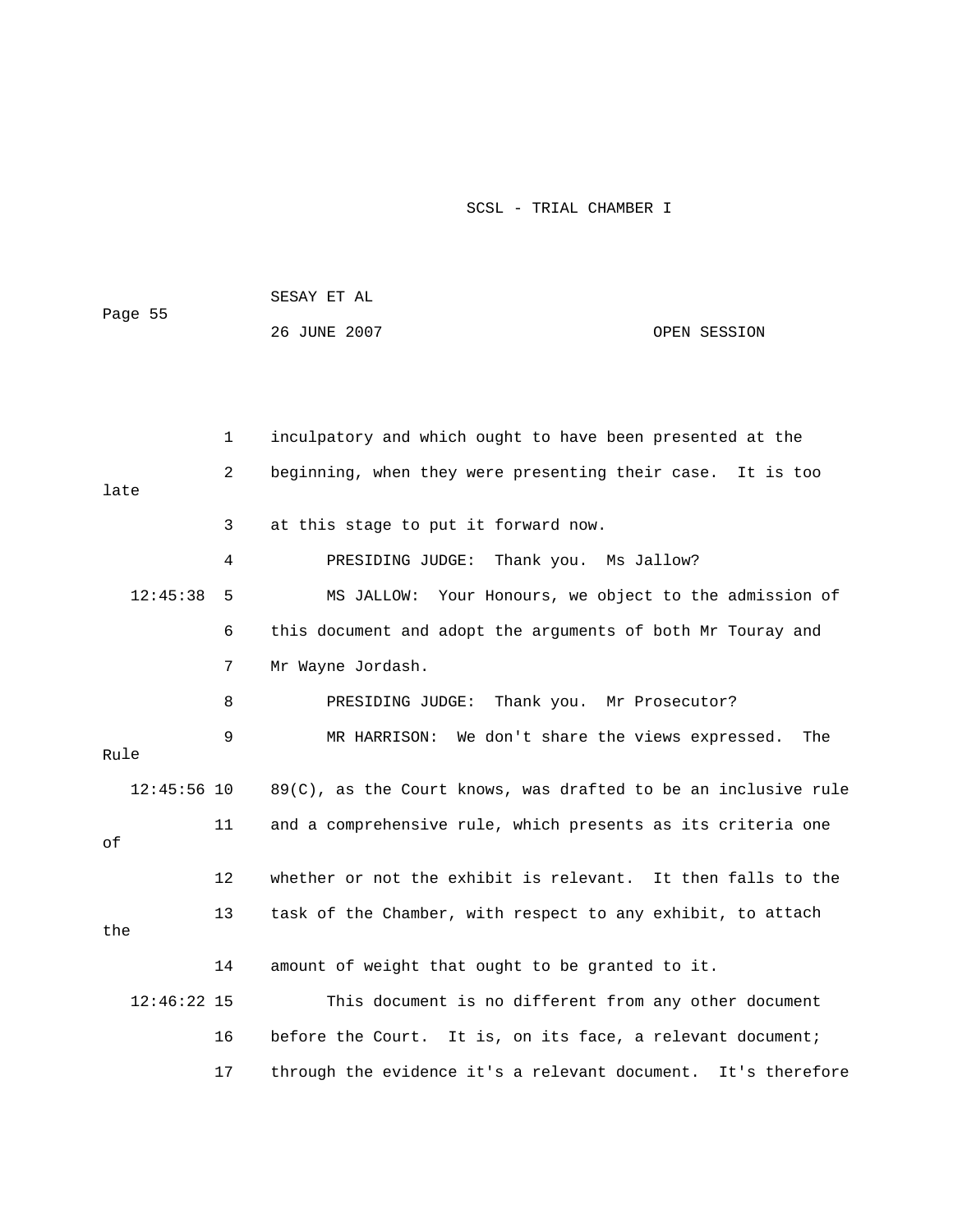| the           | 18 | admissible. The Prosecution leaves it to the Court to make    |
|---------------|----|---------------------------------------------------------------|
|               | 19 | determination as to what weight ought to attach to it.        |
| $12:46:42$ 20 |    | PRESIDING JUDGE: Thank you.                                   |
|               | 21 | MR JORDASH: Could I just add one thing, Your Honours,         |
|               | 22 | sorry?                                                        |
|               | 23 | PRESIDING JUDGE: Yes, Mr Jordash, go ahead.                   |
| timing        | 24 | MR JORDASH: If Your Honours take the view that the            |
| $12:46:52$ 25 |    | of the service does go to weight, then we would respectfully  |
| at            | 26 | submit the Prosecution have to explain why it has been served |
| the           | 27 | this time. Then Your Honours can attach the proper weight to  |
| when          | 28 | document, bearing in mind when the Prosecution received it,   |
|               | 29 | it was served in relation to that receipt and any explanation |

| Page 56 | SESAY ET AL  |              |
|---------|--------------|--------------|
|         | 26 JUNE 2007 | OPEN SESSION |

 1 which might be given for the lateness of service. Then Your 2 Honours can weigh the important considerations as to loss of 3 opportunity to the Defence, benefit to the Prosecution and the 4 reasons thereto.

12:47:32 5 JUDGE ITOE: But, Mr Jordash, does the issue of the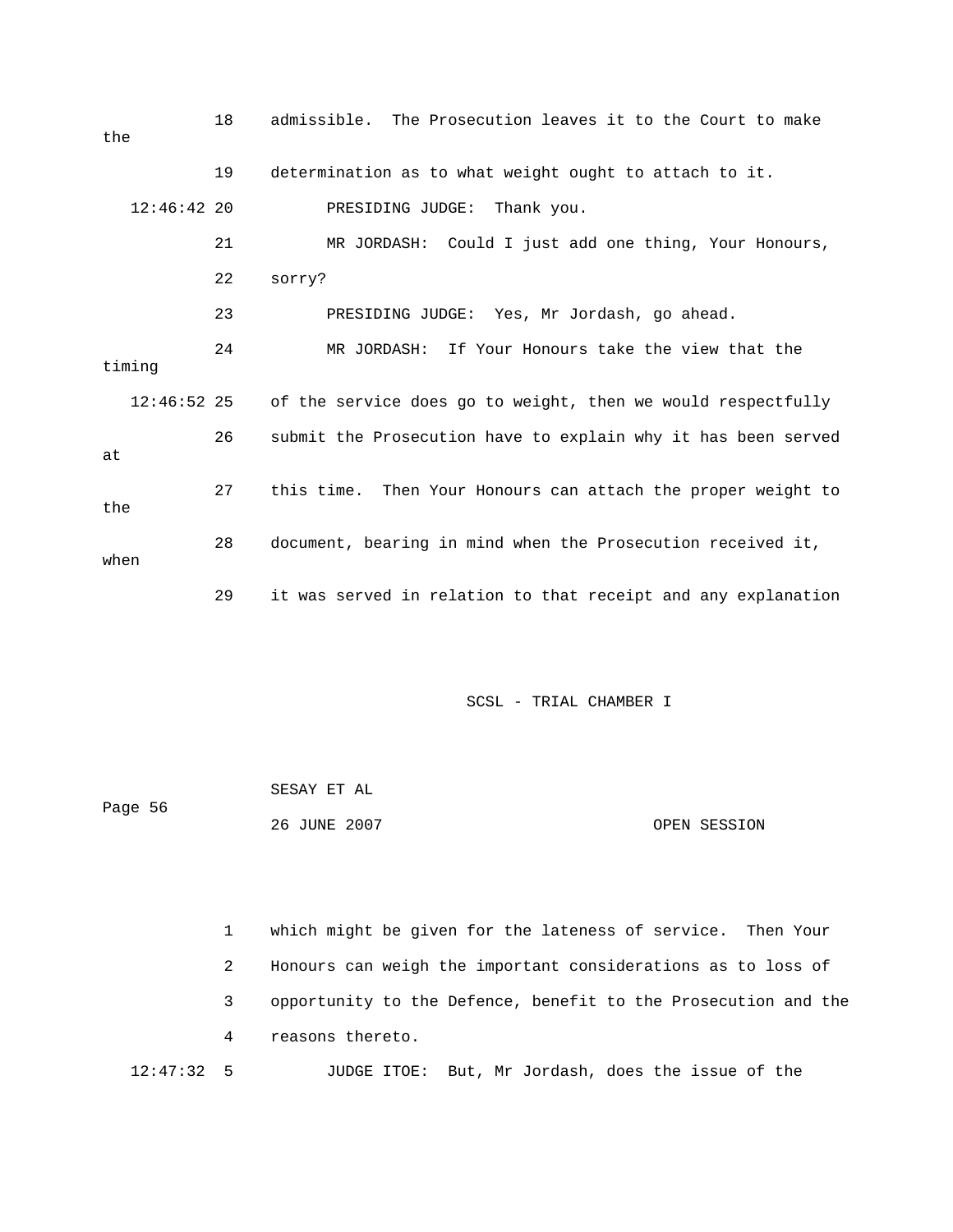6 lateness in service water down the considerations of relevancy, 7 which has part down in Rule 89, as far as admissibility of 8 documents of evidence, which is relevant, is concerned? 12:47:56 10 JUDGE ITOE: Because the operative in this, in the 11 admission of evidence, is on its relevancy to the proceedings. 13 JUDGE ITOE: Would you think that late service, as such, 14 waters down the predominant element of relevancy? That is the 12:48:15 15 main requisite in the process of admissibility, in determining 17 MR JORDASH: Well, if one looks at relevancy in a wider the 12:48:44 20 Your Honours' understanding of it, in relation to the charges, reasons 23 why Prosecution witnesses have not been able to comment on it 24 therefore does go to relevancy. 12:49:06 25 The relevancy which one sees, just by looking at the 26 document, is the relevancy which one sees through witnesses disclosure 29 would have been if we'd had the opportunity to ask some of the 9 MR JORDASH: Well, it does in a sense. 12 MR JORDASH: Yes. 16 the admissibility of evidence? 18 context, if, for example, ten Prosecution witnesses had had 19 opportunity to comment on the document and were able to advance 21 then one could surmise it is -- this document has become more 22 relevant because of that evidence. And so looking at the 27 talking about the document and the Prosecution's late 28 has led to this document potentially being less relevant than it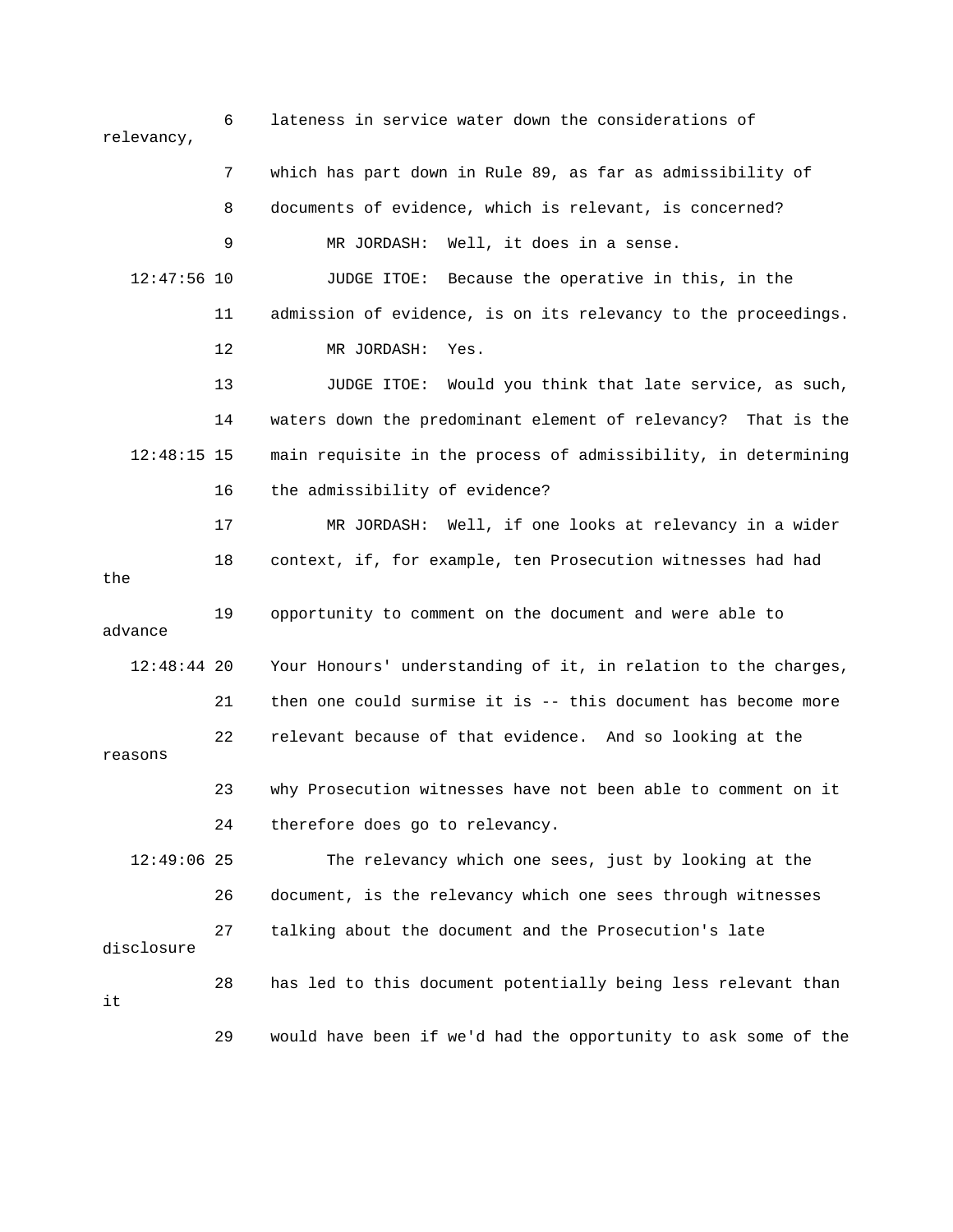| Page 57               |    | SESAY ET AL                                                    |              |  |  |
|-----------------------|----|----------------------------------------------------------------|--------------|--|--|
|                       |    | 26 JUNE 2007                                                   | OPEN SESSION |  |  |
|                       |    |                                                                |              |  |  |
|                       |    |                                                                |              |  |  |
|                       | 1  | Prosecution witnesses about it.                                |              |  |  |
|                       | 2  | PRESIDING JUDGE: The difficulty for me is why the              |              |  |  |
|                       | 3  | disclosure allegation here, if at all is substantiated, should |              |  |  |
|                       | 4  | not be a function of weight or probative value and should be a |              |  |  |
| 12:49:44              | 5  | function of admissibility, having regard to Rule 89; that's my |              |  |  |
|                       | 6  | difficulty.                                                    |              |  |  |
| Ιf                    | 7  | MR JORDASH: Well, I think it depends on the prejudice.         |              |  |  |
|                       | 8  | the prejudice cannot be, if the prejudice is extensive and     |              |  |  |
| issue                 | 9  | substantial, and cannot be remedied, then it must become an    |              |  |  |
| $12:50:06$ 10<br>οf   |    | of admissibility because Your Honours have to hold the scales  |              |  |  |
| is                    | 11 | If Your Honours come to the conclusion that there<br>fairness. |              |  |  |
| nevertheless,         | 12 | little unfairness arising, or no unfairness, but,              |              |  |  |
|                       | 13 | the Defence ought to have had an opportunity to cross-examine  |              |  |  |
|                       | 14 | Prosecution witnesses on it, then it's an issue of weight.     |              |  |  |
| $12:50:28$ 15<br>some |    | PRESIDING JUDGE: But if it's forcefully canvassed in           |              |  |  |
|                       | 16 | address, that the issue of lateness is so much of such gravity |              |  |  |
| piece                 | 17 | that it should, in fact, affect the probative value of this    |              |  |  |
|                       | 18 | of document, why shouldn't not the Court see it, and quite     |              |  |  |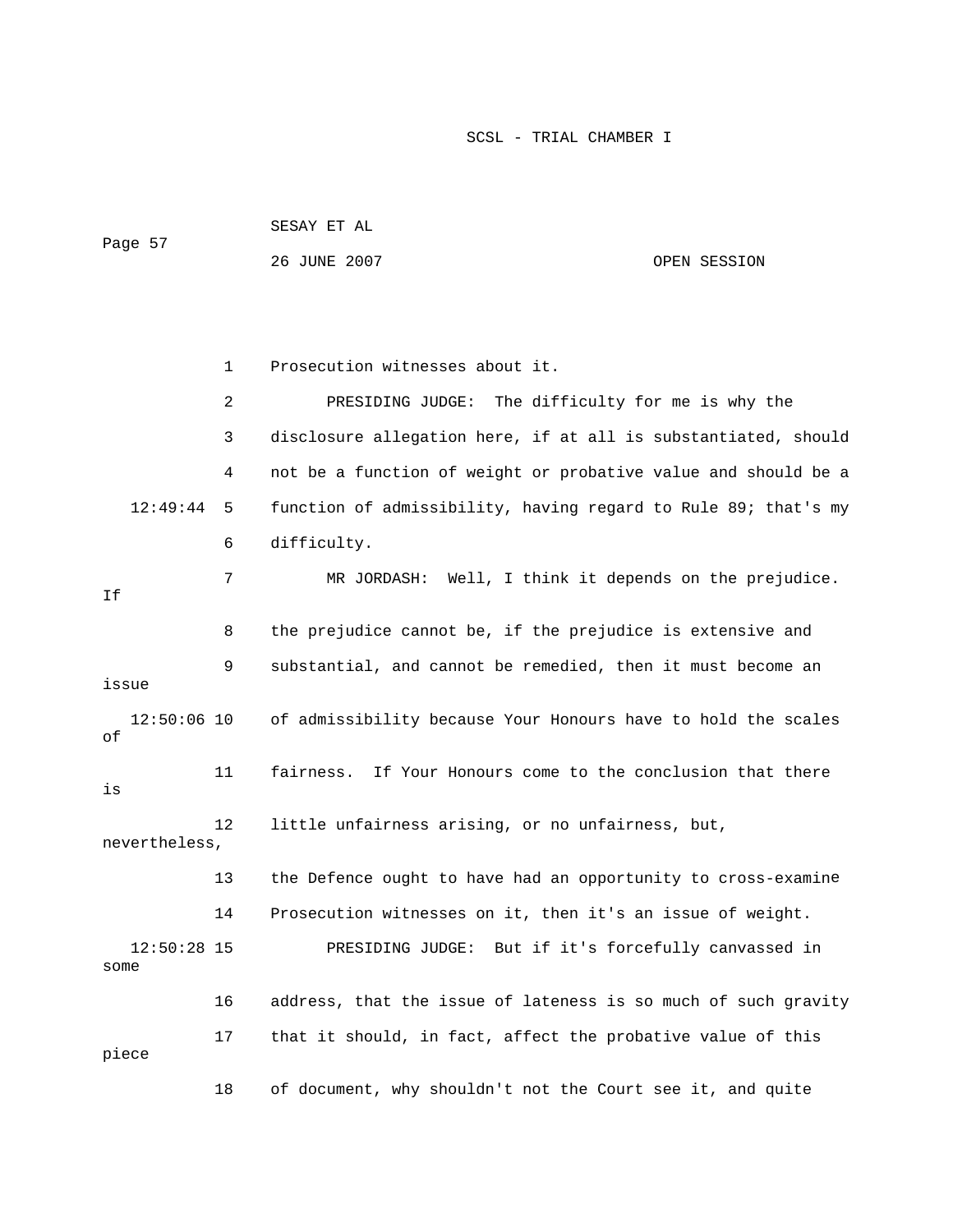|                       | 19 | properly and logically as a matter of weight, they say, well, |
|-----------------------|----|---------------------------------------------------------------|
| $12:50:55$ 20         |    | because the admissibility thing comes up against the test of  |
|                       | 21 | relevancy, and once that hurdle or once that threshold is     |
| which,                | 22 | established then, unless there is some compelling reason      |
| the                   | 23 | in the Court's discretion, should preclude the admission of   |
| challenges,           | 24 | document, it should in fact be admitted and all other         |
| $12:51:26$ 25<br>have |    | in respect of its unreliability, or the way that it may well  |
| value                 | 26 | come to the process should be factored into the probative     |
|                       | 27 | assessment.                                                   |
| situation             | 28 | That's my difficulty really, whether we are in a              |
| times                 | 29 | of the chicken and the egg kind of thing because there are    |

| Page 58 | SESAY ET AL  |              |
|---------|--------------|--------------|
|         | 26 JUNE 2007 | OPEN SESSION |

|       |   | when we confusingly say that reliability is a function of     |
|-------|---|---------------------------------------------------------------|
|       | 2 | admissibility; it's also a function of probative value. But I |
|       | 3 | think the practice of this Court has been to adopt a flexible |
| those | 4 | philosophy, in respect of admissibility, and to let some of   |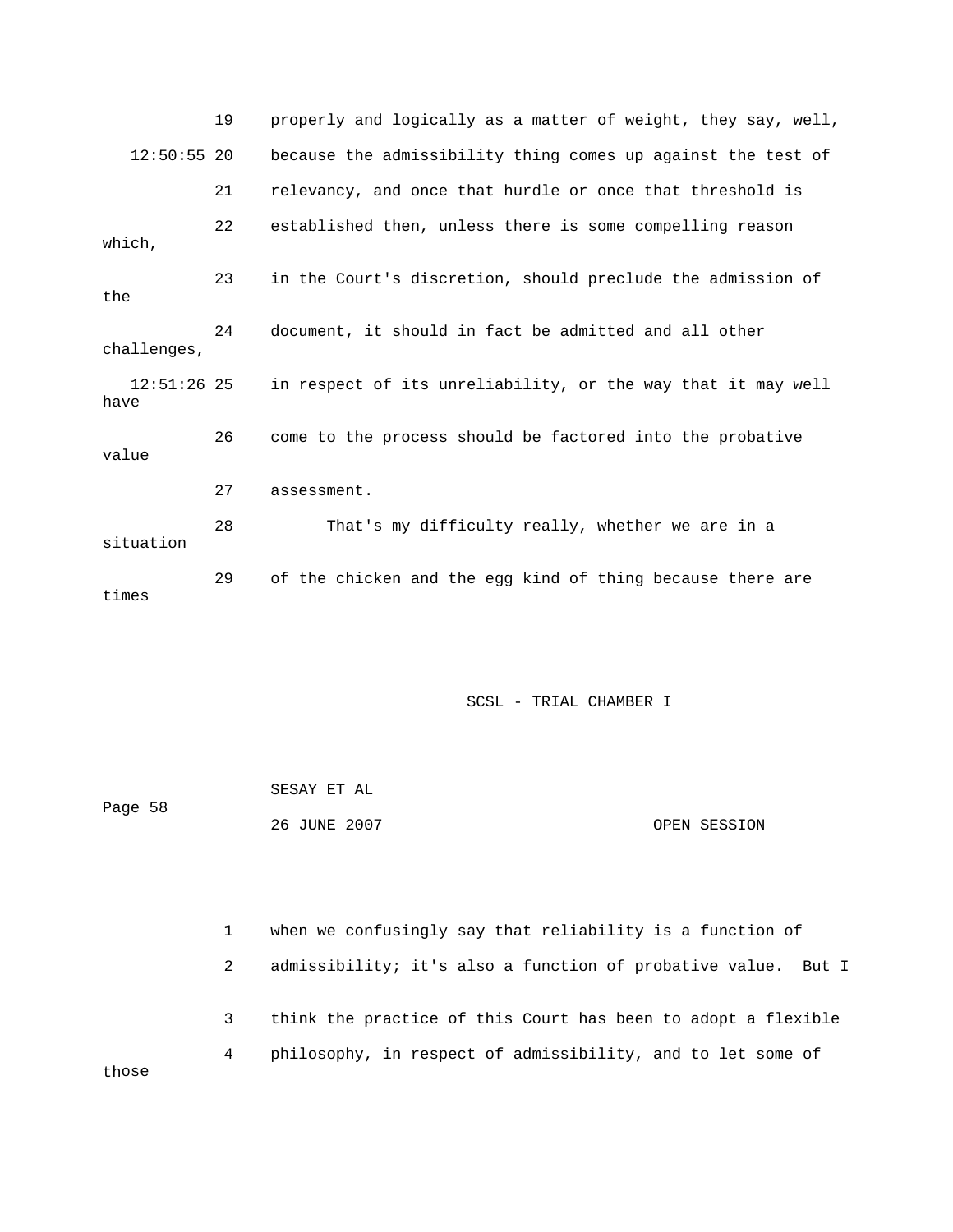12:52:06 5 factors which may well invalidate, or detract from the weight of

 7 value. 8 MR JORDASH: But we are not just talking about the weight 9 to be attached to the document; we are talking about the weight Prosecution 11 managed to adduce as a consequence of the document and what 12 Prosecution will say, having denied the Defence the same 13 opportunity, is: Well, even if you attach insignificant weight 4 to this document, and even if you attach insignificant weight 12:52:47 15 the answers of Mr Sesay in relation to the document, and even 16 you attach insignificant weight to any subsequent evidence, 17 you look at it in the round can be satisfied, so you are sure 18 that the RUF aided and abetted the SLAs in Freetown by assisting 19 their retreat. 22 attach little weight to each piece of evidence but, overall, 23 we've got what we wanted. So it's not just a simple issue of 24 what weight to attach to this document. 6 a document, be considered when we are assessing the probative 12:52:29 10 which ought to be attached to any evidence which the the 1 to if when 12:53:06 20 So, that, I suspect, is the Prosecution's approach. It is 21 to say: Well, it doesn't matter. It's all corroborated. So 12:53:25 25 PRESIDING JUDGE: Yes, I take that point. 26 MR JORDASH: It might be.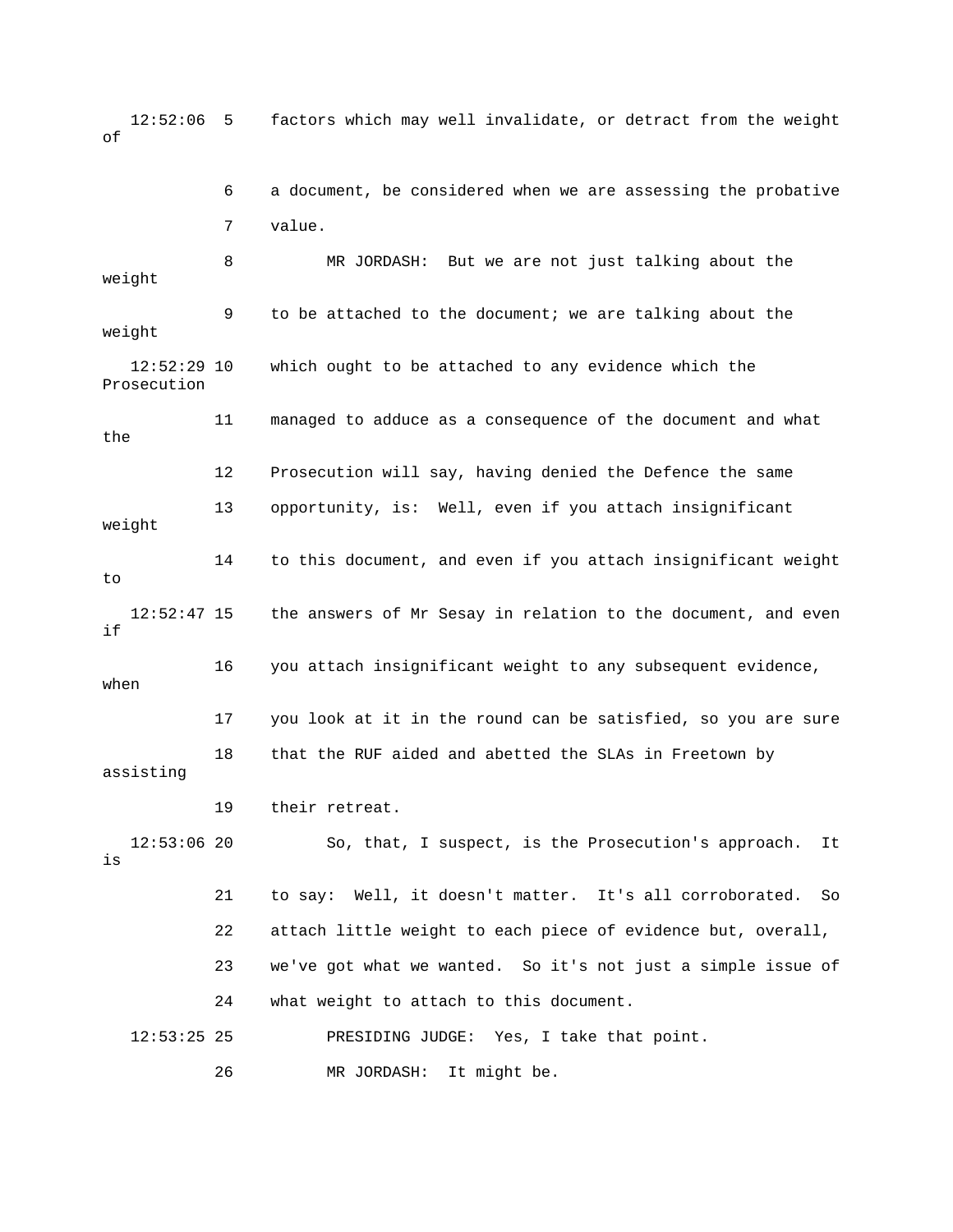27 PRESIDING JUDGE: It's just that my judicial frame of 28 is that the approach that we have taken consistently here is 29 be very flexible on the admissibility issue and to factor mind to

SCSL - TRIAL CHAMBER I

 SESAY ET AL Page 59 26 JUNE 2007 OPEN SESSION

 3 MR JORDASH: Yes, but I don't think we have ever had a 4 piece of evidence which is, on the face of it, inculpatory served after the close of the Prosecution case and used during the 6 Defence case. And of course we do have extensive admissibility 8 determination of the matter before it. Is it, I would submit 9 the question, I would submit, is it fair to allow a document 12:54:15 10 be used to incriminate an accused but only to have been given 1 complaints as to unreliability or other invalidating factors in 2 the weight scale; that is all.  $12:53:55$  5 7 rules, but they are always subject to ensuring a fair - to to 11 the Defence after the Prosecution case has closed, and I would 12 submit the answer to that must be clear. 13 PRESIDING JUDGE: Thank you, Mr Jordash. We have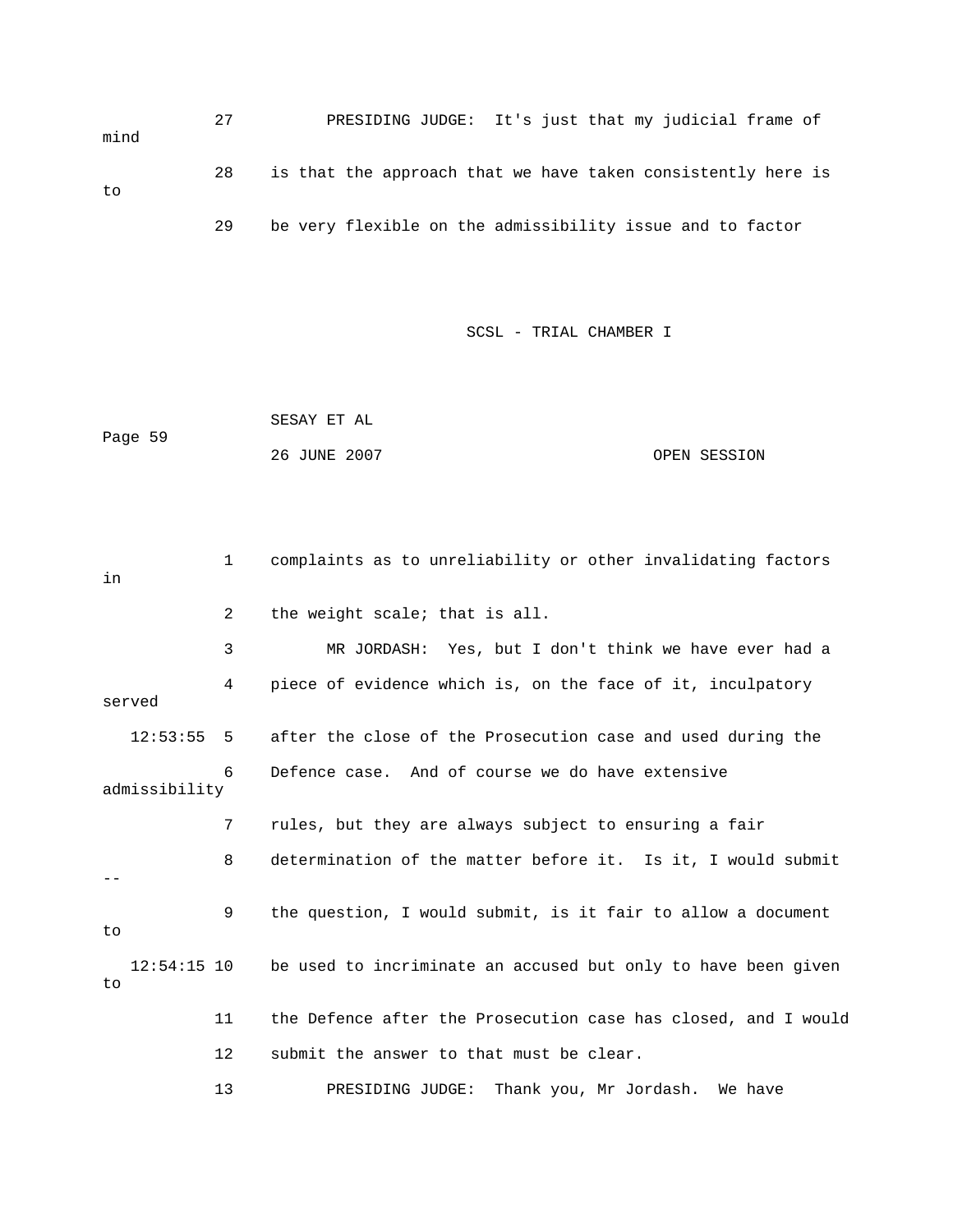|               | 14 | deliberated very briefly and the position is that we will         |
|---------------|----|-------------------------------------------------------------------|
| $12:55:06$ 15 |    | overrule the objection and admit the document pursuant to our     |
| questions,    | 16 | general practice of the flexibility of admissibility              |
|               | 17 | and we will determine what weight, if any, will be attached to    |
| it.           | 18 | this document and any consequential evidence emanating from       |
|               | 19 | The document is therefore received in evidence and marked         |
| $12:55:35$ 20 |    | exhibit?                                                          |
|               | 21 | MR GEORGE: 227, Your Honour.                                      |
|               | 22 | PRESIDING JUDGE:<br>227?                                          |
|               | 23 | MR GEORGE: Yes, Your Honour.                                      |
|               | 24 | [Exhibit No. 227 was admitted]                                    |
| $12:55:44$ 25 |    | PRESIDING JUDGE: Continue, Prosecution.                           |
|               | 26 | MR HARRISON: If the witness could be given Exhibit 36.            |
|               | 27 | Exhibit 36 is a document we looked at briefly on Friday,<br>$Q$ . |
| to            | 28 | and the Prosecution says that this is a salute report from you    |
| I'd           | 29 | the leader of the revolution, dated 27 September 1999.<br>And     |

| Page 60 | SESAY ET AL  |              |
|---------|--------------|--------------|
|         | 26 JUNE 2007 | OPEN SESSION |

1 ask you to turn to page 2352 of Exhibit 36, and it's the first 2 full paragraph on 2352 that I'm going to draw to your attention.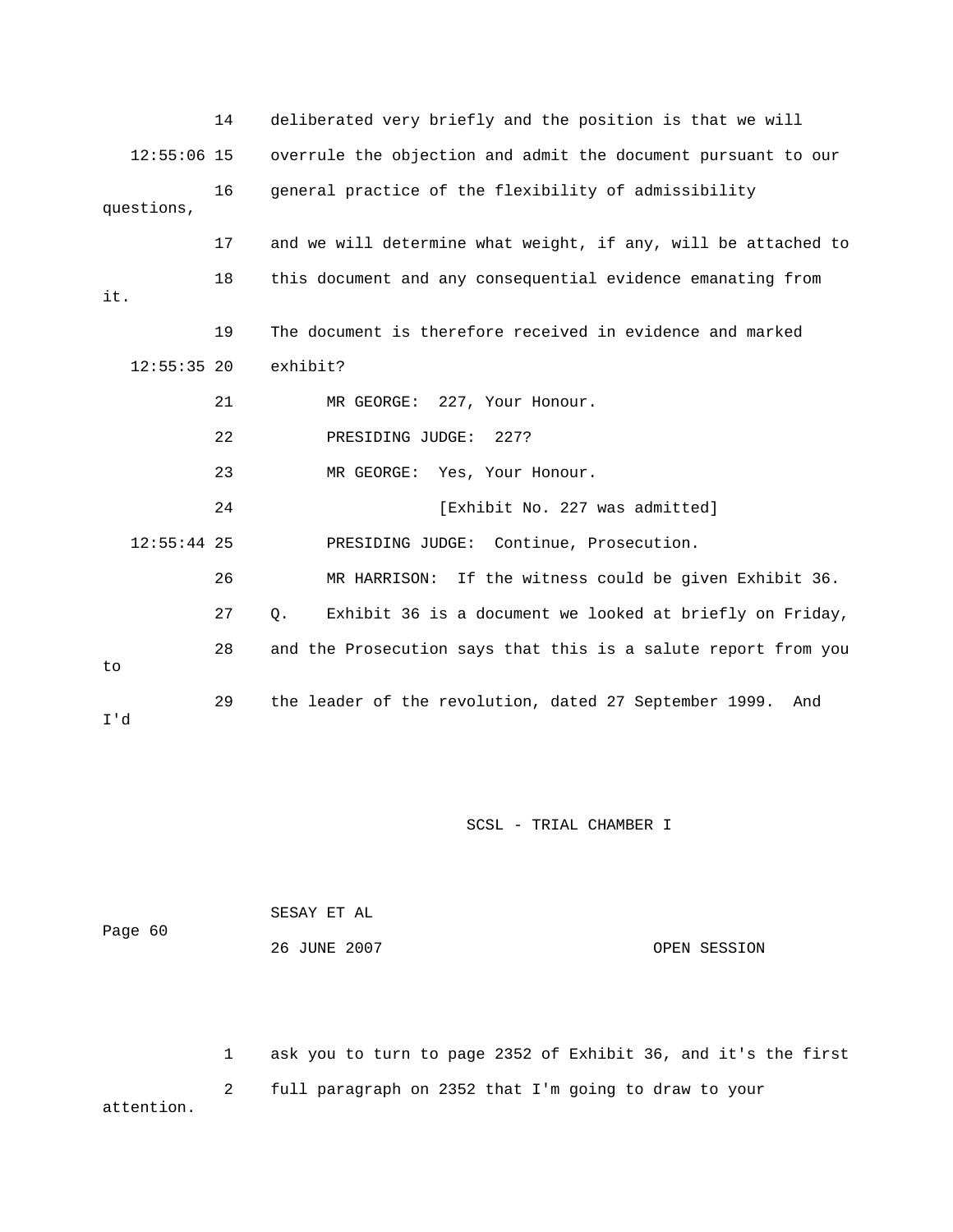| to                          | 3  | The paragraph states: "I instructed Brigadier Kallon to move     |
|-----------------------------|----|------------------------------------------------------------------|
|                             | 4  | Gold Town and cut off the enemy."                                |
| 12:57:29                    | 5  | JUDGE ITOE: Mr Harrison, what page again please?                 |
| it's                        | 6  | MR HARRISON: It's in the Court Management numbering              |
|                             | 7  | 2352, the top right corner.                                      |
|                             | 8  | JUDGE ITOE: 52.<br>Thank you, I have seen it.                    |
|                             | 9  | MR HARRISON:                                                     |
| $12:57:47$ 10<br>but        |    | I think the context is probably clear to you, witness,<br>Q.     |
|                             | 11 | it's referring to the attack on Koidu, in December 1998, and     |
| " I                         | 12 | events immediately thereafter. So the first sentence reads:      |
| the                         | 13 | instructed Brigadier Kallon to move to Gold Town and cut off     |
|                             | 14 | enemy." That statement's true?                                   |
| $12:58:15$ 15               |    | Yes.<br>Α.                                                       |
|                             | 16 | The Prosecution says that you then stated, "I led the<br>Q.      |
| 0600                        | 17 | troops in the attack of Koidu Town, attacking the enemy at       |
|                             | 18 | hours." Do you agree with me that that statement's true?         |
|                             | 19 | Α.<br>Yes.                                                       |
| $12:58:42$ 20<br>resistance |    | Then it goes on to state: "They put up a strong<br>Q.            |
|                             | 21 | using their four mechanised battalions deployed to defend Kono   |
|                             | 22 | and its diamonds." You agree with me that that's true?           |
|                             | 23 | I will not just be answering "It's true, it's true."<br>Α.<br>I. |
|                             | 24 | made a comment about that yesterday, about this document.        |
| $12:59:13$ 25<br>Court      |    | I will put the question again; I'm not sure what the<br>$Q$ .    |

26 prefers?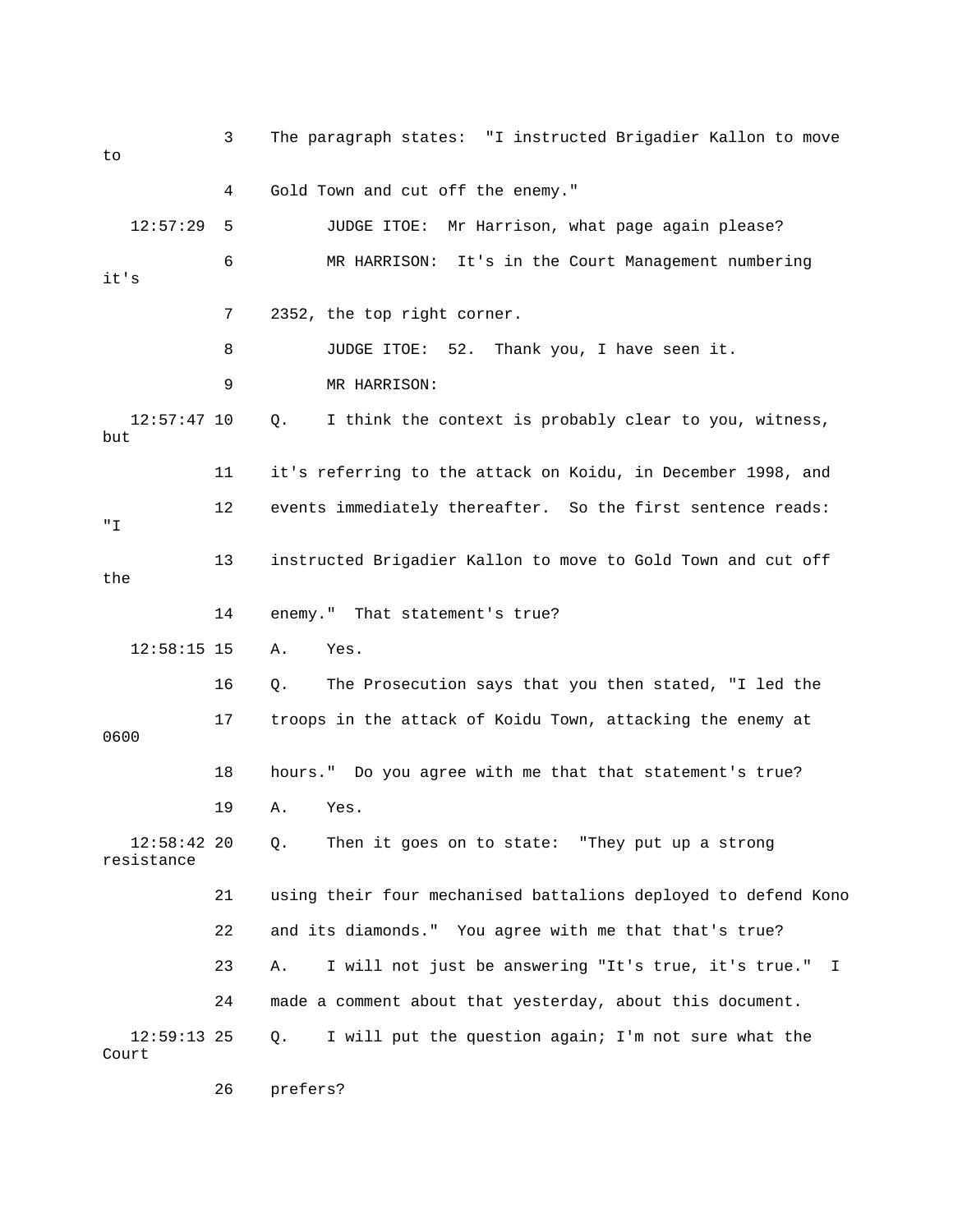27 PRESIDING JUDGE: Yes, you will -- Mr Sesay, you can repeat 28 your answer yesterday, if you thought it's linked with the 29 question that you've been asked, but we would not all remember

SCSL - TRIAL CHAMBER I

|         | SESAY ET AL  |              |
|---------|--------------|--------------|
| Page 61 |              |              |
|         | 26 JUNE 2007 | OPEN SESSION |

 1 what you said yesterday. So, if you can just give an answer. 2 course you are not supposed to give a rote answer, "Yes, yes, 3 no." Think carefully about the questions before answering them, 12:59:52 5 expeditiously as we can. Put the question again and see if he 8 Q. The sentence the Prosecution is putting to you is the 9 following: "They put up a strong resistance using their four 13:00:07 10 mechanised battalions deployed to defend Kono and its 11 I suggest to you that statement is true? 14 adjutant was not with me. I was at Buedu and my adjutant was Of no, 4 but just listen carefully, and we will get through this as 6 can. 7 MR HARRISON: diamonds." 12 A. Well, I told you yesterday, that the signature was not 13 mine; it was not I that signed. And, two, in September 1999, my

at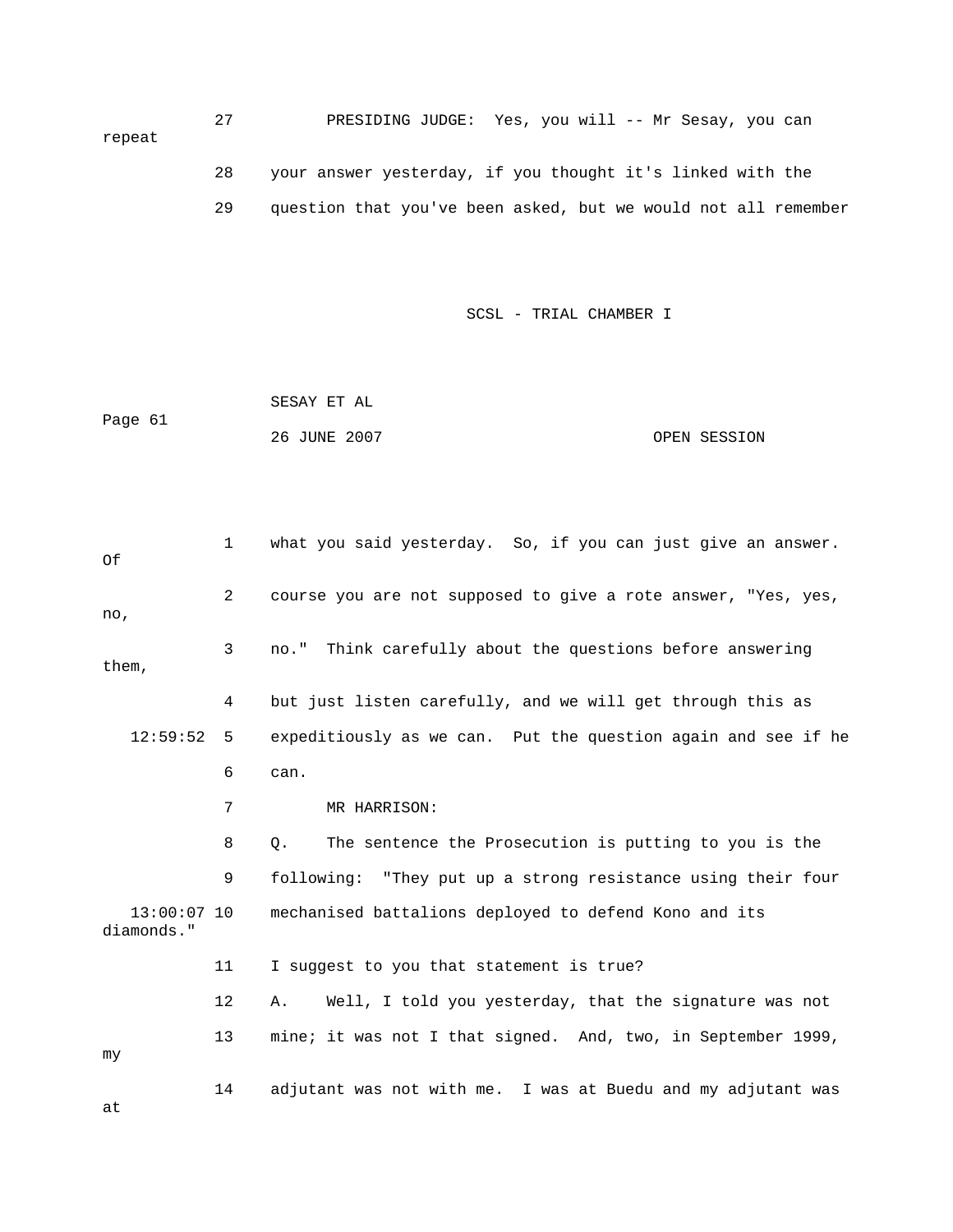13:00:40 15 Magburaka during that time, so, I do not, sir, recall that I sent 16 a salute report to Foday Sankoh in September 1999. 17 JUDGE BOUTET: Mr Sesay, this is not the question that 18 asked of you. You are not being asked if you sent this 19 You are being asked if you agree with the statement that has 21 yesterday and we have noted your comments yesterday but this 22 not the question. The question is what has been read to you 23 this paragraph, is it true or not? That's the question. 24 THE WITNESS: My Lord, the question that the ECOMOG made 13:01:27 25 strong resistance, that is a fact, but I cannot confirm 26 it was four battalions that were in Kono and, see, I wouldn't 28 deployed in Kono, but I did not write any report saying that 29 was for diamonds that they went to Kono. Although when we is report. been 13:01:01 20 put to you; "yes" or "no"? We know this explanation you said is in a whether say 27 that it was for diamonds that they went to defend Kono. They it went

SCSL - TRIAL CHAMBER I

 SESAY ET AL Page 62

26 JUNE 2007 OPEN SESSION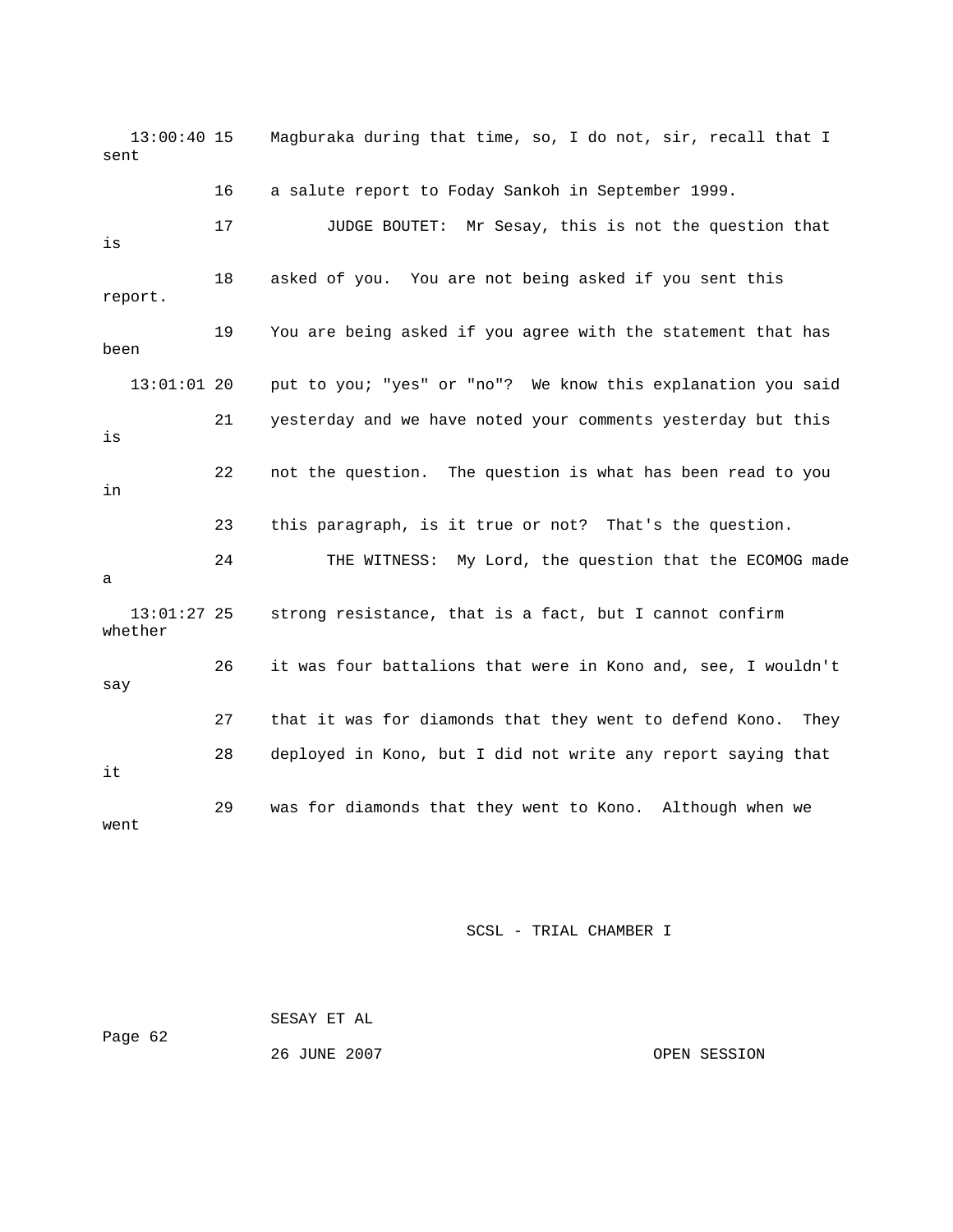| people              | 1  | there, we found that they had already been mining and even      |
|---------------------|----|-----------------------------------------------------------------|
| Foday               | 2  | said that, but I did not send a salute report where -- to       |
|                     | 3  | Sankoh where I mentioned such things.                           |
|                     | 4  | MR HARRISON:                                                    |
| 13:02:01            | 5  | And I will just continue on with the next sentence. It<br>Q.    |
|                     | 6  | states:                                                         |
|                     | 7  | "Our troops proved too aggressive for them and after 14         |
|                     | 8  | hours of heated combat, we captured Koidu Town."                |
|                     | 9  | Excuse me, the word written is Koindu Town.<br>Is that          |
| $13:02:25$ 10       |    | statement true?                                                 |
| the                 | 11 | Well, I had told you that it was not my signature.<br>Α.<br>Let |
|                     | 12 | document talk --                                                |
| asked               | 13 | THE INTERPRETER: Your Honours, would the witness be             |
|                     | 14 | to go slow so that the interpreter could keep up with him.      |
| $13:02:44$ 15<br>оf |    | PRESIDING JUDGE: Mr Sesay, please repeat the last part          |
|                     | 16 | your testimony, and do so slowly.                               |
|                     | 17 | My Lord, sir, I said this was not my<br>THE WITNESS:            |
|                     | 18 | signature and I was conscious that I did not send any salute    |
| am                  | 19 | report to Foday Sankoh in September. And, My Lord, please, I    |
| $13:03:04$ 20       |    | appealing. Let me just say something for two minutes.<br>In     |
|                     | 21 | September, Foday Sankoh himself was not in Lome; he had moved.  |
| in                  | 22 | He went to Libya. He went to other countries before he came     |
| means               | 23 | October when he arrived in Freetown. So I did not have any      |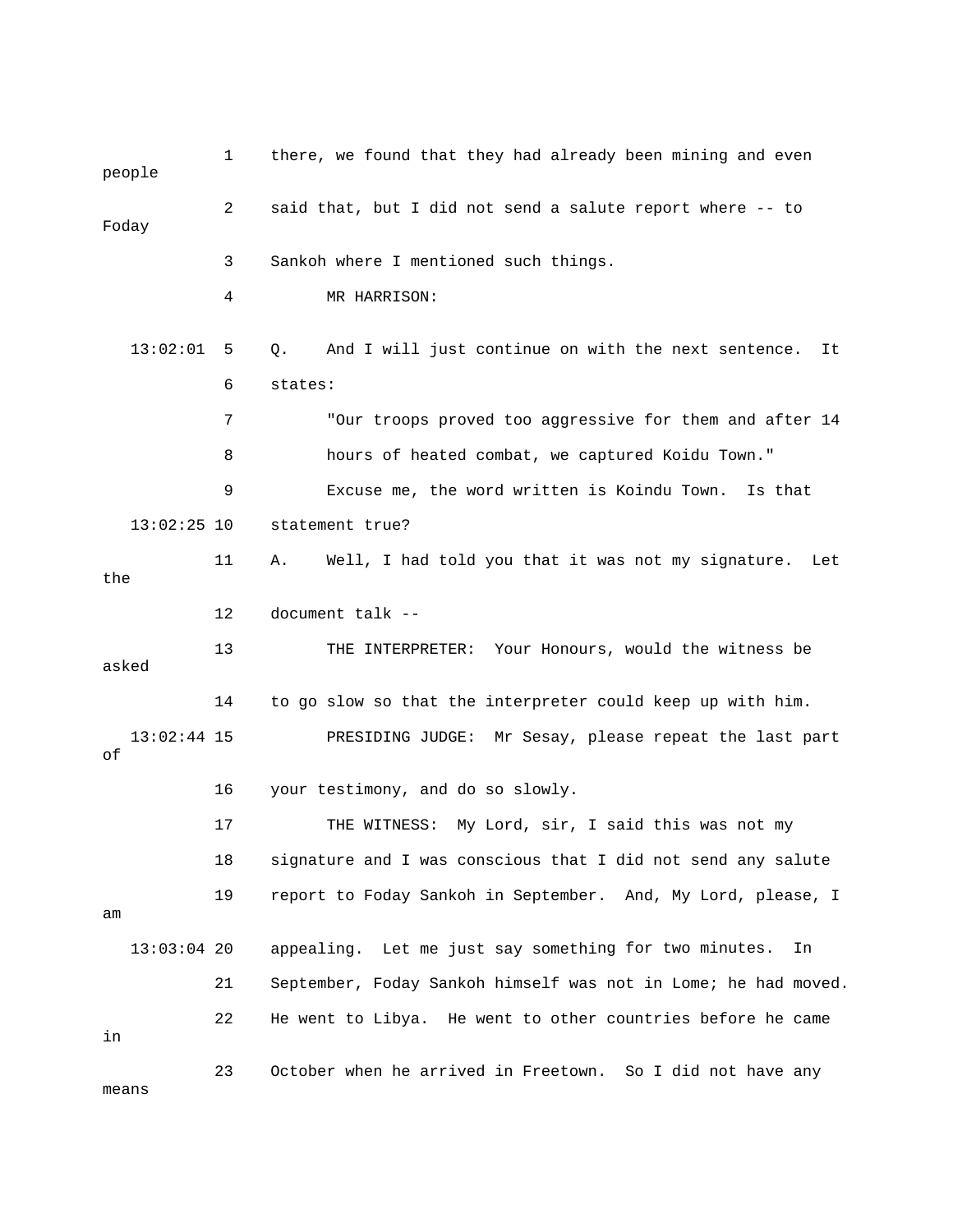24 to send any salute report and he did not ask me about salute 13:03:27 25 report. That was why when I saw -- when Mr Harrison that I 26 should confirm -- 29 the town, K-O-I-N-D-U, let me confirm that, to Koindu, I said 27 PRESIDING JUDGE: Pause. Pause a little here. Go ahead. 28 THE WITNESS: When Mr Harrison said that I should confirm

SCSL - TRIAL CHAMBER I

 SESAY ET AL Page 63 26 JUNE 2007 OPEN SESSION

 1 that I was not able to confirm that, because it was not my 3 MR HARRISON: 4 Q. Witness, I'm just trying to focus your mind and ask you 6 "Our troops proved too aggressive for them and after 14 7 hours of heated combat we captured Koindu town." 8 Is that statement true? and 13:04:36 10 Sefadu, it's in Kono District. But this, Mr Harrison, towards 11 the town's name doesn't allow the document to talk about 2 signature and it was not I that wrote for me to come and confirm. if 13:04:02 5 the statement is true, and I'll put it to you again: 9 A. K-O-I-N-D-U, Koindu. Koindu is on the border. Koindu itself,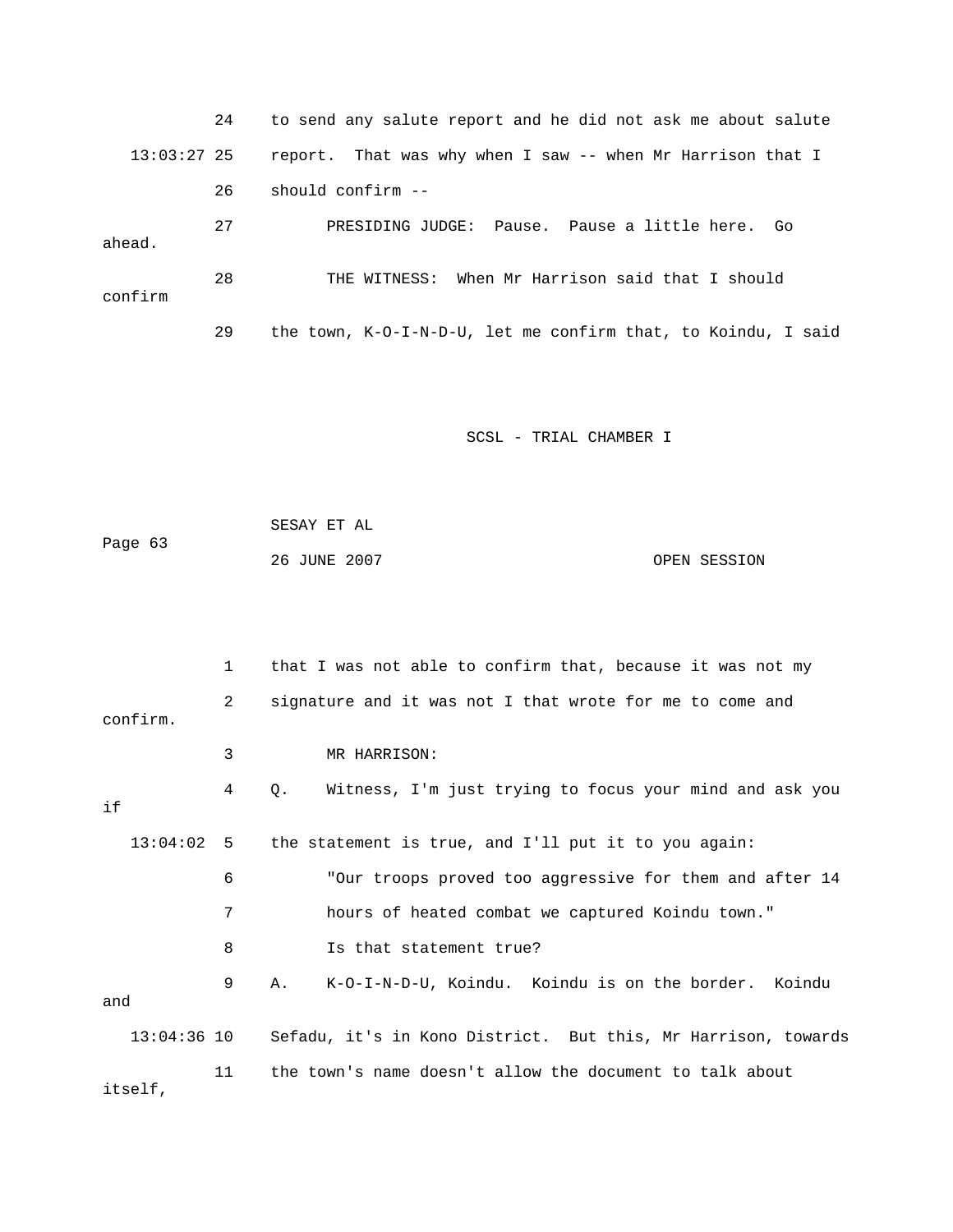12 but the aggressiveness of the troops that attacked Koindu 14 who were prisoners of war. We captured them. We did not kill them. 16 Q. Let me read the next sentence for you: "The Nigerians 17 retreated to Bumpe." Is that statement true? 18 A. Yes. They retreated to Bumpe. Then Masingbi, Makeni. continue in the afternoon. Before we take our lunch recess, 21 like to find out -- do sit down -- Mr Jordash, perhaps we 23 case Mr Harrison concludes the cross-examination in the next, 24 say, first 30 minutes of the afternoon session. 27 through until Wednesday morning, of course remembering that 28 Wednesday is just one session. And if we have some indication 29 that the second witness will conclude by the end of the Town. 13 There was good conduct because we captured 12 Nigerian soldiers  $13:05:01$  15 19 PRESIDING JUDGE: Mr Harrison, I think we'll have to  $13:05:30$  20 I'd should 22 get some indication of how we are proceeding this afternoon, in 13:06:01 25 We, the Bench, can settle tentatively for one witness from 26 the Defence, even if it means that that witness will testify afternoon

SCSL - TRIAL CHAMBER I

 SESAY ET AL Page 64

26 JUNE 2007 OPEN SESSION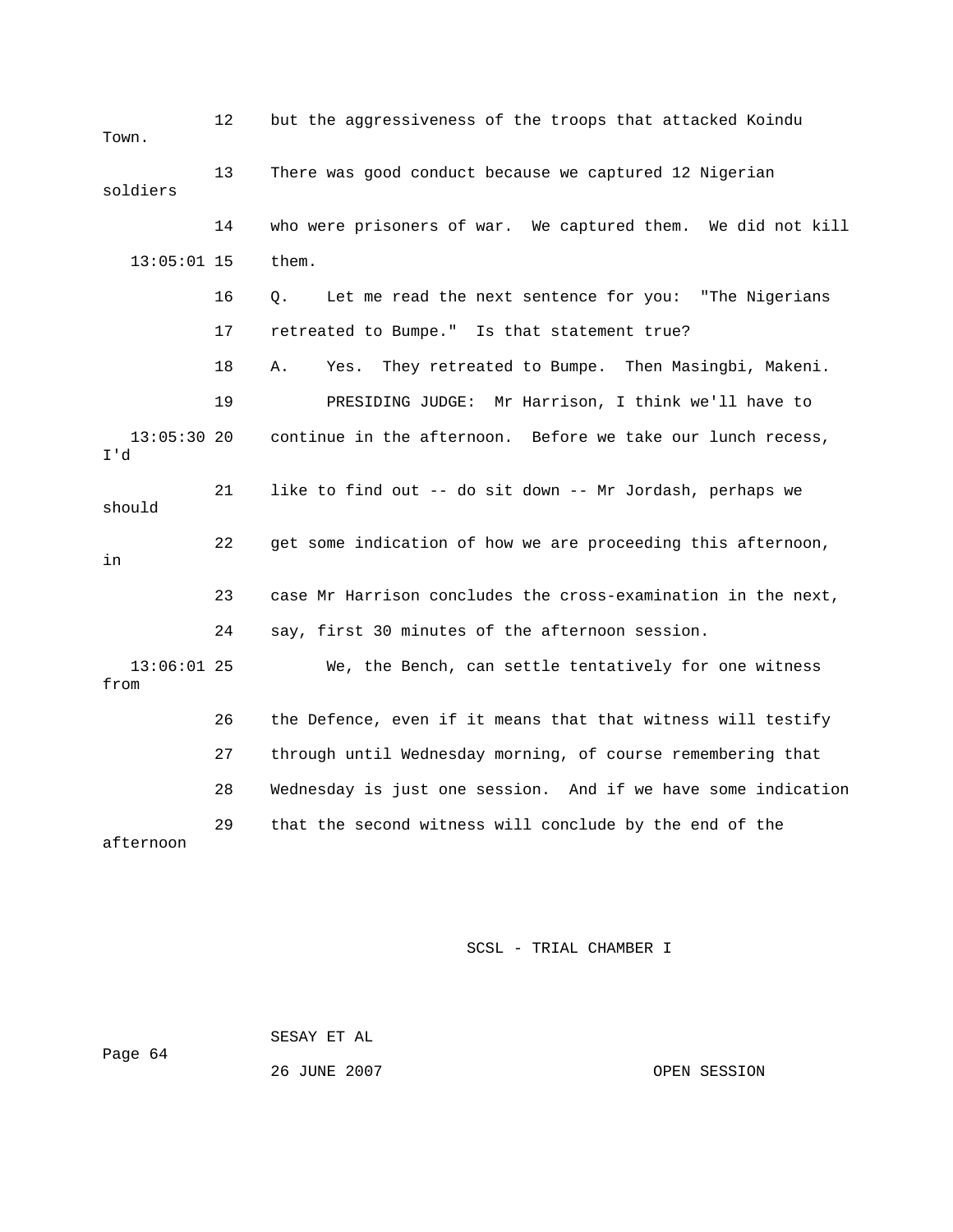| a             | 1  | session on Thursday, then it would be our inclination to take |
|---------------|----|---------------------------------------------------------------|
| take          | 2  | second witness. But if the realities are that we can only     |
| Court,        | 3  | one witness more and keep within the time schedule of this    |
| than          | 4  | I think we better just settle realistically for that, rather  |
| 13:07:01      | 5  | ambitiously think of a second witness. But we are entirely in |
|               | 6  | your hands.                                                   |
| finishes      | 7  | MR JORDASH: My view is we should, if Mr Harrison              |
| complete      | 8  | within 30 minutes of the afternoon session, be able to        |
|               | 9  | two witnesses. The first two are quite short.                 |
| $13:07:18$ 10 |    | PRESIDING JUDGE: All right. Okay. Thank you. We will          |
|               | 11 | now recess for lunch. We will resume at 2.35 p.m.             |
|               | 12 | [Luncheon recess taken at 1.06 p.m.]                          |
|               | 13 | [RUF26JUNE2007C - MC]                                         |
|               | 14 | [Upon resuming at 2.50 p.m.]                                  |
| 14:45:32 15   |    | PRESIDING JUDGE: Let's continue, Mr Harrison.                 |
|               | 16 | MR HARRISON: Could the witness be given Exhibit 36?           |
| you?          | 17 | JUDGE ITOE: Mr Harrison, you say it is Exhibit 36, do         |
| just          | 18 | MR HARRISON: Yes. It's the one we were dealing with           |
|               | 19 | before the break.                                             |
| $14:46:22$ 20 |    | Just before the break.<br>JUDGE ITOE:                         |
|               | 21 | MR HARRISON:                                                  |
| at            | 22 | If you could turn to page 2352, the page where we were<br>Q.  |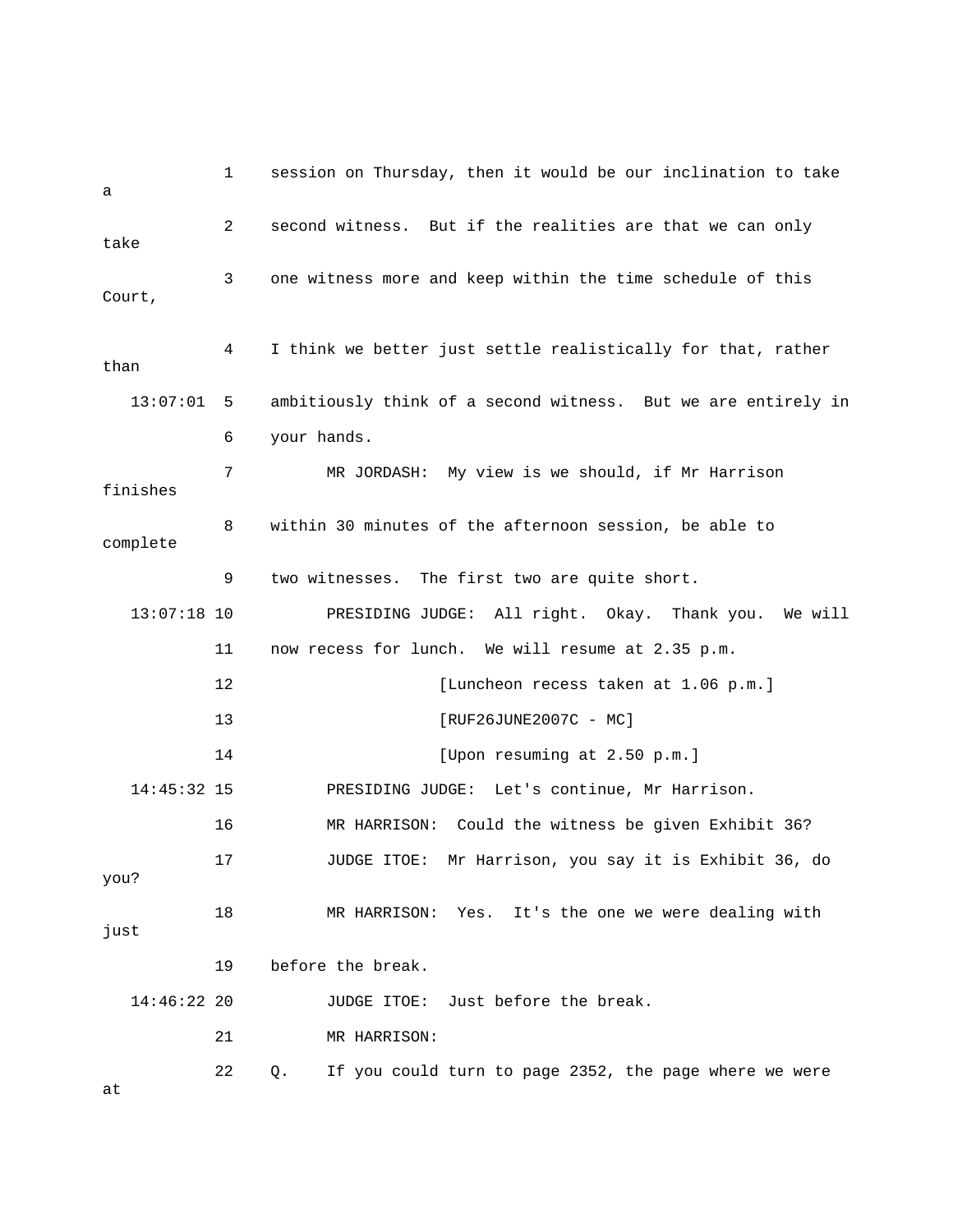23 just before the lunch break. And it's the first full hat page? 14:47:01 25 JUDGE ITOE: W 27 Q. And just in the middle of paragraph, we'll continue on. 28 The paragraph states: 29 TVery early the next morning we attacked their positions, paragraph 24 on that page, the one we were looking at. 26 MR HARRISON: 2352.

|         | SESAY ET AL  |              |
|---------|--------------|--------------|
| Page 65 |              |              |
|         | 26 JUNE 2007 | OPEN SESSION |

| from          | 1  |    | (referring to the Nigerians), at Bumpe and raised them       |
|---------------|----|----|--------------------------------------------------------------|
|               | 2  |    | the town."                                                   |
|               | 3  |    | Is that statement true?                                      |
|               | 4  | Α. | That statement is not correct because, when we attacked      |
| $14:47:45$ 5  |    |    | Koidu Town, the ECOMOG retreated immediately to Bumpe.       |
|               | 6  | Q. | Just continuing on, it states:                               |
| leading       | 7  |    | "The enemy were forced to retreat through the road           |
|               | 8  |    | to Masingbi where they fell in Kallon's ambush."             |
|               | 9  |    | Is that statement true?                                      |
| $14:48:18$ 10 |    | Α. | Well, it's not too correct because one group went by         |
|               | 11 |    | Nimikoro when they went to Tongo and the other group went by |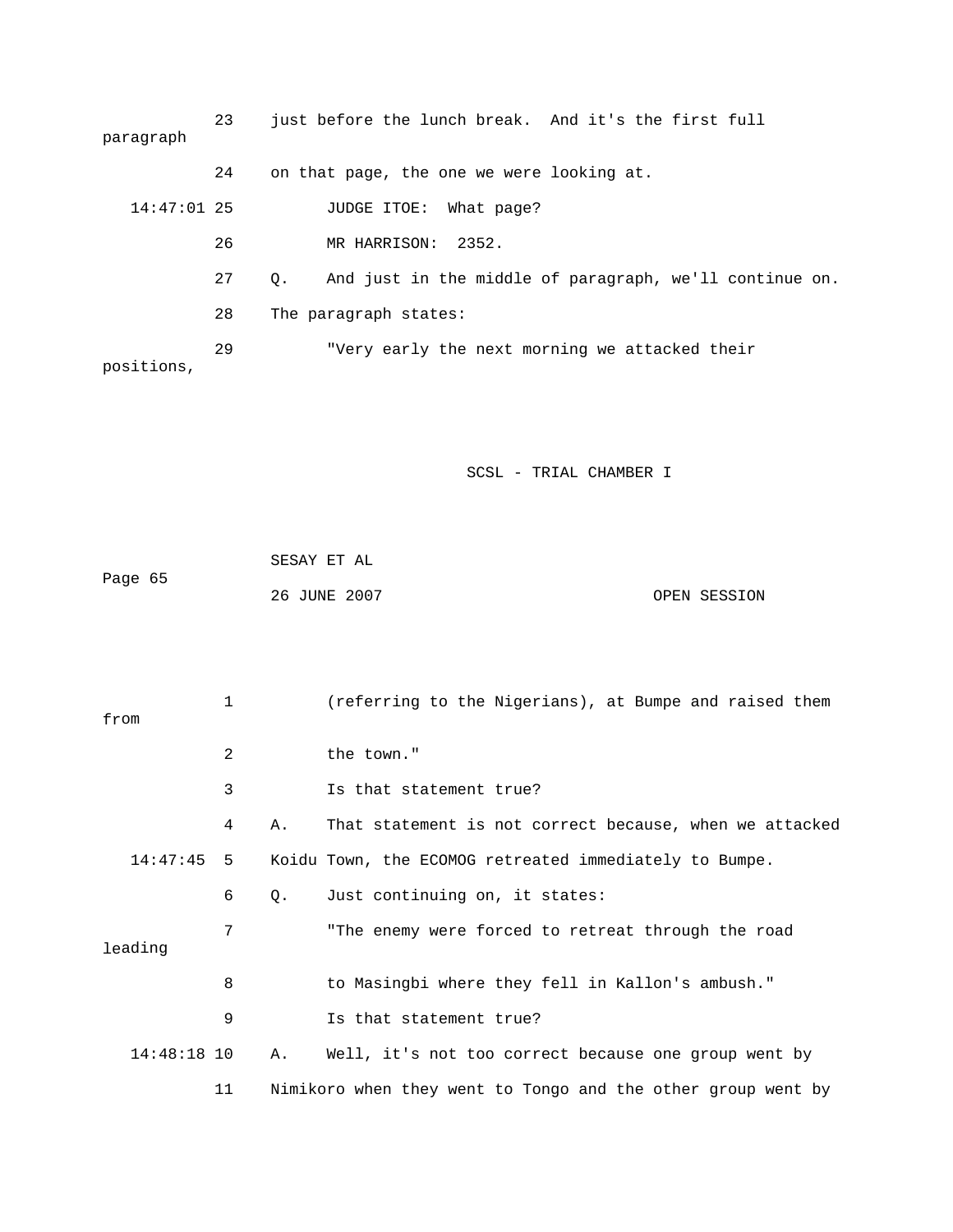|  | Sewafe, then they used the road to Boama Konta. |  |  |  |  |  |  |  |  |  |
|--|-------------------------------------------------|--|--|--|--|--|--|--|--|--|
|--|-------------------------------------------------|--|--|--|--|--|--|--|--|--|

13 Q. It continues on:

| cars                    | 14 |           | "All in all, the enemy lost four war tanks, armoured         |
|-------------------------|----|-----------|--------------------------------------------------------------|
| $14:48:48$ 15<br>rifles |    |           | and a multitude of heavy artillery pieces, personal          |
|                         | 16 |           | and huge amounts of ammunition."                             |
|                         | 17 |           | Is that statement true?                                      |
| armoured                | 18 | Α.        | It's true it's not correct because the tanks, the            |
|                         | 19 |           | tanks were two. The one that completed it to three had some  |
| $14:49:16$ 20           |    | problems. |                                                              |
|                         | 21 | Q.        | And continuing on:                                           |
|                         | 22 |           | "They also suffered heavy casualties, the likes of which     |
|                         | 23 |           | they have never experienced in the history of ECOMOG."       |
|                         | 24 |           | Is that statement true?                                      |
| $14:49:43$ 25<br>them   |    | Α.        | Well, that statement is not correct because not one of       |
| we                      | 26 | died.     | The entire group retreated, and those whom we captured,      |
|                         | 27 |           | did not kill.                                                |
|                         | 28 | Q.        | Now, if you look into the next paragraph, and if you go      |
|                         | 29 |           | down eight lines in the next paragraph. The sentence begins: |
|                         |    |           |                                                              |
|                         |    |           |                                                              |

| Page 66 | SESAY ET AL  |              |
|---------|--------------|--------------|
|         | 26 JUNE 2007 | OPEN SESSION |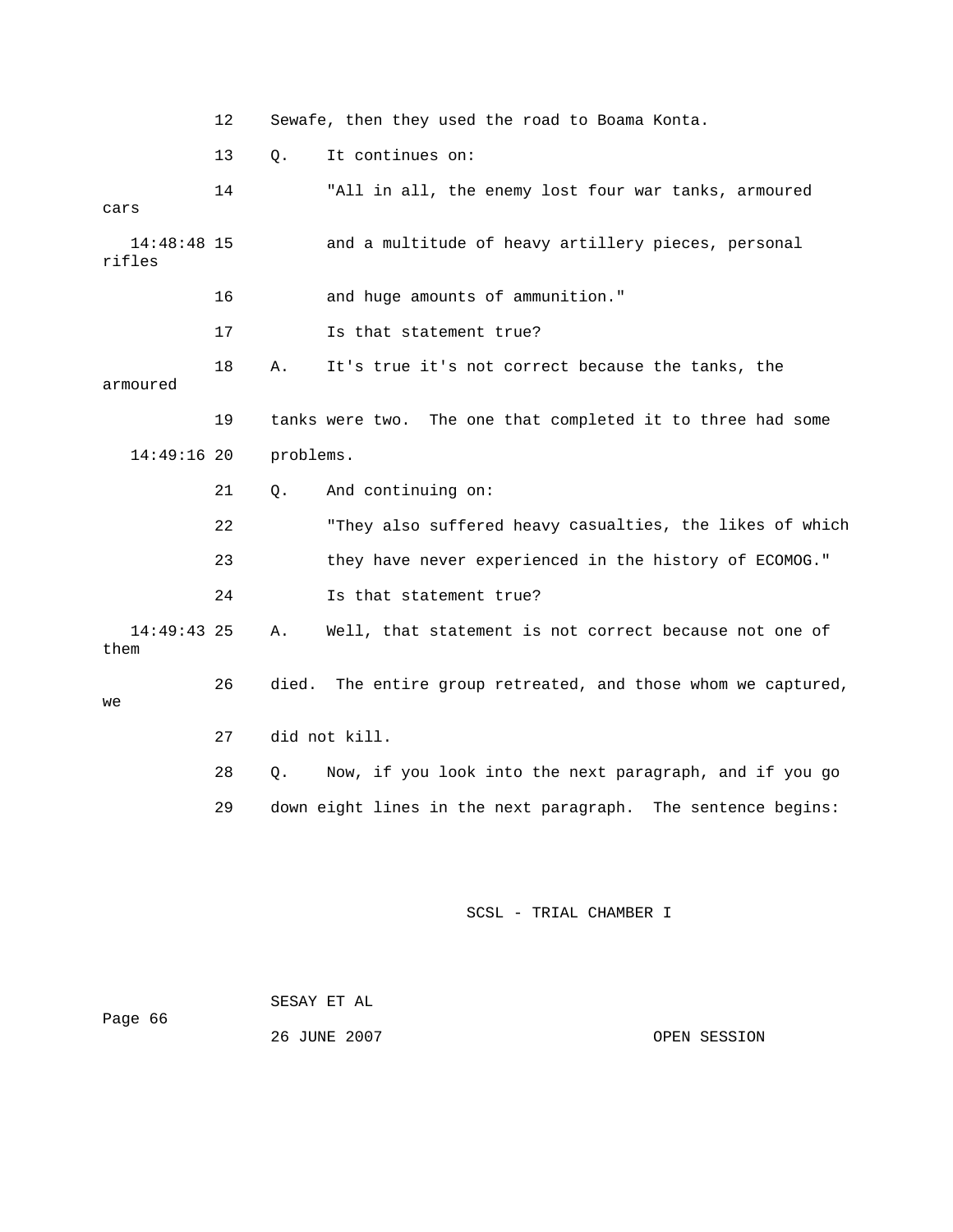|      |               | 1  |       | "The general explained that though Superman had earlier      |
|------|---------------|----|-------|--------------------------------------------------------------|
| it   |               | 2  |       | refused his orders, he, Mosquito, was man enough to put      |
| а    |               | 3  |       | behind him and accept Superman back, referring to him as     |
|      |               | 4  |       | brother in arms."                                            |
|      | 14:50:24      | 5  |       | Is that statement true?                                      |
|      |               | 6  | Α.    | Because, that one, I had said it before, that<br>Yes.        |
|      |               | 7  |       | Superman broke away in '98 and he did the same thing in '99. |
|      |               | 8  | Q.    | The next sentence reads:                                     |
|      |               | 9  |       | "Rambo proceeded to a village beyond Binkolo, where          |
|      | $14:50:47$ 10 |    |       | Superman had been in hiding and brought him to Makeni."      |
|      |               | 11 |       | Is that statement true?                                      |
|      |               | 12 | Α.    | No, that's not correct.                                      |
| us   |               | 13 | Q.    | And the next statement reads: "That morning, the two of      |
|      |               | 14 |       | met and had polite discussions." Is that statement true?     |
| we   | 14:51:14 15   |    | Α.    | Well, General Bropleh made me meet with Superman, where      |
|      |               | 16 |       | spoke in Makeni.                                             |
| the  |               | 17 | Q.    | And the next statement reads: "Together, we attacked         |
| true |               | 18 |       | barracks and captured it." Do you agree with me that it's    |
|      |               | 19 |       | that you and Superman captured Teko Barracks?                |
|      | 14:51:39 20   |    | Α.    | Yes.<br>The group from Superman and the group from Kono      |
|      |               | 21 |       | captured the barracks.                                       |
|      |               | 22 | Q.    | Now, if you go down to the bottom line on that page.<br>It   |
|      | bottom        | 23 |       | states, in the sentence beginning at the very end of the     |
|      |               | 24 | line: |                                                              |
|      | $14:52:02$ 25 |    |       | "I asked that Superman present the materials so as to        |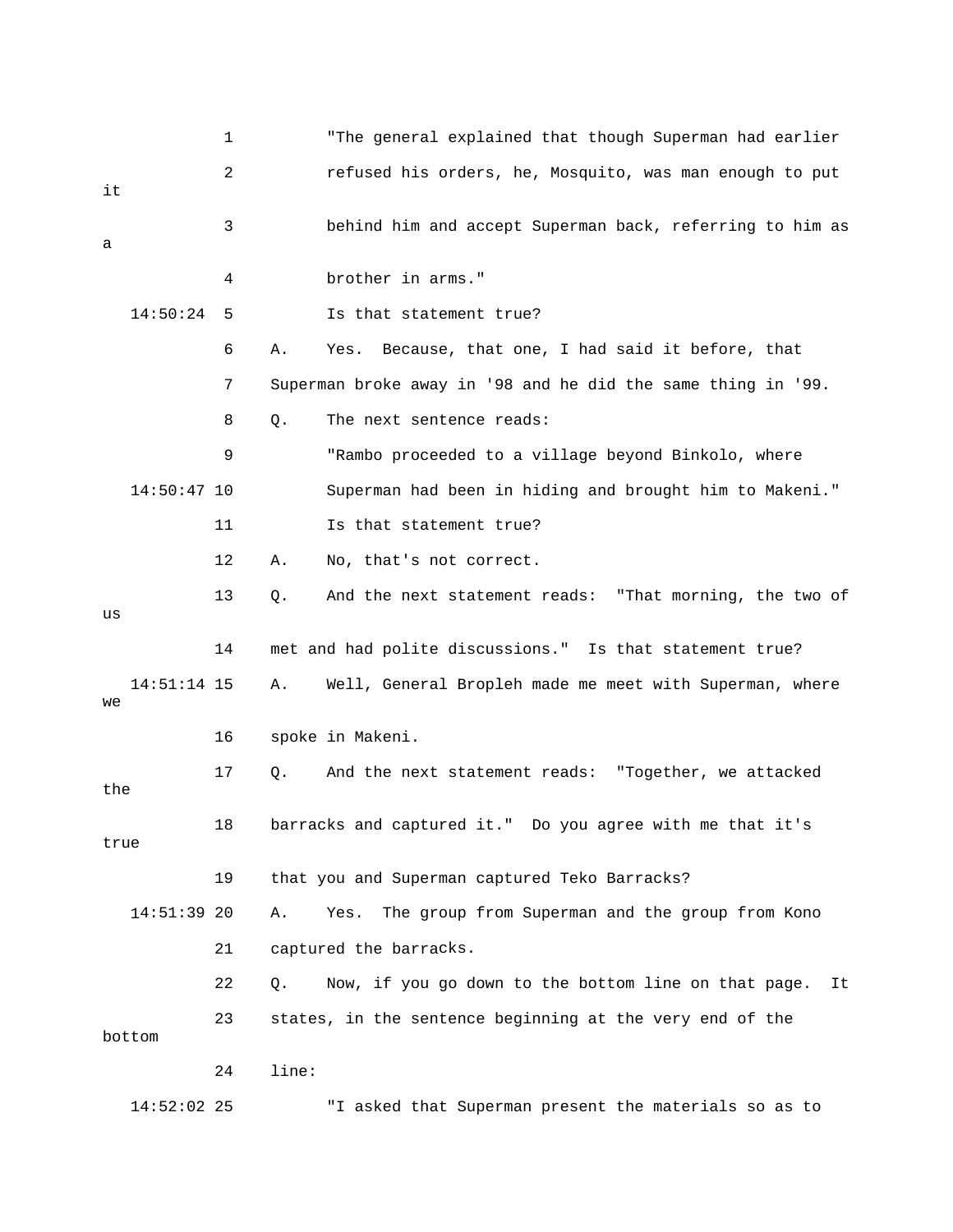26 ensure proper acc ountability."

27 **Is that statement true?** 

|  |                                                               |  |  |  |  | Well, I had said that Superman took ammunition from Teko |  |
|--|---------------------------------------------------------------|--|--|--|--|----------------------------------------------------------|--|
|  | Barracks after the capture, but I was unable to retrieve them |  |  |  |  |                                                          |  |

## SCSL - TRIAL CHAMBER I

|         | SESAY ET AL  |              |
|---------|--------------|--------------|
| Page 67 |              |              |
|         | 26 JUNE 2007 | OPEN SESSION |

|       |               | $\mathbf{1}$   | from him. |                                                              |
|-------|---------------|----------------|-----------|--------------------------------------------------------------|
|       |               | $\overline{a}$ | $Q$ .     | Then if you read the next sentence it says:                  |
|       |               | 3              |           | "Superman led Kallon and I into the house and showed us      |
| be    |               | 4              |           | where he had kept the materials. I instructed that it        |
|       | 14:52:53      | -5             |           | moved and reported to the G4."                               |
|       |               | 6              |           | Is that statement true?                                      |
|       |               | 7              | Α.        | That statement is not correct.                               |
|       | Mosquito      | 8              | 0.        | And the next line states: "Two days later General            |
| the   |               | 9              |           | again asked for understanding and allowed Superman to rejoin |
|       | $14:53:15$ 10 |                |           | operations." Is that statement true?                         |
| spoke |               | 11             | A.        | Yes. I had told the Court that it was Bockarie who           |
|       |               | 12             |           | to Superman before we met in Makeni.                         |
|       |               | 13             | Q.        | And then we're still on page 2353. If you go down about      |

a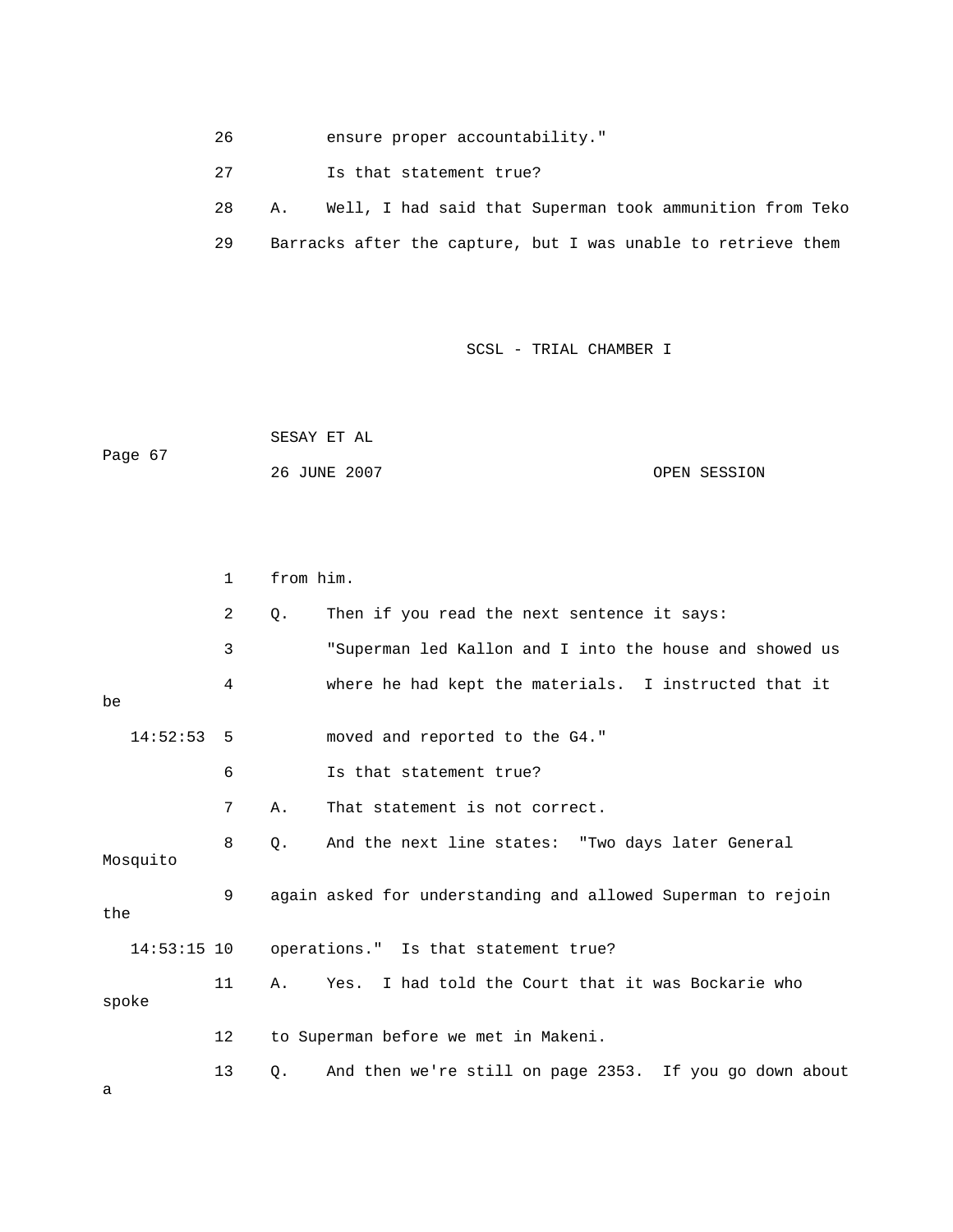|                      | 14 | third of the page, there is a paragraph that begins with the   |
|----------------------|----|----------------------------------------------------------------|
| $14:53:49$ 15<br>"At |    | words, "At this time our forces." And that paragraph reads:    |
| the                  | 16 | this time our forces, Freetown, were under enemy cut-off from  |
|                      | 17 | rear and were in danger of being boxed in and either captured  |
|                      | 18 | alive or killed." Is that statement true?                      |
|                      | 19 | That statement is not correct.<br>Α.                           |
| $14:54:27$ 20<br>his |    | And the next statement reads: "Rambo was withdrawn from<br>О.  |
|                      | 21 | operation in Port Loko and instructed to open a through-way to |
|                      | 22 | connect with our men in Freetown." Is that statement true?     |
| attacked             | 23 | Well, I had told the Court that Rambo and Superman<br>Α.       |
|                      | 24 | Port Loko and from there Bockarie said they should leave Port  |
| $14:55:01$ 25<br>use |    | Loko because they were unable to capture there. They should    |
| Waterloo.            | 26 | the road to come to Freetown. They came and stopped at         |
|                      | 27 | Yes. And the statement says something in addition. It<br>Q.    |
| and                  | 28 | says: "Rambo was withdrawn from his operation at Port Loko     |
|                      | 29 | instructed to open a through-way to connect with our men in    |

| Page 68 | SESAY ET AL  |              |
|---------|--------------|--------------|
|         | 26 JUNE 2007 | OPEN SESSION |

1 Freetown." Is that statement true?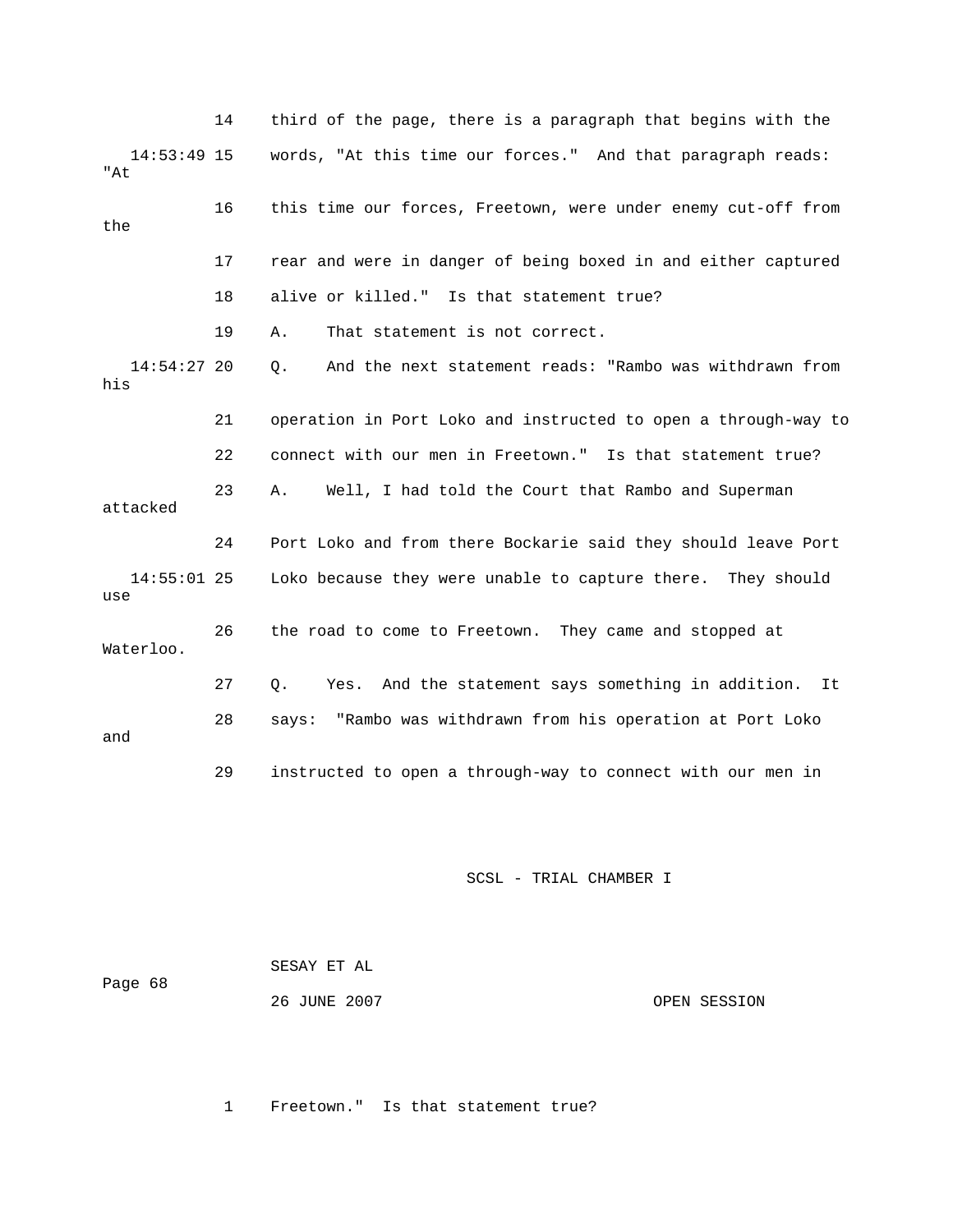2 A. Well, we were not coordinating to connect with the men 4 Q. And the next statement reads: "Rambo then attacked and 14:55:44 5 captured Masiaka, advanced and captured RDF and attacked the 6 Guineans at Waterloo, engaging them in combat for four days and ? 7 four nights." Is that statement true 9 took place for two weeks. 11 letter asking for their safe passage back to Guinea, saying denying others 14:56:51 15 who denied -- who refused that they would not accept that. 17 report to Foday Sankoh. It states: "I told them that if they 18 wanted safe passage they should leave behind all their 19 equipment." Is that statement true? A. I said it was the commanders, who were there Rambo and . 21 Superman, who had received the information from the Guineans 22 They were the ones who told them that they should leave their 23 armaments behind. in charge of the attack on Koidu in December 1998? in 3 Freetown. 8 A. Well, the four days is what is not true but the fighting 14:56:13 10 Q. And the next passage reads: "The Guineans wrote us a that 12 they were taking their hands out of the war. I replied, 13 their request." Is that statement true? 14 A. That statement is not correct. It was Superman and 16 Q. And again, this is what the Prosecution says is your salute military 14:57:24 20 24 Q. And you agree with me, Mr Sesay, that you were the person 14:57: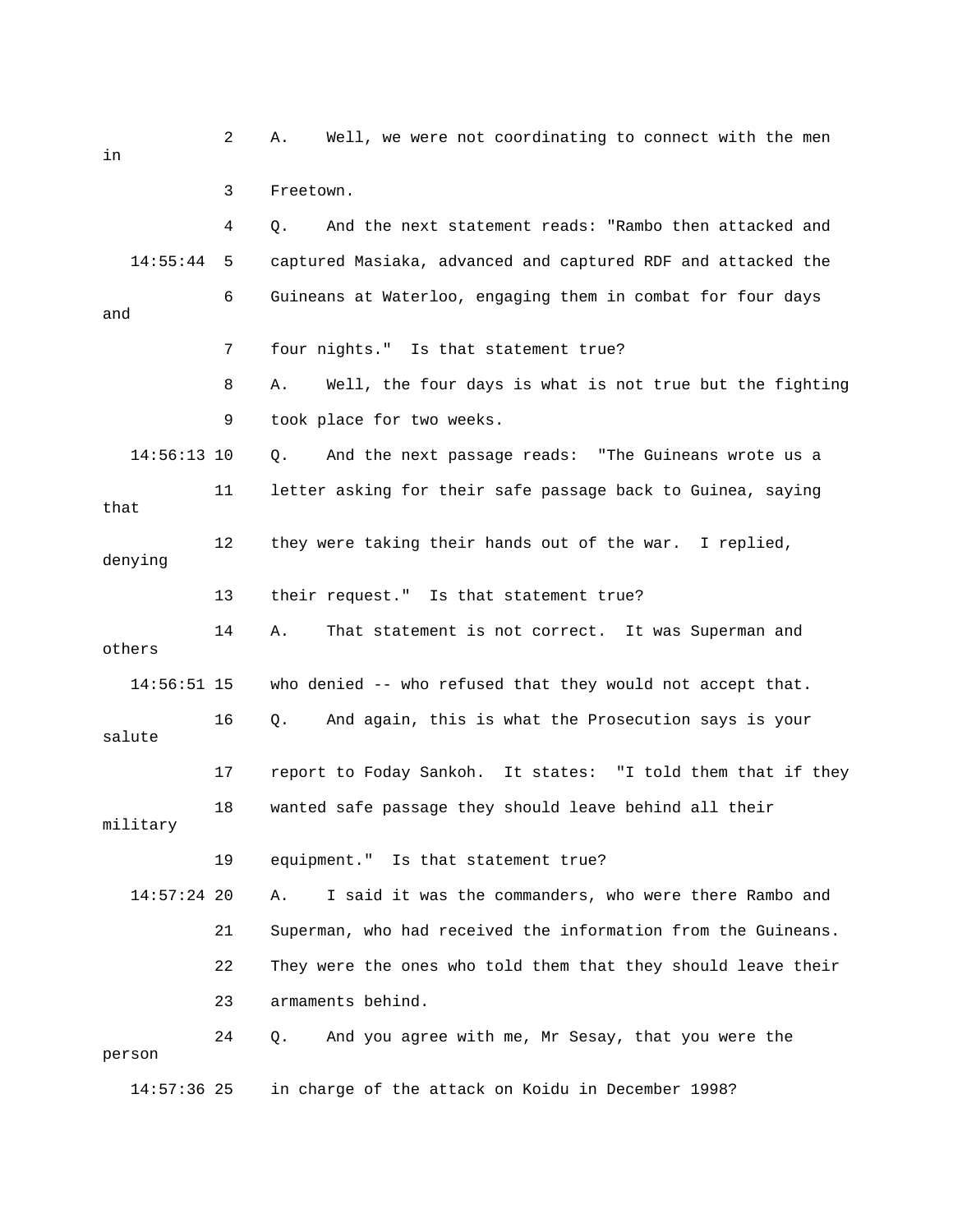26 A. Kono District in December '98, yes. I was the commander 27 for that attack.

 29 battle-group commander? 28 Q. And you would agree with me that in 1997 you were the

SCSL - TRIAL CHAMBER I

 SESAY ET AL OPEN SESSION Page 69 26 JUNE 2007

| I             | 1            | Yes, I was the battle-group commander from March '97 but<br>Α.    |
|---------------|--------------|-------------------------------------------------------------------|
| and           | 2            | hadn't control of other areas. I hadn't control over Isaac        |
|               | $\mathbf{3}$ | Superman, Kangari Hills and the Western Jungle.                   |
|               | 4            | And you agree with me that during the junta you were a<br>О.      |
| 14:58:24      | - 5          | member of the Supreme Council?                                    |
|               | 6            | Well, I would disagree with that. I was a member of the<br>Α.     |
|               | 7            | AFRC Council.                                                     |
|               | 8            | Well, it so happens that in your summary of expected<br>$\circ$ . |
|               | 9            | testimony, what it says, Mr Sesay, is: "Mr Sesay will testify     |
| $14:58:54$ 10 |              | about how the Supreme Council worked and who were its members.    |
| you           | 11           | And that's the truth, isn't it? You told your counsel that        |
|               | 12           | knew about the Supreme Council and how it worked; correct?        |
|               | 13           | No, that's not correct. I told my lawyer about the AFRC<br>Α.     |
| said          | 14           | Council but the lawyer himself can -- can make mistake but I      |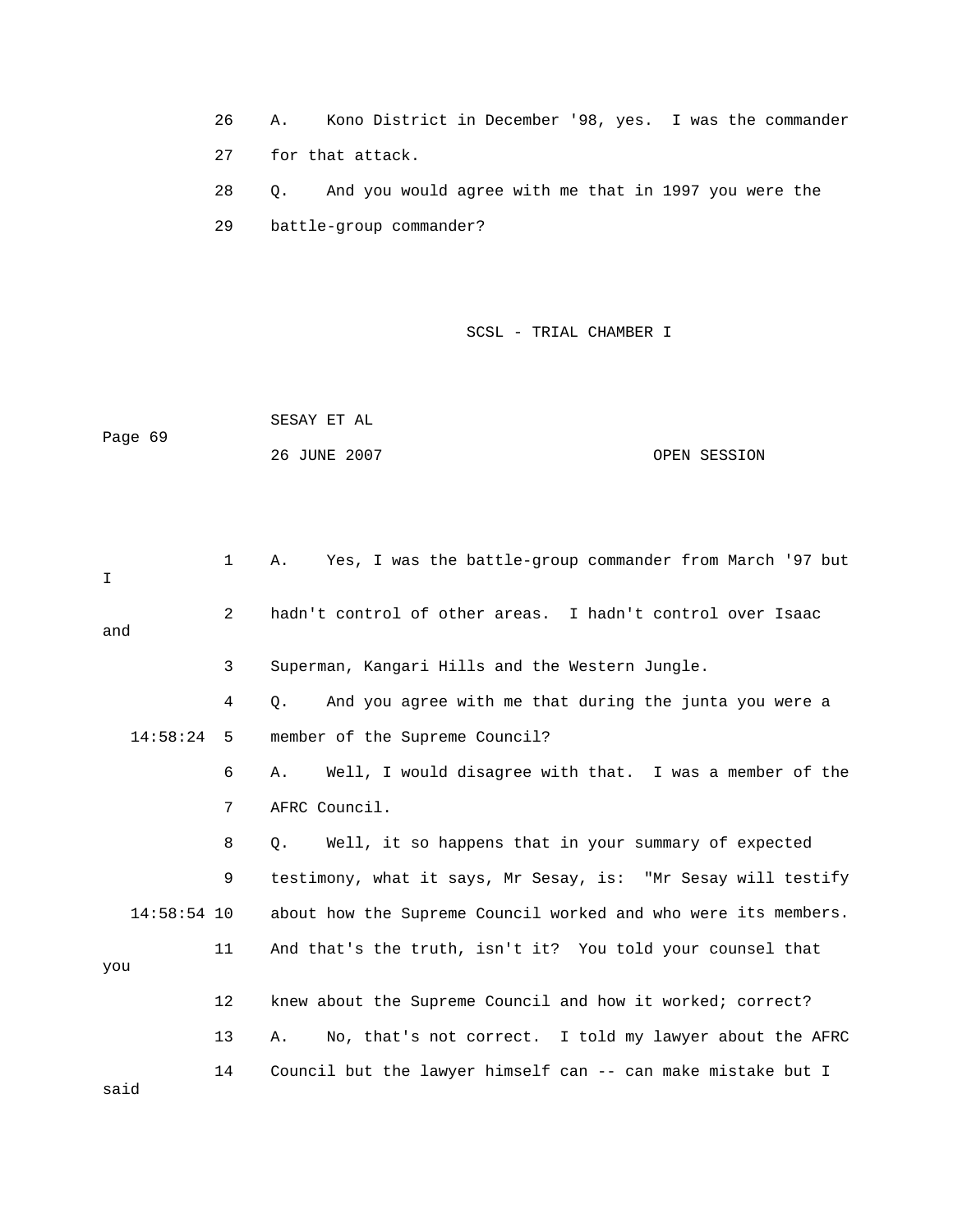14:59:22 15 AFRC Council.

 16 Q. And you were -- you became the battlefield commander in 17 early 1998; correct? 18 A. Yes, I agree that I had the title of battlefield Kono I had no control in '98 until December. 21 Q. And by virtue of your position as battle-group commander Sam 24 A. Yes, it was Sam Bockarie I reported to as battlefield 27 Q. Because of your assignments you are the commander 28 responsible for the killing of civilians in Sierra Leone; commander 19 in '98, but I hadn't control of certain areas. For the whole of 14:59:48 20 22 and battlefield commander the only person you reported to was 23 Bockarie; correct? 15:00:07 25 commander on the areas where I was operating, where I had 26 control. 29 correct?

SCSL - TRIAL CHAMBER I

 SESAY ET AL 26 JUNE 2007 OPEN SESSION Page 70

 1 A. On that one I disagree with, because if you look at me, 2 was in Pendembu from April to November 1998 and the Prosecutor 3 hadn't any witness to come and talk about killing civilians in I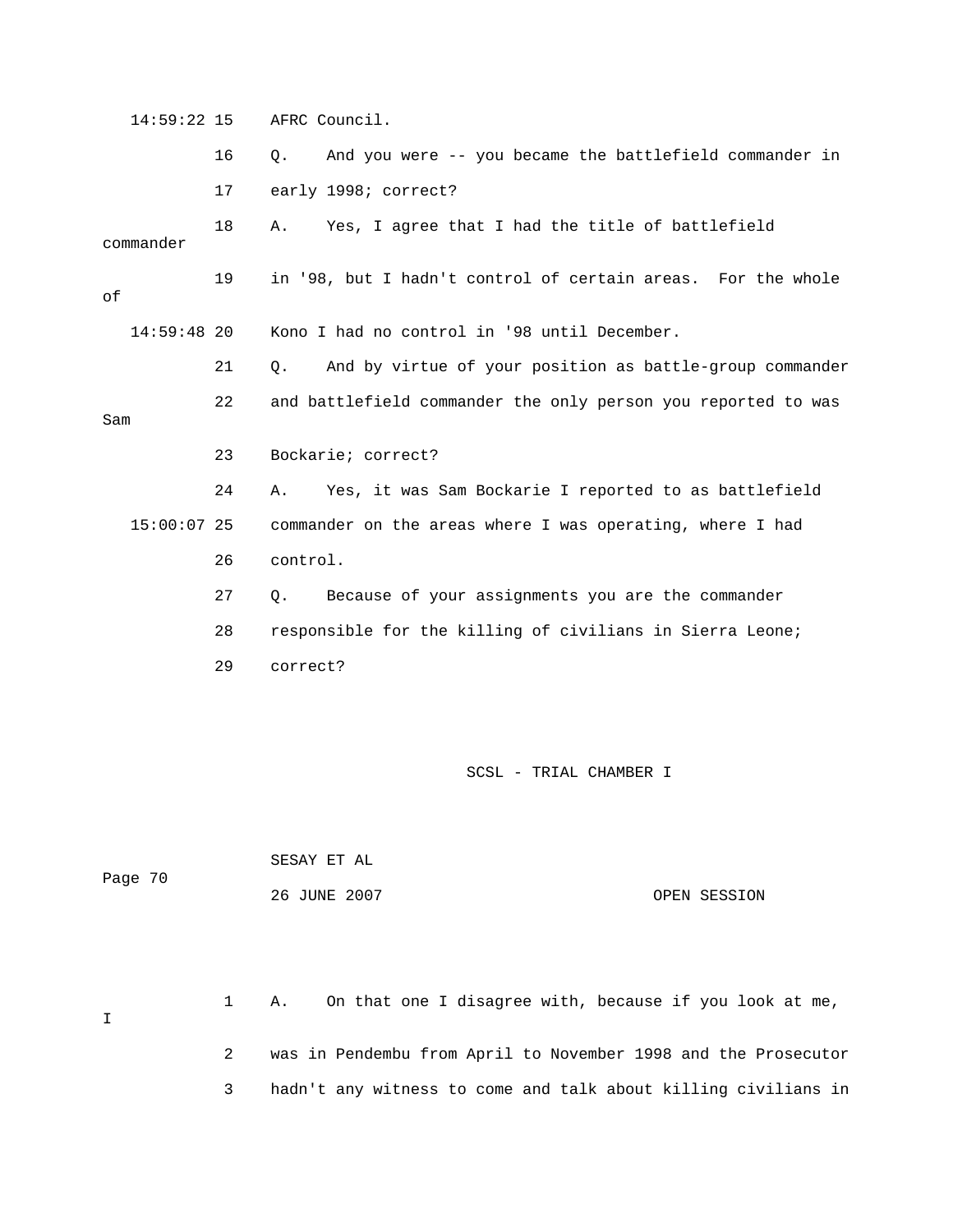4 Pendembu. 15:00:42 5 Q. And you are the commander responsible for child soldiers, 6 their abduction, their use, and training as combatants in Sierra 9 children did not take part in the war and they did not commit 15:01:06 10 crime there. 11 Q. And by virtue of your assignments and positions in the 12 you are the commander responsible for the abduction and raping 13 women in Sierra Leone; correct? 14 A. No, no. That's -- I disagree with that. Because where 16 there. They were not raping women there. Because if you look 17 where I fought and controlled, from Kono to Makeni, December '98, 18 you wouldn't have a woman who would say they raped her or she was 19 forced in Makali or Masingbi. 22 MR JORDASH: Yes. Could I just raise two things. The  $15:02:12$  25 from the Exhibit 227 which we are just checking in the evidence, 7 Leone; correct? 8 A. That's not correct. Because all the areas where I lived RUF, of I 15:01:22 15 was in control of, where I was, those things did not happen at 15:01:52 20 MR HARRISON: That concludes the questions. 21 PRESIDING JUDGE: Thank you. Mr Jordash, reexamination? 23 first is this: That I might, before I finish, just have to ask 24 for a five-minute adjournment. There are some issues which arose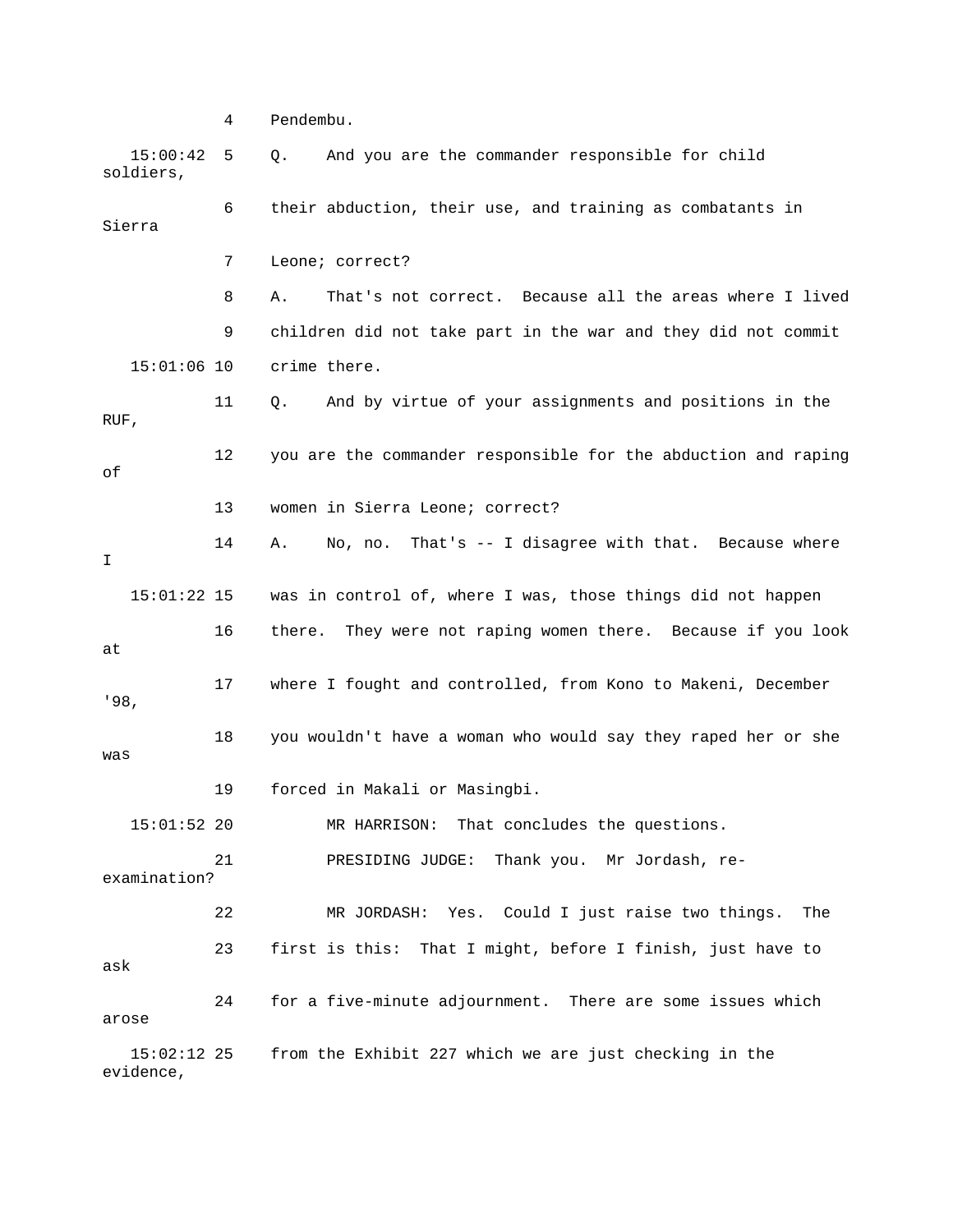26 so I might need five minutes just to avail myself of those facts. 29 MR JORDASH: The second is this: Could I just request 27 PRESIDING JUDGE: Okay. We'll hear you when you come to 28 that point.

SCSL - TRIAL CHAMBER I

 OPEN SESSION SESAY ET AL Page 71 26 JUNE 2007

 1 through the Court that Exhibit 227 be properly -- let me 2 that. I would like an exhibit please, or a statement indicating 4 that we, Mr Sesay disputes its authenticity, and unless we 15:02:57 5 receive a statement explaining its chain of custody, we are not 6 able to make that challenge effectively, or as effective as we d on 8 PRESIDING JUDGE: So how do you propose we procee 11 I can return to the Court. rephrase 3 where this document came from, simply because it is quite clear 7 like. that? 9 MR JORDASH: Well, I suppose I can just ask at this stage 15:03:14 10 through the Court so the Prosecution can hear. If they decline,

12 PRESIDING JUDGE: Very well.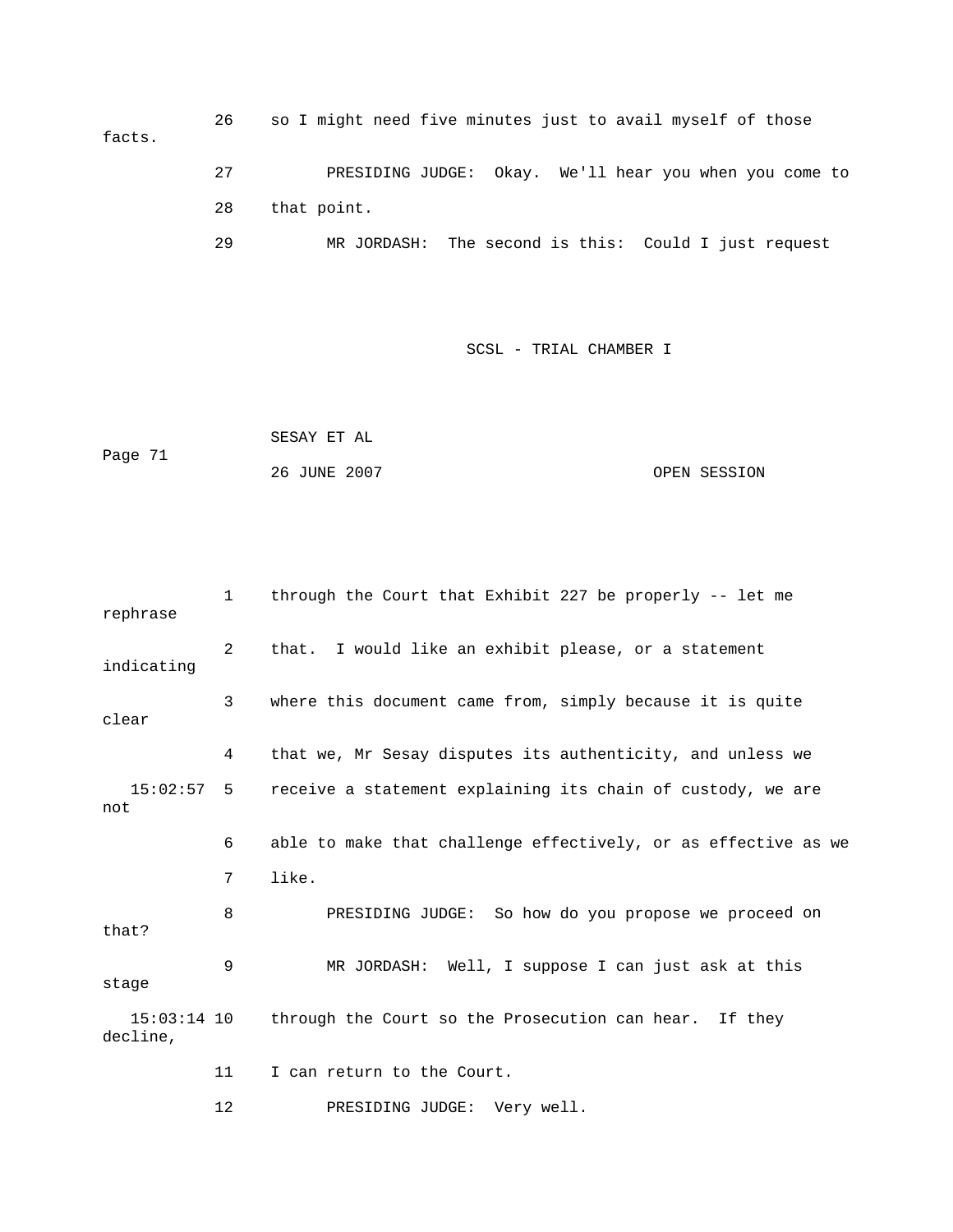13 MR JORDASH: And ask for an order to that effect. Thank 15:03:25 15 PRESIDING JUDGE: Yes. 16 RE-EXAMINATION BY MR JORDASH: 18 Q. Just a few questions, Mr Sesay. Could I ask, please, 19 Mr Sesay be given Exhibit 226? Could you turn please to the last 15:04:43 20 page and have a look at the signature and the title, "Adjutant 21 BFC's office." Do you recognise the signature? 22 A. No. 23 Q. And who was your adjutant at this point in time? Q. Let me ask you this: Turn, please, if you would, to 26 1, and it says -- before I ask you that, do you -- are you 27 of whether Mr Bockarie received this report signed by the 28 adjutant or by an adjutant; do you know? 29 A. I don't believe that Bockarie received this report 14 you. 17 MR JORDASH: Thank you. that 24 A. My adjutant was Samuel Jabba.  $15:05:12$  25 page aware because

| Page 72 | SESAY ET AL  |              |
|---------|--------------|--------------|
|         | 26 JUNE 2007 | OPEN SESSION |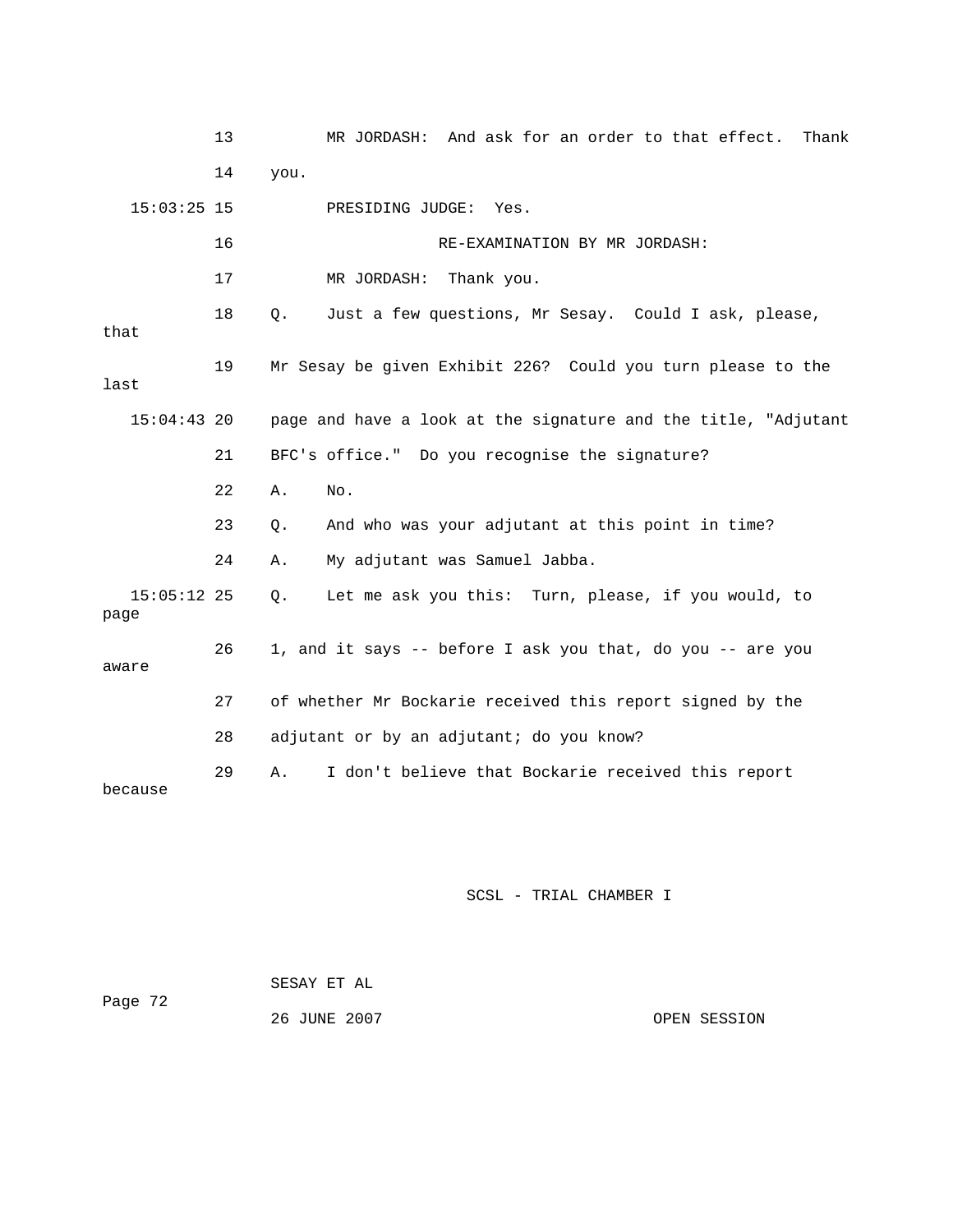1 the report, if it was from me to Bockarie, I would have signed 2 it. 3 Q. You pointed out some inaccuracies in this report but I want 4 to ask if other aspects are accurate or not. The first 15:06:22 5 "Sir, on 6 December 1998 I left the Defence headquarters on your 6 instruction for assignment and mission to attack Koidu, the 2nd 7 RUFSL axis." Exactly what was your assignment and mission 9 A. I left Buedu for Kono on 12 December and the instruction was to attack the ECOMOG in Koidu. That was the instruction 11 Bockarie gave me and he planned how to carry out the attack. 13 and page 3 to attacks on Koidu Town, Kimberlite, Sewafe, Gold 14 Town, Masingbi and then, on the third page, Magburaka and 18 attack on Freetown, following your instructions to attack Koidu? 19 A. Well, from Buedu, the only orders, instruction, that I received from Bockarie was to attack Koidu Town. Then when we 23 Makeni while the other group should follow them towards Tongo sentence: when 8 you left Buedu? 15:06:54 that 12 Q. And just turning to page 2. There is reference on page 2 Makeni. 15:07:43 15 And the date of the report, it seems, is January 24th, 1999. 16 There's no mention of Freetown in this report. Do you know when 17 it was you first discussed with Bockarie, if at all, any concrete 15:08:32 20 21 captured Koidu Town, it was he, Bockarie, who gave the 22 instruction that one group should follow the ECOMOG towards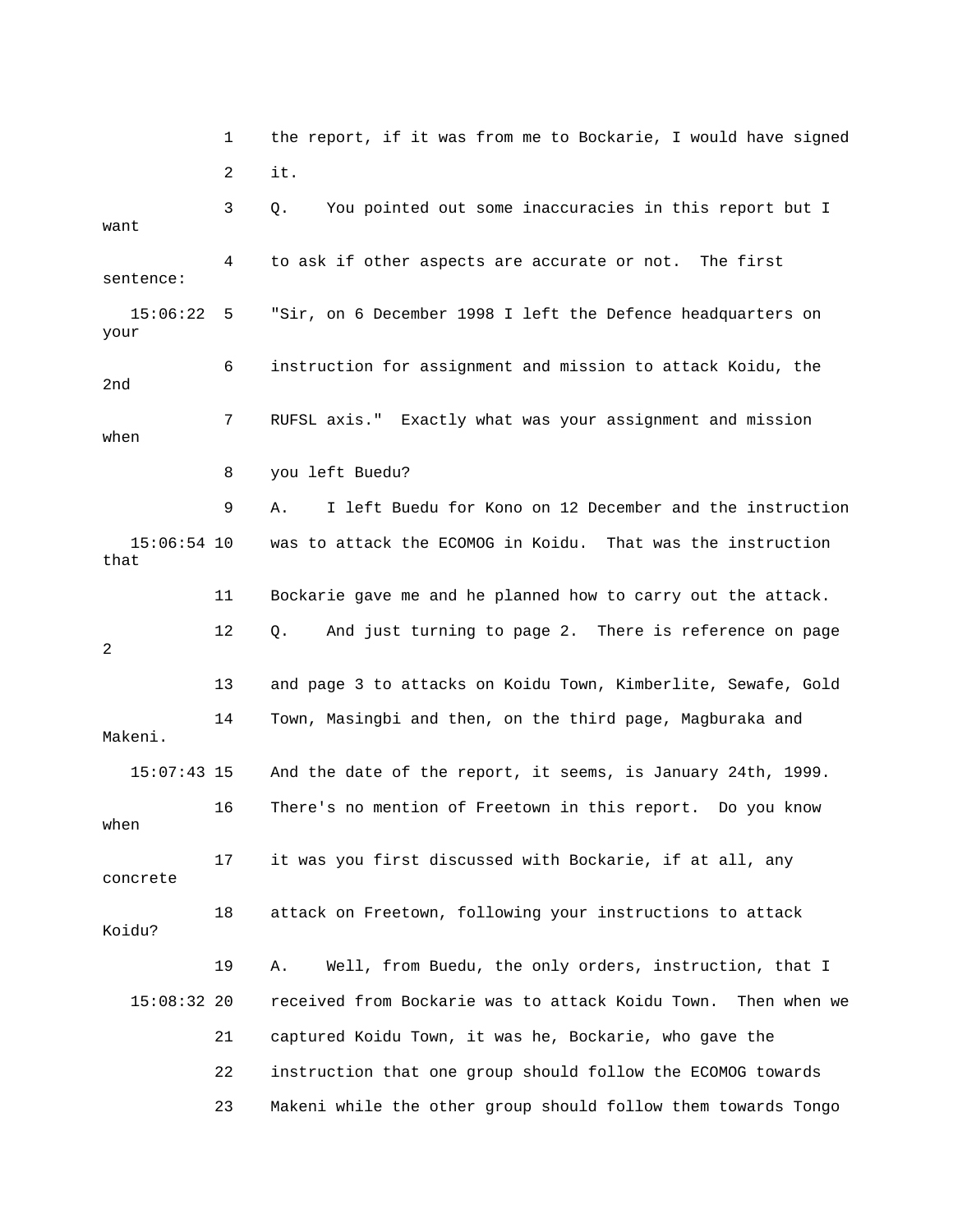24 Field. 27 any concrete plans? 28 A. Well, I -- the first time that -- at that time, fighting 15:08:53 25 Q. Did you discuss with Bockarie, Freetown, at any stage after 26 those initial orders, or when was the first time you did discuss 29 was going on in Freetown. They had attacked Freetown when

SCSL - TRIAL CHAMBER I

 SESAY ET AL Page 73 26 JUNE 2007 OPEN SESSION

 1 Bockarie sent the instruction to me for Rambo, for him to come 2 from Port Loko, to use the highway towards Waterloo. And 3 Bockarie instructed Superman to let him and Rambo take the 4 Waterloo route. At that time they had attacked Freetown, in 6 Q. Well, where were you when you received notification of 7 those instructions? 8 A. I was in Makeni. 9 Q. Do you know what date that was, approximately? 15:10:00 10 A. It could be around -- around the second week of January. 12 Q. Staying with that document a moment, there's reference 15:09:41 5 January. I 11 think the first -- the second week.

on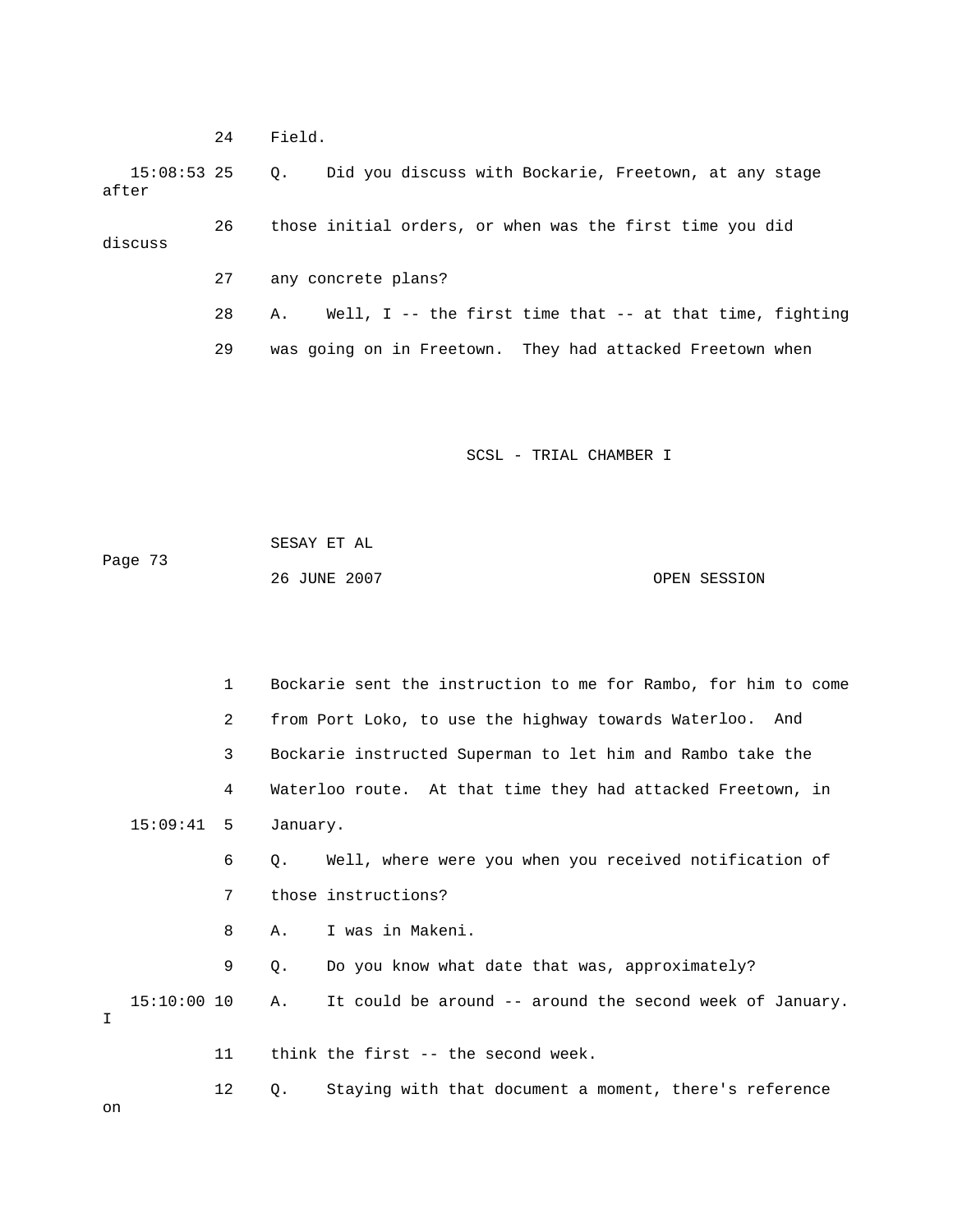|                        | 13 | page 2 of the document -- sorry, page 3 of the document -- to  |
|------------------------|----|----------------------------------------------------------------|
| then                   | 14 | materials, ammunition and weapons seized at Koidu Town, and    |
| $15:10:38$ 15<br>no    |    | it goes on to list materials seized in other places. Again,    |
|                        | 16 | reference to materials seized in Freetown. Are you aware of    |
|                        | 17 | whether material was seized in these places, listed?           |
|                        | 18 | Masiaka and Waterloo, you mean?<br>Α.                          |
|                        | 19 | Look at the report, Mr Sesay. Page 3 lists materials<br>Q.     |
| $15:11:22$ 20          |    | seized, captured in Koidu Town. Over the page lists materials  |
|                        | 21 | seized at Kimberlite, Gold Town, Masingbi, and then over the   |
| situation              | 22 | page, Magburaka and Makeni. There's reference to the           |
|                        | 23 | as regards materials captured. I'm just asking now if -- not   |
|                        | 24 | whether this report is correct in its detail of what was       |
| $15:11:59$ 25<br>these |    | captured, but whether ammunition and arms were captured in     |
|                        | 26 | places.                                                        |
| Town                   | 27 | It was the -- it was the ammunition dump in Koidu<br>Α.<br>No. |
| different              | 28 | at Five-Five that we captured. But we did not capture          |
|                        | 29 | ammunition at Kimberlite and others areas. Like Masingbi, no   |

| Page 74 | SESAY ET AL  |              |
|---------|--------------|--------------|
|         | 26 JUNE 2007 | OPEN SESSION |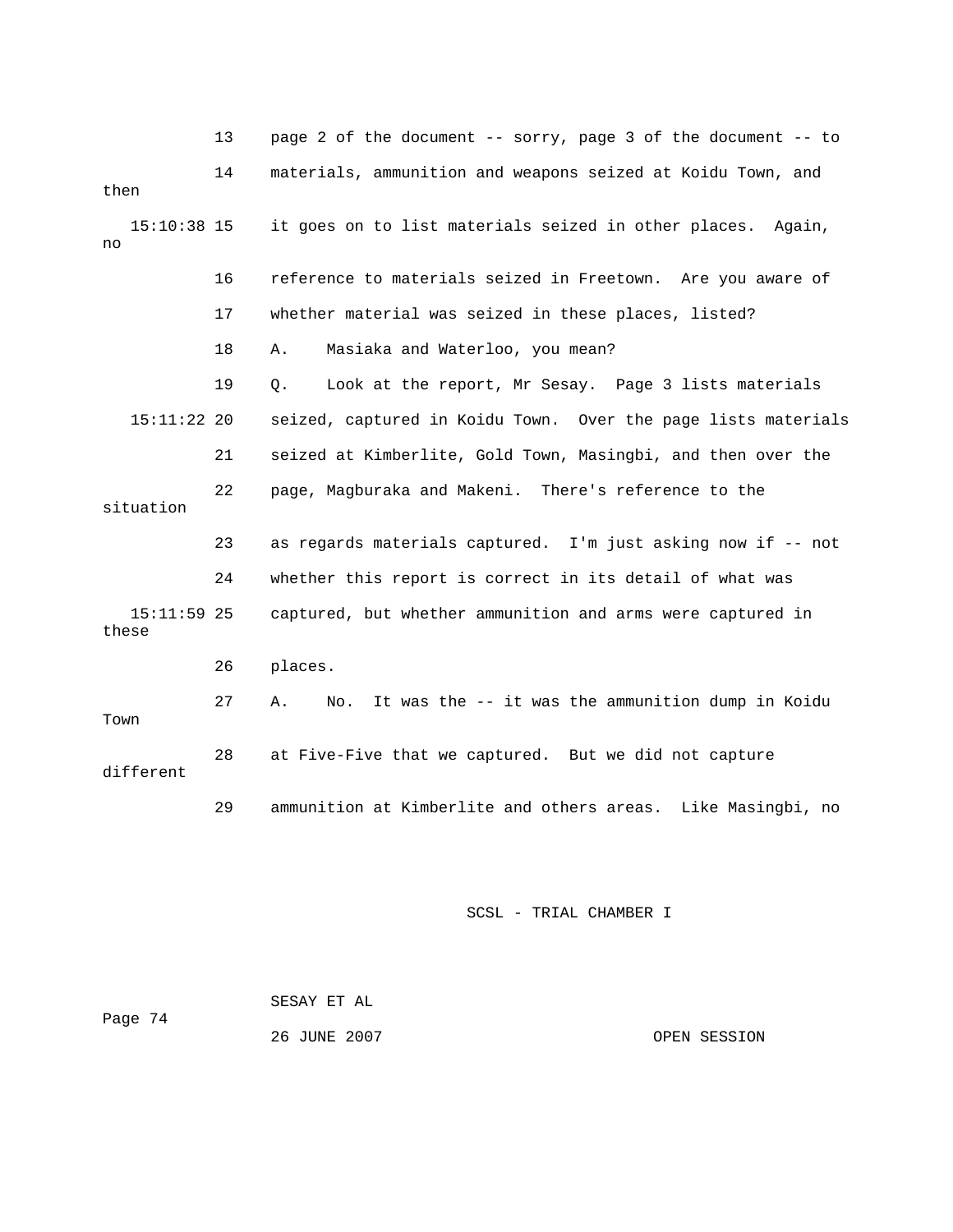|                        | 1  | ammunition was captured there. It's the same for Magburaka.    |
|------------------------|----|----------------------------------------------------------------|
| about                  | 2  | As regards ammunition and arms, were there any orders<br>Q.    |
|                        | 3  | what happened to -- to them, if they were seized from the      |
|                        | 4  | enemies?                                                       |
| 15:13:03               | 5  | Well, you mean the ammunition that we captured, what the<br>Α. |
|                        | 6  | orders were?                                                   |
| concerning             | 7  | Yes, ammunition and arms. Were there any orders<br>Q.          |
|                        | 8  | what should happen if they were seized on the attack on Koidu  |
|                        | 9  | Town and thereafter?                                           |
| $15:13:22$ 10          |    | Well, the orders from Bockarie were to pack them, the<br>Α.    |
|                        | 11 | ammunition, and they were: We use them to fight.               |
|                        | 12 | MR JORDASH: Could I ask Mr Sesay to be given a copy of         |
|                        | 13 | Exhibit 225?                                                   |
|                        | 14 | Before you receive that exhibit, can I ask you this,<br>Q.     |
| $15:13:59$ 15          |    | Mr Sesay, based on 226, the last paragraph:                    |
| i.e.                   | 16 | "Sir, some of these materials were used for operation          |
| were                   | 17 | defensive, etc. And, as events unfolded, our troops            |
| knowledge,             | 18 | able to capture some Nigerian soldiers. To my                  |
|                        | 19 | some Kamajors were surrendering too."                          |
| $15:14:27$ 20<br>Could |    | Now this looks as though it's dated 24 January 1999.           |
| 24                     | 21 | you explain to the Court, please, what you're knowledge was on |
|                        | 22 | January 1999 concerning who had been captured? Take yourself   |
|                        | 23 | back to 24 January 1999. What did you know about who had been  |
|                        | 24 | captured?                                                      |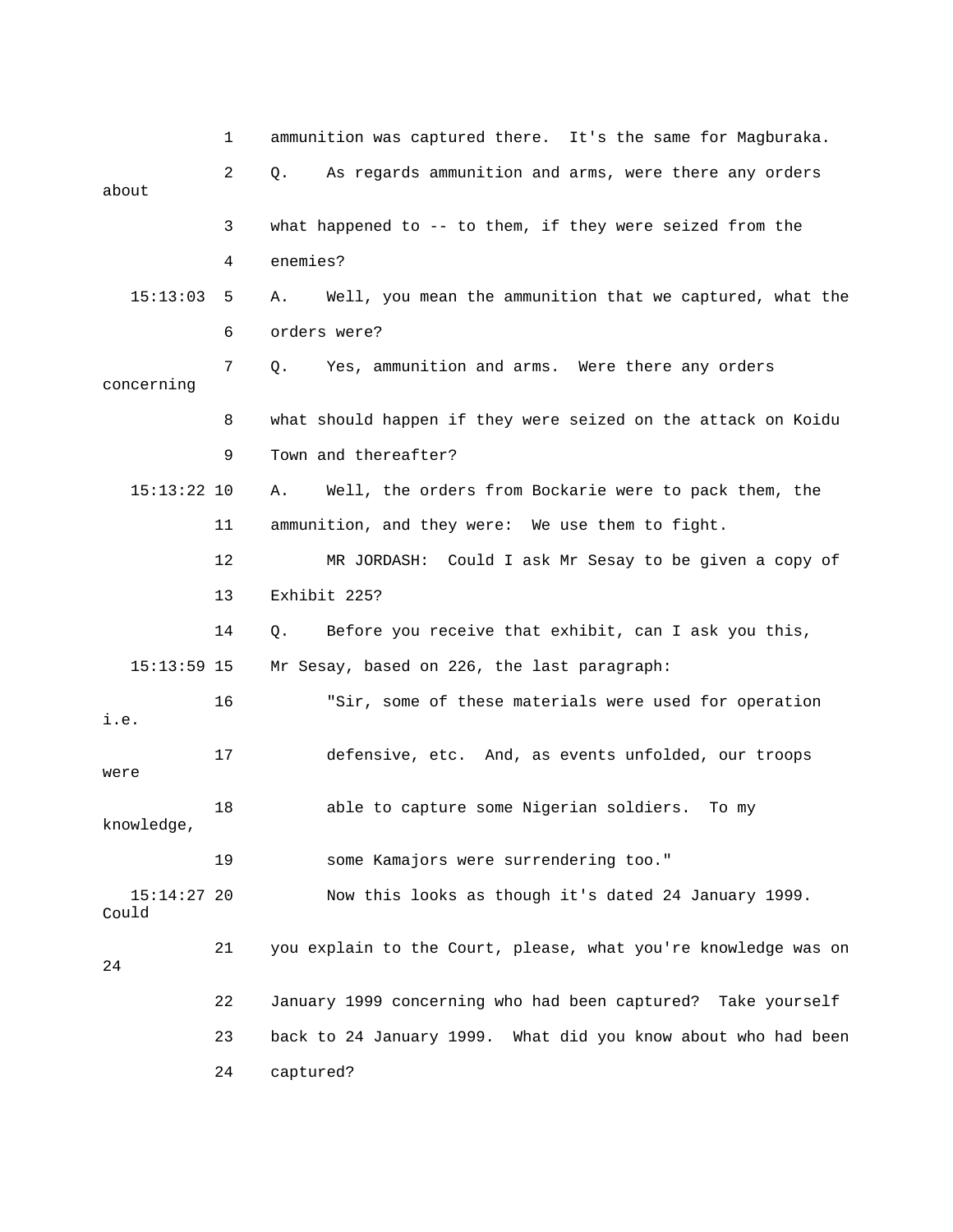15:14:56 25 A. Well, I know about the Nigerians who I myself sent to 26 from Makeni. That was around the 24th of December 1998 and I him. Buedu 27 know about the Kamajors who surrendered in Masingbi, which was in 28 that same December, yeah. I know all those. And all these 29 events, I used to send radio messages to Bockarie to inform

```
Page 75
            SESAY ET AL 
            26 JUNE 2007 OPEN SESSION
```

|               | $\mathbf{1}$   | And the very moment that we captured the Nigerians in Kono, on |
|---------------|----------------|----------------------------------------------------------------|
| to            | $\overline{2}$ | the very week that we captured the CDF when they surrendered   |
|               | 3              | us in Kono and Masingbi, I informed Sam Bockarie.              |
| held          | 4              | Just remind the Court, what was the date in which you<br>О.    |
| 15:15:52      | - 5            | a meeting with the CDF in Makeni, please?                      |
| they          | 6              | The CDF in Makeni, that was when I told the CDF that<br>Α.     |
|               | 7              | should assemble at the police station?                         |
|               | 8              | Yes. Approximately.<br>О.                                      |
|               | 9              | Yes, that was between late December.<br>Α.                     |
| $15:16:25$ 10 |                | Thank you.<br>Q.                                               |
|               | 11             | MR JORDASH: Could I now ask that Mr Sesay be given 225.        |
|               | 12             | I'm sorry to just stop the Court management so abruptly.       |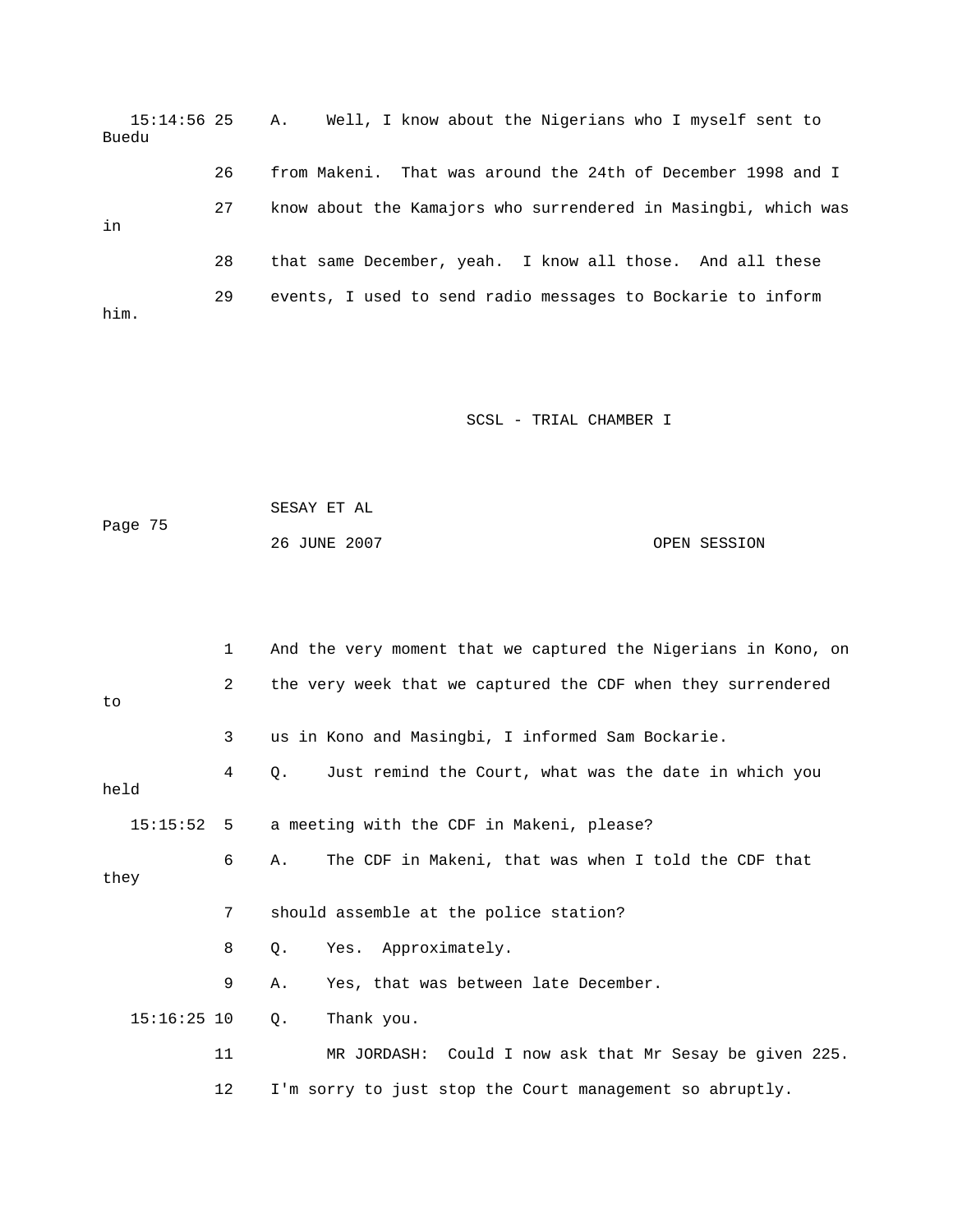13 Q. Just so we're clear: What was the date in which you 14 informed Mr Bockarie about the capture of prisoners of war? 15:16:58 15 MR HARRISON: The Prosecution objects. The last several 16 questions was evidence heard in direct examination, and I 17 the Court's rulings in the past about reply evidence have been 19 part of replying, the Prosecution says that this is not an 22 PRESIDING JUDGE: How do you respond to that objection 15:17:36 25 question about the date of -- 26 PRESIDING JUDGE: Yes. 27 MR JORDASH: -- the meeting with the CDF at the police think 18 very circumscribed as to what is properly before the Court. As 15:17:22 20 opportunity to simply revisit information that was canvassed in 21 direct evidence. as 23 to the scope of re-examination? 24 MR JORDASH: I think its fair in relation to the last 28 station. 29 PRESIDING JUDGE: Yes.

SCSL - TRIAL CHAMBER I

| Page 76 | SESAY ET AL  |              |
|---------|--------------|--------------|
|         | 26 JUNE 2007 | OPEN SESSION |

 1 MR JORDASH: I don't think it's fair in terms of the date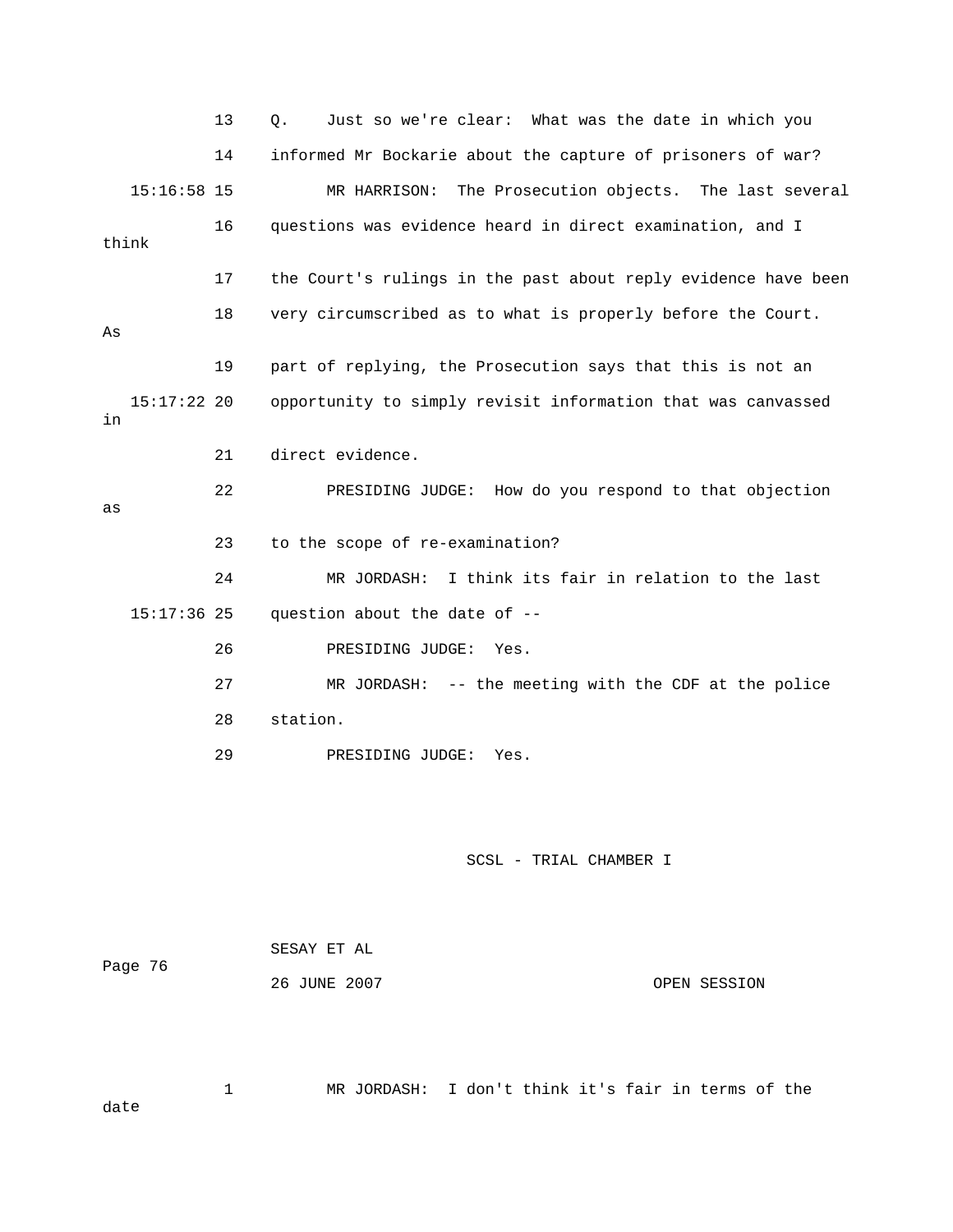2 in which Bockarie learnt from Mr Sesay about the capture of the 4 PRESIDING JUDGE: So you concede it in respect of the 15:18:00 5 last -- 6 MR JORDASH: Yes. 7 PRESIDING JUDGE: -- question. In respect of the other 8 two, you do not concede. Well, of course, you need to satisfy 9 the Court that those questions are clearly within the scope of 15:18:10 10 re-examination. To wit: One, to seek to reconcile 12 examination-in-chief and the cross-examination; and two, to 13 clarify any ambiguities or to seek to eliminate inconsistencies, 18 PRESIDING JUDGE: I see. MR JORDASH: -- when Mr Sesay informed Bockarie concerning who and how many prisoners of war there were resulting from the 21 attack on Koidu. I might be wrong about that, but I don't 22 remember asking Mr Sesay about that because I didn't know the 23 Prosecution were going to use this, and I didn't know they 24 going to suggest that this was the way Mr Bockarie received 3 prisoners of war. I don't think we have heard - discrepancies 11 between examination-in-chief, issues raised in 14 of course the comparative compass being between evidence-inchief 15:18:36 15 and cross-examination. 16 MR JORDASH: I'm fairly sure, and I stand to be corrected, 17 there isn't a date on record -- 19  $15:18:50$  20 were the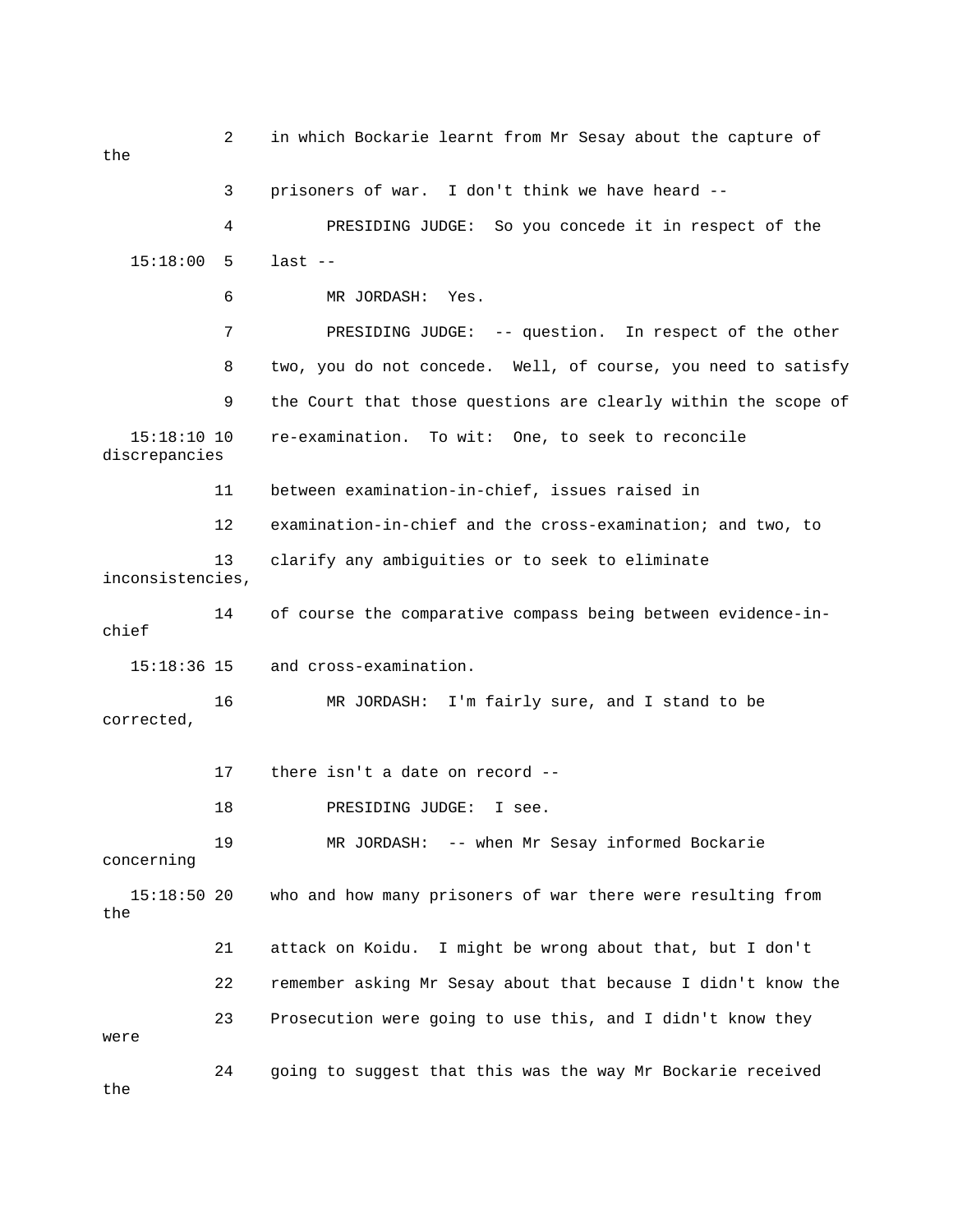15:19:12 25 information.

 26 PRESIDING JUDGE: In the sense, of course, I would 27 that any question that you put in re-examination, would be 29 examination-in-chief which has been undermined. What assume 28 designed to rehabilitate, so to speak, the evidence, in prejudice

SCSL - TRIAL CHAMBER I

```
 SESAY ET AL 
Page 77 
             26 JUNE 2007 OPEN SESSION
```

```
 1 was there -- is there if this question is not put to the 
witness?
            3 PRESIDING JUDGE: In other words, what are you seeking 
            6 MR JORDASH: Well, the Prosecution will say that this 
            7 document -- have said it: This document emanated from Mr 
Sesay.
9 MR JORDASH: And was sent to Mr Bockarie. On the --
           11 MR JORDASH: This document wasn't sent from him and, 
           12 clearly, if Mr Sesay's informing Mr Bockarie in greater detail 
            2 MR JORDASH: Well -- 
to
            4 repair, in a sense; what discrepancies are you seeking to 
   15:19:50 5 reconcile? 
            8 PRESIDING JUDGE: Yes. 
   15:20:03 10 PRESIDING JUDGE: What was Mr Sesay's reply?
```
of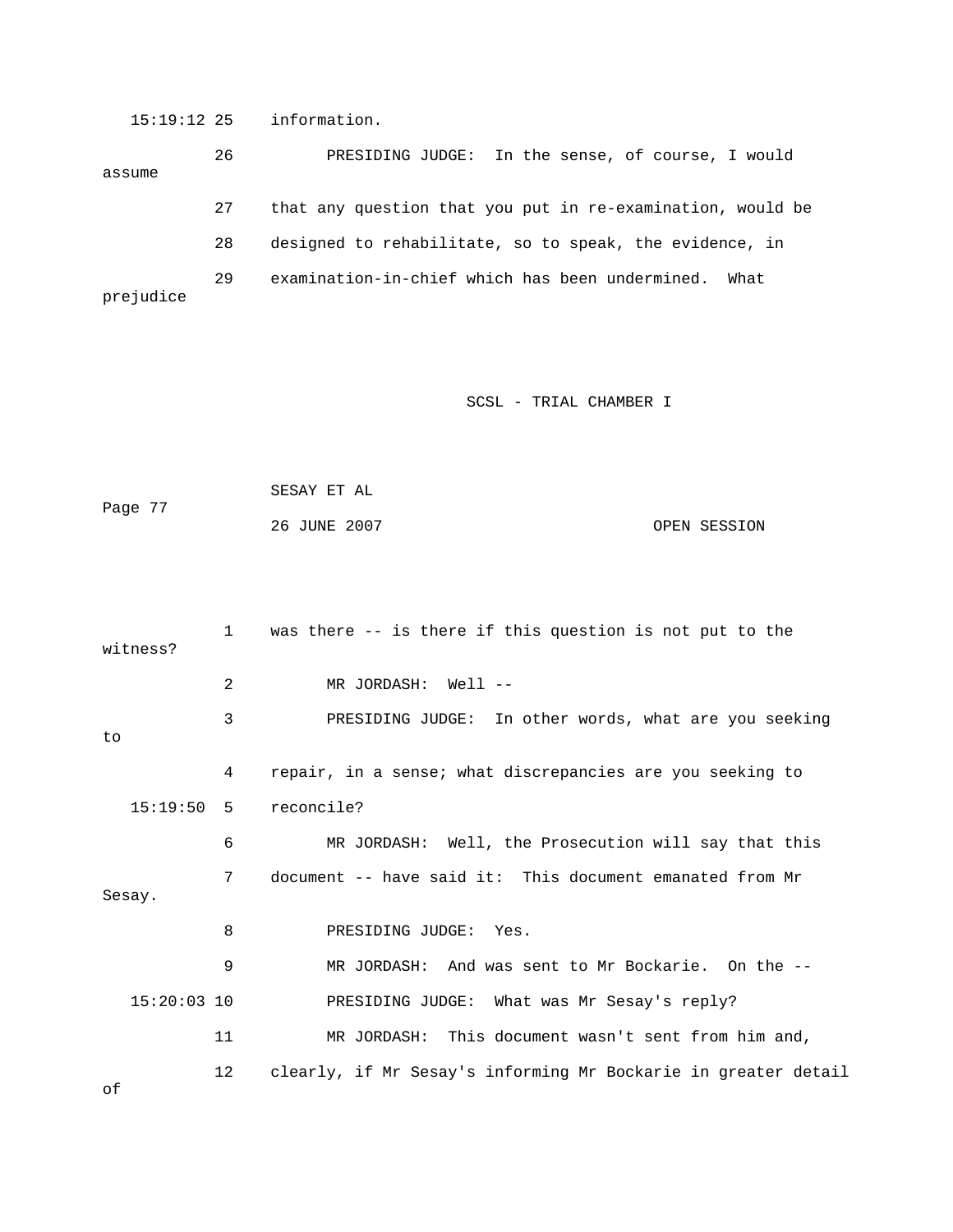13 the contents of this document on a far earlier date, Your Honours 14 would be able to decide whether, in fact, there was any need 15:20:26 15 Mr Sesay to send this document so late in the day. 16 JUDGE BOUTET: Yeah, but you do recall, Mr Jordash, the 17 ruling of this Court about re-examination. I mean, you have a 18 firm proponent that it should be very much circumscribed and 19 was the Prosecution as such, and we stood by you on this 15:20:48 20 to say that the Prosecution could not be allowed, in 21 re-examination, to perfect their case. It was only to clarify 22 matters that may have come out or were a new matter. What you're 24 convinced me that you're coming within the ambit of what we 15:21:05 25 ruled would be admissible and permissible re-examination. It 26 not there to try to perfect your case in chief. It is there 29 extensively canvassed by you in chief, not necessarily on for it issue, 23 saying at this particular moment is not, to that extent, had is to 27 clarify some issues or new matter that may have come out. 28 Communication between Mr Sesay and Bockarie has been this, I

SCSL - TRIAL CHAMBER I

 SESAY ET AL Page 78 26 JUNE 2007 OPEN SESSION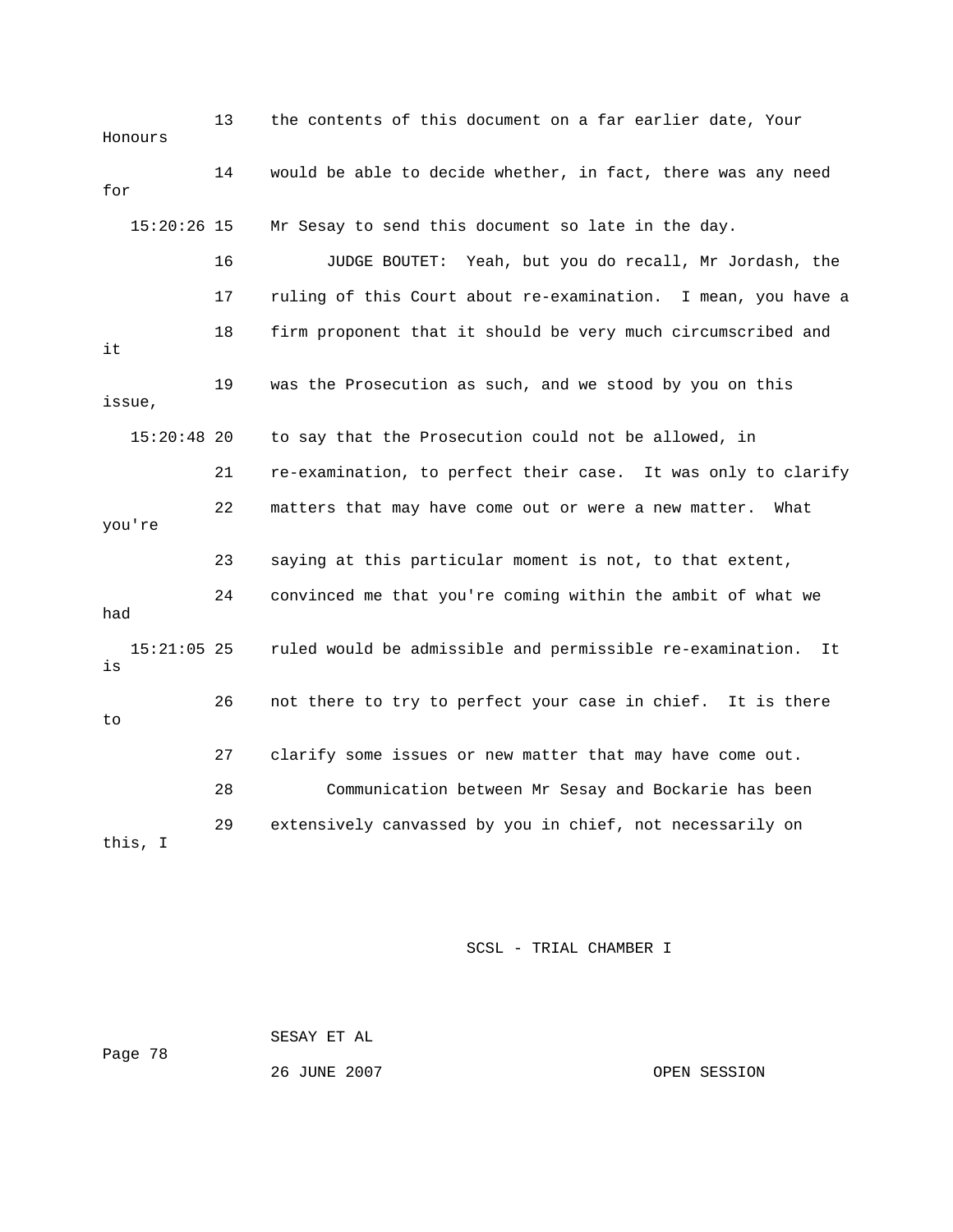|                     | ı. | concede not on this piece of evidence, but your witness has    |
|---------------------|----|----------------------------------------------------------------|
| means               | 2  | said -- your accused has said here that it's not true this     |
| day.                | 3  | that he would correspond with Bockarie but by messages every   |
| more                | 4  | So I think this matter is, I would say to that extent, it is   |
| 15:21:44            | 5  | than we would have allowed and should be allowing in           |
|                     | 6  | re-examination.                                                |
|                     | 7  | MR JORDASH: Well, this report --                               |
| that's              | 8  | JUDGE BOUTET:<br>I know, this report was not there and         |
| that                | 9  | why we have not intervened until -- but now you're pushing     |
| $15:21:58$ 10       |    | limit much further.                                            |
|                     | 11 | MR JORDASH: Well, this report is brand new.<br>The             |
| in                  | 12 | suggestion that Sesay informed Bockarie about prisoners of war |
|                     | 13 | this document is new. We ought to be allowed to ask Mr Sesay   |
| war.                | 14 | how, in fact, he did inform Mr Bockarie about prisoners of     |
| $15:22:23$ 15       |    | JUDGE BOUTET:<br>I mean, I have difficulty to follow you.      |
|                     | 16 | Because on the one hand, presumably, you will try and say it's |
|                     | 17 | not my report.                                                 |
|                     | 18 | PRESIDING JUDGE: Yes, that's my difficulty.                    |
|                     | 19 | [Overlapping speakers] --<br><b>JUDGE BOUTET:</b>              |
| $15:22:31$ 20<br>is |    | In the light of his answer, that this<br>PRESIDING JUDGE:      |
|                     | 21 | not his deed, non est factum, so to speak: I didn't offer it.  |
|                     | 22 | MR JORDASH:<br>Yes, not his deed because there was no need     |
|                     | 23 | for the deed because the deed had already been done.           |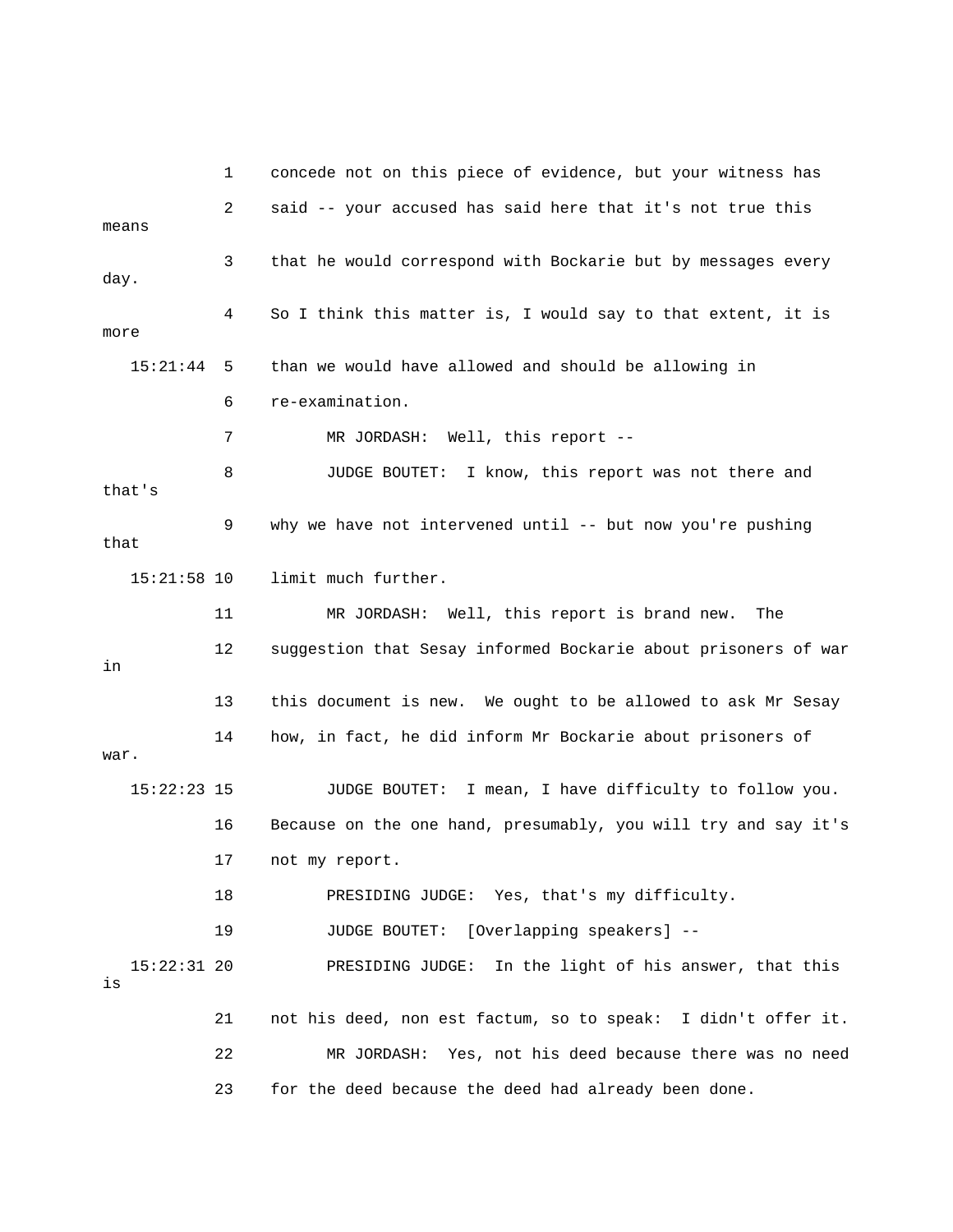24 PRESIDING JUDGE: That's my own difficulty because he is 15:22:50 25 now repudiating that document as not his. He is not the author 26 of it and, therefore, I'm asking myself what are you seeking 29 are trying to resolve? to 27 reconcile, where your client has categorically said: This is not 28 my deed. I didn't write this. What is the discrepancy that we

SCSL - TRIAL CHAMBER I

Page 79 26 JUNE 2007 OPEN SESSION SESAY ET AL

 1 MR JORDASH: There is evidence which supports his 2 contention that it isn't his document and the evidence is that 3 informed Bockarie on a different date much earlier than this and 4 in greater detail. Your Honours would be, I submit, closer to 6 informed Bockarie and how it was and why this report was 7 unnecessary because of that. 8 PRESIDING JUDGE: Would it not take us close to the witness 9 approbating and reprobating at the same time? Because if you 15:24:03 10 this is not my deed, in fact then he disputes it in certain he 15:23:36 5 having all the facts if Your Honours heard when it was he say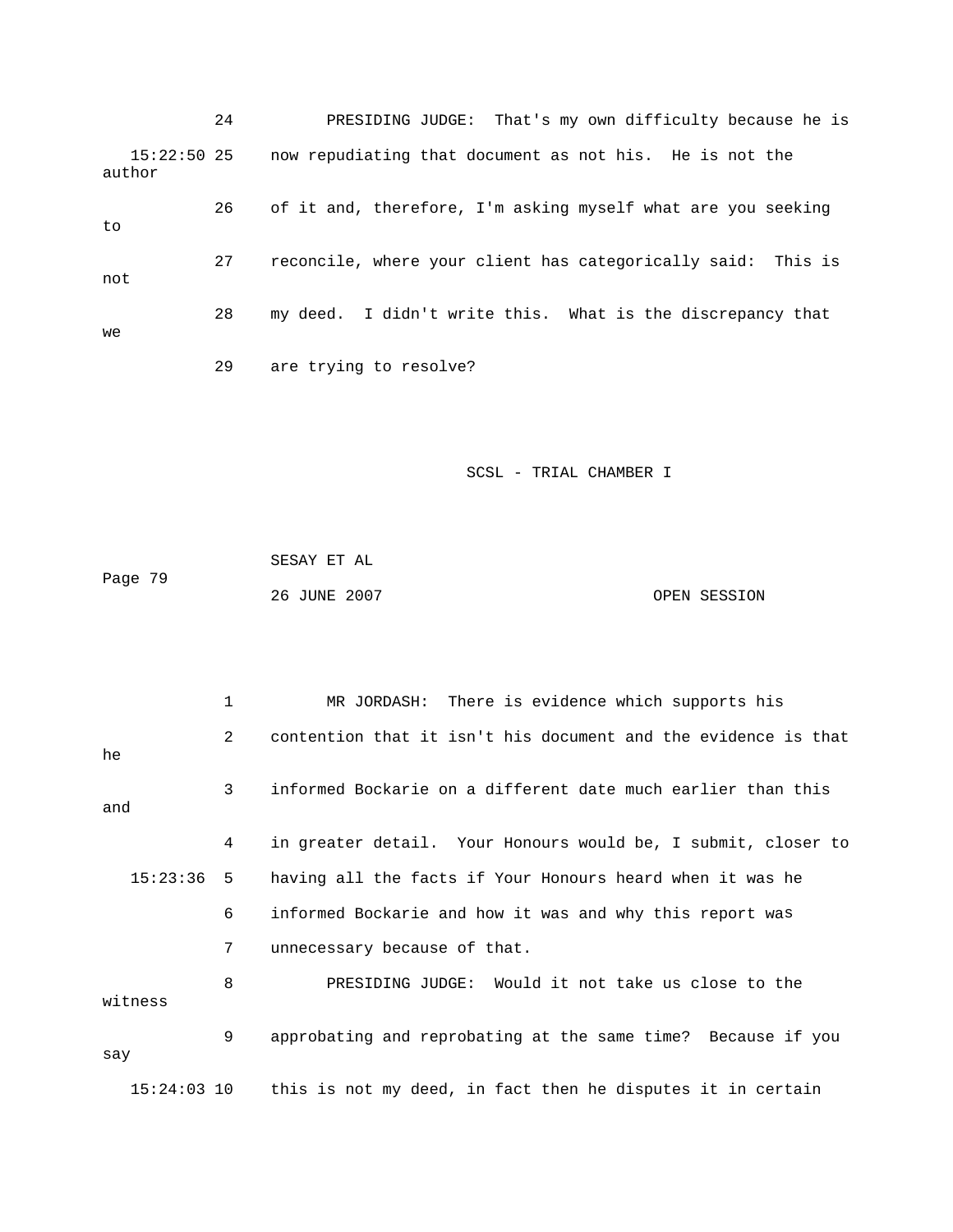11 matters contained in the document, giving his own version of 12 them, then what is there to reconcile? You see, I don't take 13 responsibility for the inaccuracies here but I know from my this 16 MR JORDASH: Well, the difficulty is that the Court is 17 aware of the date when Mr Sesay informed Mr Bockarie of the adduce 21 was in touch with Mr Bockarie on a regular basis by radio, if 22 what Mr Sesay says is correct, that prisoners of war were on 23 their way to Buedu, prior to the writing of this report, if Your 24 Honours accept that the CDF and the Kamajors had been arrested 27 have all the information to know that this report and its 28 authenticity is unlikely. Why send a report three weeks later own 14 knowledge that so-and-so-and-so did not happen. So what's 15:24:30 15 difficulty that you face? not 18 details of the prisoners of war in far greater detail than is 19 contained in this report. A date is all I was seeking to 15:24:55 20 from Mr Sesay. So Your Honours can say, if you accept Mr Sesay 15:25:22 25 and were being handled through the police, the meeting at the 26 police station in Makeni in early January, then Your Honours will in 29 such vague details when all had been communicated much earlier

SCSL - TRIAL CHAMBER I

SESAY ET AL

0 Page 8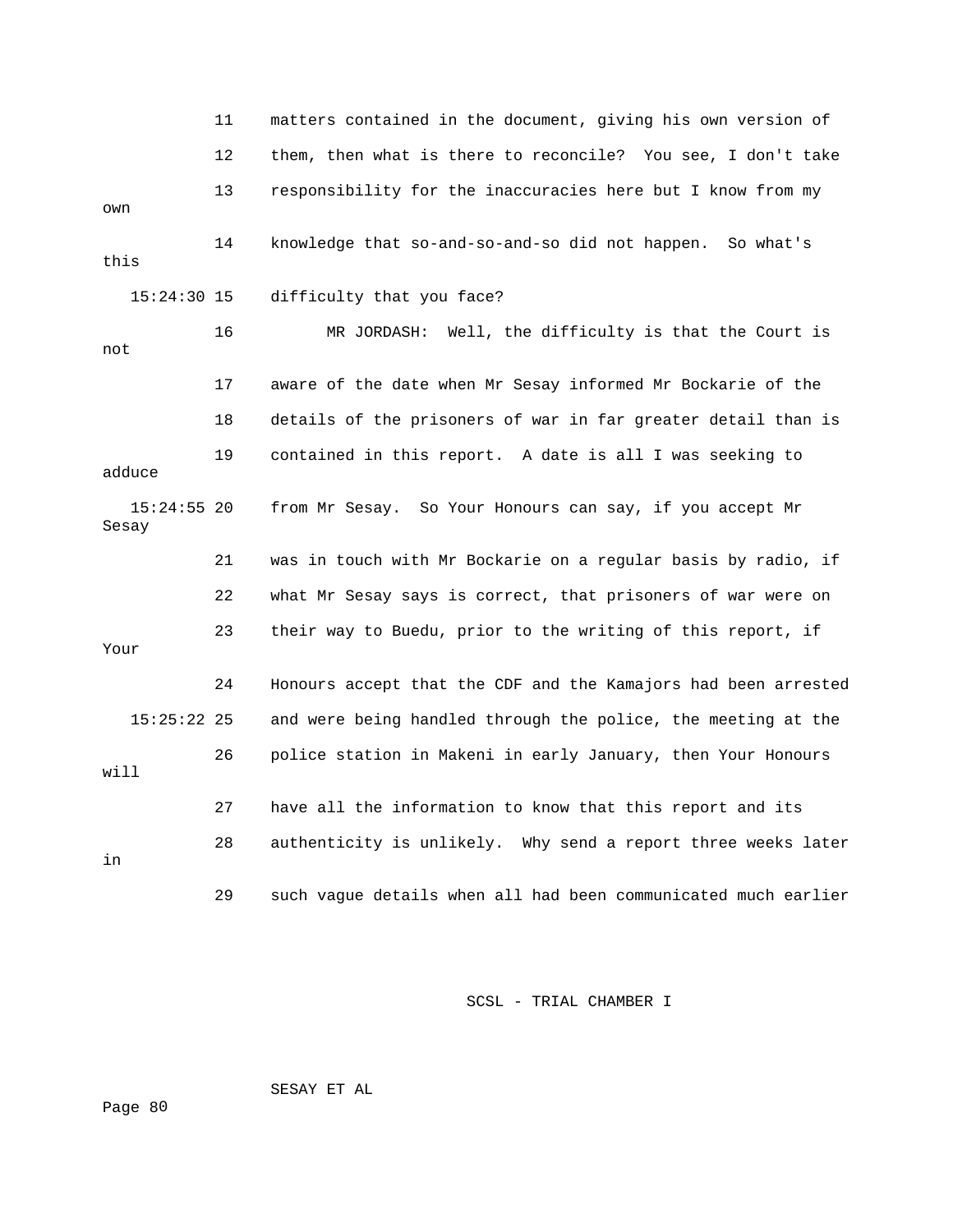|     |               | 1  | and in greater detail?                                         |
|-----|---------------|----|----------------------------------------------------------------|
|     |               | 2  | PRESIDING JUDGE: So the date will resolve the mystery?         |
|     |               | 3  | MR JORDASH:<br>That's it.                                      |
|     |               | 4  | PRESIDING JUDGE: Well, Mr Jordash, we're minded to give        |
|     | 15:26:48      | 5  | you some liberty provided this matter doesn't really go beyond |
|     |               | 6  | what is precisely necessary for you to clarify a presumed      |
|     |               | 7  | discrepancy, because the Bench is allowing you that kind of    |
|     |               | 8  | latitude.                                                      |
|     |               | 9  | In fact, it is very much a borderline case.<br>JUDGE ITOE:     |
|     | $15:27:11$ 10 |    | PRESIDING JUDGE: Yes; quite.                                   |
|     | Bench         | 11 | JUDGE ITOE: It's just because of the largesse of the           |
| to  |               | 12 | that we are allowing that question to be taken and to be put   |
|     |               | 13 | the witness.                                                   |
|     |               | 14 | I'm grateful.<br>MR JORDASH:                                   |
| and | $15:27:21$ 15 |    | The rules of re-examination are very clear<br>JUDGE ITOE:      |
|     |               | 16 | I think we should adhere to them.                              |
|     |               | 17 | PRESIDING JUDGE:<br>Right.                                     |
|     |               | 18 | MR JORDASH: Can I also at the same time, Your Honours,         |
|     | statement     | 19 | make the same request to the Prosecution that we have a        |
|     | $15:27:39$ 20 |    | produced noting the chain of custody of this document?         |
|     |               | 21 | JUDGE BOUTET:<br>I'm really puzzled by these sort of           |
|     | chain         | 22 | requests, I must say, Mr Jordash. I mean, if there is no       |
|     |               | 23 | of custody presumably then this is something that has been     |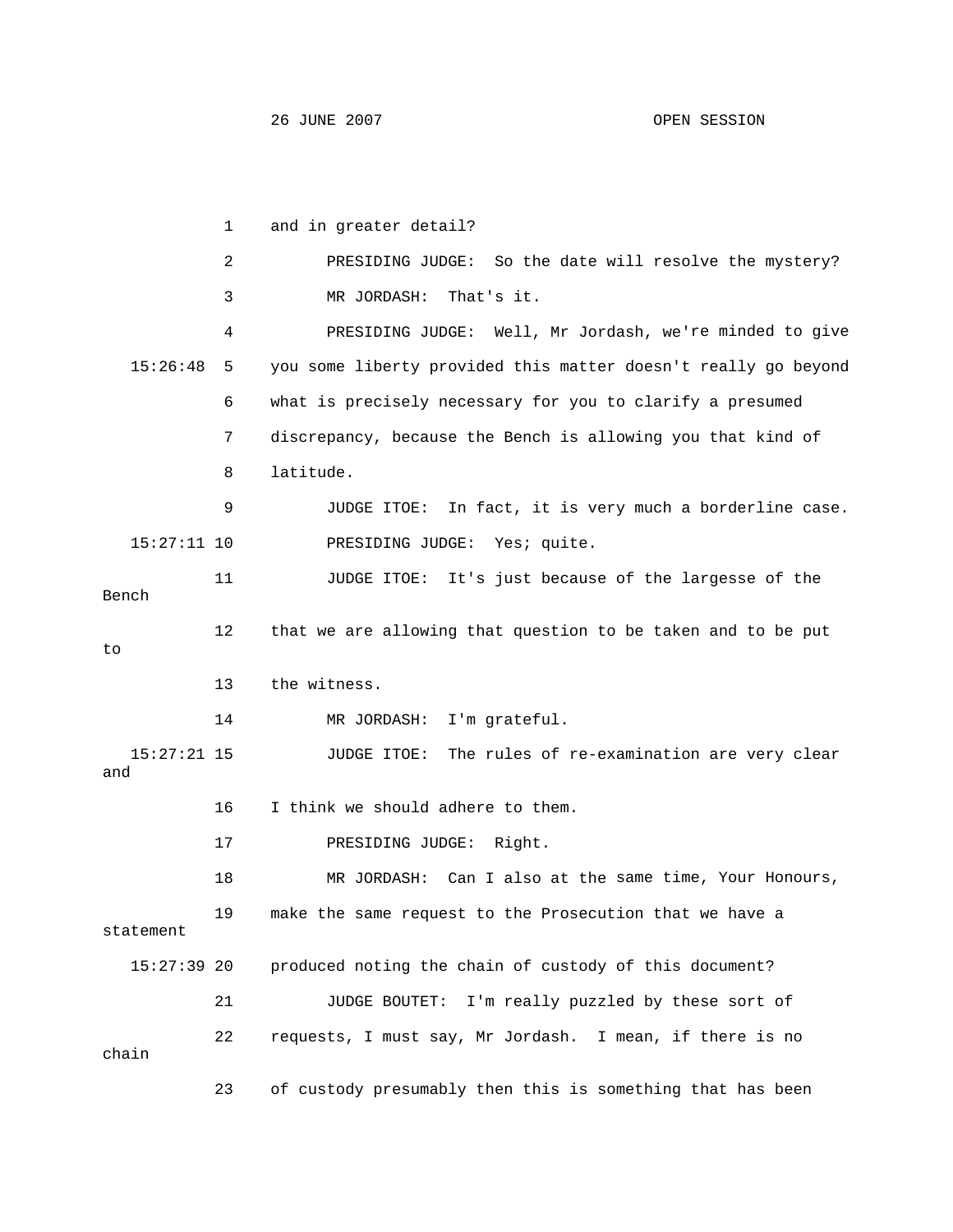24 disputed. It is not something that you can put forward as 15:27:58 25 argument and the Court will then determine what weight, if be 27 people to establish what may or may not be required? May 28 can convince me of that but I'm a bit, as I say, puzzled by these o 29 kind of requests. We seem to be dragged into the arena, t any, 26 it attaches to this. Why should we get involved in ordering you

|         | SESAY ET AL  |              |
|---------|--------------|--------------|
| Page 81 |              |              |
|         | 26 JUNE 2007 | OPEN SESSION |

| it                 | $\mathbf{1}$   | dictate how the case is to be done or not done, or how much of         |
|--------------------|----------------|------------------------------------------------------------------------|
| am                 | $\overline{2}$ | is to be required. That's the best way I can describe it. I            |
|                    | 3              | puzzled by this kind of suggestion to the Bench.                       |
|                    | 4              | MR JORDASH: Because Your Honours might yourselves be                   |
| $15:28:33$ 5<br>to |                | interested in whether this is -- there is available evidence           |
|                    | 6              | prove one way or another the authenticity.                             |
| it.                | 7              | JUDGE BOUTET: If they don't have it, they don't have                   |
|                    | 8              | I mean, we will deal with it the way it is but --                      |
|                    | 9              | PRESIDING JUDGE: I join my learned colleague here that                 |
| whether            |                | $15:28:49$ 10 perhaps the $-$ one goes back to these old rules and see |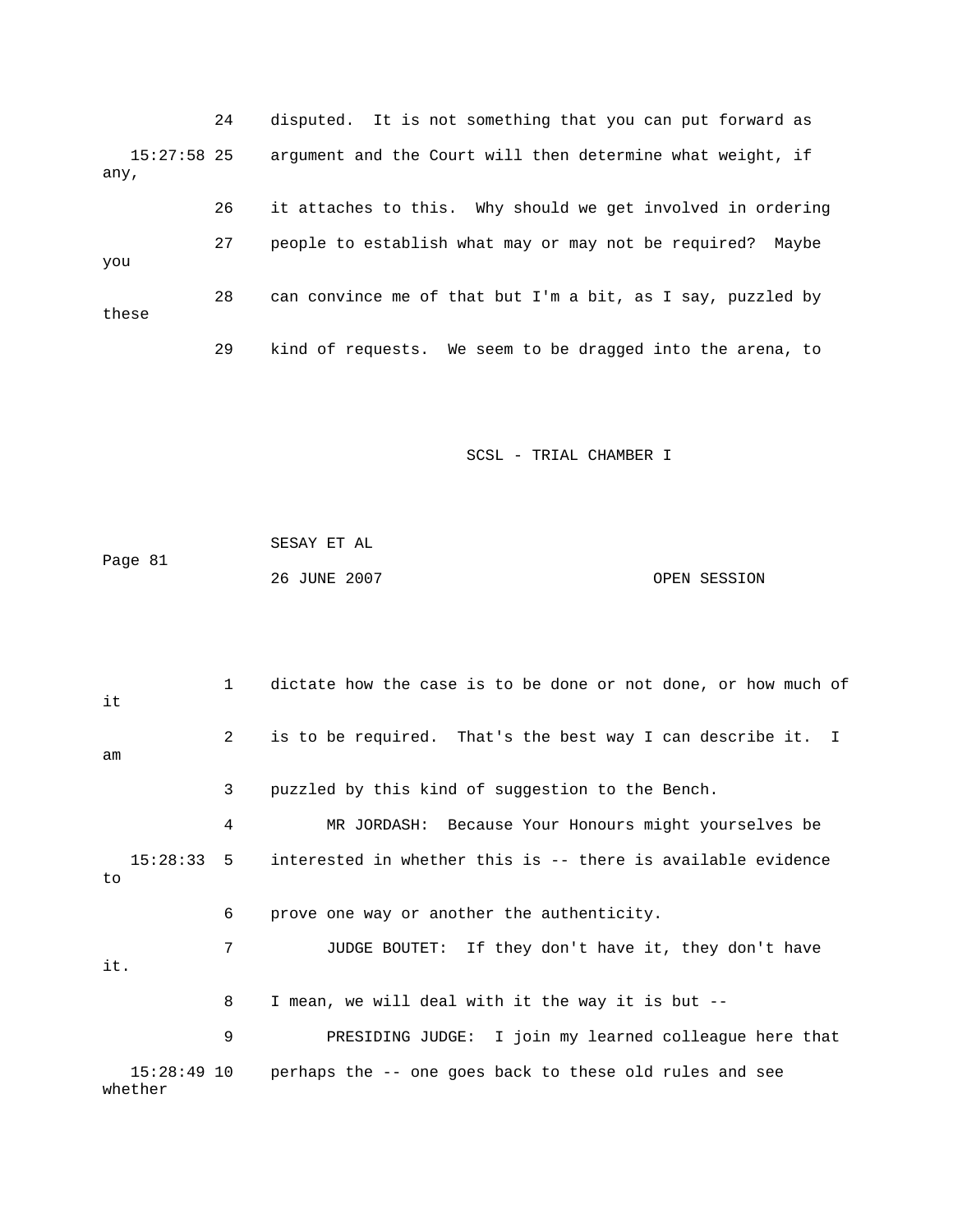11 they have -- the chain of custody would have been a matter 12 could have been raised at the admissibility level. But if it 13 raised now, and there's some doubt as to whether the document subject  $15:29:16$  15 for address, so that it goes back at the appropriate time to 16 issue of weight? Because I remember in my own learning about 17 chain of custody, they usually come up on the threshold question 18 of admissibility. In other words, would be one of the -- but 15:29:42 20 Why not address us at some point in time that this is 21 that we need to factor, significantly, into the probative 22 equation? 23 MR JORDASH: I'll leave it there and I will just ask my 15:29:58 25 JUDGE ITOE: Indeed, I think you should because having 26 admitted it under 89 we cannot now come back to start 28 capital consideration is the weight we will attach to all that is has 14 come from proper custody, ought that not to be properly a the 19 we've gone past that stage now. The document is in evidence. something value 24 question, if I may [Overlapping speakers] - questioning 27 where it has come from. [Indiscernible] the weight, the more these 29 documents that have been admitted through the international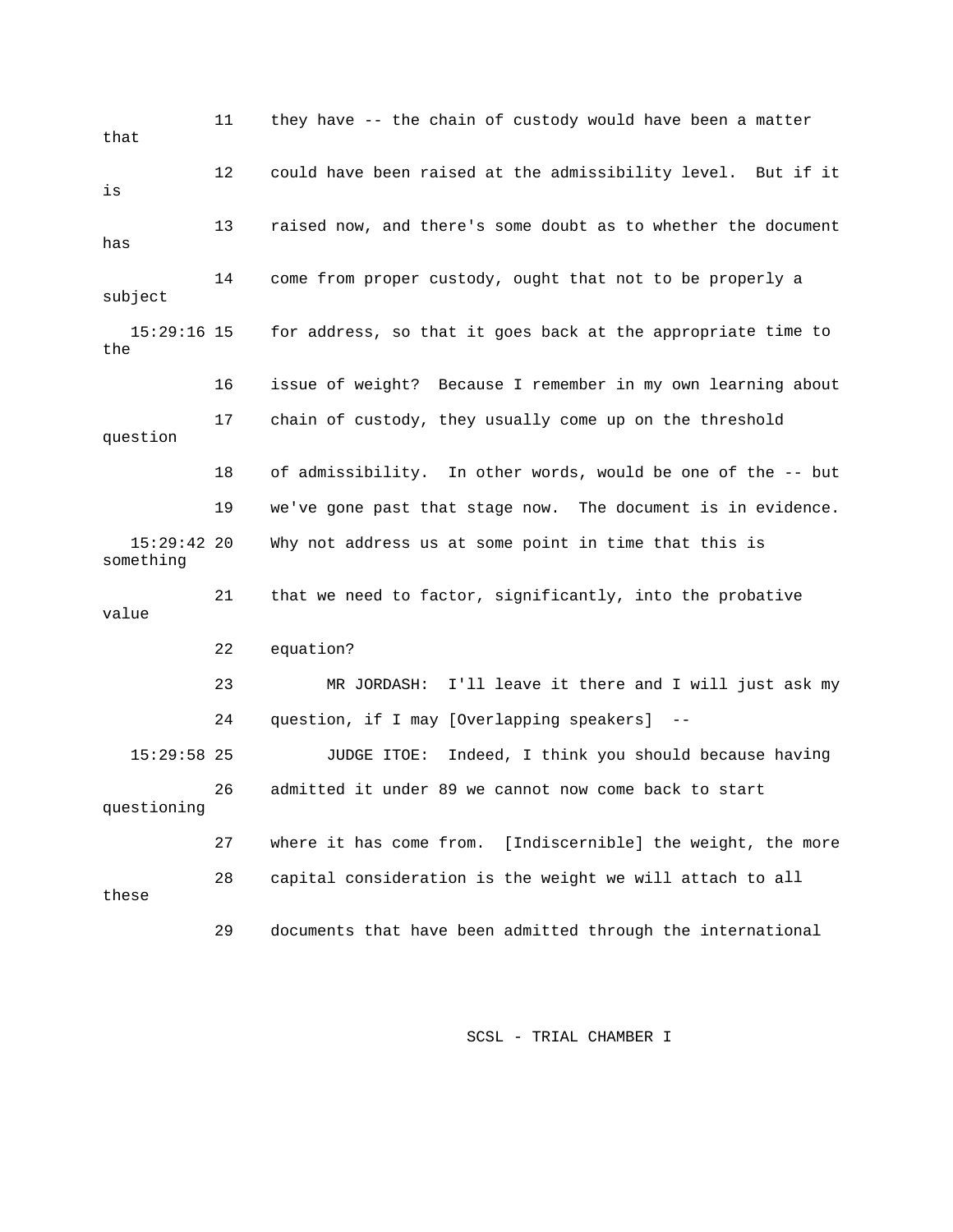| Page 82 | SESAY ET AL  |              |
|---------|--------------|--------------|
|         | 26 JUNE 2007 | OPEN SESSION |

 1 criminal or principle of the opined reception on admissibility 2 evidence which at times appears to me to be limitless, but 3 I think we should try to bring it up on stage [undiscernible]. 4 Otherwise, it becomes an unruly horse and will drive us to 6 which ordinarily should not be admitted. This was my position 7 the Moinina Fofana case which went on appeal and the results are 8 what they are. 9 PRESIDING JUDGE: And added to that, I don't think if the chain of custody issue becomes a live issue then the question 12 custody? And I don't think those matters should engage us at 15:31:16 15 course, all those matters go to weight, where it comes from. 16 JUDGE BOUTET: That's what we suggested, Mr Jordash. It 17 goes to weight in the end. 19 JUDGE BOUTET: And you will have all the time you need of which 15:30:42 5 certain illegalities to admit through the back door evidence in 15:3 11 also would be: What is proper custody and what is not proper 13 this point in time. 14 MR JORDASH: Well, I'm not going to pursue it but, of 18 MR JORDASH: Yes. But sometimes - to 15:31:29 20 argue that in due course. 21 MR JORDASH: But sometimes what I find is that by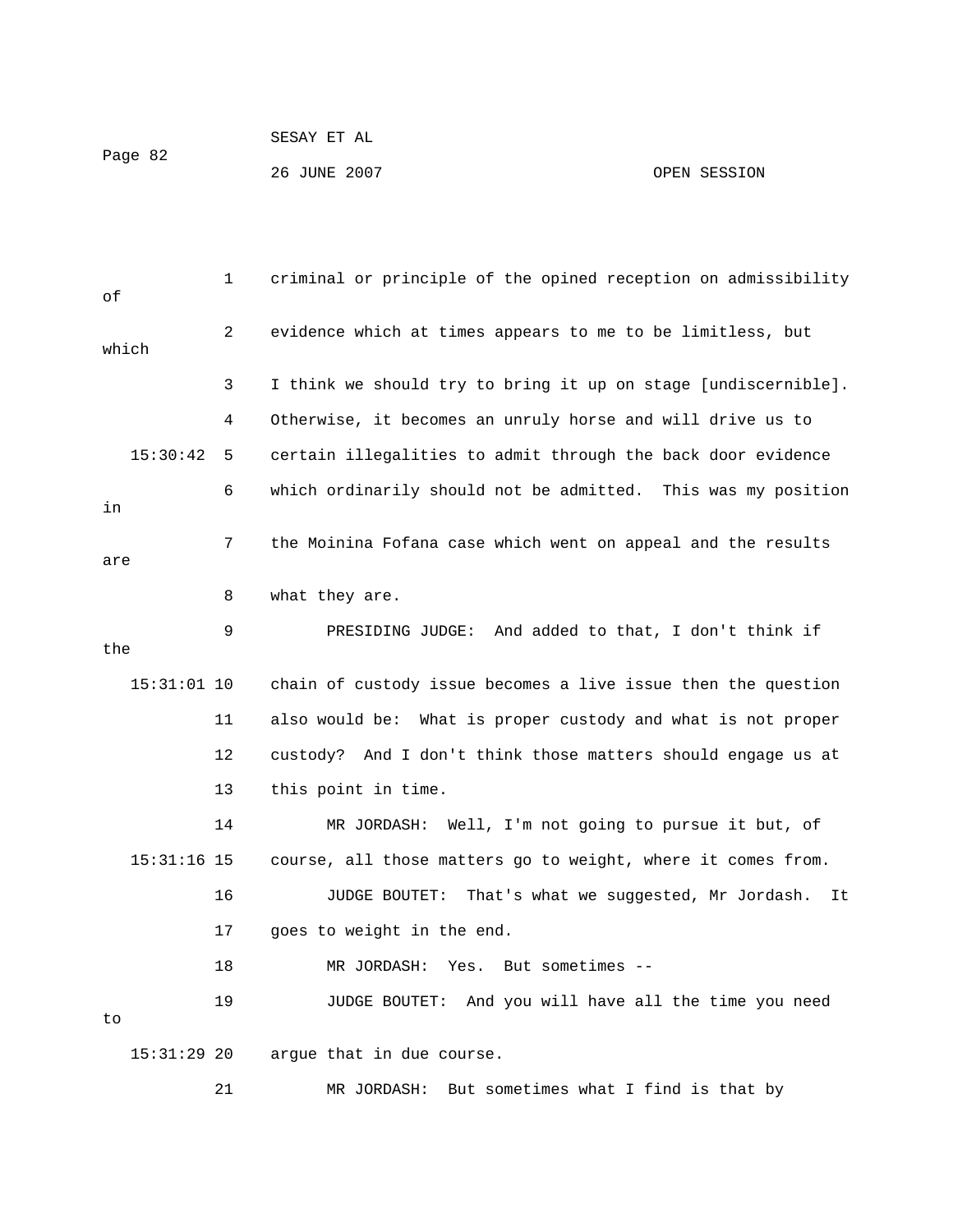|               | 22 | understanding more about where it's come from it's easier to |
|---------------|----|--------------------------------------------------------------|
|               | 23 | attack it.                                                   |
| appreciate    | 24 | PRESIDING JUDGE: Yes. Well, of course, we also               |
| $15:31:39$ 25 |    | that you do the best you can for your client.                |
| doing         | 26 | JUDGE ITOE: It is good to attack it, indeed, you are         |
| defence       | 27 | just what is right in the defence, you know, the supreme     |
| Jordash.      | 28 | of your counsel. Nobody blames you for that at all, Mr       |
|               | 29 | I think, like the French say it, all means are possible, are |

|         | SESAY ET AL  |              |
|---------|--------------|--------------|
| Page 83 |              |              |
|         | 26 JUNE 2007 | OPEN SESSION |

 2 MR JORDASH: Sounds better in French. Right. I'll move 3 on. 4 PRESIDING JUDGE: Okay. 15:32:10 5 MR JORDASH: 6 Q. So the question is this, Mr Sesay: Can you recall when and 7 if you reported to Bockarie concerning the situation about 9 A. Well, the very day that we attacked Koidu Town and captured 1 permissible. [French spoken] 8 prisoners of war?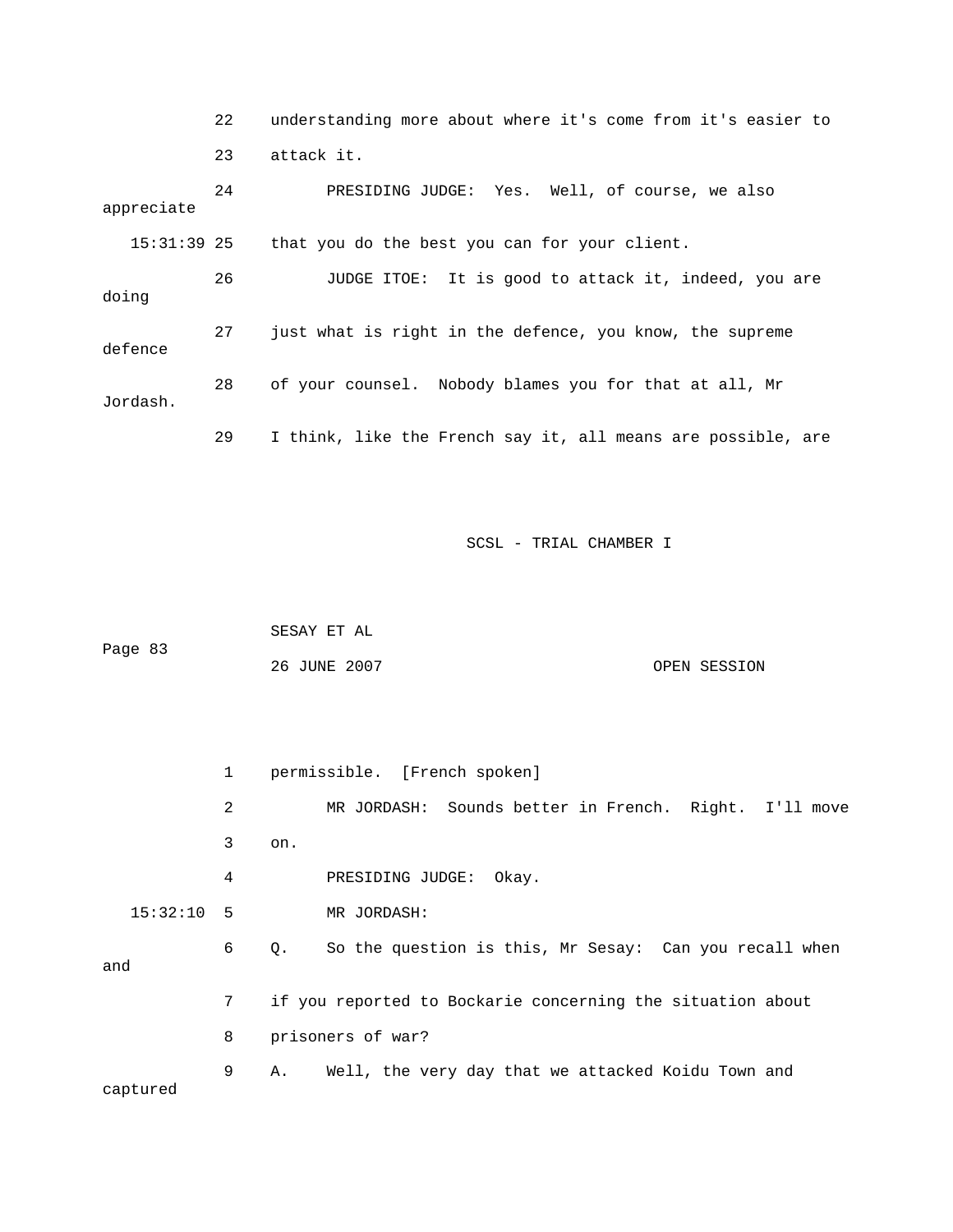15:32:47 10 these prisoners of war, it was almost at night, around 7.00. 12 Migerians -- 12 of them with their names -- with their 13 and armoured cars that we captured, everything that we 14 in Kono, down to medicine from ECOMOG. 15:33:01 15 Q. And the situation with the Kamajors and CDF prisoners of 17 A. It was the same way. The same way. 15:33:21 20 you had earlier said that you received instructions that the 21 materials you captured should be used for purposes of prosecuting 22 the war. you 15:33:40 25 had reported to Bockarie, the following day after the capture 27 THE WITNESS: My Lord, it was the prisoners of war 28 themselves that I sent to Buedu when I was leaving for Makeni. It 11 was the next morning that I sent the report to Bockarie, how many materials captured 16 war; same question? 18 JUDGE ITOE: Mr Sesay, did you say you sent the prisoner 19 and everything you captured to Buedu? What discussion? Because 23 THE WITNESS: Yes, sir, My Lord. 24 JUDGE ITOE: What did you say you sent to Buedu after of 26 the prisoners of war? 29 But Bockarie had known from the radio message that I sent the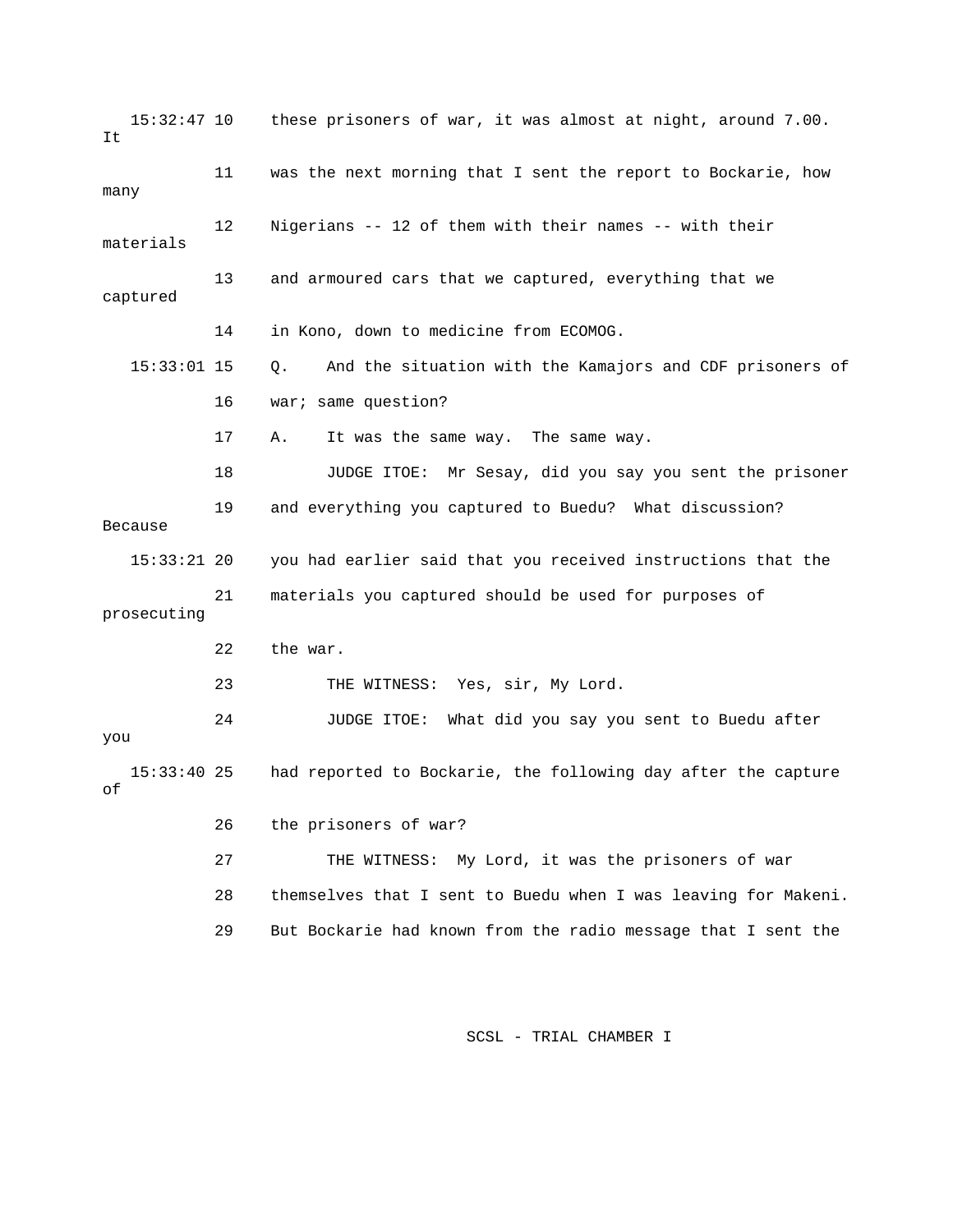| Page 84 | SESAY ET AL  |              |
|---------|--------------|--------------|
|         | 26 JUNE 2007 | OPEN SESSION |

 1 following day that we captured Koidu Town, with all the 2 that we captured, including medicines and the armoured cars. 3 JUDGE ITOE: What happened to these medicines and the 15:34:19 5 THE WITNESS: Yes, sir. Yes, sir. It was only the 6 prisoners of war that I sent to Buedu. 8 THE WITNESS: Yes, sir. 9 MR JORDASH: 15:34:39 10 Q. I just want you to be clear, Mr Sesay. When I'm talking 14 JUDGE BOUTET: I thought you had canvassed that, 16 THE WITNESS: I sent the message about the prisoners of 17 war, the Nigerians, the CDF, and ammunition that we captured 18 Koidu Town, including the tanks. I cannot -- I cannot capture 19 Kono without sending a report and all that have been captured, 15:35:10 20 including the prisoners of war, before I could go ahead. It 21 the message that I sent that Bockarie gave me instructions to materials 4 armoured cars; you kept them in Koidu? 7 JUDGE ITOE: Okay, thank you. 11 prisoners of war, I'm not just talking of Nigerians. I'm talking 12 about the CDF and the Kamajors as well. 13 A. Yes, yes. 15:34:49 15 Mr Jordash. I mean - in was 22 chase the ECOMOG towards Makeni.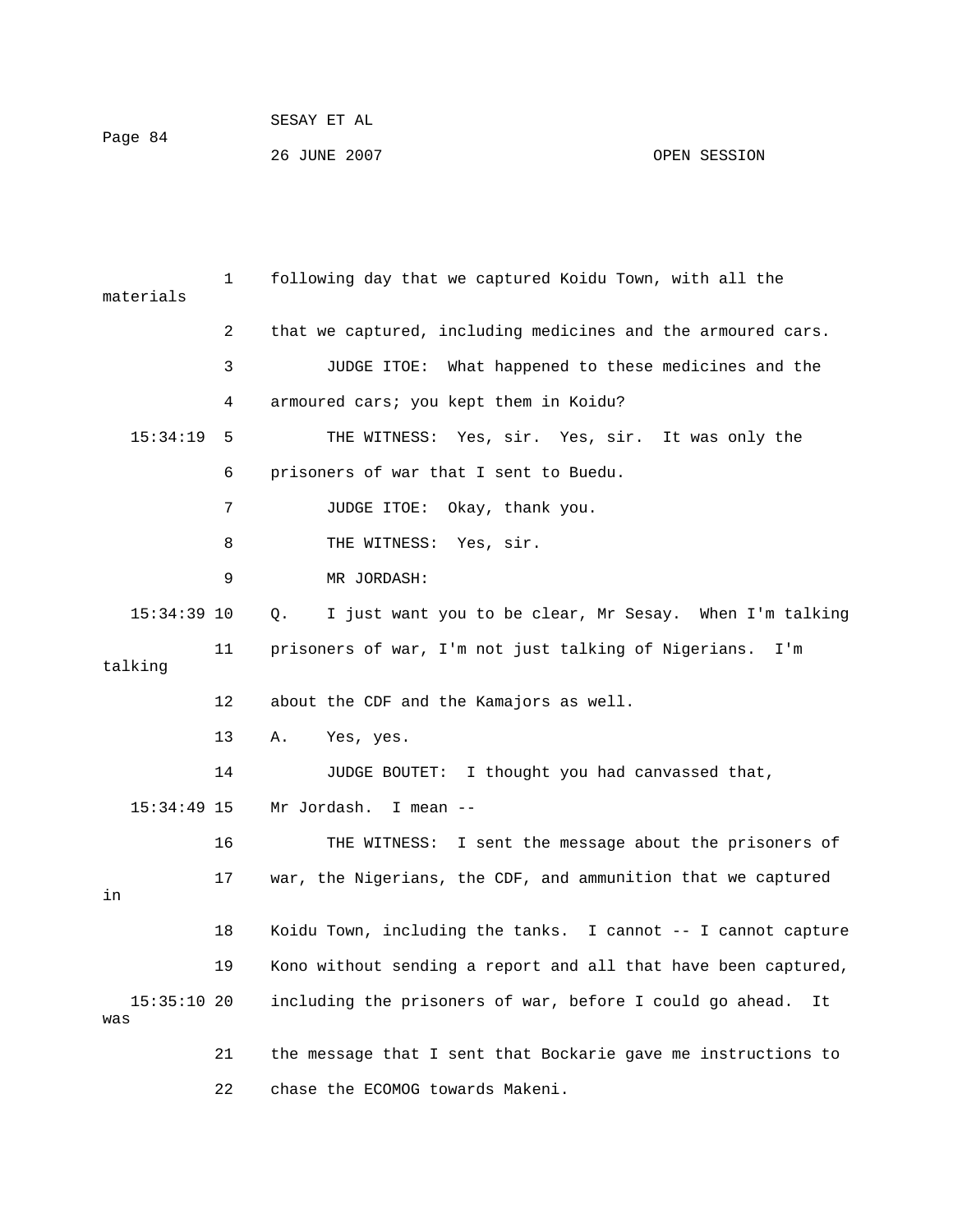|                      | 23           |             | MR JORDASH:  |                                                              |              |
|----------------------|--------------|-------------|--------------|--------------------------------------------------------------|--------------|
| please.              | 24           | $Q_{\star}$ |              | Now, let me ask you to have a look at Exhibit 225,           |              |
| $15:35:33$ 25<br>you |              |             |              | And as I understand -- well, as I understand your evidence,  |              |
|                      | 26           |             |              | dispute some of the details of this document; is that right? |              |
|                      | 27           |             |              | JUDGE ITOE: Mr Jordash, is it 225?                           |              |
|                      | 28           |             |              | MR JORDASH: 225, I hope, is the "Subject: Forum" --          |              |
|                      | 29           |             |              | JUDGE ITOE: Forum minute, yes.                               |              |
|                      |              |             |              | SCSL - TRIAL CHAMBER I                                       |              |
| Page 85              |              | SESAY ET AL | 26 JUNE 2007 |                                                              | OPEN SESSION |
|                      | $\mathbf{1}$ |             | MR JORDASH:  |                                                              |              |
|                      | $\sim$       |             |              | . The man and state about the same of the same and monocally |              |

| from         | 2           | Let me ask you about page 3, please, and suggestions<br>0.  |
|--------------|-------------|-------------------------------------------------------------|
|              | 3           | the forum:                                                  |
|              | 4           | "No looting until the mission is accomplished. All          |
| $15:36:18$ 5 |             | government properties should be reported to the mission     |
|              | 6           | commander. Three ammunitions are to be used on main         |
|              | 7           | targets and that we should use our guerilla tactics         |
|              | 8           | $(bypasses)$ ."                                             |
| at           | 9           | Now, cast your mind back to what was said, if anything,     |
| cast         | 15:36:38 10 | the forum, about government properties and looting. Can you |

11 any light on this suggestion?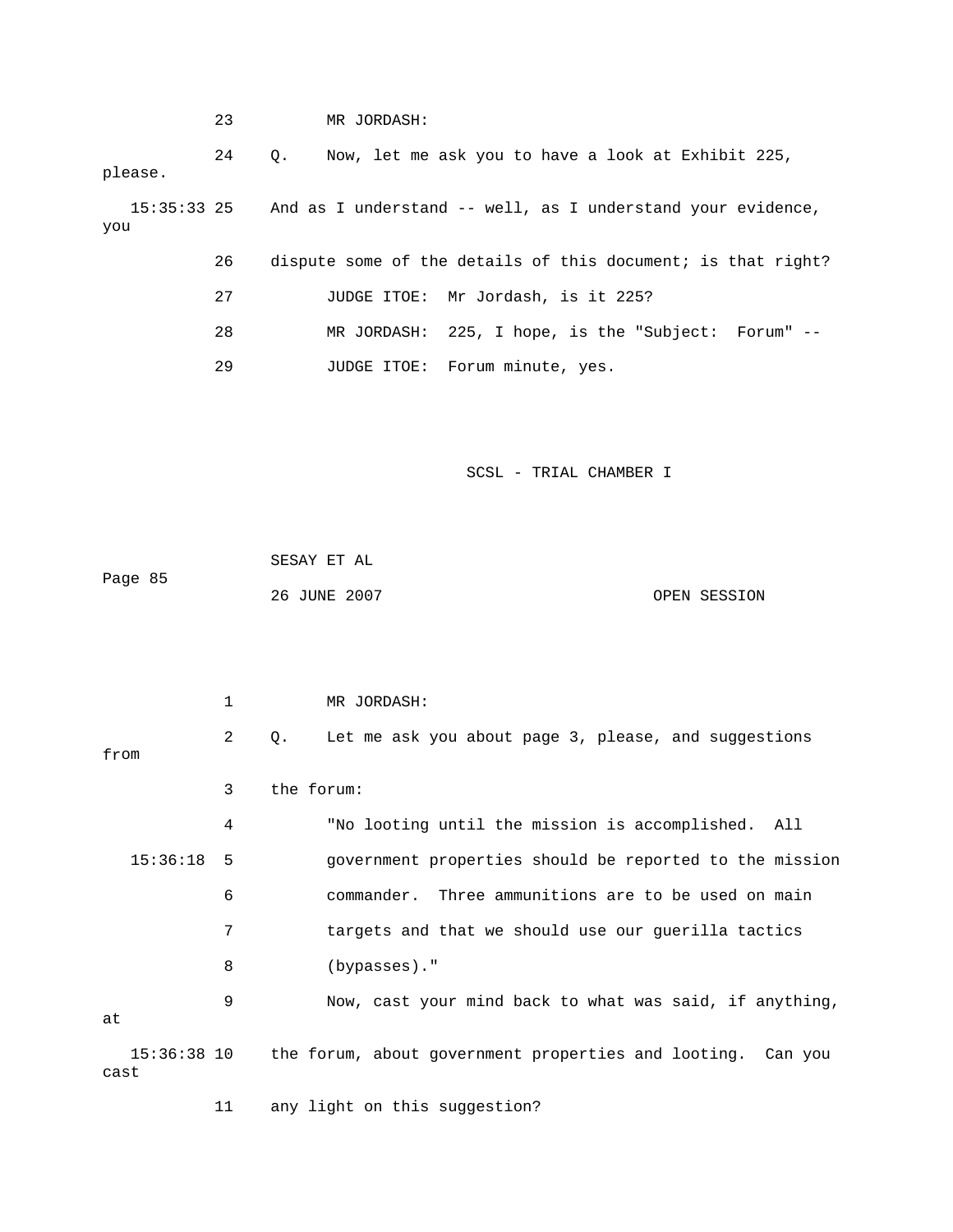|           | 12 | Α.    | What I mean to say, government property must be<br>Yes.      |
|-----------|----|-------|--------------------------------------------------------------|
|           | 13 |       | reported like arms, ammunition, medicine.                    |
|           | 14 | $Q$ . | And to what did the looting refer to?                        |
| shouldn't | 15 | Α.    | Well, the instruction that I gave was that they              |
|           | 16 | loot. | They shouldn't loot from the civilians. But if ECOMOG        |
|           | 17 |       | and the ECOMOG base is captured, this -- these that were the |
|           | 18 |       | government properties that I requested for the arms, the     |
|           | 19 |       | ammunition, the medicines and rice.                          |
|           | 20 | Q.    | When did you say that should take place?                     |
| Town.     | 21 | Α.    | Well, I said that was after we'd have captured Koidu         |
|           | 22 | $Q$ . | Thank you. Finally --                                        |
|           | 23 | Α.    | And, also $-$                                                |
| take      | 24 |       | THE INTERPRETER: Your Honours, can the witness kindly        |
|           | 25 |       | that last portion and more audibly?                          |
|           | 26 |       | MR JORDASH:                                                  |
|           | 27 | Q.    | Can we have the answer again? And raise your voice           |
|           | 28 |       | slightly, please?                                            |
| on        | 29 | Α.    | I said, that is here that the materials should be used       |

SESAY ET AL

```
86 
Page
```
26 JUNE 2007

OPEN SESSION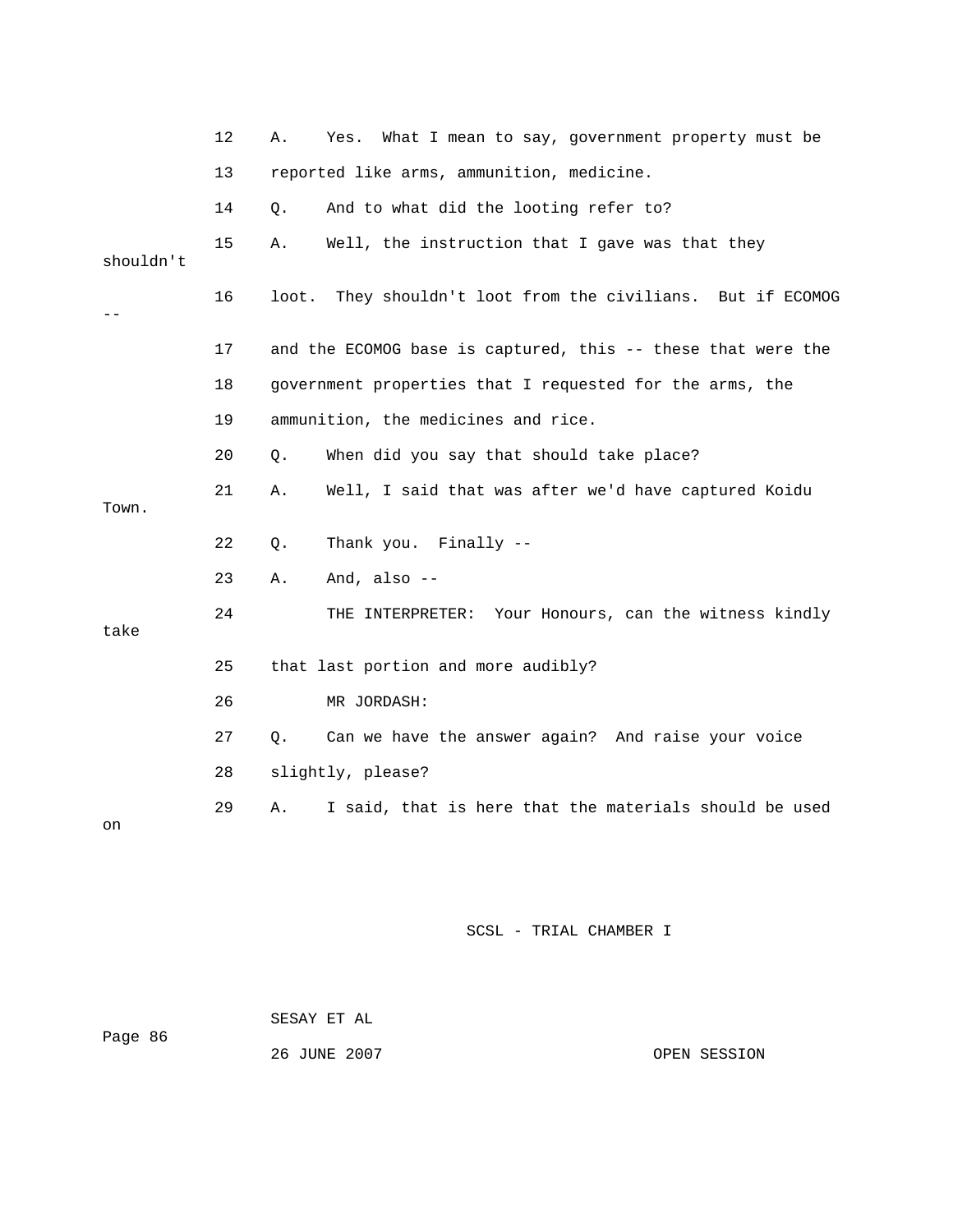| should  | 1  | targets. I said, that at the meeting that the ammunition           |
|---------|----|--------------------------------------------------------------------|
|         | 2  | be used on targets, meaning they should shoot. From where          |
|         | 3  | shooting was coming from, they shouldn't shoot where civilians     |
| that    | 4  | It was only the ECOMOG and the CDF that were in arms<br>were.      |
|         | 5  | are targets.                                                       |
|         | 6  | I would like some clarification.<br>JUDGE BOUTET:<br>In one        |
|         | 7  | answer you say you gave instruction not to loot from the           |
|         | 8  | Then you went on to talk about ECOMOG and CDF.<br>civilians.<br>So |
|         | 9  | does that mean that they were allowed to loot ECOMOG and CDF?      |
| We      | 10 | THE WITNESS: Well, My Lord, we were fighting the war.              |
|         | 11 | had the idea that the CDF -- that when we were fighting and we     |
| we'll   | 12 | captured them, then capture their dump, whatever was there,        |
|         | 13 | take. Because they, too, when they were fighting against us,       |
|         | 14 | whatever they captured against us, they would take.<br>They were   |
|         | 15 | the government troops.                                             |
|         | 16 | MR JORDASH:                                                        |
| to      | 17 | Okay. Let's have a look, please, at Exhibit 227.<br>Q.<br>Turn     |
| please, | 18 | the last -- the second page, please. Just some clarity,            |
|         | 19 | as to your relationship with Major Mana in January 1999.           |
|         | 20 | Major Mana was the IO commander, and when we captured<br>Α.        |
| he      | 21 | Makeni, he didn't go anywere. He was staying in Makeni until       |
|         | 22 | was involved in an accident with his car, and he died in           |
|         | 23 | February.                                                          |
|         | 24 | And your relationship with Kartewu, if any, in January.<br>Q.      |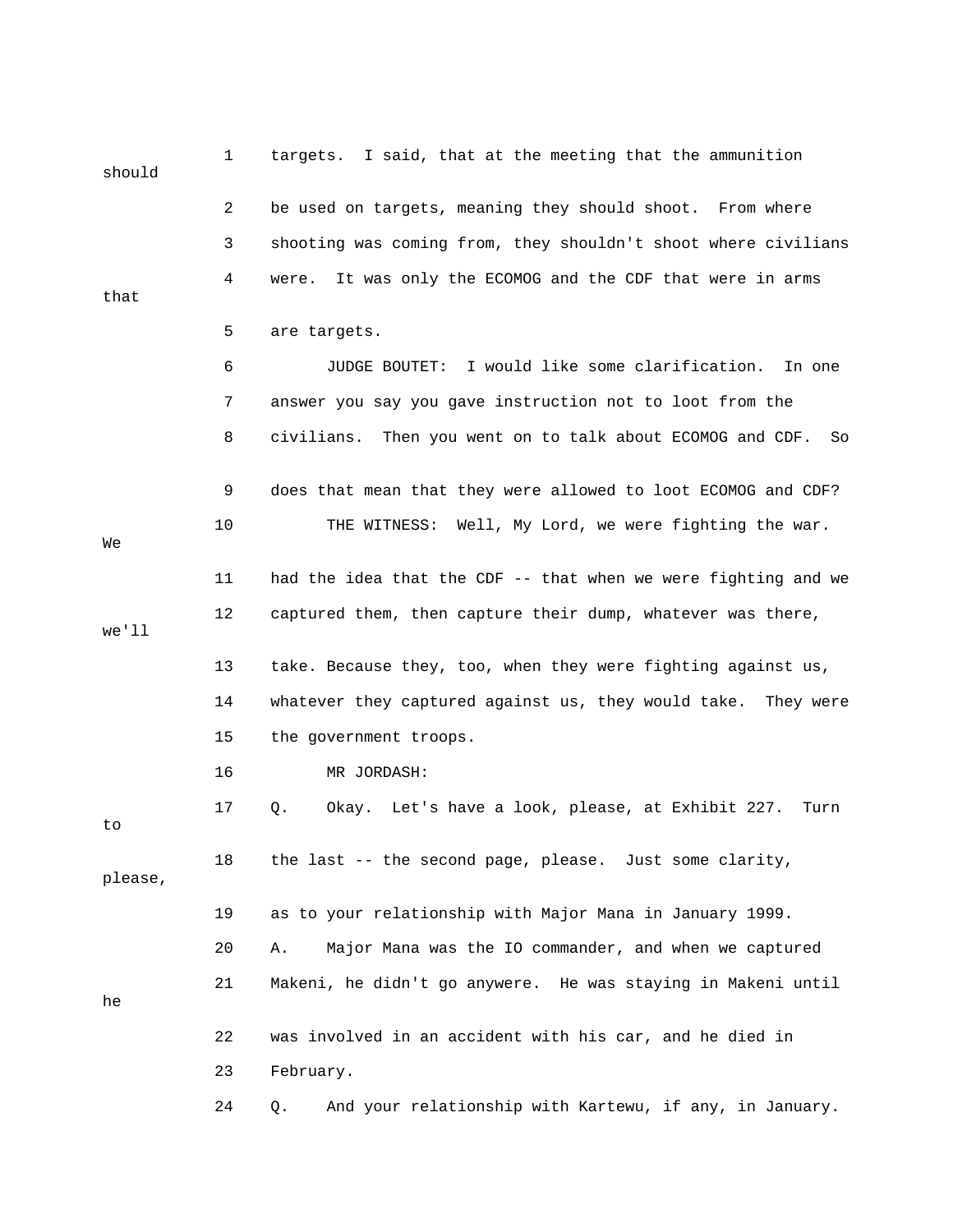25 THE INTERPET ER: Can learned counsel please take that 26 question. The nam e was not very clear. 27 MR JORDASH:

28 Q. One second, sorry. The question again is: Your

29 relationship with Kartewu, K-A-R-T-E-W-U, in January 1999.

## SCSL - TRIAL CHAMBER I

 SESAY ET AL Page 87 26 JUNE 2007 OPEN SESSION

|          | 1  | No, this was not somebody I had a working relationship<br>Α.  |
|----------|----|---------------------------------------------------------------|
|          | 2  | with.                                                         |
|          | 3  | Do you know where he was?<br>Q.                               |
| Black    | 4  | Raymond was in -- Raymond was in Kono. Raymond was a<br>Α.    |
| for      | 5  | Guard. He was in Kono. He was in Kono in -- in the whole --   |
|          | 6  | the whole of '99.                                             |
| to       | 7  | Now, as to the contents of this report, could I ask you<br>0. |
| your     | 8  | look at the first page of 6 January 1999? Do you know where   |
| date?    | 9  | group, the group that you were in command of, were on this    |
|          | 10 | This group?<br>Α.                                             |
|          | 11 | Your group from Kono.<br>Q.                                   |
| captured | 12 | Well, as I have told you earlier, I said, when we<br>Α.       |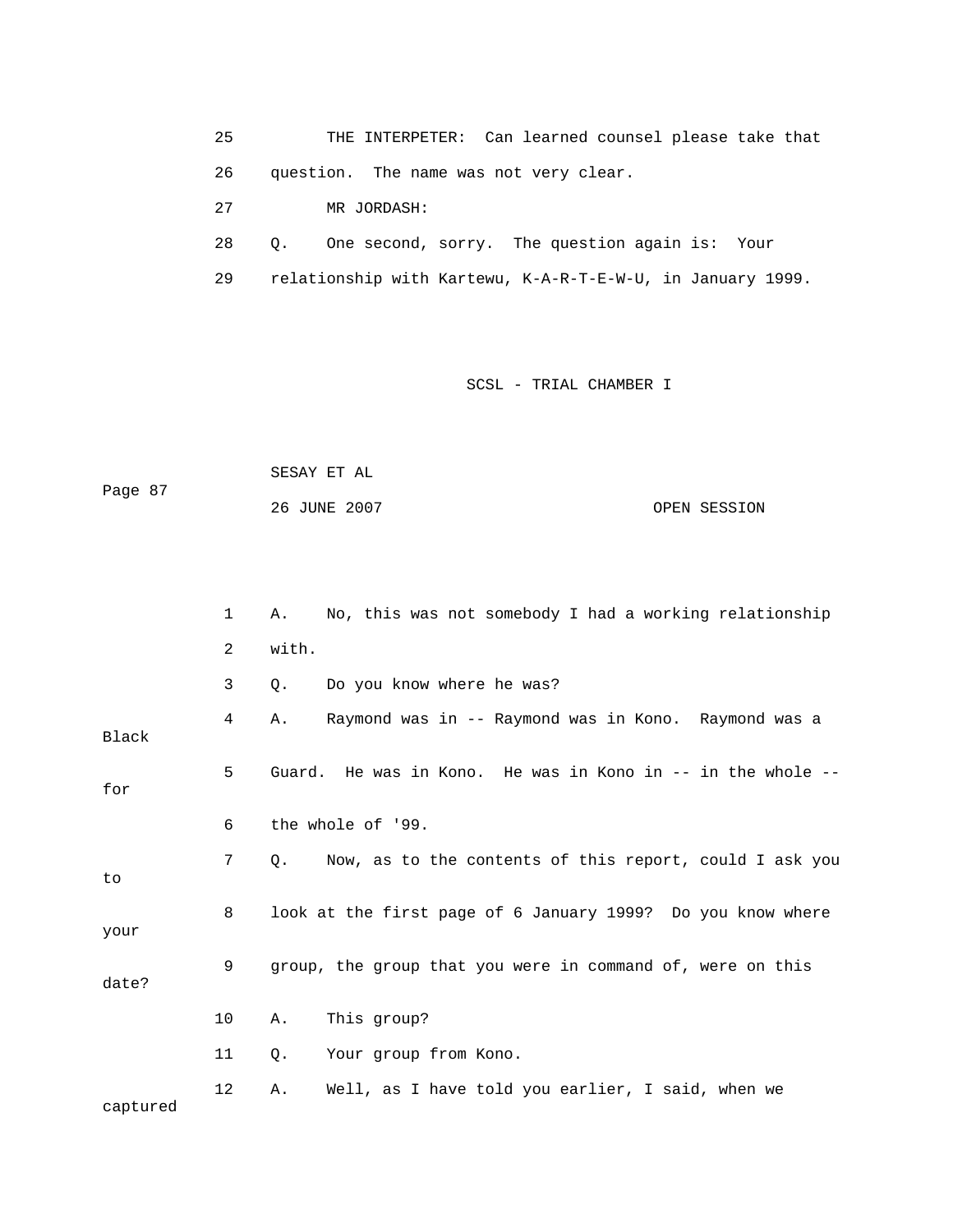|         | 13 | Makeni, the group that I was commanding attacked Bumbuna at     |
|---------|----|-----------------------------------------------------------------|
| there   | 14 | first. It was in the first week of January. It was from         |
|         | 15 | that they left and attacked Port Loko.                          |
|         | 16 | $Q$ .<br>There's reference there on the 8th January entry to an |
|         | 17 | attack on the troops at Waterloo, and it's suggested there --   |
|         | 18 | JUDGE ITOE: Mr Jordash, which January is this? We have          |
|         | 19 | 6th January, we have 7th January, we have 8th January.          |
|         | 20 | MR JORDASH:<br>Sorry, I'm just --                               |
|         | 21 | JUDGE ITOE:<br>9th January, so.                                 |
| Honour. | 22 | MR JORDASH:<br>It's 8th January I'm looking at, Your            |
|         | 23 | I've got the wrong date.                                        |
| and     | 24 | 0.<br>And -- well, if one looks, Mr Sesay, at the 7th January   |
|         | 25 | the 8th January together, there's a suggestion that there's an  |
|         | 26 | attack on Waterloo which only lasted about a day.               |
|         | 27 | That was why I said today that these dates are not<br>Α.<br>No. |
| not     | 28 | correct. The 7th January, we did not even attack -- we had      |
|         | 29 | even attacked Port Loko. It was after the attack on Port Loko   |

| Page 88 | SESAY ET AL  |              |
|---------|--------------|--------------|
|         | 26 JUNE 2007 | OPEN SESSION |

1 that we were using the road to come to Waterloo.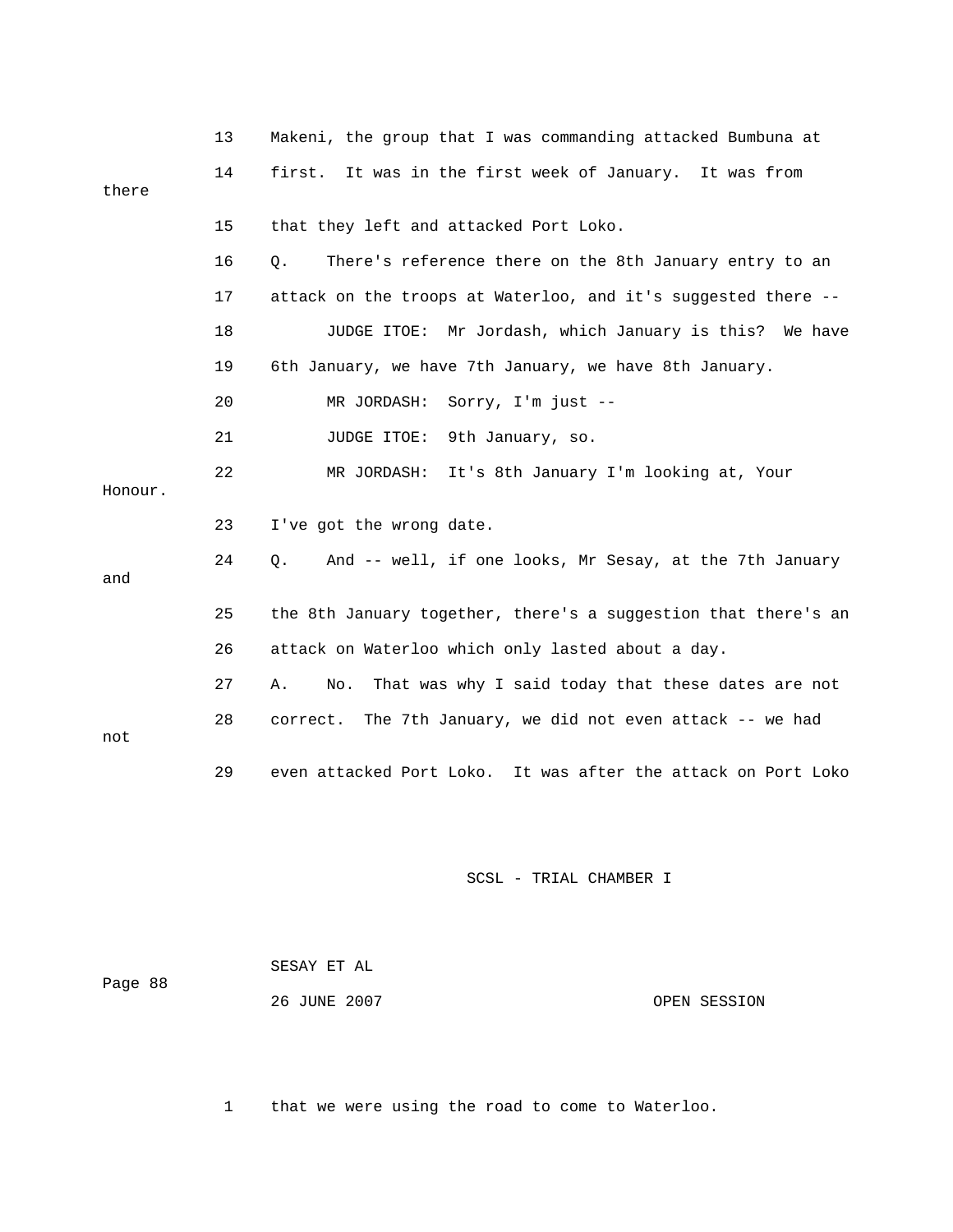2 Q. So to be clear then, how long was the attack at Waterloo,

- 3 once it started?
- 4 A. The attack where?
- 5 Q. Waterloo, against the Guineans.

 6 A. Well, I said, Rambo, Superman arrived in Waterloo in the 7 second week in January. And the fighting took place for two 8 weeks before the Guineans could leave Waterloo to Port Loko. 9 Q. Right. Just go over the page, please. There's

| reference     |    |                                                                |
|---------------|----|----------------------------------------------------------------|
| in            | 10 | there at the top, 15 January 1999, of an agreement between men |
|               | 11 | Freetown and men at the point -- at some point, it's unclear,  |
|               | 12 | were to do a joint operation on Jui and Kossoh Town.           |
|               | 13 | "The Freetown men were scheduled to attack Jui and we to       |
|               | 14 | attack Kossoh Town. That night we attacked Kossoh Town.        |
|               | 15 | We cleared the enemies. But the Freetown men never turn        |
| Alpha         | 16 | Therefore the enemies, with the support of the<br>up.          |
|               | 17 | Jets, drove us from Kossoh Town."                              |
|               | 18 | What was at Kossoh Town, Mr Sesay? Do you know, at this        |
|               | 19 | point?                                                         |
| $16:58:39$ 20 |    | Kossoh Town is around Jui, towards Allen Town.<br>Α.           |
|               | 21 | And who was there?<br>Q.                                       |
| And           | 22 | ECOMOG was at Jui and Kossoh Town during those times.<br>Α.    |
| ended         | 23 | during the 15 years, the fighting was between us when they     |
|               | 24 | with the Guineans at Waterloo until 8 January.                 |
| $16:59:04$ 25 |    | There's reference -- well, are you aware if, aside from<br>Q.  |
| that          | 26 | ECOMOG, there were any other people at Jui or Kossoh Town at   |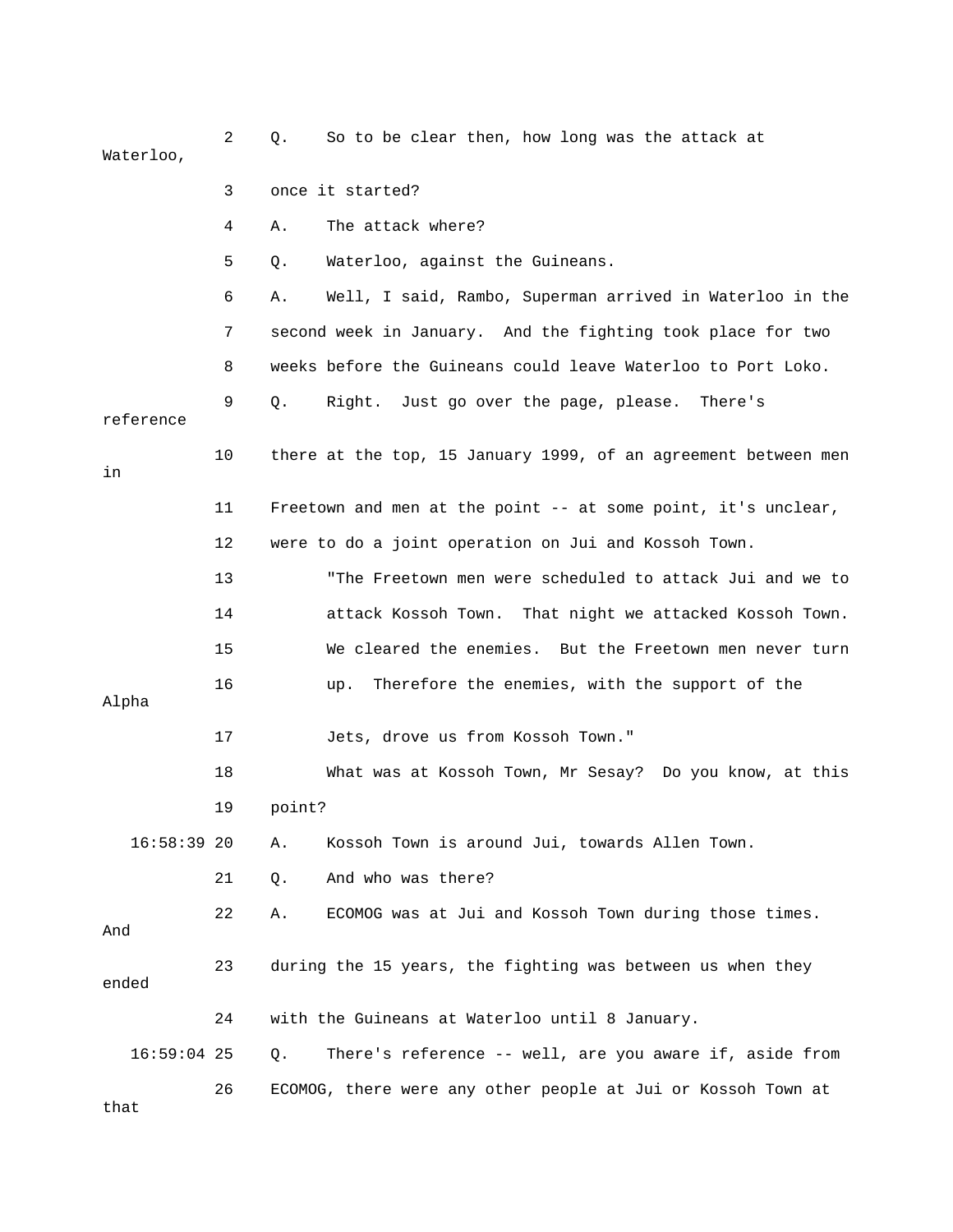27 point in time?

 28 A. Well, anywhere that ECOMOG was, the CDF will be based. 29 They were fighting alongside with them.

SCSL - TRIAL CHAMBER I

 26 JUNE 2007 OPEN SESSION SESAY ET AL Page 89

1 Q. What about civilians? 4 Q. And there's reference a bit lower down to the problems. 16:59:49 5 "We have not yet connected physically with our brothers in 6 Freetown." And it would appear that that is a reference to -- 7 the date of the document, 21 January 1999. At that stage, the 8 document is claiming that the RUF has not made contact with 17:00:25 10 A. Well, I know until late January, there was no contact 11 between the men at Waterloo and those in Freetown. 12 Q. The recommendation at the bottom, "Anyway, the morale of 13 the soldiers, especially to the point I have visited, is high. 14 Bravo to Colonel Boston Flomo, Major Barkar, 2 A. The ECOMOG was at Jui? No, at this time I can't say 3 anything. I was not around. the 9 SLA. Do you know if that's true or not? 17:01:25 15 Lieutenant-Colonel Victor -- 16 THE INTERPRETER: Please, learned counsel. Your

Honours,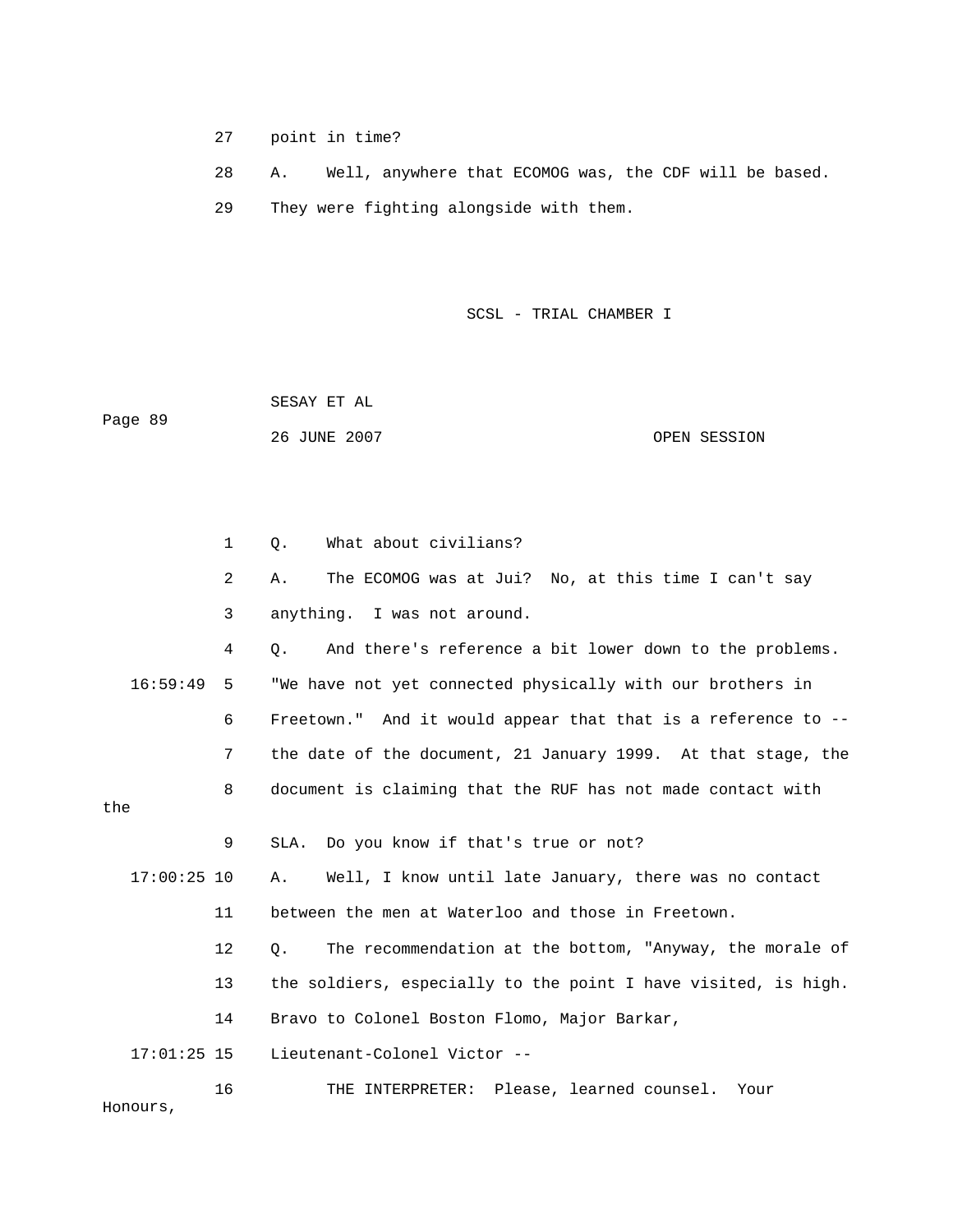17 can he go over?

18 MR JORDASH: Sorry.

 19 Q. "Anyway, the morale of the soldiers, especially to the 17:01:51 20 point I have visited, is high. Bravo to Colonel Boston Flomo, 22 Lieutenant-Colonel Amara Salia, alias Peleto, and all Black 1999. 17:02:33 25 A. Yes. At that time, Peleto was with Rambo at -- they 27 Q. Whereabouts? 28 A. At Waterloo. It was late in January that the Guineans 21 Major Barkar," B-A-R-K-A-R, "Lieutenant-Colonel Victor, 23 Guards." This is a document, as we've said, on 21 January 24 Do you know where Peleto was at that point? were 26 fighting with the Guineans.

29 withdrew from Waterloo.

SCSL - TRIAL CHAMBER I

| Page 90 | SESAY ET AL  |              |
|---------|--------------|--------------|
|         | 26 JUNE 2007 | OPEN SESSION |

1 Q. Do you know anything about any RUF movement past 3 PRESIDING JUDGE: Yes, Mr Harrison. 4 MR HARRISON: The Prosecution objects. We say that, again, 2 Waterloo, January 1999?

17:05:38 5 this is a topic that was dealt with during direct examination.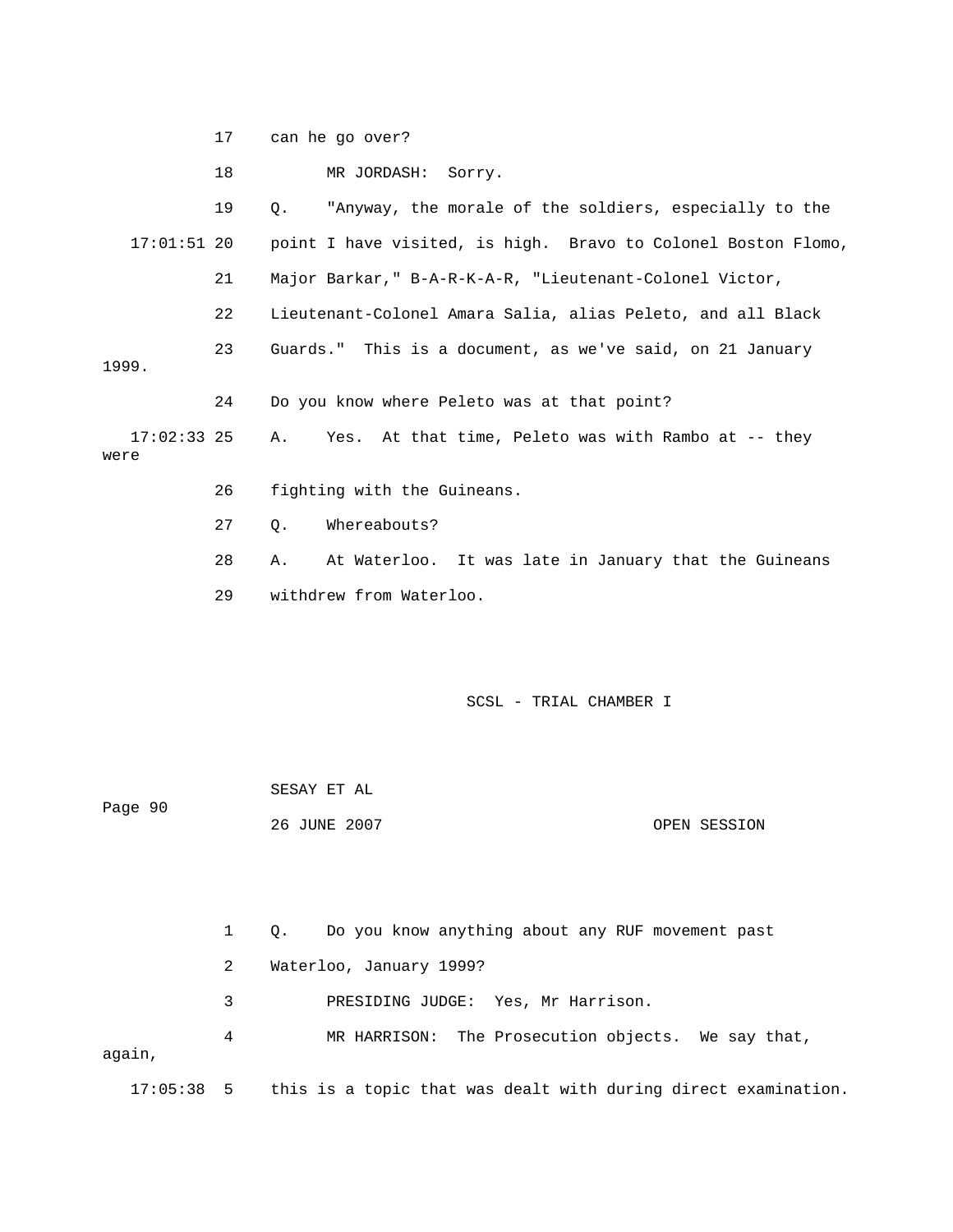6 The mere fact a document is presented doesn't mean the topic can 7 be revisited in re-examination. 8 PRESIDING JUDGE: Mr Jordash, response? Concede? You 9 must. We uphold the objection. 17:06:25 10 MR JORDASH: My most powerful argument yet. If I can just 12 PRESIDING JUDGE: Leave granted. 13 MR JORDASH: I think I've almost finished. 17:06:58 15 MR JORDASH: Thank you. I've got no further questions, 17 PRESIDING JUDGE: Thank you, Mr Jordash. I will now ask 17:07:56 20 PRESIDING JUDGE: Yes. Mr Sesay. 22 PRESIDING JUDGE: Do you think you need a short break to 23 consult and get your witness ready? 24 MR JORDASH: To be honest, I'd like to have five 27 MR JORDASH: -- seen the witness for several days. 29 MR JORDASH: Ten would be safe. 11 briefly take -- consult with my -- 14 PRESIDING JUDGE: Leave granted. 16 thank you. 18 you to call your next witness. 19 MR JORDASH: Can Mr Sesay return to the -- 21 **Example 21** [Accused Sesay returned to the dock] minutes, 17:08:08 25 because I haven't -- 26 PRESIDING JUDGE: Very well. 28 PRESIDING JUDGE: Right. Yes. Do you want ten or five?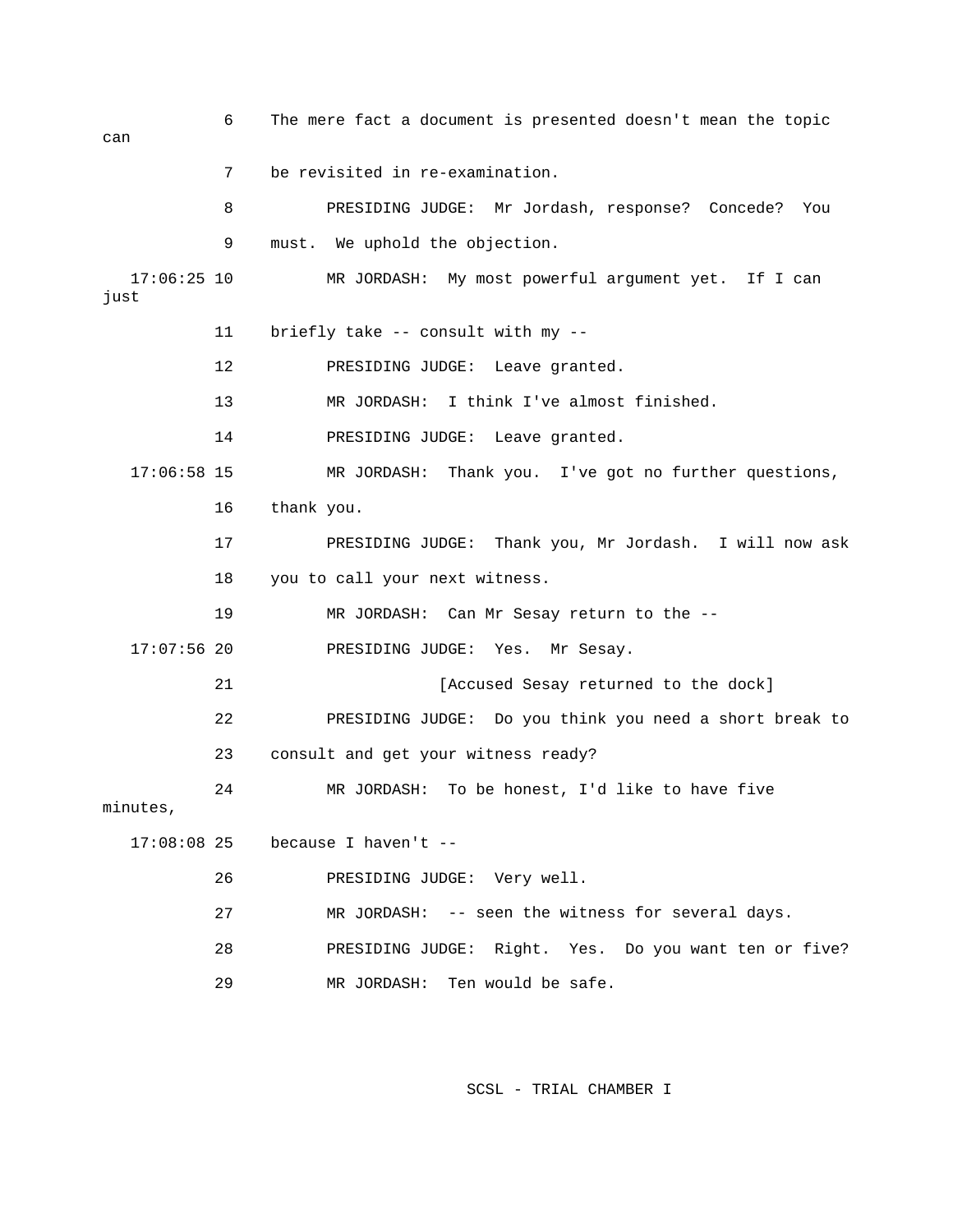|               |                | SESAY ET AL                                                      |  |
|---------------|----------------|------------------------------------------------------------------|--|
| Page 91       |                | 26 JUNE 2007<br>OPEN SESSION                                     |  |
|               |                |                                                                  |  |
|               |                |                                                                  |  |
|               | $\mathbf 1$    | PRESIDING JUDGE: Right. We'll stand --                           |  |
|               | $\overline{a}$ | MR JORDASH: But [overlapping speakers] is the maximum I          |  |
|               | 3              | need.                                                            |  |
|               | 4              | PRESIDING JUDGE: Stand the Court down for ten minutes.           |  |
| 17:09:05      | 5              | MR JORDASH: Thank you.                                           |  |
|               | 6              | [Break taken at 3.53 p.m.]                                       |  |
|               | 7              | [Upon resuming at 4.20 p.m.]                                     |  |
|               | 8              | PRESIDING JUDGE: Mr Courtroom Officer, please let the            |  |
|               | 9              | witness be sworn. She's already sworn?                           |  |
| $16:21:07$ 10 |                | MR JORDASH: No, I don't think so. It is 302, Your                |  |
|               | 11             | Honours. And the witness --                                      |  |
|               | 12             | PRESIDING JUDGE: Testifying in what language?                    |  |
|               | 13             | MR JORDASH: In Mende and she is a Christian.                     |  |
|               | 14             | PRESIDING JUDGE:<br>Thank you.                                   |  |
| $16:21:32$ 15 |                | WITNESS: DIS-302 [Sworn]                                         |  |
|               | 16             | [Witness answered through interpreter]                           |  |
|               | 17             | EXAMINED BY MR JORDASH:                                          |  |
|               | 18             | PRESIDING JUDGE: Let us proceed, Mr Jordash.                     |  |
|               | 19             | MR JORDASH:<br>Thank you.                                        |  |
| $16:22:27$ 20 |                | Madam Witness, I am going to ask you some questions and<br>$Q$ . |  |
|               | 21             | then other people --                                             |  |
|               | 22             | Ask me.<br>Α.                                                    |  |
|               | 23             | So if there's any part of my question you don't<br>Q.            |  |
| understand,   |                |                                                                  |  |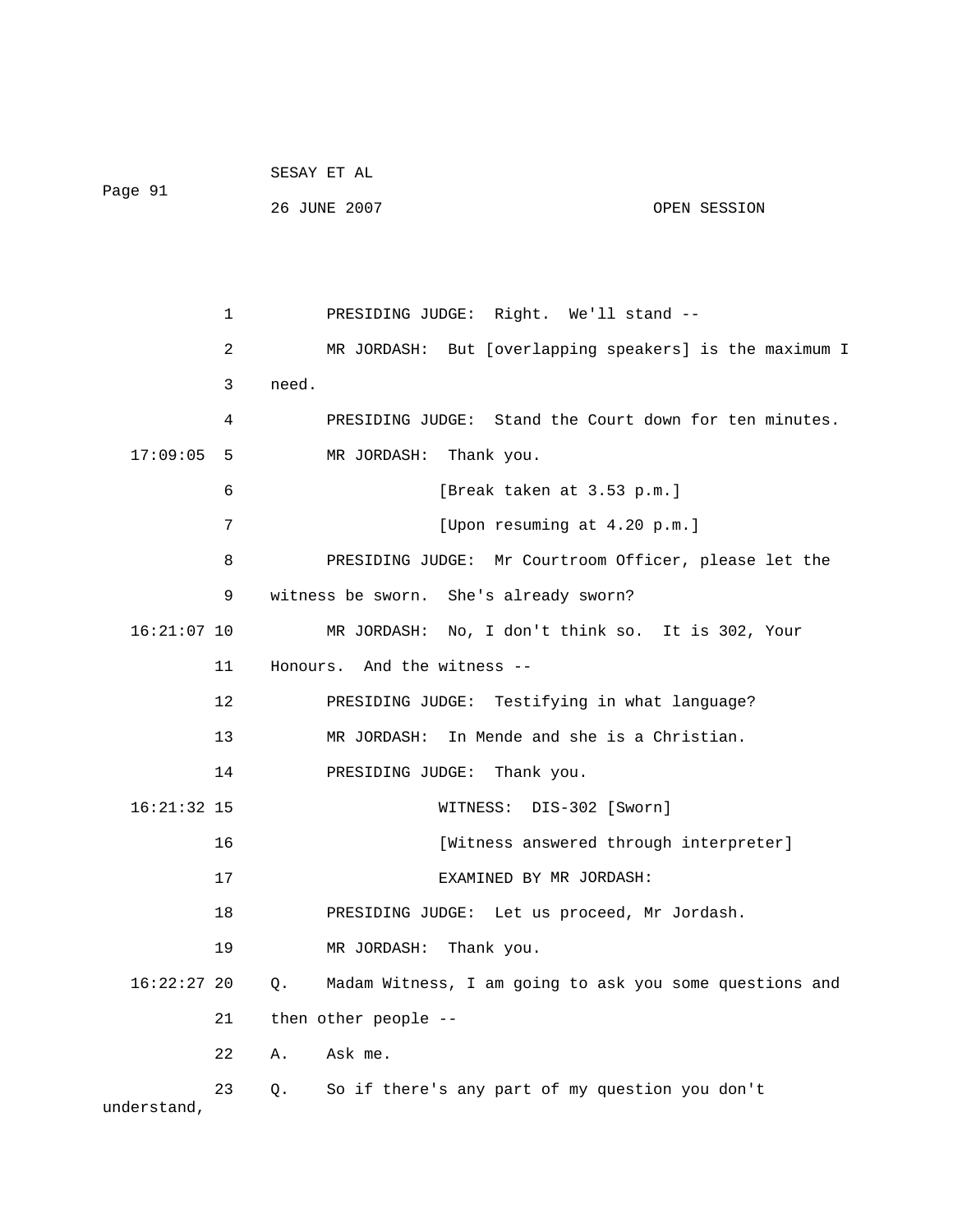24 please ask me to explain again.

16:22:54 25 A. Okay. I will do that.

- 26 Q. And please make sure you don't say anything which would
- 27 reveal your identity; okay?
- 28 A. Okay.
- 29 Q. Can you tell the Court your age, please?

| Page 92 | SESAY ET AL  |              |
|---------|--------------|--------------|
|         | 26 JUNE 2007 | OPEN SESSION |

|               | $\mathbf 1$    | Α. | Yes.                             |
|---------------|----------------|----|----------------------------------|
|               | $\overline{a}$ | Q. | Are you 54?                      |
|               | 3              | Α. | Yes.                             |
|               | 4              | Q. | And where were you born?         |
| 16:23:51      | 5              | Α. | You asking me, I was born?       |
|               | 6              | Q. | Where were you born?             |
|               |                |    |                                  |
|               | 7              | Α. | I was born around Kailahun Town. |
|               | 8              | Q. | Do you read and write English?   |
|               | 9              | Α. | I am not educated.               |
| $16:24:24$ 10 |                | Q. | What languages do you speak?     |
|               | 11             | Α. | I am a Mende.                    |
|               | 12             | Q. | What is your job?                |
|               | 13             | Α. | I am a birth attendant.          |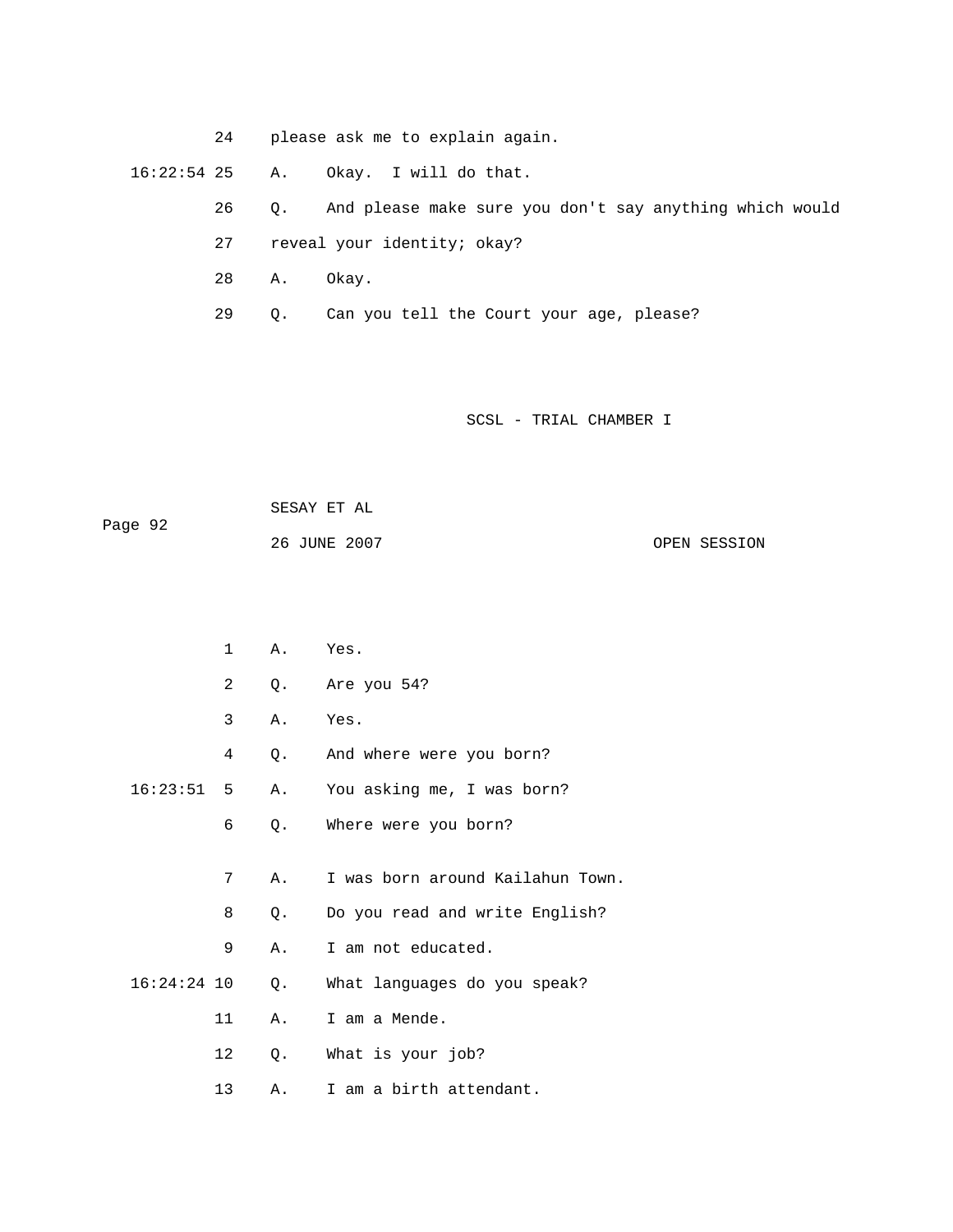|     |               | 14 | Q.        | Were you a birth attendant before the war?               |
|-----|---------------|----|-----------|----------------------------------------------------------|
|     | $16:24:49$ 15 |    | Α.        | Yes.                                                     |
|     |               | 16 | Q.        | Where were you when you met the war?                     |
|     |               | 17 | Α.        | I was in Kailahun.                                       |
|     |               | 18 | Q.        | When you say "Kailahun," do you mean the town or the     |
|     |               | 19 | district? |                                                          |
|     | $16:25:18$ 20 |    | Α.        | Kailahun District, I'm talking about.                    |
|     |               | 21 | Q.        | And where were you living in Kailahun?                   |
|     |               | 22 | Α.        | I was at my house.                                       |
|     |               | 23 | $\circ$ . | And whereabouts in the district was that at the time you |
|     |               | 24 |           | met the war?                                             |
|     | $16:25:52$ 25 |    | Α.        | I was in Kailahun District.                              |
| met |               | 26 | О.        | What was the name of the town you were in when the war   |
|     |               | 27 | you?      |                                                          |
|     |               | 28 | Α.        | Kailahun.                                                |
|     |               | 29 | Q.        | Okay. And what did you observe when the war came?        |

| Page 93 | SESAY ET AL  |              |
|---------|--------------|--------------|
|         | 26 JUNE 2007 | OPEN SESSION |

 1 A. When the war came, I was in Kailahun when the war 2 I was sitting under a mango tree. It was close to the evening started.

3 hours. I had a little baby. It was then we heard a gunshot.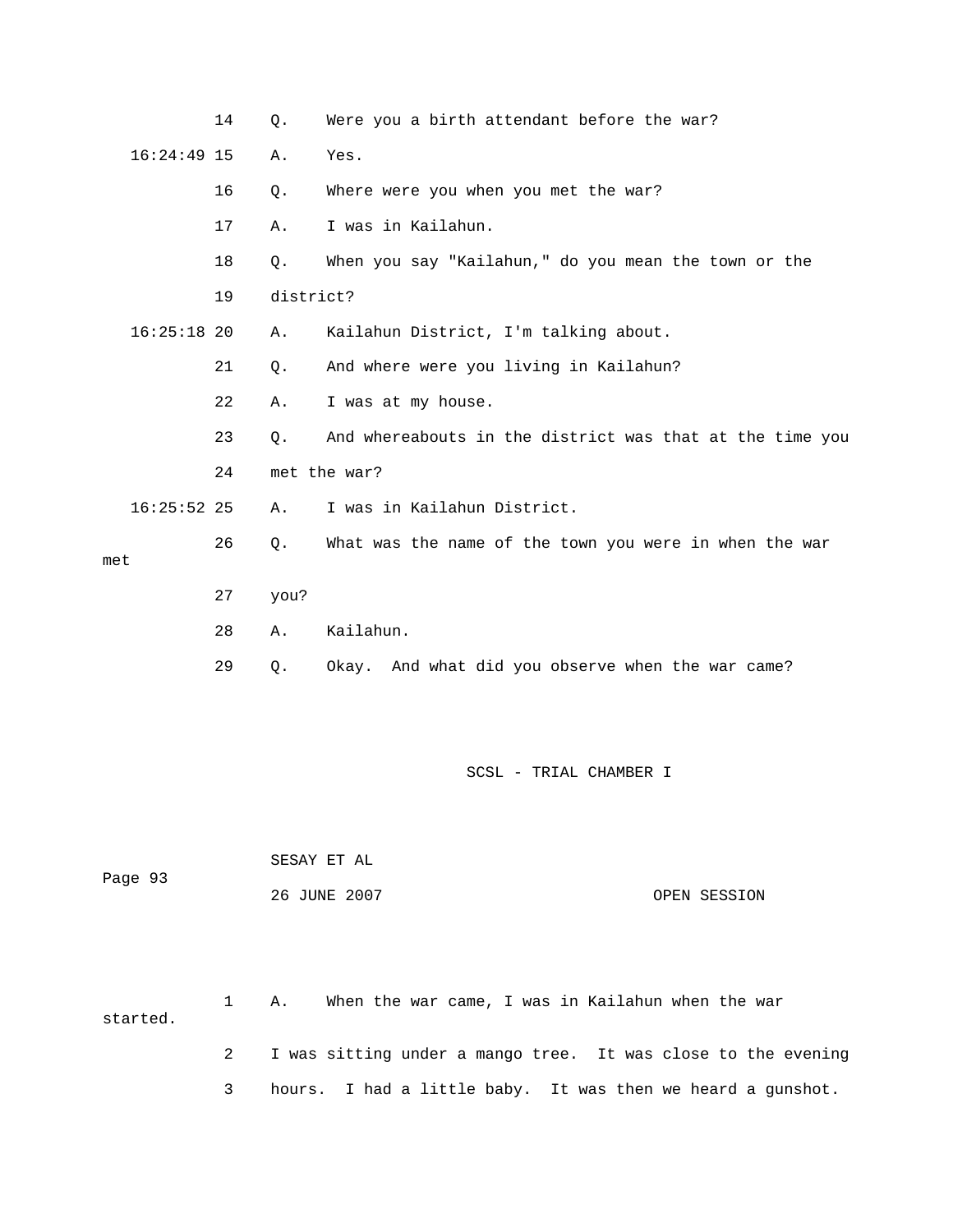| my                       | 4  | Upon hearing the gunshot I got up and went into the house with  |
|--------------------------|----|-----------------------------------------------------------------|
| 16:27:21                 | 5  | children, and the rest of my family members. We were there      |
|                          | 6  | throughout the night. Throughout the night there were heavy     |
|                          | 7  | firing going on.<br>In the morning hours, being a young mother, |
| Then                     | 8  | suckling mother, as I heard the gunshots I started bleeding.    |
|                          | 9  | I went out of that town with my children, but I didn't go into  |
| $16:28:05$ 10<br>village |    | the bushes.<br>I went straight with the main road, on to a      |
|                          | 11 | called Nyandehun.                                               |
|                          | 12 | Pause there. Nyandehun, is that -- I think this is<br>Q.        |
|                          | 13 | N-Y-A-H-E-U-N [sic]. Do you know the chiefdom where you went?   |
|                          | 14 | It was in the Luawa Chiefdom.<br>Α.                             |
| $16:28:52$ 15            |    | And who did you go there with?<br>Q.                            |
|                          | 16 | I went there with my children.<br>Α.                            |
|                          | 17 | How many children did you go there with?<br>Q.                  |
|                          | 18 | At that time, inclusive myself and my children.<br>Α.           |
|                          | 19 | How many?<br>Q.                                                 |
| $16:29:17$ 20            |    | I had 14 children at that time.<br>Α.                           |
|                          | 21 | Did anyone else go to Nyandehun?<br>Q.                          |
|                          | 22 | PRESIDING JUDGE:<br>Yes, counsel                                |
| was                      | 23 | MR HARDAWAY: Yes, Your Honour. Just for clarification           |
|                          | 24 | that four or 14? I didn't hear that.                            |
| $16:29:42$ 25            |    | PRESIDING JUDGE: Yes, let's hear it again.                      |
|                          | 26 | Certainly.<br>MR JORDASH:                                       |
| children?                | 27 | Could you just repeat your answer about how many<br>Q.          |
|                          | 28 | It was a bit unclear when it came through to us.                |
| they                     | 29 | Yes, I will. The children I had at home at that time,<br>Α.     |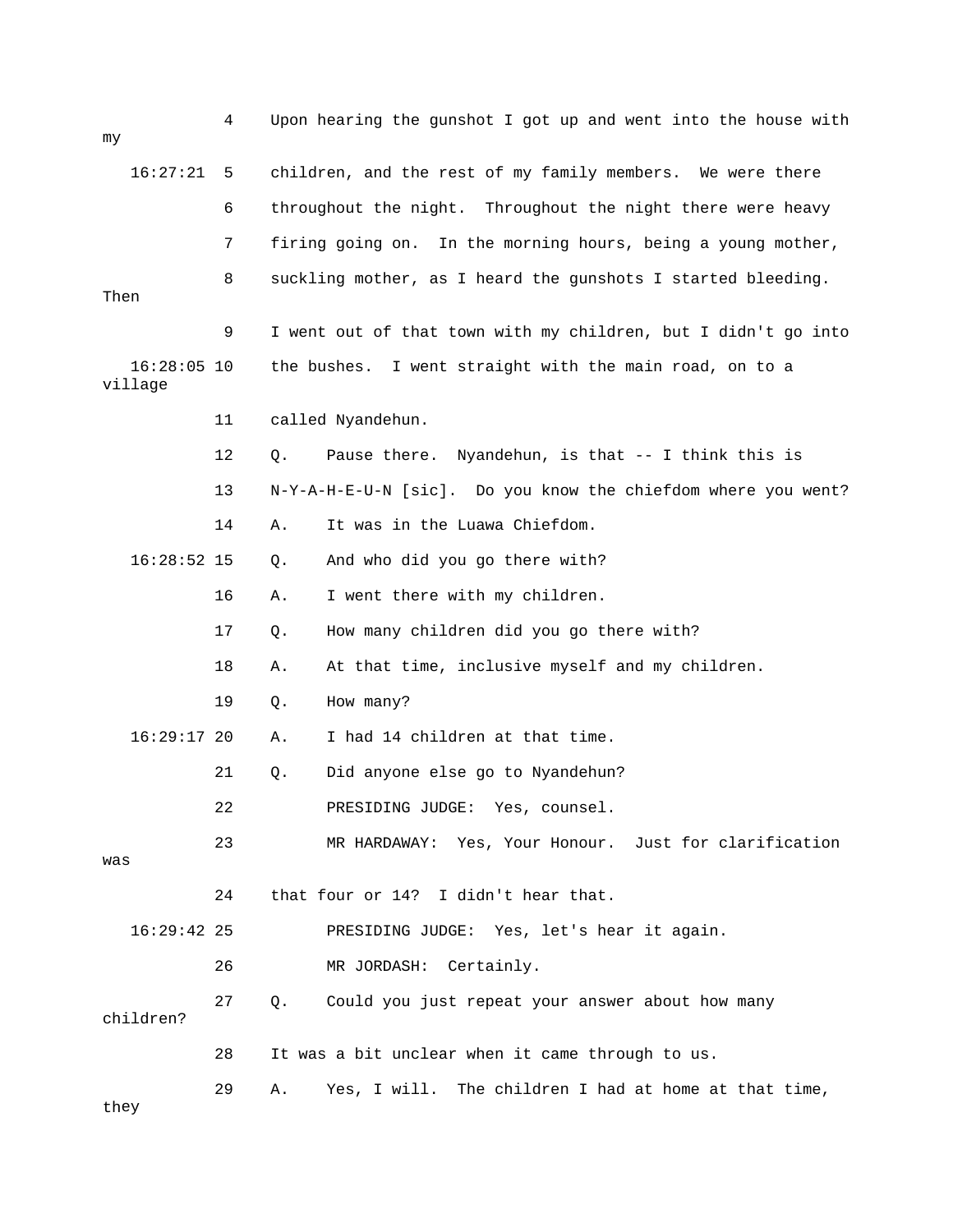| Page 94 | SESAY ET AL  |              |
|---------|--------------|--------------|
|         | 26 JUNE 2007 | OPEN SESSION |
|         |              |              |

|     |               | $\mathbf{1}$      |       | were 14 in number.                                      |  |  |
|-----|---------------|-------------------|-------|---------------------------------------------------------|--|--|
| you |               | 2                 | $Q$ . | You went to Nyandehun; did anyone else go there besides |  |  |
|     |               | 3                 |       | and your family?                                        |  |  |
|     |               | 4                 | Α.    | Yes; so many people went there.                         |  |  |
|     | 16:30:33      | 5                 | Q.    | These other people, where were they coming from?        |  |  |
|     |               | 6                 | Α.    | They were coming from Kailahun Town.                    |  |  |
|     |               | 7                 | Q.    | Do you know why?                                        |  |  |
|     |               | 8                 | Α.    | Yes.                                                    |  |  |
|     |               | 9                 | Q.    | Why were they coming?                                   |  |  |
|     | $16:31:00$ 10 |                   | Α.    | Heavy firing was going on, so we were afraid of it.     |  |  |
|     |               | 11                | $Q$ . | How long did you stay in Nyandehun?                     |  |  |
|     |               | $12 \overline{ }$ | Α.    | When I went there, I spent three days there.            |  |  |
|     |               | 13                | $Q$ . | Where did you stay?                                     |  |  |
|     |               | 14                | Α.    | I was in the town; in that same town.                   |  |  |
|     | $16:31:35$ 15 |                   | $Q$ . | What happened after the three days?                     |  |  |
|     |               | 16                | Α.    | After the three days my husband came to me.             |  |  |
|     |               | 17                | $Q$ . | Where did he come from?                                 |  |  |
|     |               | 18                | Α.    | He came from Kailahun.                                  |  |  |
|     |               | 19                | Q.    | What happened when he came?                             |  |  |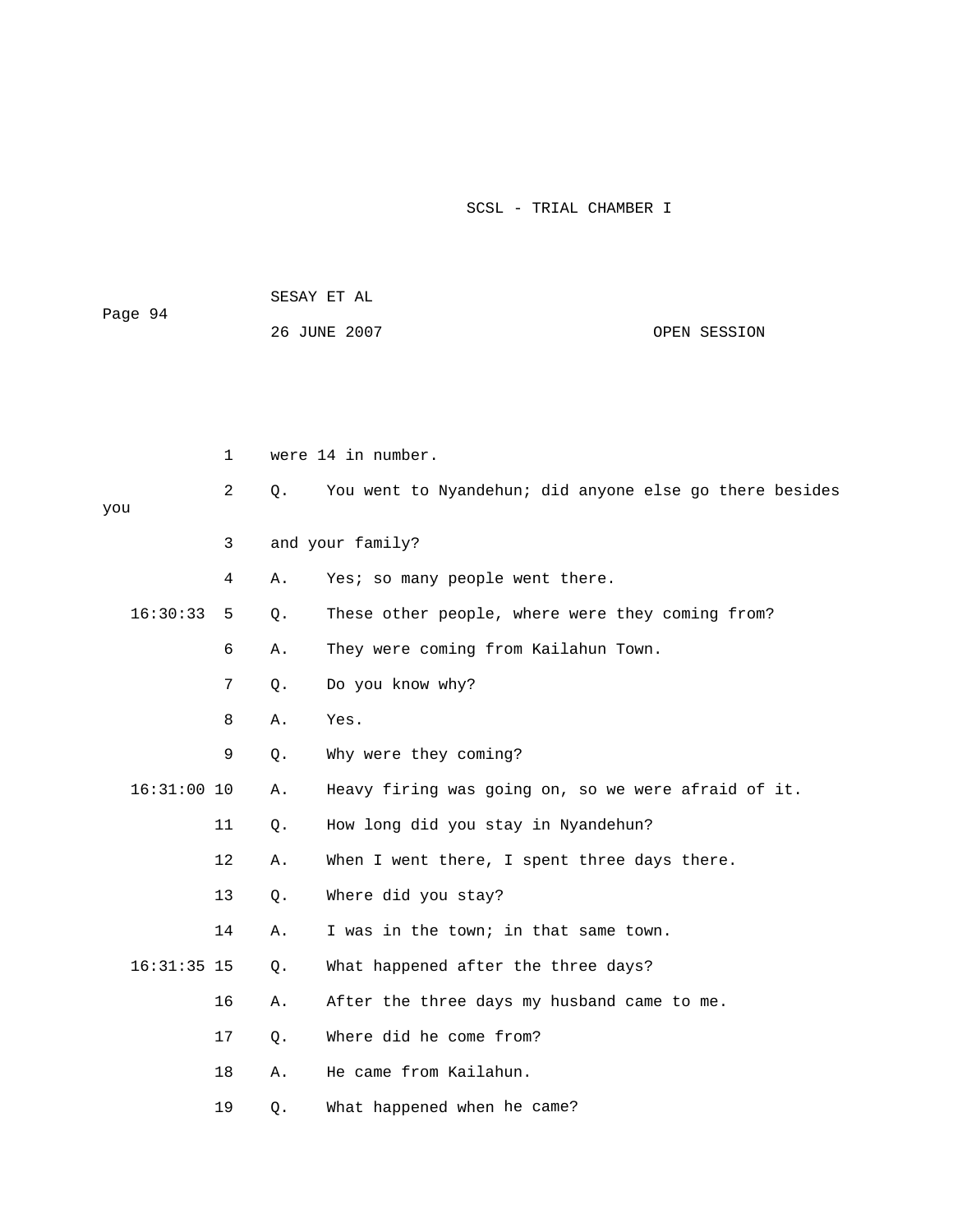| $16:32:02$ 20 |    | He told me to return back to Kailahun.<br>Α.                   |
|---------------|----|----------------------------------------------------------------|
| you           | 21 | Did he explain what was happening in Kailahun and why<br>Q.    |
|               | 22 | should return?                                                 |
|               | 23 | Yes, yes. When he came, he told me to return back to<br>Α.     |
| already       | 24 | Kailahun with him. Then I asked him: Since there is war        |
| $16:32:29$ 25 |    | in Kailahun why we going back to Kailahun? He said, "These     |
| go            | 26 | people who have come, they have come to protect us, so let's   |
|               | 27 | back to Kailahun." Then we went back.                          |
| to            | 28 | Did he explain what he meant by these people having come<br>Q. |
|               | 29 | protect you? Or did you find out later what he meant?          |
|               |    |                                                                |
|               |    | SCSL - TRIAL CHAMBER I                                         |
|               |    |                                                                |
| Page 95       |    | SESAY ET AL                                                    |
|               |    | 26 JUNE 2007<br>OPEN SESSION                                   |
|               |    |                                                                |
|               | 1  | When he said they are here to protect us, I asked him:<br>Α.   |
| us            | 2  | What do you mean by that? He said, "They have come to relieve  |
| people."      | 3  | from the problems. They have not come for we, the poor         |
| you           | 4  | So what happened after he'd come to fetch you; what did<br>Q.  |
| 16:33:34      |    |                                                                |
|               | 5  | do?                                                            |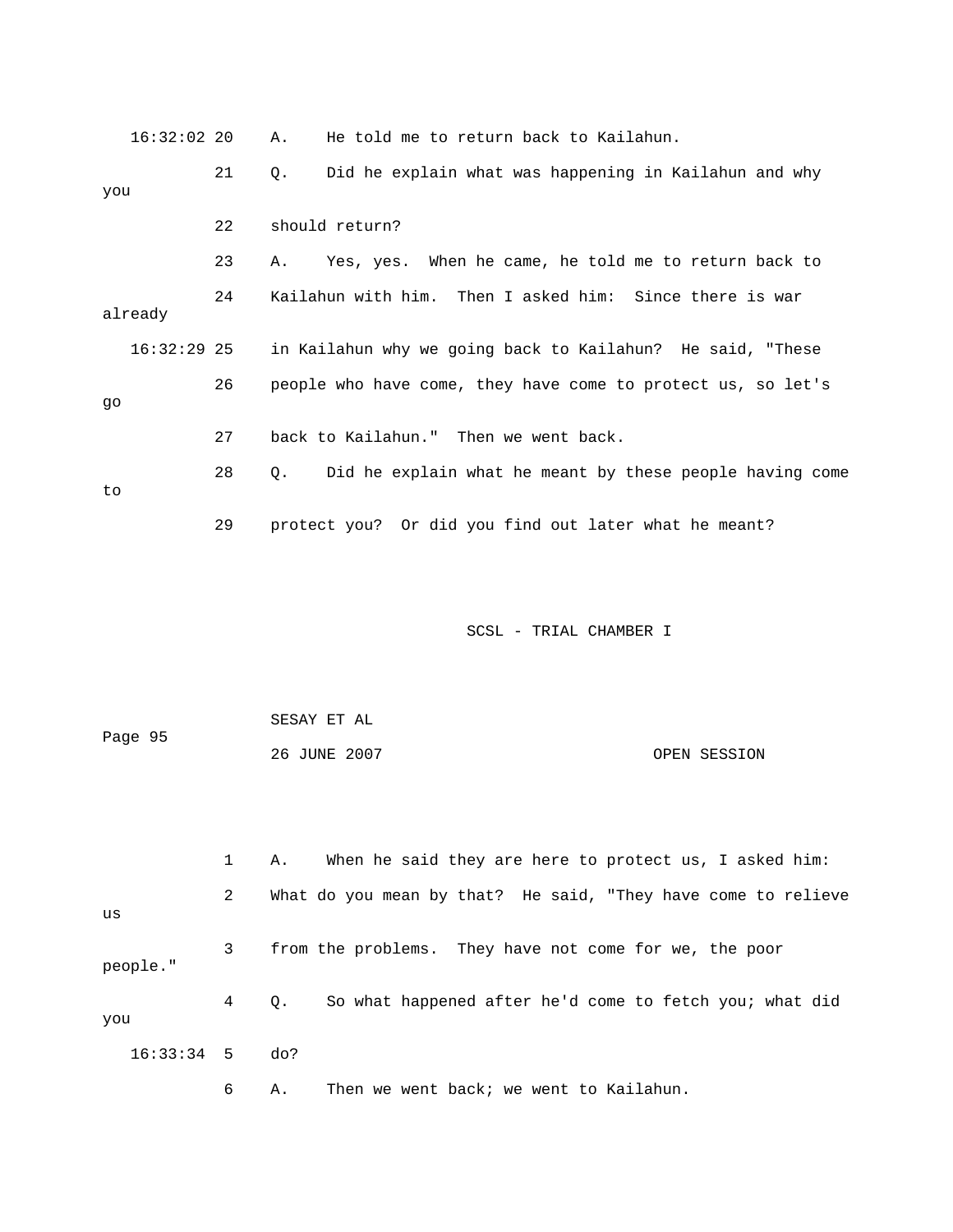7 Q. And what did you find in Kailahun; what was happening? 8 A. When we got to Kailahun, he said these people who first 9 came, they are not bad people. 16:34:04 10 PRESIDING JUDGE: Yes, counsel? Just a minute, Mr Jordash. 12 question was leading, Your Honour, but the witness has already Are we still on preliminaries, Mr Jordash? Are we on were 19 going to uphold the objection if it was contentious. Do you 21 MR HARDAWAY: I don't know. It may be leading into that 22 area, Your Honour. Before Your Honour -- 24 MR HARDAWAY: Understood, Your Honours. Thank you. PRESIDING JUDGE: Let's proceed. We can go ahead, yeah. 27 Q. What were you going to say then? 28 PRESIDING JUDGE: She said when they returned to 11 MR HARDAWAY: I was going to object on the basis that the 13 answered. 14 PRESIDING JUDGE: Yes. Are these contentious matters also?  $16:34:17$  15 preliminary 16 matters, background and all that? 17 MR JORDASH: I don't know how much of it is or not -- 18 PRESIDING JUDGE: How much of it is -- yes, because we 16:34:36 20 think it's contentious? 23 PRESIDING JUDGE: Well, be on guard anyway.  $16:34:43$  25 26 MR JORDASH: Thank you. Kailahun. 29 Yes, let her take it from there.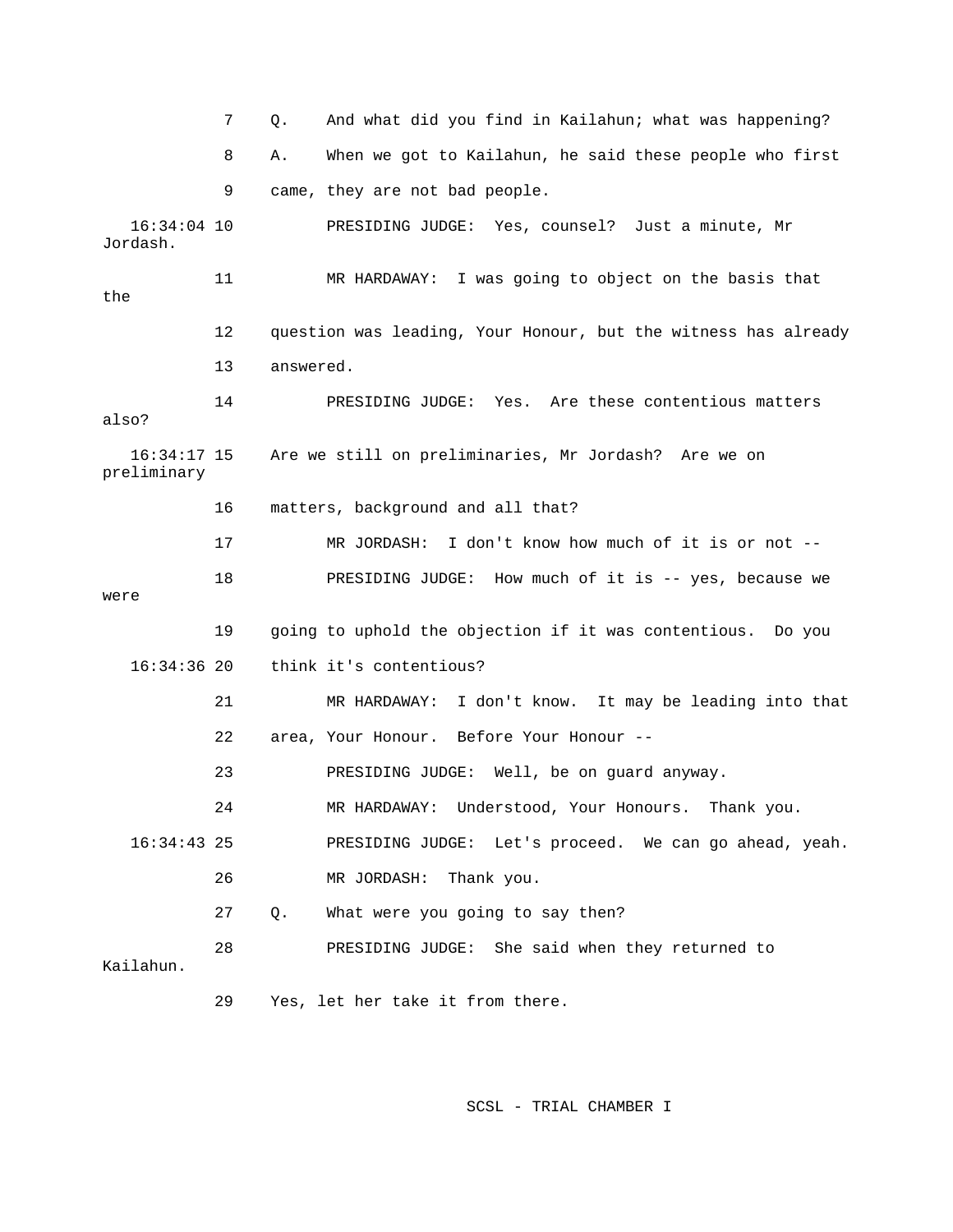|               |             |    | 26 JUNE 2007<br>OPEN SESSION                            |
|---------------|-------------|----|---------------------------------------------------------|
|               |             |    |                                                         |
|               |             |    |                                                         |
|               | $\mathbf 1$ |    | MR JORDASH:                                             |
|               | 2           | Q. | So when you returned to Kailahun, what did you find?    |
| plenty        | 3           | Α. | When I got back to Kailahun, I saw that there were      |
|               | 4           |    | people with guns and they were firing guns.             |
| 16:35:25      | 5           | Q. | Did you see them?                                       |
|               | 6           | Α. | I saw them with my eyes.                                |
|               | 7           | Q. | Did you see who they were or where they were from?      |
|               | 8           | Α. | They told us that they were from Burkina Faso.          |
|               | 9           | Q. | Did you know whether that was true or not?              |
| $16:36:04$ 10 |             | Α. | I had no reason to deny what they said because I didn't |
|               | 11          |    | come along with them.                                   |
|               | 12          | Q. | Do you know where they were staying?                    |
|               | 13          | Α. | They were in Kailahun.                                  |
|               | 14          | Q. | Did you stay in Kailahun?                               |
| $16:36:43$ 15 |             | Α. | Yes, I was in Kailahun.                                 |
| these         | 16          | Q. | Were there other people in Kailahun besides you and     |
|               | 17          |    | men from Burkina Faso?                                  |
|               | 18          | Α. | Yes, there were other people.                           |
|               | 19          | Q. | Who were the other people?                              |
| $16:37:20$ 20 |             | Α. | The people with whom we were in Kailahun, there were    |
| plenty        |             |    |                                                         |
|               | 21          |    | of civilians.                                           |

SESAY ET AL

Page 96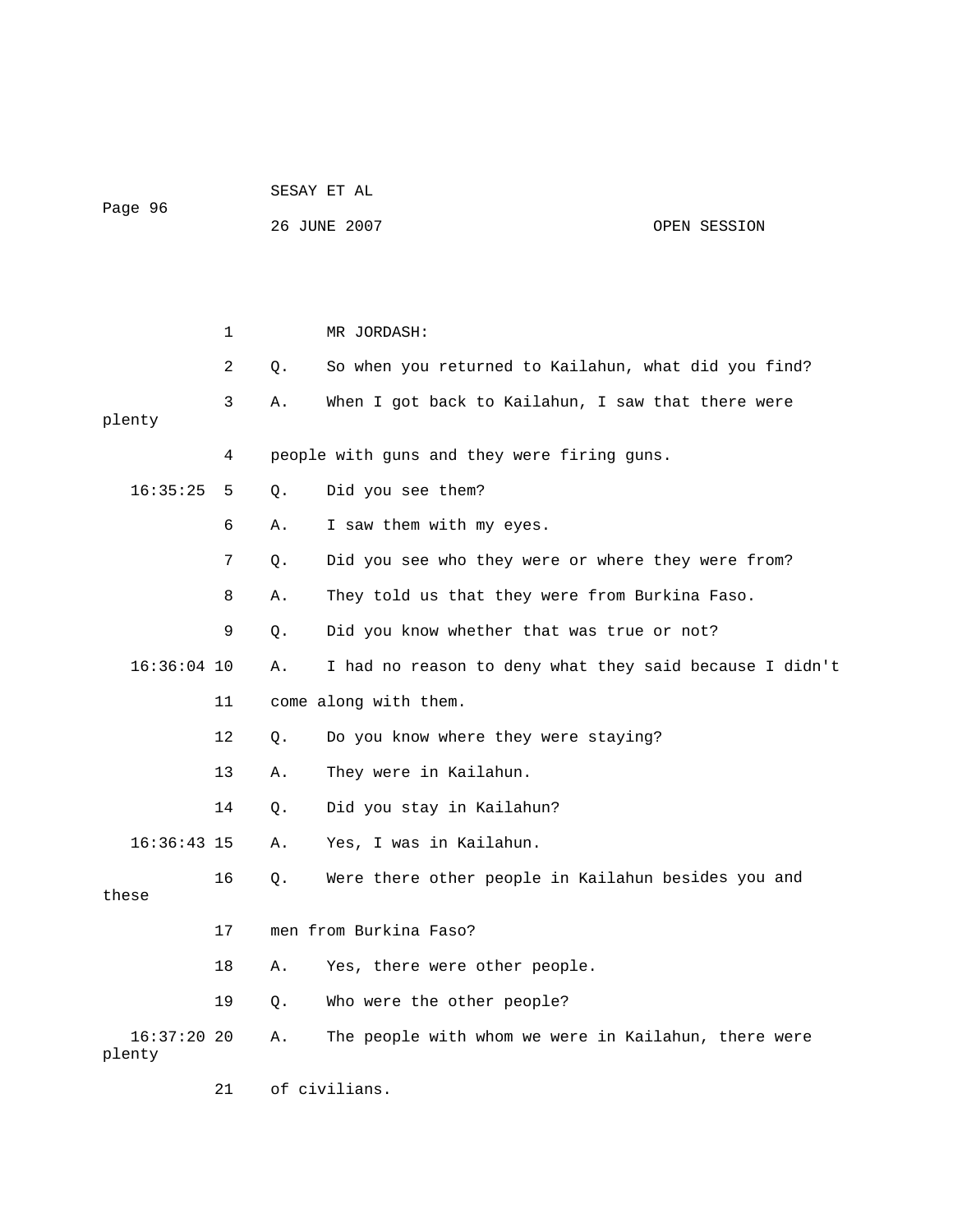| other         | 22 | Q.    | Did you come to know the men from Burkina Faso by any      |
|---------------|----|-------|------------------------------------------------------------|
|               | 23 | name? |                                                            |
|               | 24 | Α.    | Yes.                                                       |
| $16:37:41$ 25 |    | Q.    | What was the name?                                         |
|               | 26 | Α.    | We used to call them the Gio people.                       |
| you?          | 27 | Q.    | And what were the Gio people like? How did they treat      |
|               | 28 | Α.    | The Gio people with whom we lived in Kailahun, they were   |
| from          | 29 |       | very bad people. They looted our properties; took our food |

|         | SESAY ET AL  |              |
|---------|--------------|--------------|
| Page 97 |              |              |
|         | 26 JUNE 2007 | OPEN SESSION |

|       |  | $\mathbf{1}$ |    | us and they raped our children and they beat us up as well.             |  |  |
|-------|--|--------------|----|-------------------------------------------------------------------------|--|--|
|       |  | 2            | О. | Do you know how long the Gio people stayed in Kailahun?                 |  |  |
| exact |  | $\mathbf{3}$ | Α. | For me, I said it the last time. I cannot state the                     |  |  |
| the   |  | 4            |    | time but the one -- the things that I saw I can explain but             |  |  |
|       |  |              |    | 16:38:52 5 durations within which these things happened, I cannot tell. |  |  |
|       |  | 6            | О. | Do you know what happened to the Gio people?                            |  |  |
|       |  | 7            | Α. | Yes.                                                                    |  |  |
|       |  | 8            | Q. | What happened?                                                          |  |  |
|       |  | 9            | Α. | What happened to them, after the whole problems they                    |  |  |

have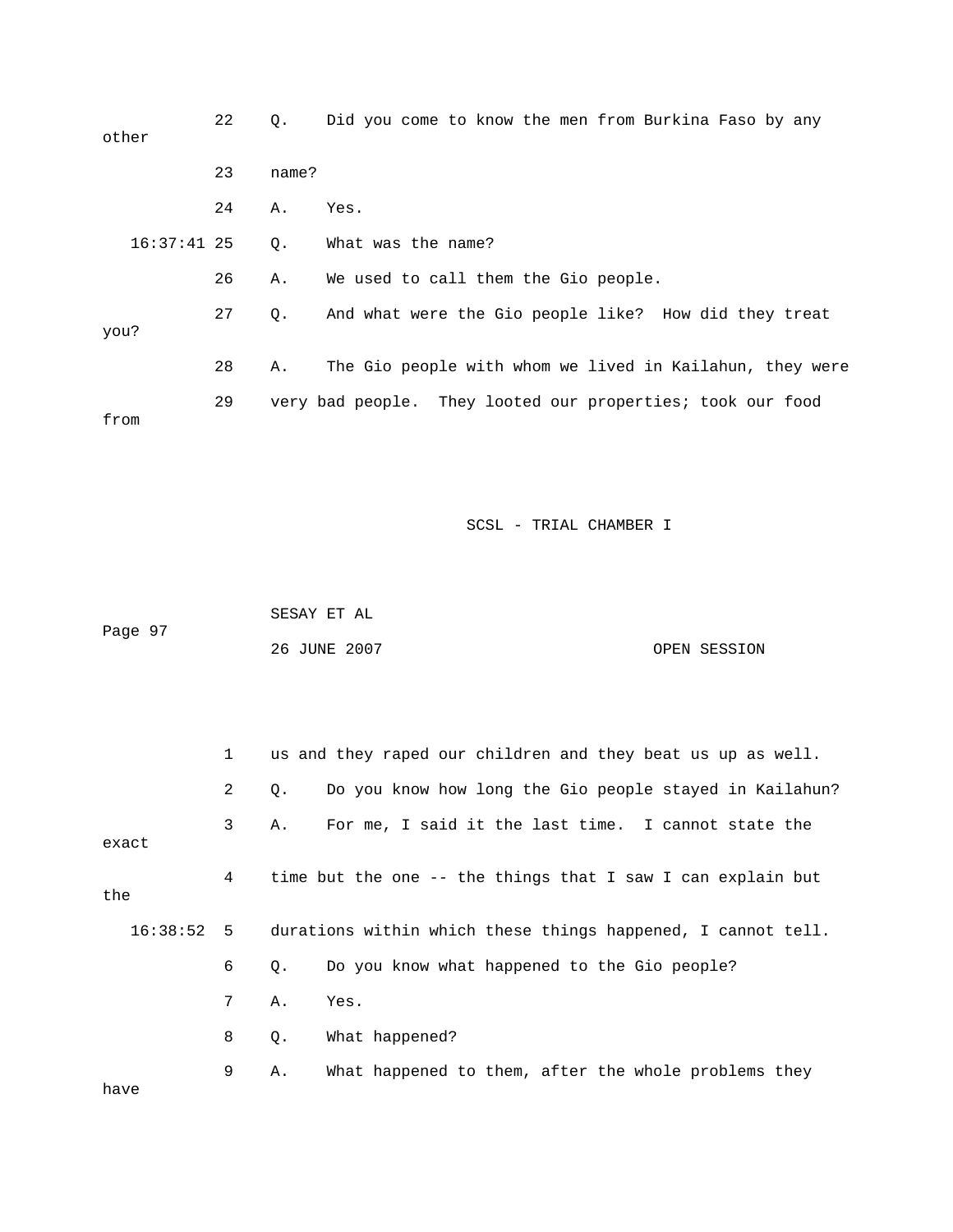| $16:39:16$ 10<br>we |    | caused, the man said, he said -- he asked our children whether |                                                                |  |
|---------------------|----|----------------------------------------------------------------|----------------------------------------------------------------|--|
|                     | 11 |                                                                | would be able to fight our battles for ourselves.              |  |
|                     | 12 | Q.                                                             | Who was the man who asked that question?                       |  |
|                     | 13 | Α.                                                             | Kenny Sankoh was his name.                                     |  |
|                     | 14 | Q.                                                             | And who was he? Did you know who he was?                       |  |
| $16:39:50$ 15       |    | Α.                                                             | As we saw things, he was the head of the war.                  |  |
| question?           | 16 | Q.                                                             | And do you know what he meant when he asked that               |  |
|                     | 17 |                                                                | Did you learn what he meant?                                   |  |
|                     | 18 | Α.                                                             | As what?                                                       |  |
|                     | 19 | Q.                                                             | Just repeat the question that he asked, please.                |  |
| $16:40:28$ 20       |    | Α.                                                             | When he said if we were able to fight our battles.             |  |
|                     | 21 | Q.                                                             | Do you know what he meant by that?                             |  |
| were                | 22 | Α.                                                             | What I thought was, I thought that since those people          |  |
|                     | 23 |                                                                | being so wicked with us, if we are fighting for ourselves, our |  |
| That                | 24 |                                                                | children, our men will not behave to us in such a manner.      |  |
| $16:41:02$ 25       |    | was why $--$                                                   |                                                                |  |
|                     | 26 |                                                                | PRESIDING JUDGE:<br>Interpreters, tell her to slow down.       |  |
|                     | 27 |                                                                | MR JORDASH: Certainly.                                         |  |
|                     | 28 | Q.                                                             | Madam Witness, it's my fault. I should have told you           |  |
|                     | 29 | that $--$                                                      |                                                                |  |
|                     |    |                                                                |                                                                |  |

SESAY ET AL

26 JUNE 2007 OPEN SESSION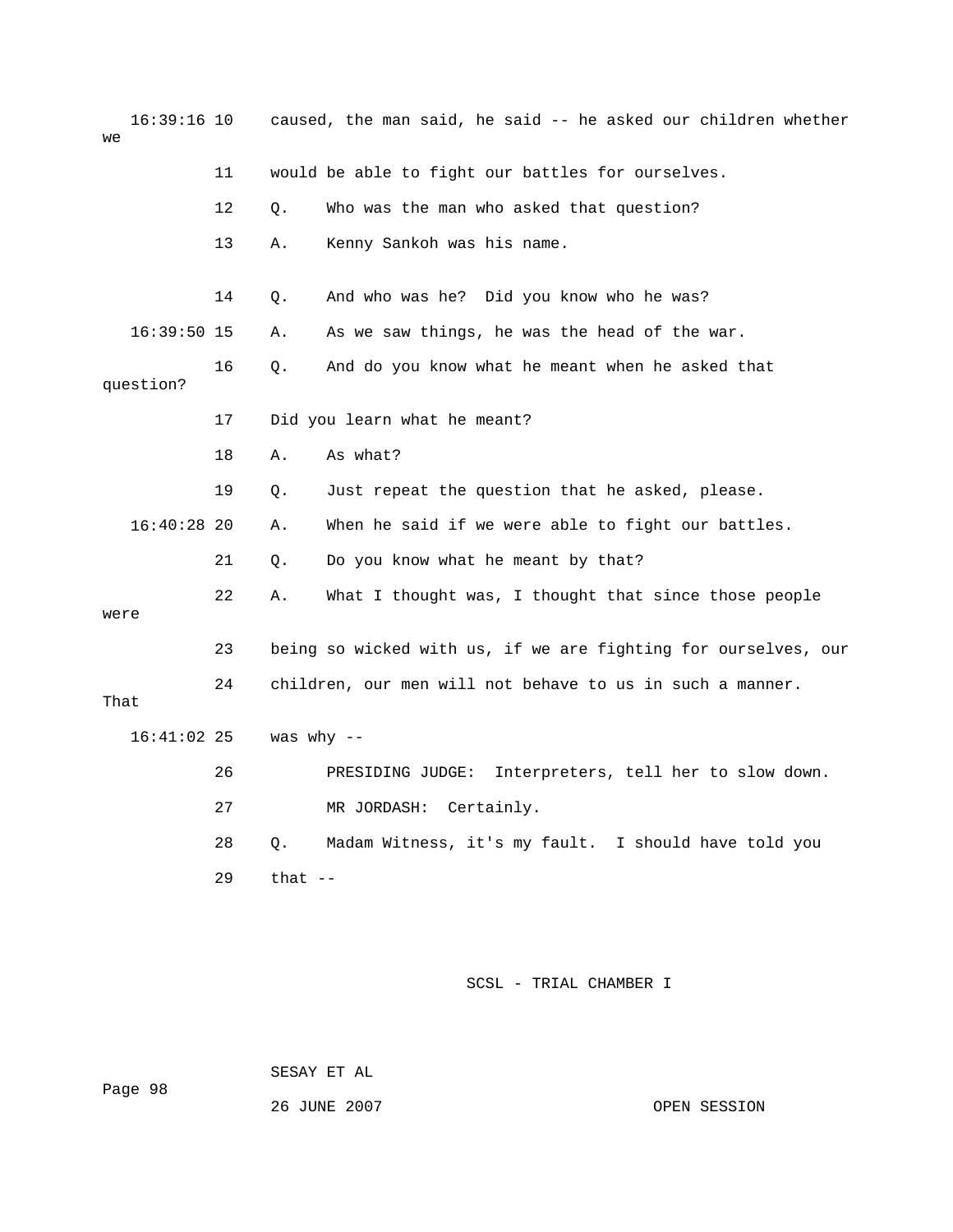|                      | 1  | Α.    | I will speak slowly now.                                      |
|----------------------|----|-------|---------------------------------------------------------------|
|                      | 2  | Q.    | There's somebody translating so that people like me who       |
|                      | 3  |       | speak English only can understand you; okay?                  |
|                      | 4  | Α.    | Okay. I will speak slowly now.                                |
| 16:41:31<br>again.   | 5  | Q.    | So, just going over that last answer, please speak            |
|                      | 6  | Α.    | What do you want me to say again?                             |
| sentences?           | 7  | Q.    | Just the last two things you said, the last two               |
|                      | 8  | Α.    | When that man said if we are able to fight our battle, I      |
|                      | 9  |       | thought since those people were so bad to us, if it were our  |
| $16:42:12$ 10<br>us, |    |       | children or our men or our brothers, if they are fighting for |
|                      | 11 |       | they will not treat us so badly. That was what I thought.     |
|                      | 12 | Q.    | And did anything happen after this man, Sankoh, had said      |
|                      | 13 | that? |                                                               |
|                      | 14 | Α.    | Yes.                                                          |
| $16:42:41$ 15        |    | Q.    | What happened?                                                |
| fight.               | 16 | Α.    | So our brothers decided to join and to take up the            |
|                      | 17 | Q.    | And when they took up the fight, what happened?               |
|                      | 18 | Α.    | They chased the Gio people away.                              |
|                      | 19 | Q.    | Can you remember where you were when that happened?           |
| $16:43:21$ 20        |    | Α.    | When they drove the Gio people away, you mean?                |
|                      | 21 | Q.    | Yes, where were you?                                          |
|                      | 22 | Α.    | I was in Kailahun.                                            |
|                      | 23 | Q.    | Do you remember the day or the night when it happened?        |
| happened.            | 24 | Α.    | I can't remember the day but I know exactly what              |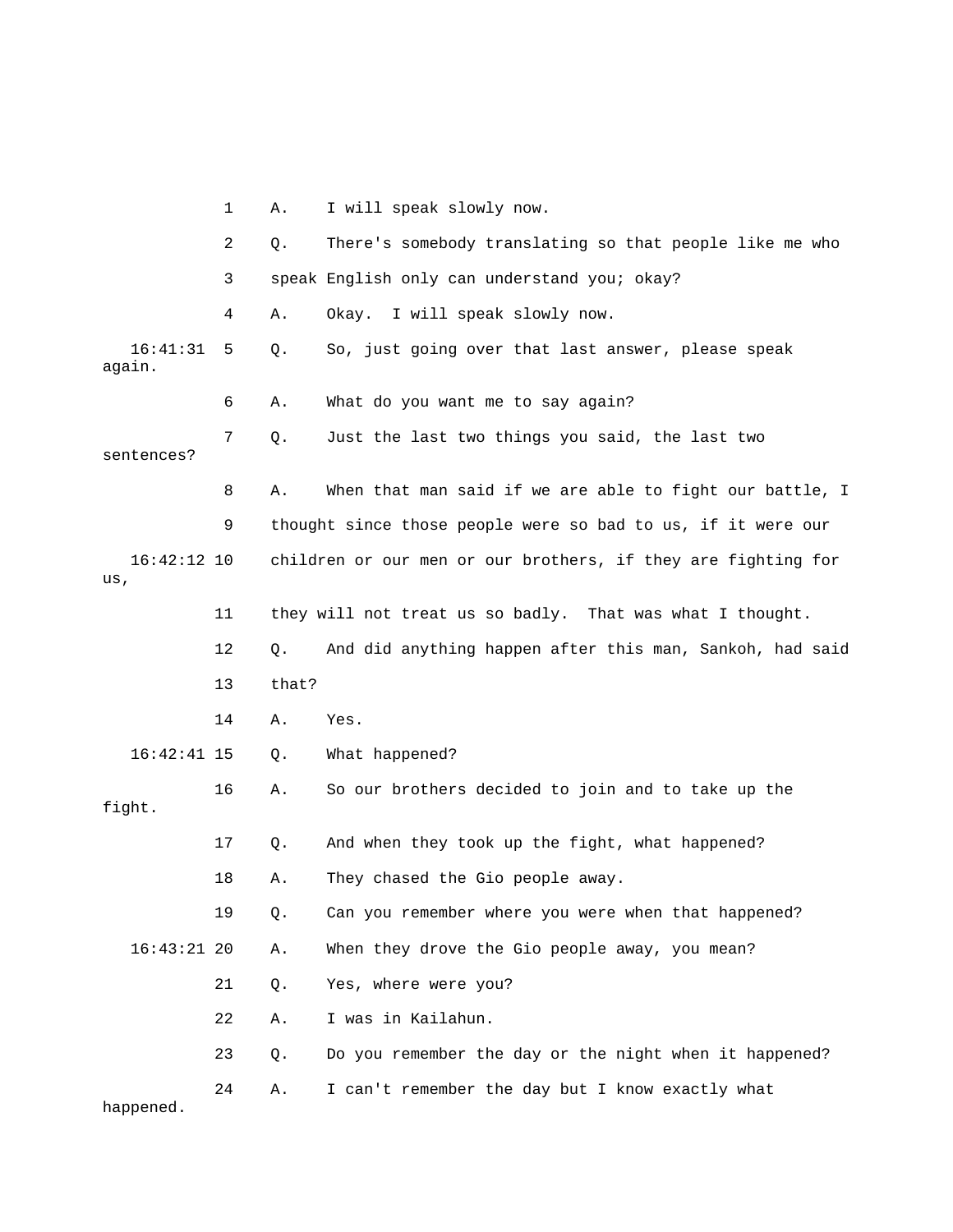16:43:51 25 Q. Do you remember exactly where you were in Kailahun when it

- 26 happened?
- 27 A. Yes.
- 28 Q. Where were you?
- 29 A. I was in Kailahun still.

| Page 99 | SESAY ET AL  |              |
|---------|--------------|--------------|
|         | 26 JUNE 2007 | OPEN SESSION |

|       |               | $\mathbf 1$    | 0.          | And what happened after the Gios had gone?            |
|-------|---------------|----------------|-------------|-------------------------------------------------------|
|       |               | $\overline{2}$ | Α.          | After our brothers had driven the Gios away?          |
| away? |               | 3              | Q.          | What happened after your brothers had driven the Gios |
|       | rules         | 4              | Α.          | After they have driven them away, there were certain  |
|       | 16:44:59      | -5             |             | and regulation laid down.                             |
| that  |               | 6              | $Q_{\star}$ | Before I ask you about the rules and regulations, so  |
|       |               | 7              |             | we are clear: Who were your brothers?                 |
| even  |               | 8              | Α.          | I am talking about our brothers, like your husband or |
|       |               | 9              |             | your son or even your very self.                      |
|       | $16:45:22$ 10 |                | Q.          | So what nationality were the brothers?                |
|       |               | 11             | Α.          | My brothers, you mean?                                |
|       |               | 12             | Q.          | Yes. Where did they come from? Where did they live?   |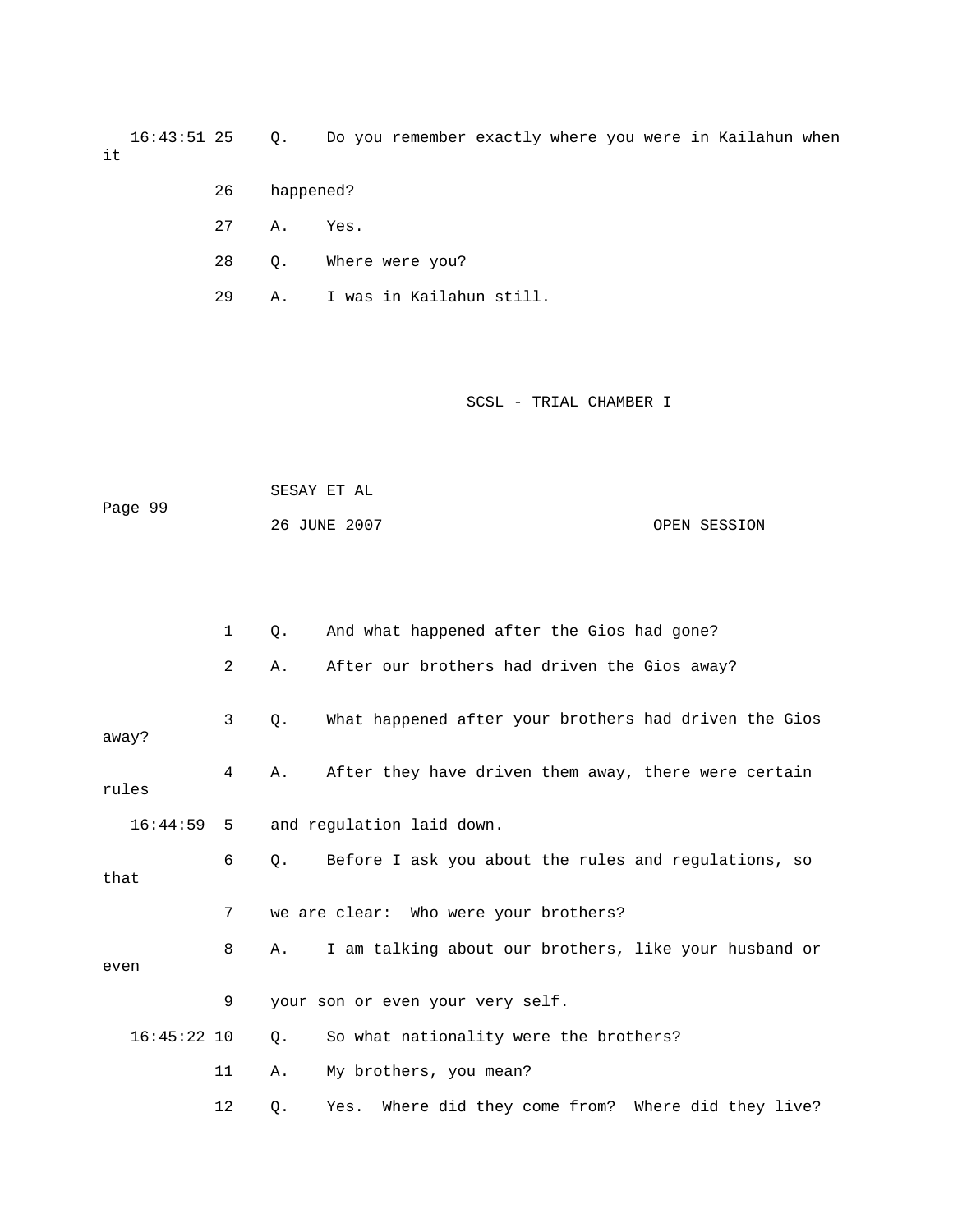| We were all born of Kailahun. We were all born of             | 13<br>Α.    | Kailahun      |  |  |
|---------------------------------------------------------------|-------------|---------------|--|--|
| Districts and surroundings.                                   | 14          |               |  |  |
| Now, what laws were passed after the Gios had gone?           | Q.          | $16:46:02$ 15 |  |  |
| The first law was nobody should rape.<br>They said nobody     | 16<br>Α.    |               |  |  |
| should take anything from anybody forcibly.<br>They said you  | 17          |               |  |  |
| shouldn't kill a civilian who is ignorant.<br>They said you   | 18          |               |  |  |
| shouldn't kill a civilian who is innocent.<br>Those were the  | 19          | laws.         |  |  |
| And what was Kailahun Town like after the Gios had gone?      | $Q$ .       | $16:47:09$ 20 |  |  |
| After the Gios had left it was better off. We were all        | 21<br>Α.    |               |  |  |
| together and we lived as one.                                 | 22          |               |  |  |
| Were there any soldiers in the town, after the Gios had       | 23<br>Q.    |               |  |  |
|                                                               | 24<br>gone? |               |  |  |
| Which soldiers are you asking about?                          | Α.          | $16:47:43$ 25 |  |  |
| I'm just asking if, once the Gios had been pushed out,        | 26<br>Q.    |               |  |  |
| whether there were any other men with guns who --             | 27          |               |  |  |
| All the Gios went, so it was just our sisters, brothers       | 28<br>Α.    | who           |  |  |
| were around, who were called rebels. We were living together. | 29          |               |  |  |
|                                                               |             |               |  |  |

| Page 100 | SESAY ET AL  |              |
|----------|--------------|--------------|
|          | 26 JUNE 2007 | OPEN SESSION |

1 Q. And so that it's clear: What was the relationship like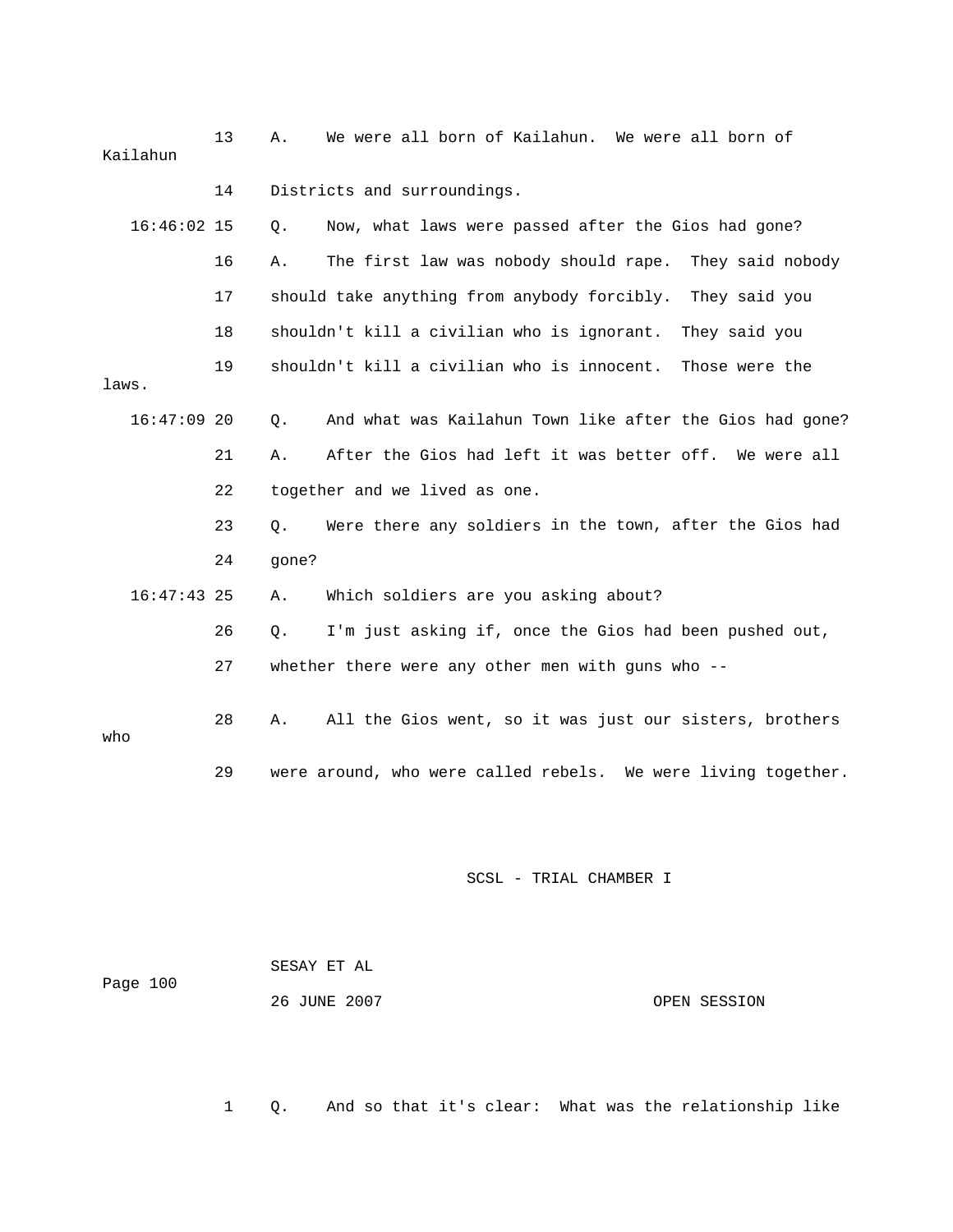|                       | 2  |           | between the rebels and the civilians in Kailahun?         |
|-----------------------|----|-----------|-----------------------------------------------------------|
|                       | 3  | Α.        | We were living in peace with the rebels. We had no        |
|                       | 4  | problems. | They treated us well. We treated them well too.           |
| 16:48:46              | 5  | Q.        | Were there any officers in Kailahun?                      |
|                       | 6  | Α.        | Yes.                                                      |
|                       | 7  | Q.        | Did they have any names?                                  |
|                       | 8  | Α.        | Yes.                                                      |
|                       | 9  | Q.        | What were the names?                                      |
| $16:49:02$ 10         |    | Α.        | There was G2.                                             |
|                       | 11 | Q.        | And tell us about the G2. What did the G2 do?             |
| wrongs                | 12 | Α.        | The work of the G2 was like the chiefs. If anyone         |
| their                 | 13 |           | you, you go to that office and report the issue. That was |
|                       | 14 | duty.     |                                                           |
| $16:49:32$ 15         |    | Q.        | Which people were in the G2 office?                       |
|                       | 16 | Α.        | The Mende people.                                         |
|                       | 17 | Q.        | Do you know who was in control of the G2 office?          |
|                       | 18 | Α.        | What do you mean; those in charge?                        |
| man?                  | 19 | Q.        | Do you know if there was a boss of the G2 office; top     |
| $16:50:18$ 20         |    | Α.        | Yes.                                                      |
|                       | 21 | Q.        | Who was that?                                             |
|                       | 22 | Α.        | I know him. He was called Mamadi Sallay.                  |
|                       | 23 | Q.        | Where was he from?                                        |
|                       | 24 | Α.        | We were all living in Kailahun; Kailahun area.            |
| $16:50:47$ 25<br>kind |    | Q.        | You mentioned things being reported to the G2.<br>What    |
|                       | 26 |           | of things would be reported?                              |
|                       | 27 | Α.        | As I'm seated here, if a rebel came and took this my      |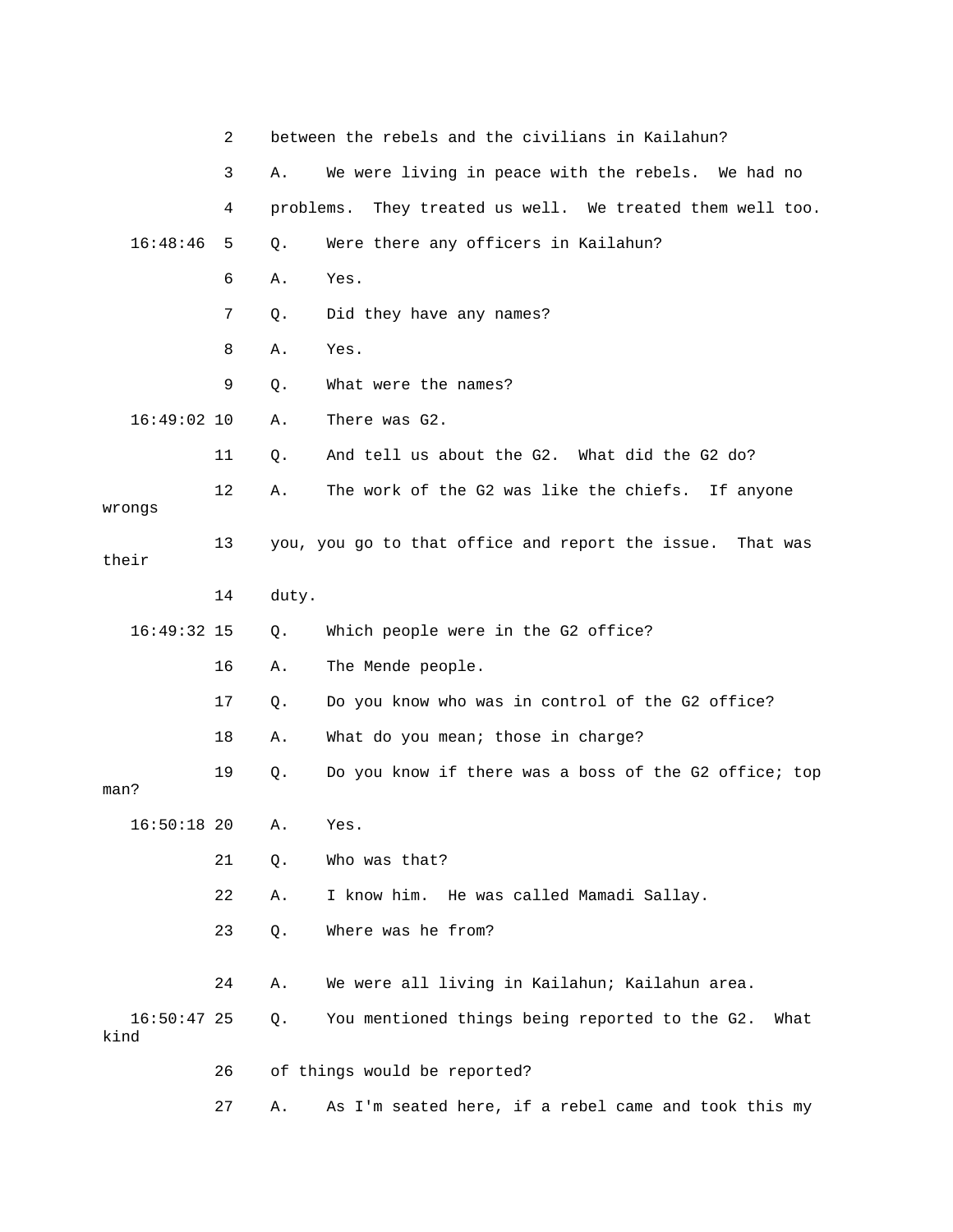28 handkerchief from me, I had no quarrels with him. I wo uld go 29 that office and report him.

SCSL - TRIAL CHAMBER I

|          | SESAY ET AL  |              |  |
|----------|--------------|--------------|--|
| Page 101 |              |              |  |
|          | 26 JUNE 2007 | OPEN SESSION |  |

|                      | 1              | Do you know if anything would happen, if you reported<br>Q.   |
|----------------------|----------------|---------------------------------------------------------------|
|                      | $\overline{2}$ | somebody taking your handkerchief?                            |
| him,                 | 3              | Yes. If a rebel or soldier took my handkerchief from<br>Α.    |
| from                 | 4              | and then he has been reported to the G2, he would be removed  |
| $16:51:49$ 5<br>they |                | the G2 and they would send him to their own MP office, where  |
|                      | 6              | make their own reports.                                       |
|                      | 7              | So tell us then about the MP offices -- office.<br>What<br>О. |
|                      | 8              | happened at the MP office?                                    |
| that                 | 9              | In the MP office, if a soldier wrongs you and you make<br>Α.  |
| $16:52:22$ 10        |                | report there, they will investigate. If the soldier seized    |
| be                   | 11             | advantage over you, he would be laid down in front of you and |
| thing                | 12             | flogged. If he take something from you, they will take the    |
|                      | 13             | from him and return it to you. That was how they operated.    |
|                      | 14             | Can you explain to the Court what the difference was<br>$Q$ . |

to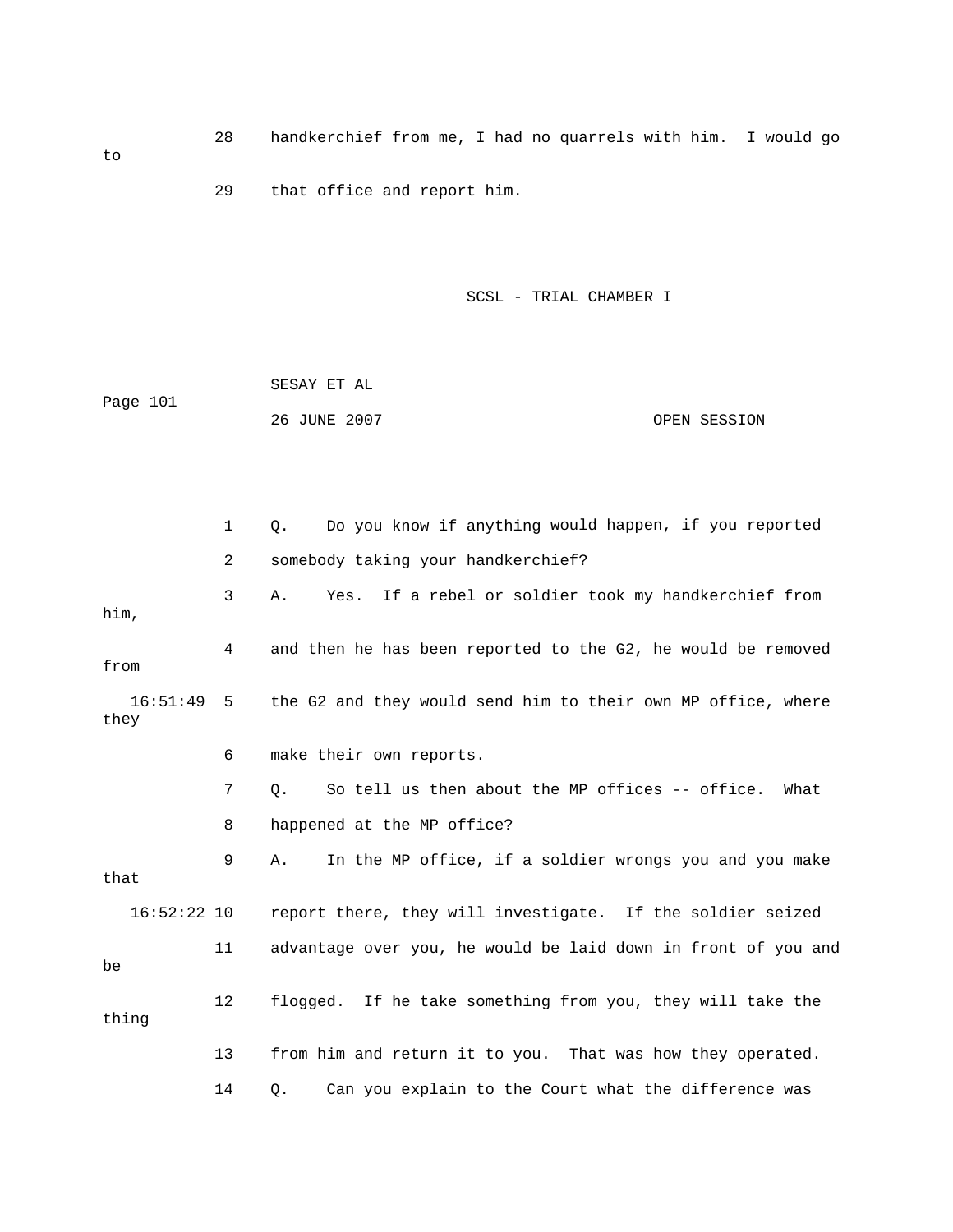|    | $16:52:45$ 15 |    |               | between the G2 office and the MP office?                       |  |  |
|----|---------------|----|---------------|----------------------------------------------------------------|--|--|
|    |               | 16 | Α.            | Yes, I will explain the difference.                            |  |  |
|    |               | 17 | $Q$ .         | Go ahead.                                                      |  |  |
|    |               | 18 | Α.            | We are the civilians, because of their issues was              |  |  |
|    |               | 19 | different.    |                                                                |  |  |
|    | $16:53:23$ 20 |    | $\circ$ .     | Just start that again but slowly; okay? So the                 |  |  |
|    |               | 21 | difference -- |                                                                |  |  |
|    |               | 22 | Α.            | Okay. The difference is, the difference is if a soldier        |  |  |
| if |               | 23 |               | does something to a civilian you go to G2. When you go there,  |  |  |
|    |               | 24 |               | they know he is a soldier, they will send you to MP. The MP    |  |  |
|    | $16:54:05$ 25 |    |               | office investigates that issue and they will investigate it to |  |  |
|    |               | 26 |               | your satisfaction.                                             |  |  |
|    |               | 27 | Q.            | Did you ever -- did you go to the G2 office, you               |  |  |
|    |               | 28 |               | personally, at any stage?                                      |  |  |
|    |               | 29 | Α.            | Yes, I went there.                                             |  |  |
|    |               |    |               |                                                                |  |  |
|    |               |    |               |                                                                |  |  |
|    |               |    |               | SCSL - TRIAL CHAMBER I                                         |  |  |

SESAY ET AL

Page 102

26 JUNE 2007 OPEN SESSION

2 A. They took my meat from me. 4 A. It was a soldier who took my meat from me. 16:54:55 5 Q. What happened when you went to the G2 office? 1 Q. What did you go for? 3 Q. Who took your meat from you?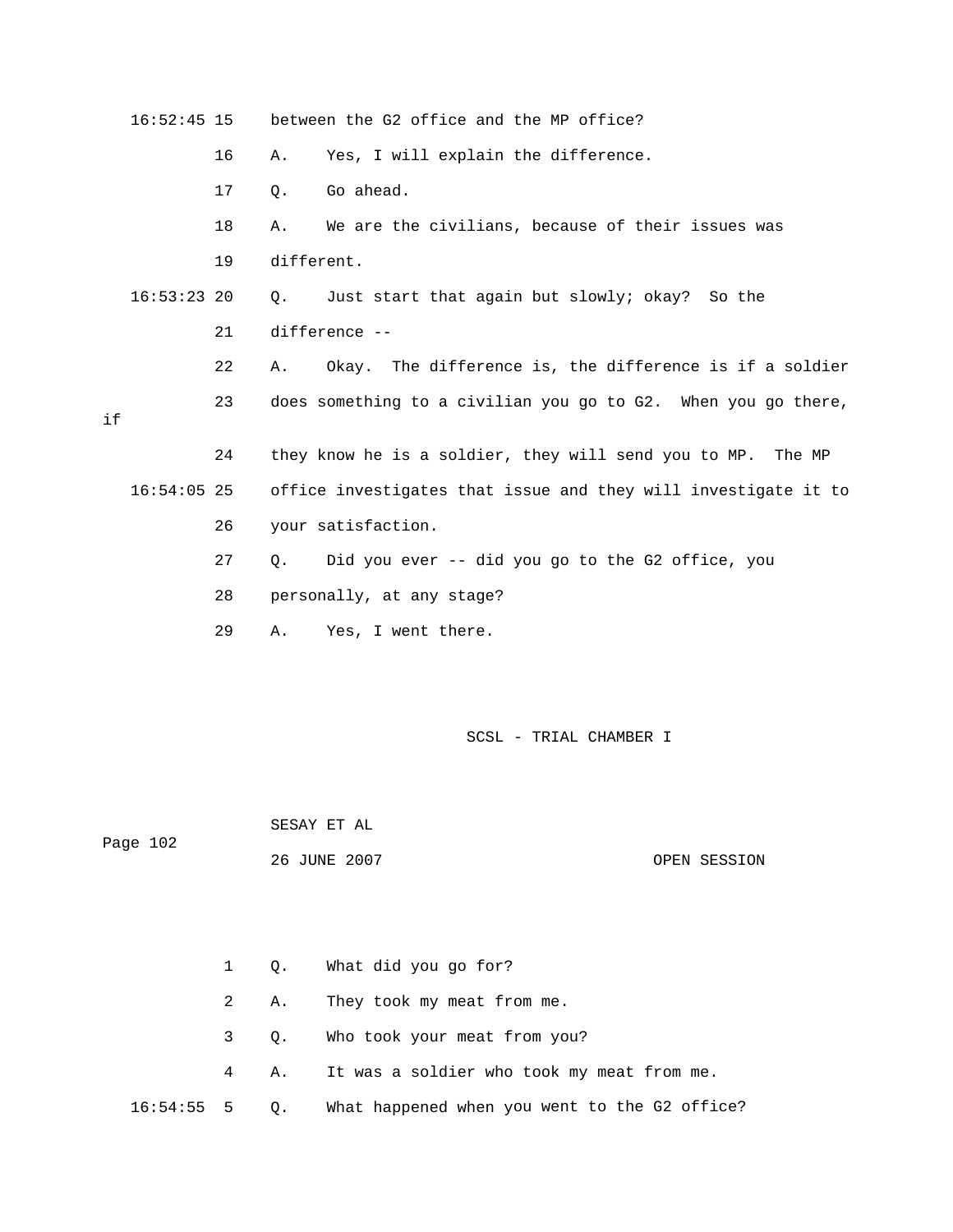| soldier,          | 6  | Α.                                                       | When I went there and they found out that he was a               |  |  |
|-------------------|----|----------------------------------------------------------|------------------------------------------------------------------|--|--|
| done              | 7  | they sent us to MP. We went there. The investigation was |                                                                  |  |  |
|                   | 8  |                                                          | and they found out that really he took the meat from me.<br>They |  |  |
|                   | 9  |                                                          | took the meat from him and gave it back to me. And then he       |  |  |
| $16:55:28$ 10     |    |                                                          | was $-$ he was beaten in my presence and I was happy over that.  |  |  |
|                   | 11 | Q.                                                       | Do you know Issa Sesay?                                          |  |  |
|                   | 12 | Α.                                                       | Issa Sesay, I know him. When we were in Kailahun I know          |  |  |
| know              | 13 | him.                                                     | But it's quite some time I have not seen him.<br>But I           |  |  |
|                   | 14 | him.                                                     | We are staying together.                                         |  |  |
| $16:56:06$ 15     |    | Q.                                                       | Do you know, approximately, when you first met him?              |  |  |
|                   | 16 | Α.                                                       | Yes.                                                             |  |  |
|                   | 17 | Q.                                                       | Are you able to say when it was?                                 |  |  |
| did               | 18 | Α.                                                       | I can't remember the year but what happened or what I            |  |  |
|                   | 19 |                                                          | that we had to meet, I will explain.                             |  |  |
| 16:56:4020<br>the |    | Q.                                                       | Let me ask you this: Did you meet him before or after            |  |  |
|                   | 21 |                                                          | Gios had gone?                                                   |  |  |
|                   | 22 | Α.                                                       | After the Gios have left, that was the time we met.              |  |  |
|                   | 23 | Q.                                                       | And how did you meet; do you remember?                           |  |  |
|                   | 24 | Α.                                                       | Yes.                                                             |  |  |
| $16:57:17$ 25     |    | Q.                                                       | How was it?                                                      |  |  |
|                   | 26 | Α.                                                       | We met at Giema.                                                 |  |  |
|                   | 27 | Q.                                                       | Did you go -- let me ask you this question:<br>Did you go        |  |  |
|                   | 28 |                                                          | anywhere after Kailahun Town?                                    |  |  |
|                   | 29 | Α.                                                       | Yes.                                                             |  |  |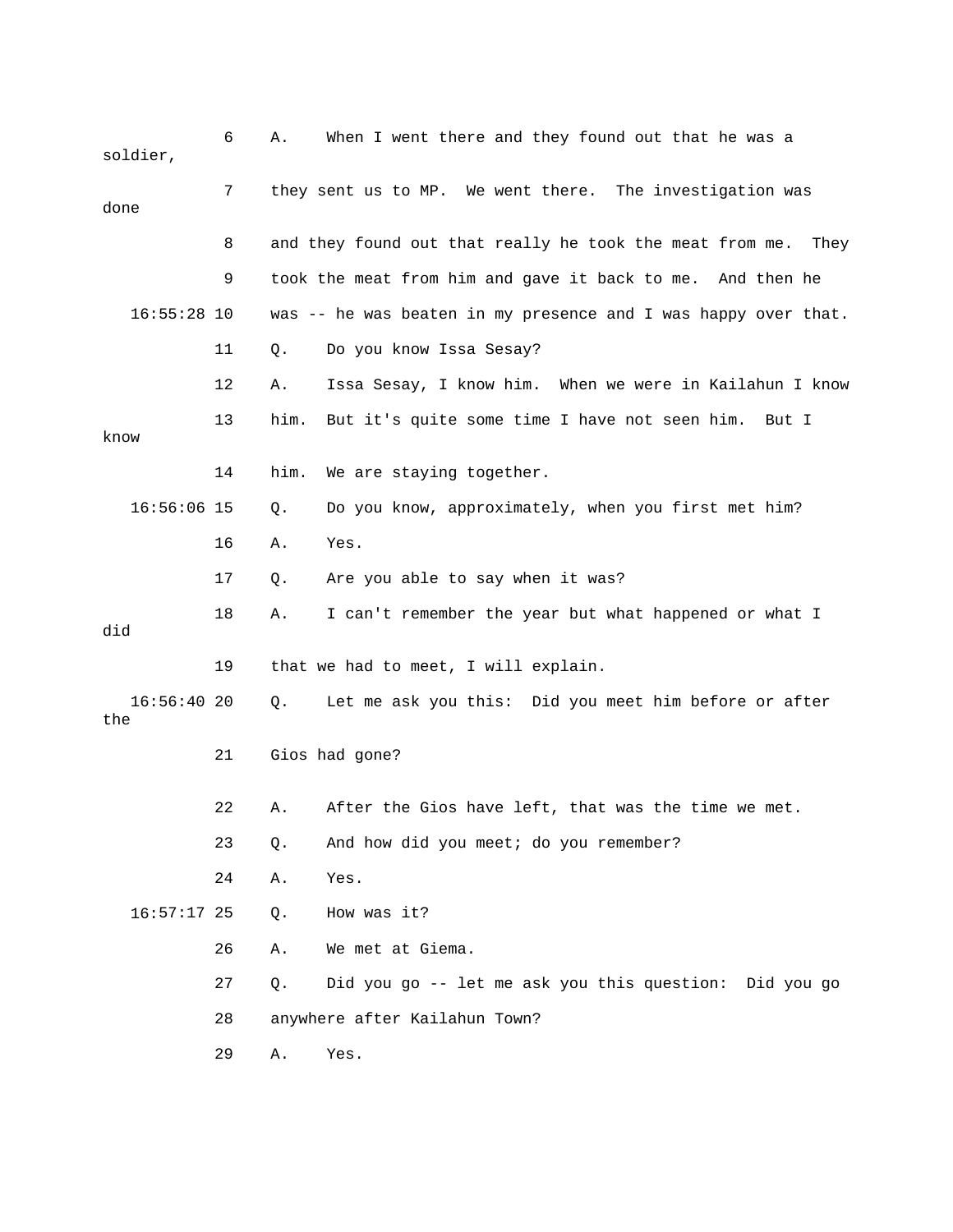| Page 103                |              | SESAY ET AL                                                   |      |  |  |
|-------------------------|--------------|---------------------------------------------------------------|------|--|--|
|                         |              | 26 JUNE 2007<br>OPEN SESSION                                  |      |  |  |
|                         |              |                                                               |      |  |  |
|                         |              |                                                               |      |  |  |
|                         | $\mathbf{1}$ | Where did you go?<br>$Q$ .                                    |      |  |  |
|                         | 2            | We went to Giema.<br>Α.                                       |      |  |  |
|                         | 3            | Why did you go to Giema?<br>Q.                                |      |  |  |
| we                      | 4            | Other fighters came and removed us from Kailahun.<br>Α.       | Then |  |  |
| 16:58:09                | 5            | went to Giema but I went to Gandorhun by Mababu.              |      |  |  |
| Giema                   | 6            | Mababu, I think, is M-A-B-A-B-U. Who did you go to<br>Q.      |      |  |  |
|                         | 7            | with?                                                         |      |  |  |
|                         | 8            | There were so many people who went to Giema. We went to<br>Α. |      |  |  |
|                         | 9            | seek refuge.                                                  |      |  |  |
| $16:58:46$ 10<br>Giema? |              | Was it civilians or fighters, or both, who went to<br>Q.      |      |  |  |
|                         | 11           | They were all our brothers with whom we were about.<br>Α.     | We   |  |  |
| went                    | 12           | went together. To whatever place, we went together. So we     |      |  |  |
|                         | 13           | to Giema with them as well.                                   |      |  |  |
|                         | 14           | When you went to Giema with the rebels, what was the<br>Q.    |      |  |  |
| $16:59:19$ 15           |              | relationship like between the civilians and the rebels?       |      |  |  |
| was                     | 16           | When we were at Giema with the rebels, our relationship<br>Α. |      |  |  |
| coming,                 | 17           | Because when they hear that the fighting was<br>very good.    |      |  |  |

18 they would take us out of the town and they would protect us.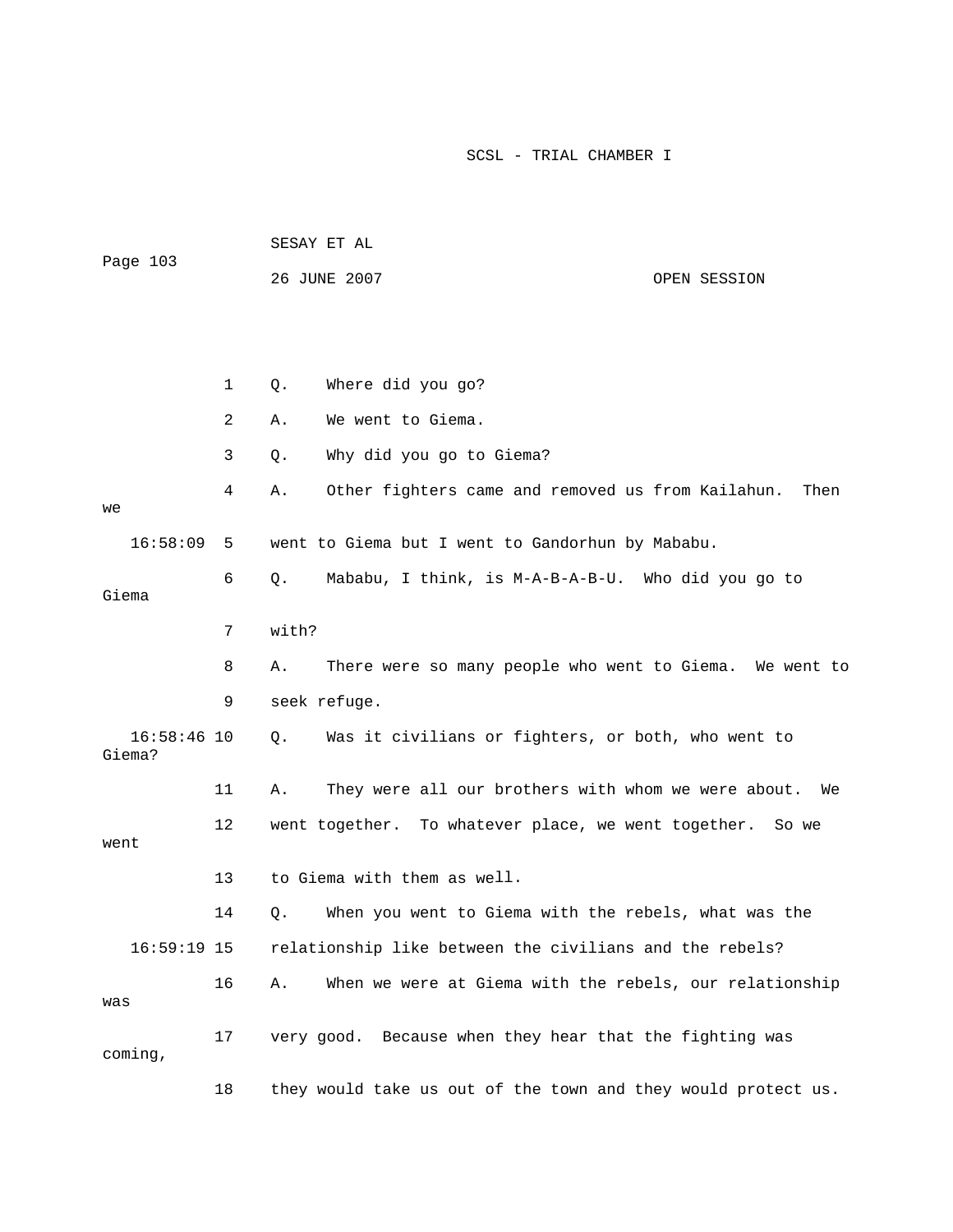| there         | 19 |       | They will take us to a place in safe keeping. I would be |
|---------------|----|-------|----------------------------------------------------------|
| 16:59:54 20   |    |       | with them together.                                      |
|               | 21 | Q.    | Where would they take you?                               |
|               | 22 | Α.    | The place where we were, we'd call the Joe Bush.         |
|               | 23 | Q.    | And was there a top man of the rebels in Giema?          |
|               | 24 | Α.    | Yes.                                                     |
| $17:00:25$ 25 |    | $Q$ . | Who was that?                                            |
|               | 26 | Α.    | Like Issa Sesay, we were there together.                 |
| are           | 27 | О.    | Do you know how long this was after the Gios had gone,   |
|               | 28 |       | you able to approximate?                                 |
| because       | 29 | Α.    | While you are talking, please talk a little louder,      |

| Page 104 | SESAY ET AL  |              |
|----------|--------------|--------------|
|          | 26 JUNE 2007 | OPEN SESSION |

| you          |   | one of my ears is not good. So speak louder a little. What |
|--------------|---|------------------------------------------------------------|
|              | 2 | said, I did not hear.                                      |
| the          | 3 | MR JORDASH: Perhaps the volume could be turned up on       |
|              | 4 | witness's microphone.                                      |
| $17:01:11$ 5 |   | PRESIDING JUDGE: Mr Courtroom Officer, can you please      |
|              | 6 | assist?                                                    |
|              | 7 | MR JORDASH:                                                |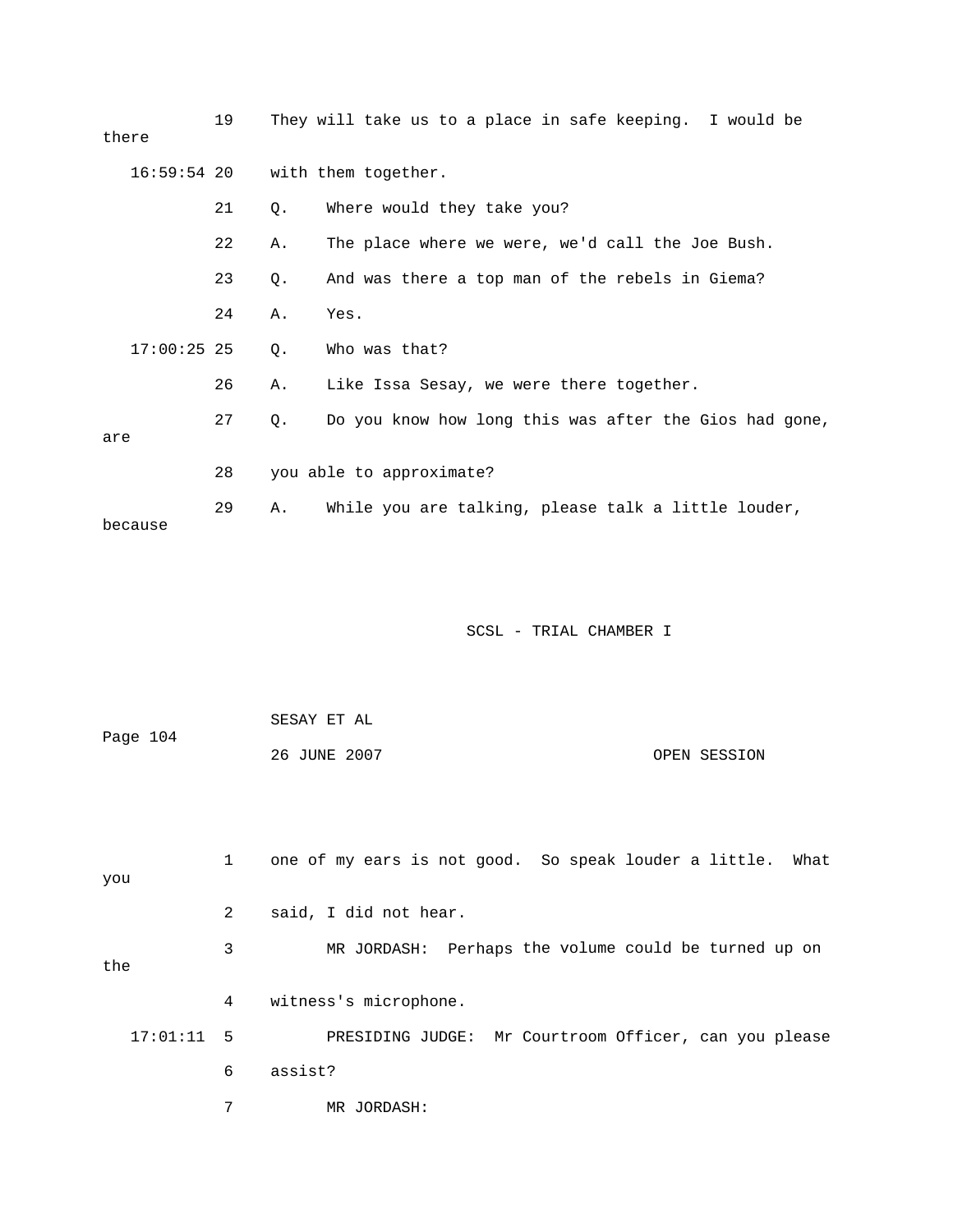|       |               | 8  | Q.       | We are just going to turn up the volume. Okay, can you        |
|-------|---------------|----|----------|---------------------------------------------------------------|
|       |               | 9  | hear?    |                                                               |
|       | $17:01:46$ 10 |    | Α.       | Yes, I can hear.                                              |
| Giema |               | 11 | Q.       | So Mr Sesay was the top man. And did you see him in           |
|       |               | 12 |          | after you moved there?                                        |
|       |               | 13 | Α.       | Yes.                                                          |
|       |               | 14 | Q.       | How often would you see him?                                  |
| liked | $17:02:36$ 15 |    | Α.       | He's someone -- we were working at the hospital.<br>He        |
|       |               | 16 |          | going to the hospital. He used to go to us to the hospital at |
|       |               | 17 |          | all times, many times. That's where I knew him.               |
|       |               | 18 | Q.       | Tell us about the hospital. What were you doing there?        |
| I     |               | 19 | Α.       | I have told a moment ago that I was a birth attendant.        |
|       | $17:03:07$ 20 |    |          | was assisting people to give birth.                           |
|       |               | 21 | Q.       | And where were you working, what kind of place?               |
|       |               | 22 | Α.       | That very Giema where we were, that's where we were           |
|       |               | 23 | working. |                                                               |
|       |               | 24 | Q.       | Were you working alone or with other people?                  |
| go    | $17:03:30$ 25 |    | Α.       | We were working with other people. At that time, when I       |
|       |               | 26 |          | alone to the Joe Bush, I would walk there alone.              |
| оf    |               | 27 | Q.       | What other people were you working with, what other kind      |
|       |               | 28 |          | jobs were they doing?                                         |
|       |               | 29 | Α.       | Some of them were educated. They used to administer           |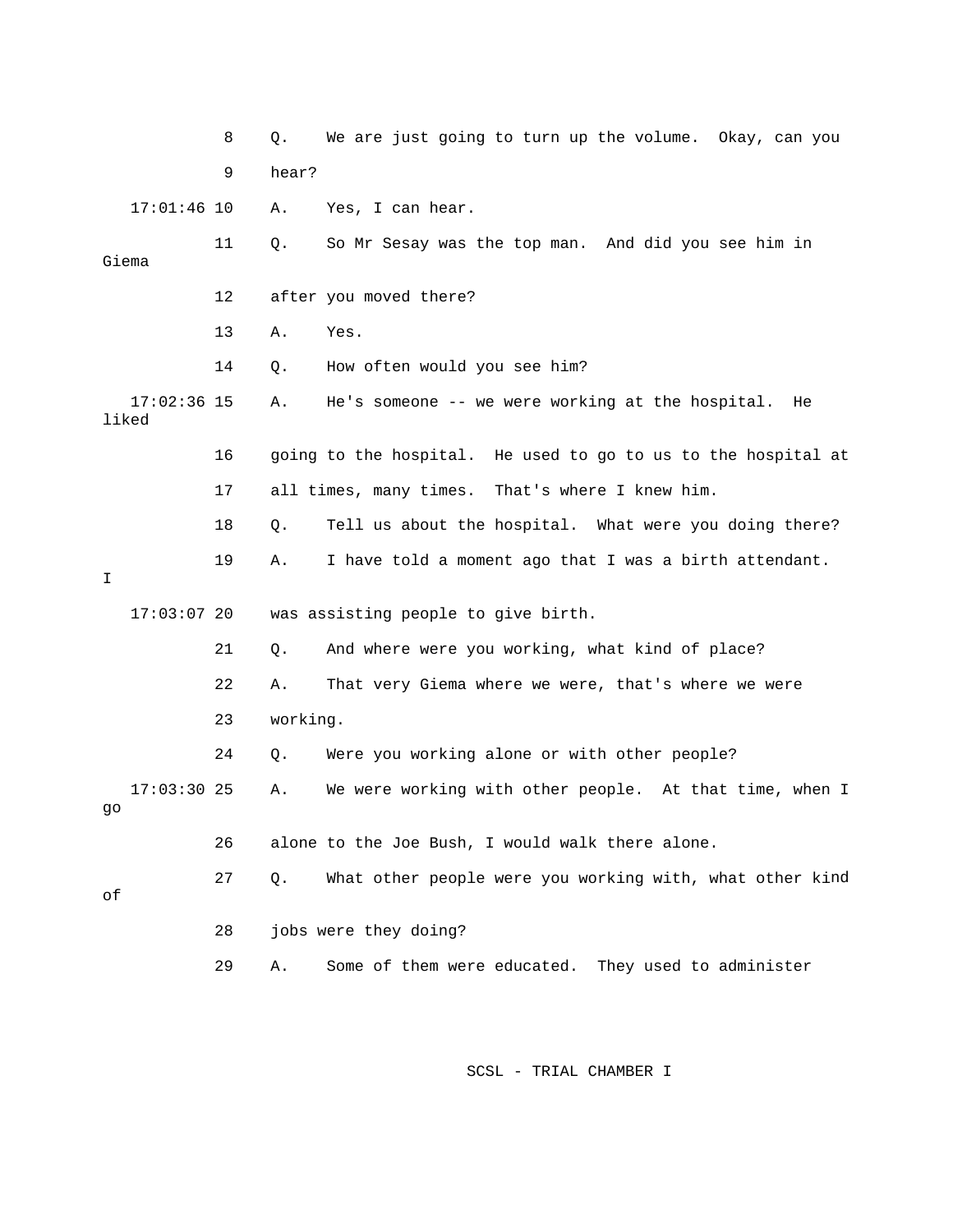| Page 105 | SESAY ET AL  |              |
|----------|--------------|--------------|
|          | 26 JUNE 2007 | OPEN SESSION |

 2 would explain to us exactly how to go about attending to 4 Q. Which people were coming to receive treatment? 6 Q. Yes. 7 A. Civilians used to come there. Soldiers, rebels. Rebel 8 soldiers also used to come there. All of them, we used to 9 them. 17:04:44 10 Q. And you said Mr Issa Sesay used to come. What did he 12 A. He was a big man. He was a big man, so wherever workers 13 were, he would go there in order to know if the work was 16 A. At that time when I saw him, I did not see him doing any 17 bad thing. He used to do good things for thy soul. 18 Q. What kind of things did he do? 19 A. For instance, he would take care of the medicines. He 17:05:35 20 would ensure that we had medicines at the hospital, that we 22 Q. Were there ever any meetings in Giema? 1 injection. They would administer medicines to people and they people 3 who were giving birth. 17:04:25 5 A. At that hospital? treat come 11 for? 14 progressing. 17:05:07 15 Q. How did he behave? used 21 to treat civilians and the soldiers.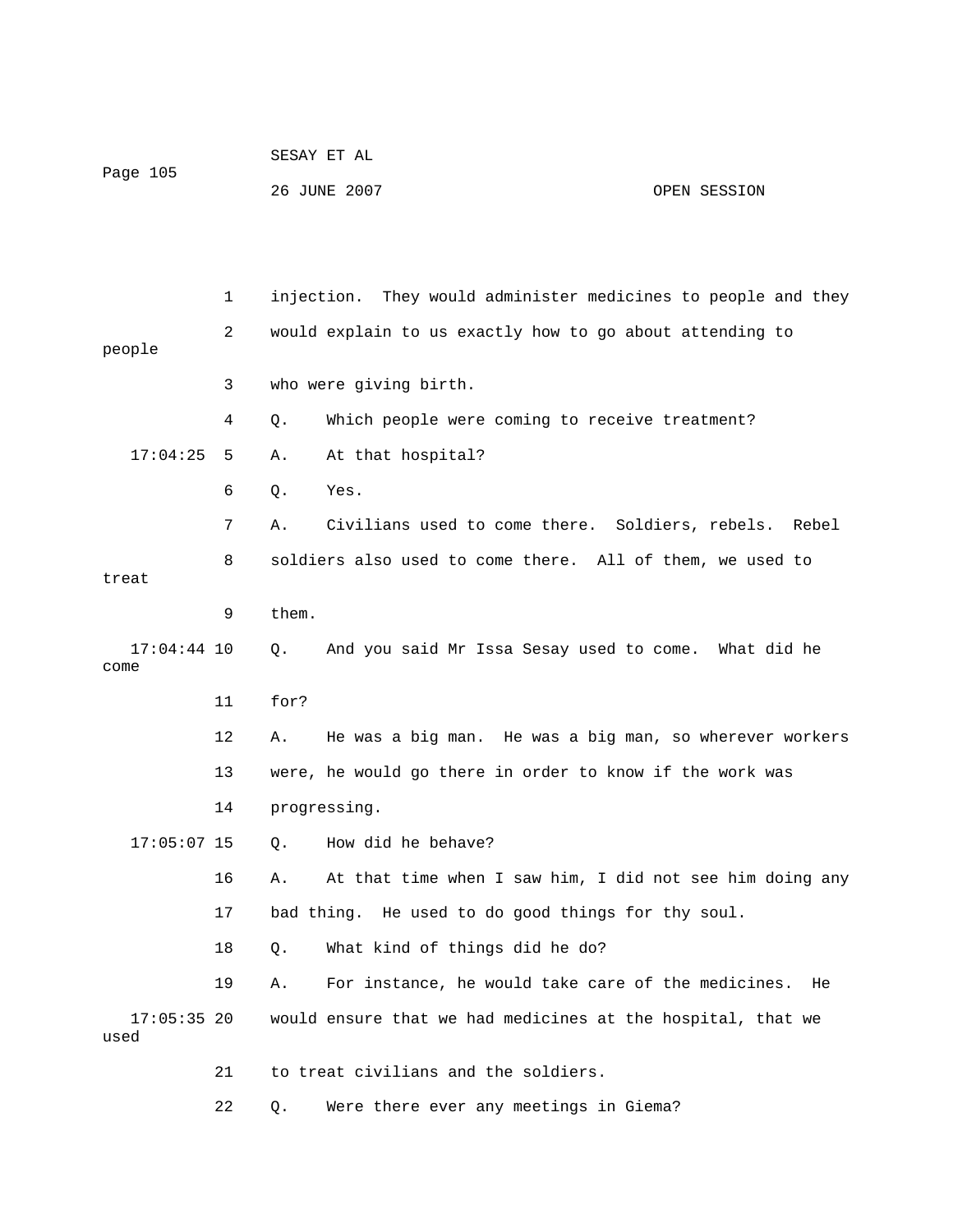|               | 23 | Α. | Yes.                                                         |
|---------------|----|----|--------------------------------------------------------------|
|               | 24 | 0. | What kind of meetings?                                       |
| $17:06:07$ 25 |    | Α. | Like, after they would have come from the warfront, our      |
| brought       | 26 |    | chiefs who were there, if they had captured civilians and    |
|               | 27 |    | them, they would call them and hand them over to them. After |
| and           | 28 |    | they had been handed over to them, we would all be summoned  |
|               | 29 |    | told. That was what we used to do.                           |

|          | SESAY ET AL  |              |
|----------|--------------|--------------|
| Page 106 |              |              |
|          | 26 JUNE 2007 | OPEN SESSION |

|               | $\mathbf{1}$ | What would they be told?<br>$\circ$ .                      |
|---------------|--------------|------------------------------------------------------------|
| we've         | 2            | They would tell us that these are your brothers that<br>Α. |
| very          | 3            | brought. And we, too, when we're going there, we would be  |
|               | 4            | happy because they have brought our brothers.              |
| 17:07:14      | 5            | Where were they coming from?<br>Q.                         |
|               | 6            | When they were going to the warfront and they were<br>Α.   |
|               | 7            | capturing them, they brought them to Giema.                |
| Sorry,        | 8            | THE INTERPRETER: They would bring them to Giema.           |
|               | 9            | Your Honours.                                              |
| $17:07:30$ 10 |              | MR JORDASH:                                                |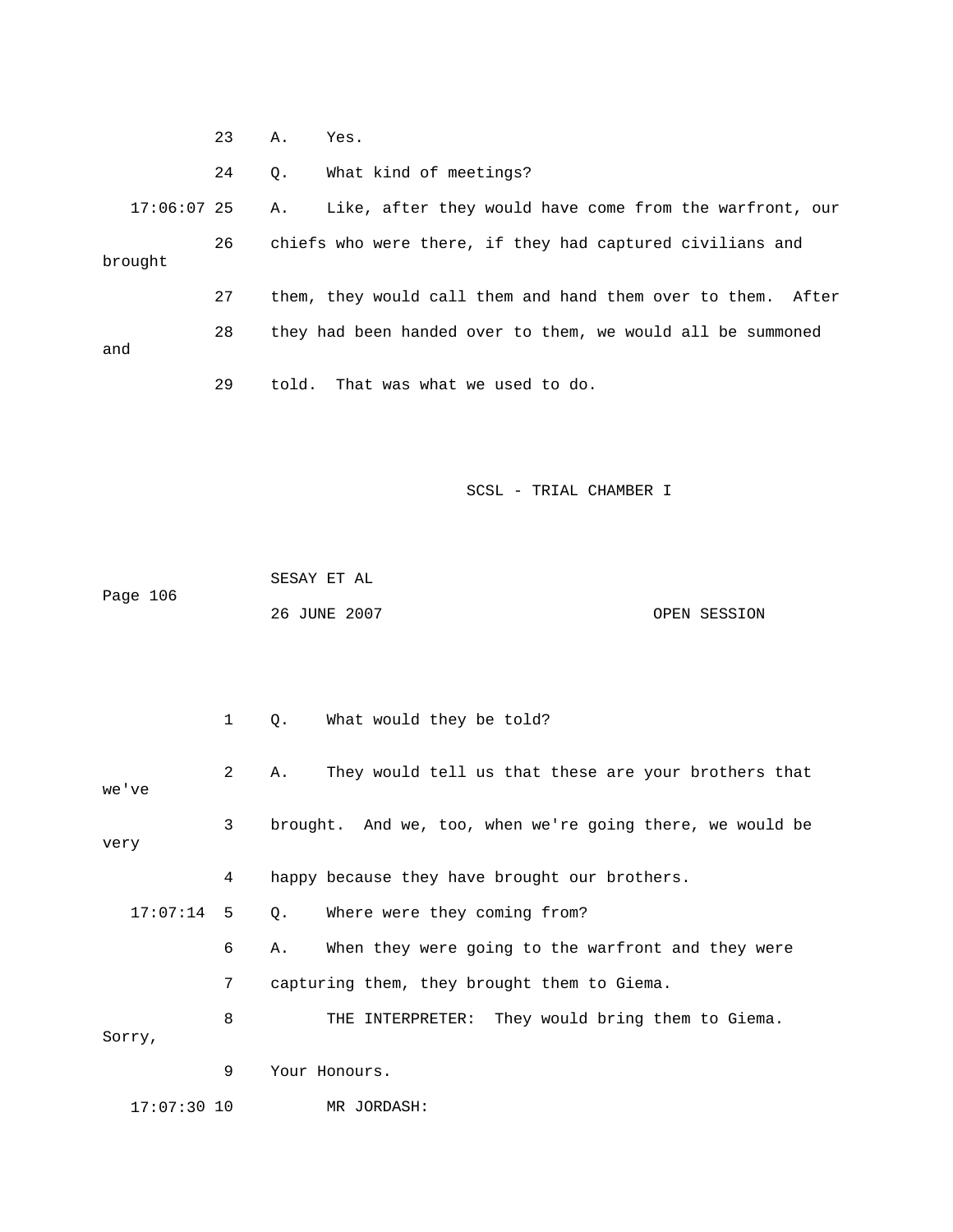|                        | 11 | What did these people do in Giema?<br>Q.                       |
|------------------------|----|----------------------------------------------------------------|
|                        | 12 | Those people who were bringing them?<br>Α.                     |
| when                   | 13 | Q.<br>The people who were brought to Giema, what did they do   |
|                        | 14 | they came?                                                     |
| $17:07:44$ 15          |    | At first when they come, they would be very unhappy, but<br>Α. |
| tell                   | 16 | who are the ones who would go to them and talk to them and     |
| sisters                | 17 | them not to be unhappy.<br>That we were their brothers and     |
|                        | 18 | and they were our brothers and sisters. Whoever wanted those   |
| wanted                 | 19 | people, you would say, "I want this person," even if you       |
| $17:08:28$ 20          |    | two of them.                                                   |
|                        | 21 | Wanted them for what?<br>Q.                                    |
|                        | 22 | If you said you wanted them, they will give them to you.<br>Α. |
|                        | 23 | Then they would in turn tell you that these people who we've   |
| brothers               | 24 | given to you, they are not your slaves. They are your          |
| $17:08:55$ 25<br>taken |    | or sisters. If you had asked for an older man and he were      |
|                        | 26 | to your house, they would tell you that this person that we've |
| you                    | 27 | taken along, you should look after him carefully.<br>Wherever  |
|                        | 28 | are going, you should go with that person.                     |
|                        | 29 | Why were they brought from the warfront?<br>Q.                 |

SESAY ET AL

Page 107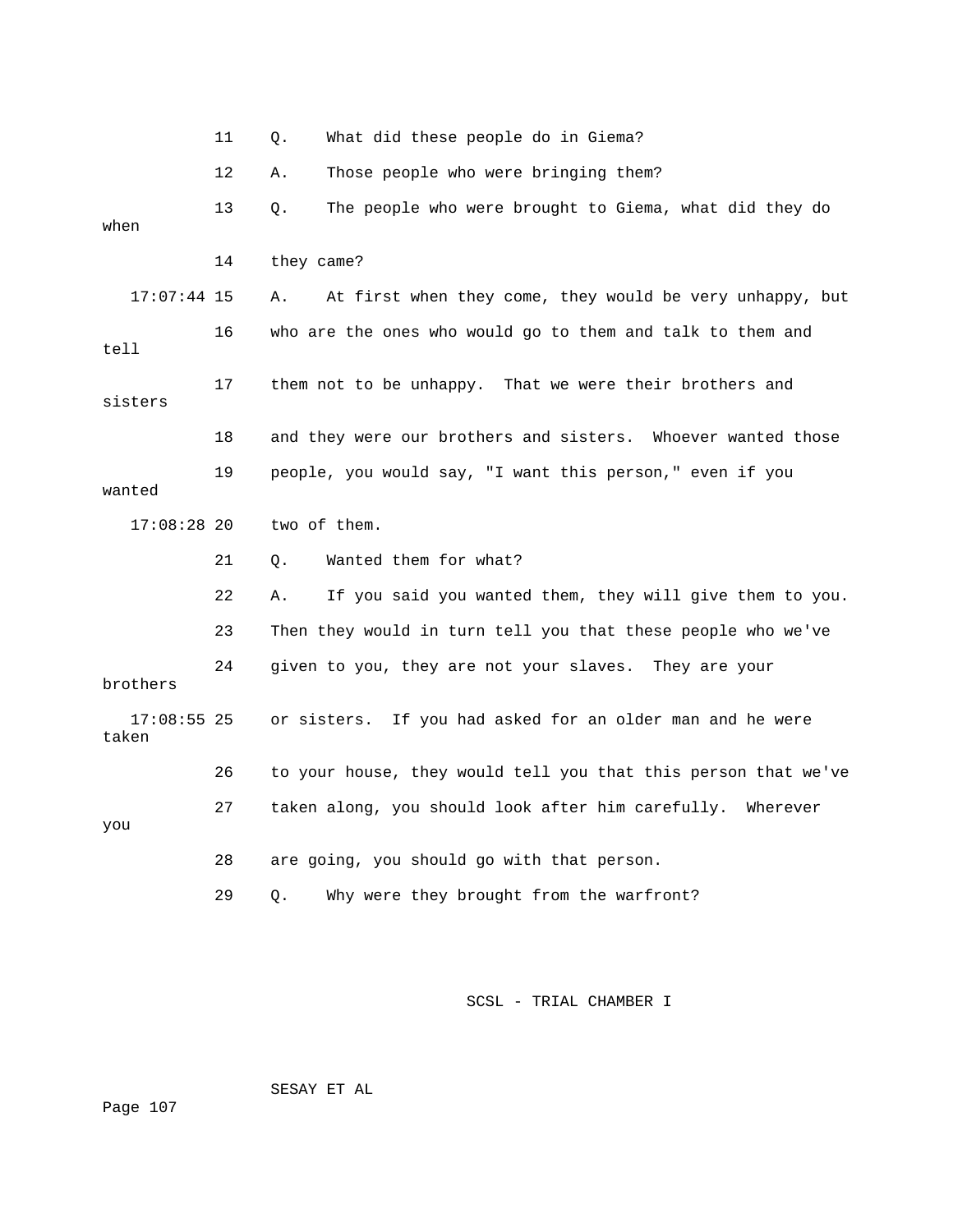|               | 1  | Α. | Just so that they wouldn't die there. Where we were, it         |
|---------------|----|----|-----------------------------------------------------------------|
|               | 2  |    | That was why they were bringing them to us.<br>was a safe area. |
|               | 3  | Q. | Can you recall the name of any who came in that way?            |
|               | 4  | Α. | Like what name?                                                 |
| 17:10:26      | 5  | Q. | Well, did you meet any who came from the warfront so            |
| you           | 6  |    | they -- because it was safe in Giema? Did you meet any that     |
|               | 7  |    | can tell us about?                                              |
|               | 8  | Α. | Repeat it one more time.                                        |
|               | 9  | Q. | Well, you've told us that people were brought from the          |
| $17:10:56$ 10 |    |    | warfront so that they wouldn't die there. And I'm asking --     |
|               | 11 | Α. | Yes.                                                            |
| whether       | 12 | Q. | And I'm asking whether you recall the name of any,              |
|               | 13 |    | you had anything to do with any?                                |
|               | 14 | Α. | I myself had a loved one among them.<br>Yes.                    |
| $17:11:18$ 15 |    | Q. | And who was that?                                               |
|               | 16 | Α. | It was a lady.                                                  |
| friend        | 17 |    | THE INTERPRETER: Correction, interpreter: I had a               |
|               | 18 |    | among them instead of a loved one.                              |
|               | 19 |    | MR JORDASH:                                                     |
| $17:11:30$ 20 |    | Q. | Don't mention the name. We can deal with that in a              |
|               | 21 |    | different way. Did that person -- where did that person stay    |
|               | 22 |    | when they came to Giema?                                        |
|               | 23 | Α. | We were together where I was.                                   |
|               | 24 | Q. | When you say you were together where you were, what does        |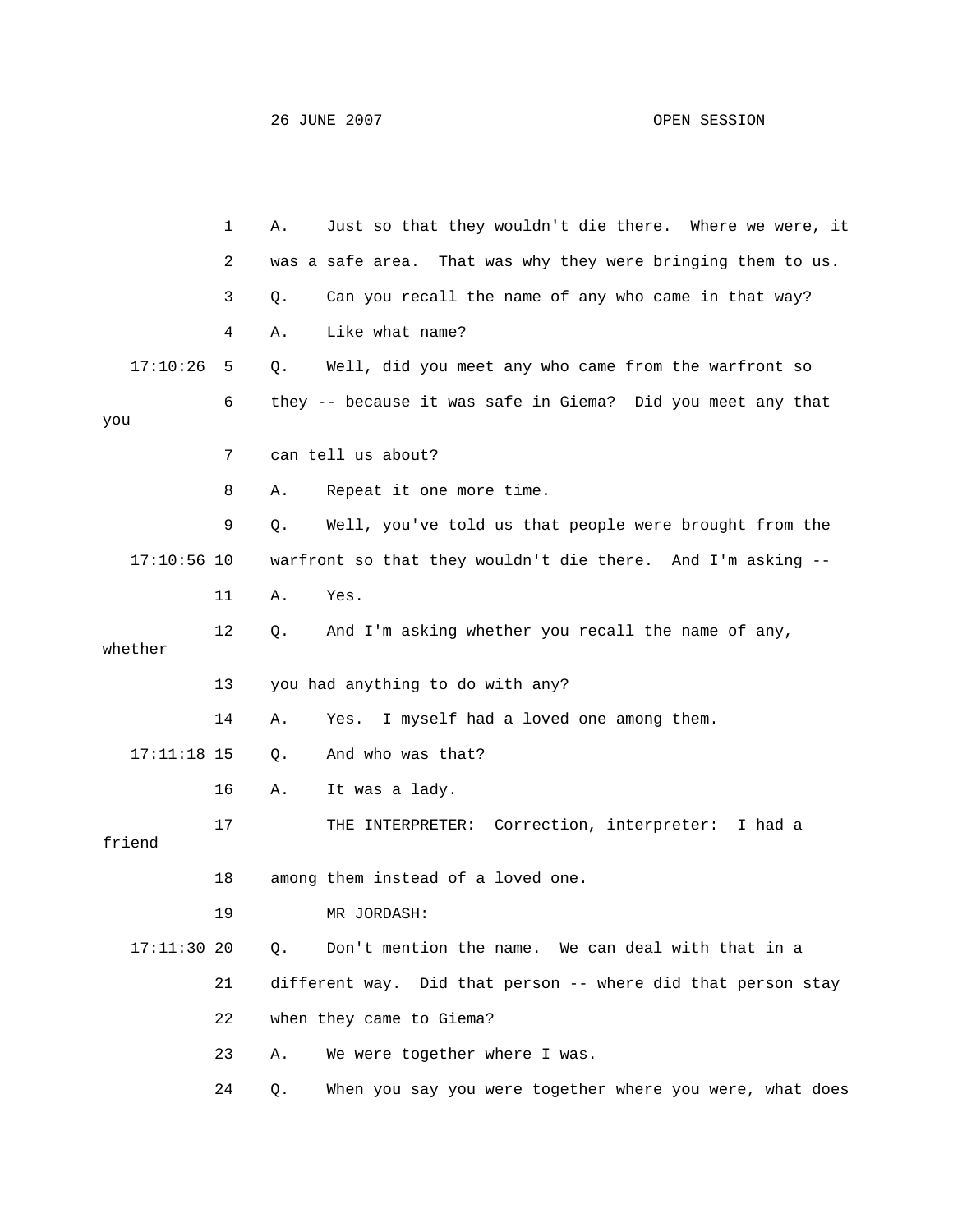17:11:57 25 that mean in terms of where that person lived?

## to

|    | you, we will be there together; not so? I am talking about my |
|----|---------------------------------------------------------------|
| 28 | own house. We were there together and we were moving about.   |
|    | Okay. You mentioned that the people in Giema were told        |

26 A. For instance, if it was Giema and they had brought them

| Page 108 | SESAY ET AL  |              |
|----------|--------------|--------------|
|          | 26 JUNE 2007 | OPEN SESSION |

|               | $\mathbf{1}$      | that these people brought were not to be like slaves? How did   |
|---------------|-------------------|-----------------------------------------------------------------|
|               | $\overline{2}$    | they $--$                                                       |
|               | 3                 | Yes.<br>Α.                                                      |
|               | 4                 | How did they live in Giema? How were they treated?<br>О.        |
| 17:12:42      | 5                 | Those people, they wouldn't even allow you to cause any<br>Α.   |
| if            | 6                 | difficulty for anybody. If you did anything bad to anybody,     |
| because       | 7                 | that person report you, they would also treat you badly         |
|               | 8                 | they wouldn't allow you to treat anybody badly.                 |
|               | 9                 | Were there any offices in Giema?<br>Q.                          |
| $17:13:06$ 10 |                   | $A$ .<br>Yes.                                                   |
|               | 11                | What offices do you recall?<br>$Q$ .                            |
| in            | $12 \overline{ }$ | There was an MP office in Giema. The G2 office that was<br>Α.   |
|               | 13                | There was a G5 office in Giema. Those are the offices<br>Giema. |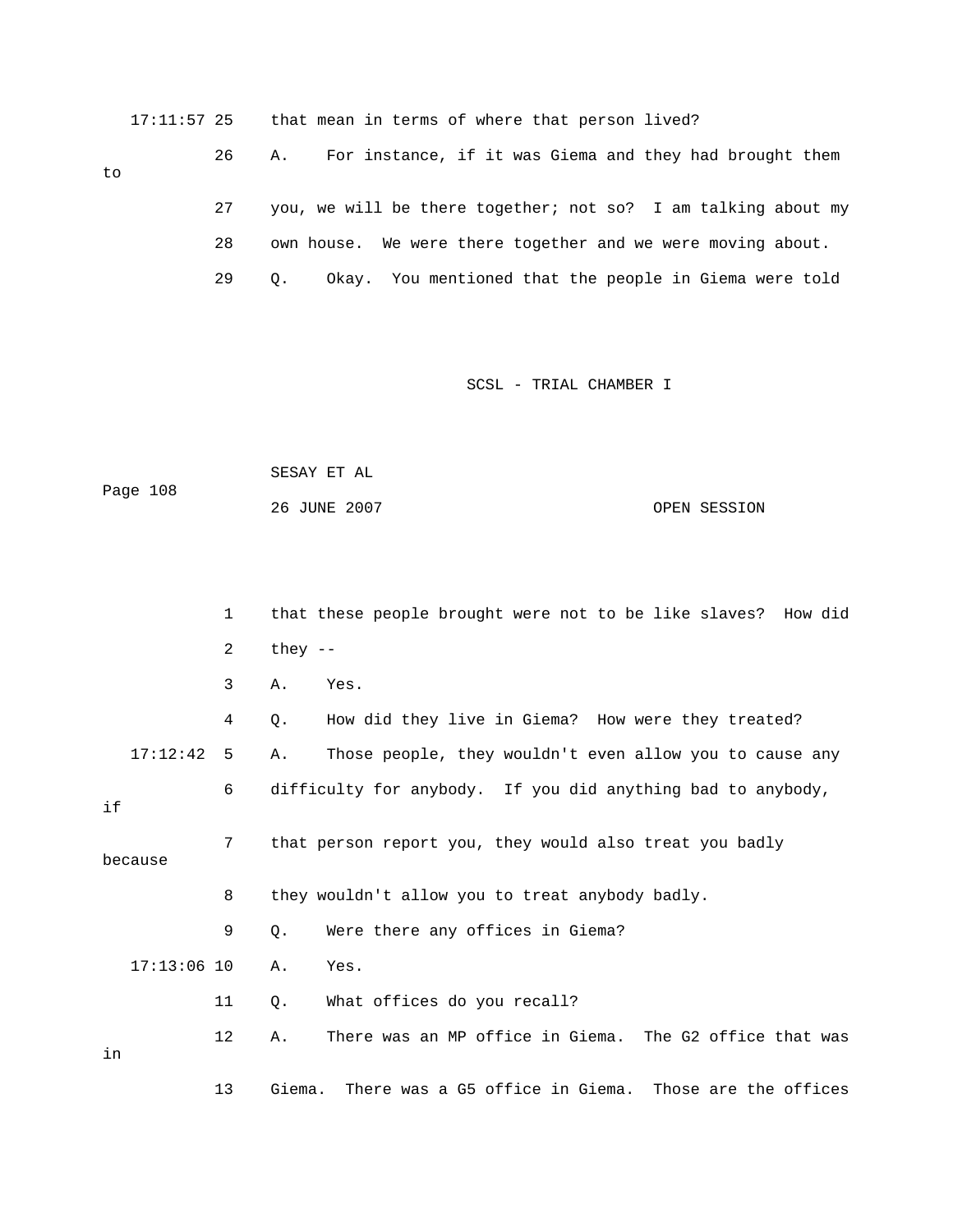|                     | 14 | that were there. And the office for the educated people.     |
|---------------------|----|--------------------------------------------------------------|
| $17:13:41$ 15       |    | Okay. So the G2 office, just briefly, what did the G2<br>Q.  |
|                     | 16 | office do?                                                   |
|                     | 17 | The G2 office I had explained a while ago. They were<br>Α.   |
|                     | 18 | chiefs to whom you would report issues. That was the office, |
|                     | 19 | just like our Mende chiefs were.                             |
| $17:14:16$ 20       |    | And the MP office, what did that do?<br>$Q$ .                |
|                     | 21 | That MP office?<br>Α.                                        |
|                     | 22 | Yes.<br>Q.                                                   |
|                     | 23 | It was just there for the soldiers.<br>Α.                    |
|                     | 24 | To do what, for or with the soldiers?<br>Q.                  |
| $17:14:40$ 25<br>to |    | If you, a civilian, and a soldier does something wrong<br>Α. |
| would               | 26 | you, you will report to them and they were the people who    |
| treat               | 27 | see to that matter. They were the people who knew how to     |
|                     | 28 | their colleagues.                                            |
|                     | 29 | And the G5 office, what did that do?<br>Q.                   |
|                     |    |                                                              |
|                     |    | SCSL - TRIAL CHAMBER I                                       |

| Page 109 | SESAY ET AL  |              |
|----------|--------------|--------------|
|          | 26 JUNE 2007 | OPEN SESSION |

2 wanted to, for instance, if I was at that house and I wanted 1 A. The G5 office, they would issue passes to us. If you

to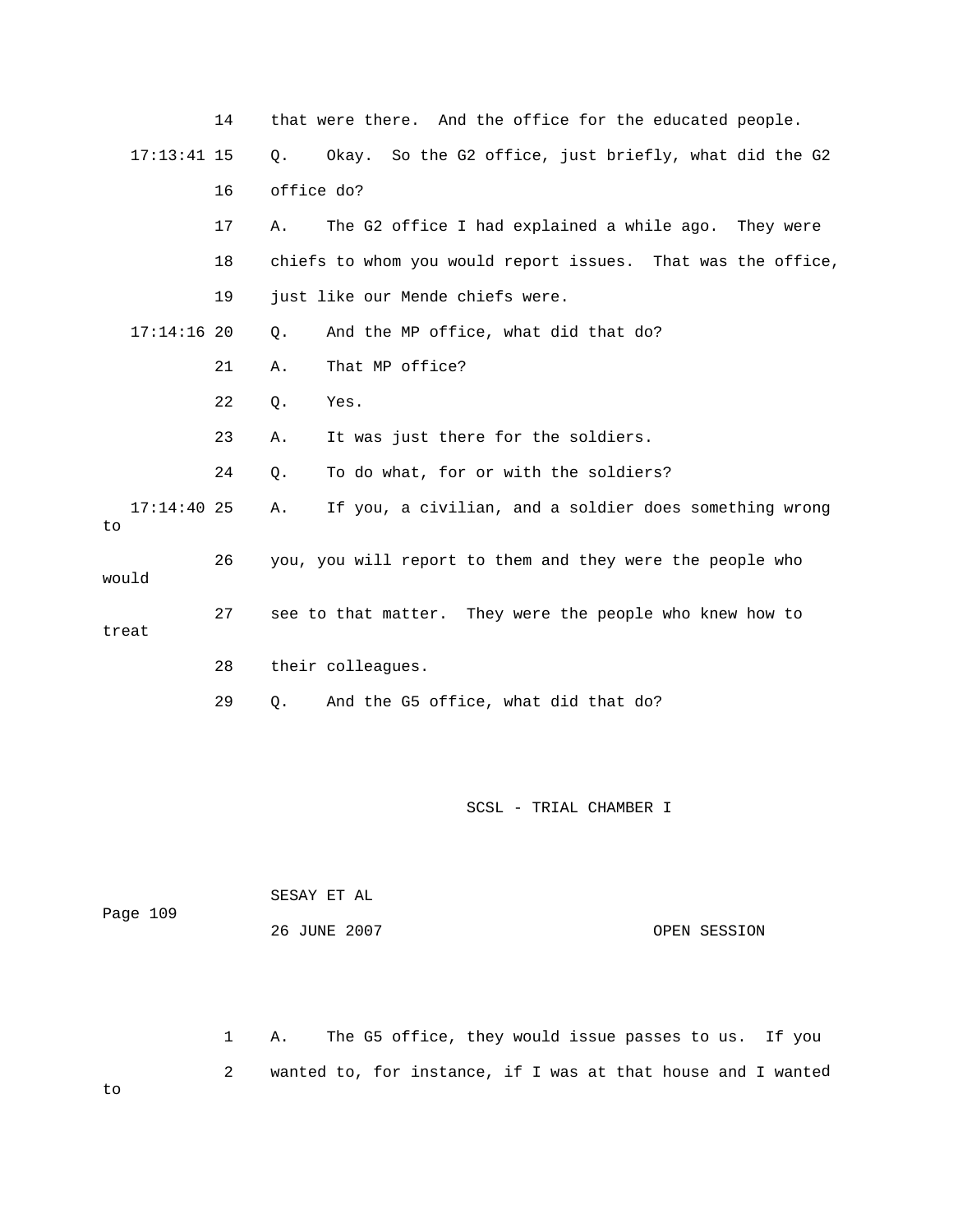3 go to another house, I would go to that office and tell the m that 4 I was going and I would ask them -- 6 A. Well, just wait for me to drink some water. 7 Q. Okay. 8 THESIDING JUDGE: That part of your examination-inchief, 9 is it something that you can wind up in another five minutes? is it you will explore that further tomorrow? Well, reach a 11 convenient point. 12 THE WITNESS: That G5 --17:16:28 15 MR JORDASH: Just a moment, Madam Witness. 16 PRESIDING JUDGE: Reach some convenient point and then 19 Q. Tell us, slowly, about the G5, Madam Witness. The first 17:16:39 20 question is this: Where was the G5 office? 22 Q. Who worked in the G5 office? 17:17:04 25 Q. Was he a civilian or a rebel? 28 A. The G5, their own work was [indiscernible] whatever, 17:15:19 5 Q. Sorry, you speak very fast, but -- Or  $17:16:08$  10 13 PRESIDING JUDGE: Tell her I wasn't engaging her in any 14 dialogue. 17 signal to us. 18 MR JORDASH: I will, thank you. 21 A. It was in Giema. 23 A. There were many people who were working in there. I know 24 the name of one of them. He was called Christopher. 26 A. He was a civilian. 27 Q. And what did the G5 do?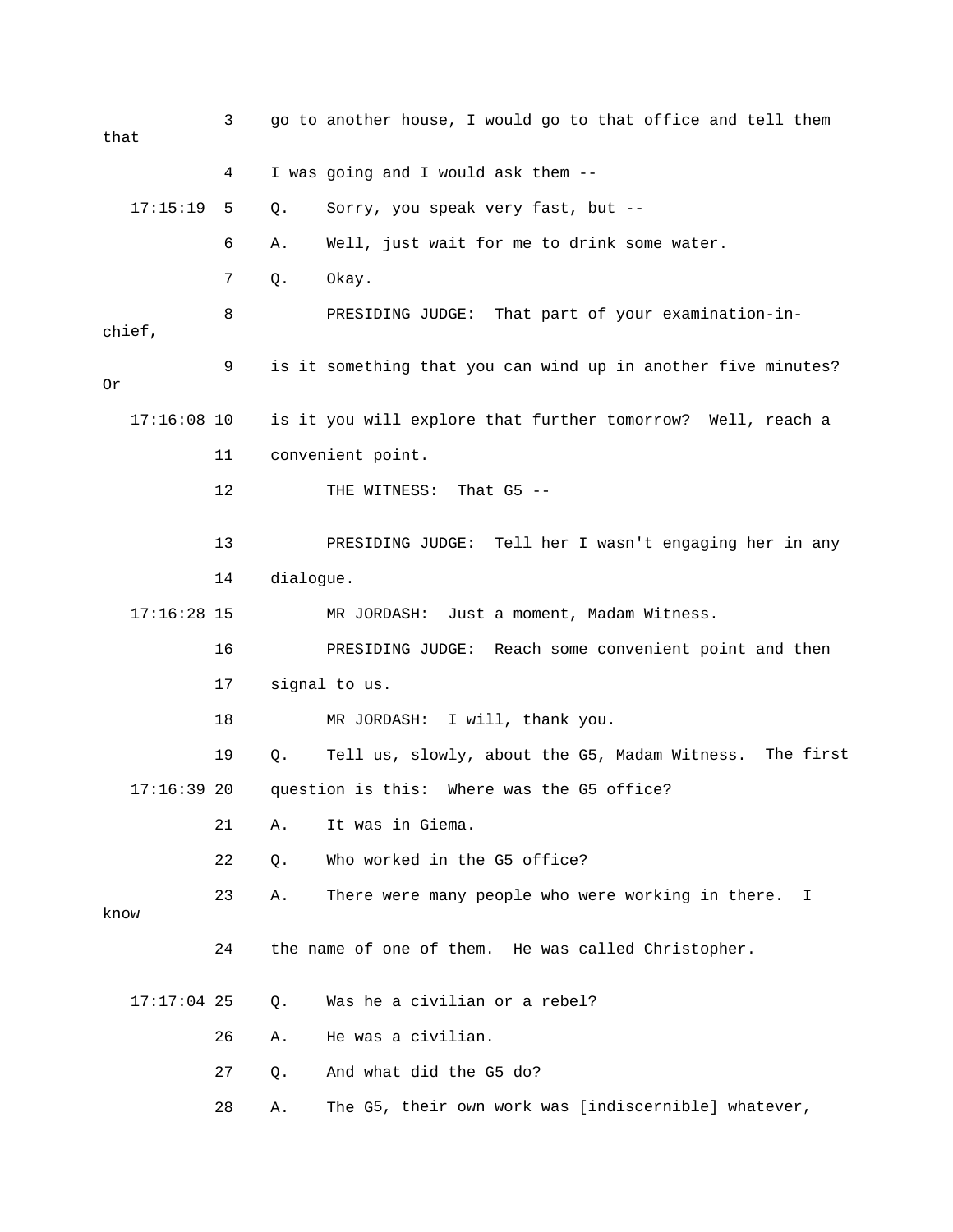29 wherever you were going --

|          | SESAY ET AL  |              |
|----------|--------------|--------------|
| Page 110 |              |              |
|          | 26 JUNE 2007 | OPEN SESSION |

| please,       | $\mathbf{1}$   |          | PRESIDING JUDGE: Could you hold on, please. Yes,             |
|---------------|----------------|----------|--------------------------------------------------------------|
|               | $\overline{2}$ | counsel? |                                                              |
| been          | 3              |          | MR HARDAWAY: Your Honour, objection. It has already          |
| issuing       | 4              |          | asked and answered as to what the G5 does. She mentioned     |
| $17:17:40$ 5  |                |          | passes and she gave an example.                              |
|               | 6              |          | JUDGE ITOE: But she may have more. But perhaps she has       |
|               | 7              |          | more about the work of the G5.                               |
|               | 8              |          | PRESIDING JUDGE:<br>Yes.                                     |
|               | 9              |          | MR JORDASH:                                                  |
| $17:17:52$ 10 |                | Q.       | Go on, Madam Witness, please continue.                       |
|               | 11             | Α.       | About G5?                                                    |
|               | 12             | О.       | Yes. You've told us that they issued passes. So let's        |
|               | 13             |          | just -- let me ask you about that. What were the passes for? |
|               | 14             | Α.       | The passes that were issued?                                 |
| $17:18:12$ 15 |                | $Q$ .    | Yes.                                                         |
| would         | 16             | Α.       | In order for them to know where you were going, they         |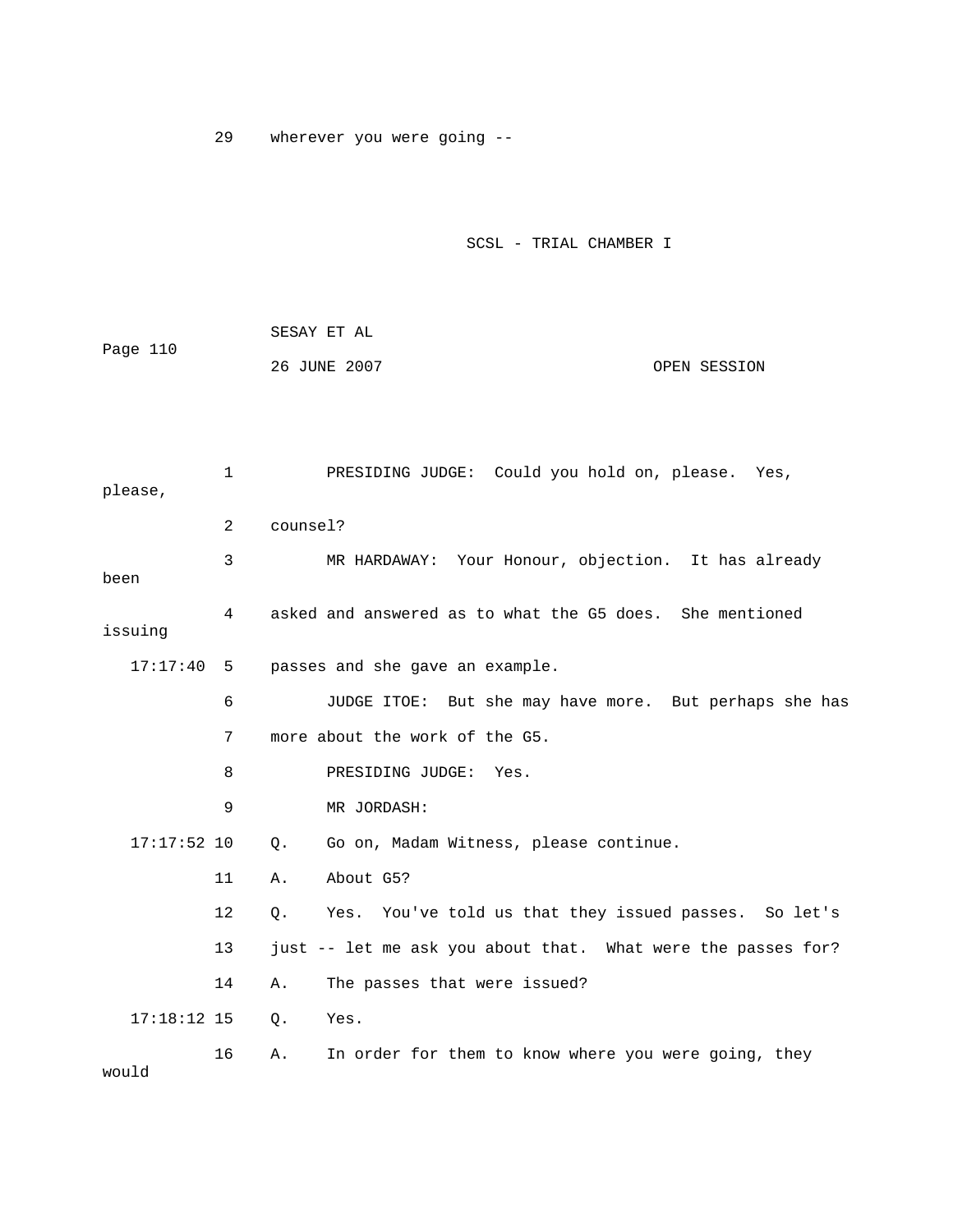| were          | 17 | write it on paper and give it to you. If, for instance, you    |
|---------------|----|----------------------------------------------------------------|
| search        | 18 | going to Kenema, you would say you were going to Kenema in     |
| they          | 19 | of food. If you were going to spend three days, that's what    |
| $17:18:42$ 20 |    | will put on that paper. That was their own job.                |
|               | 21 | And who could have the passes?<br>$\circ$ .                    |
|               | 22 | Those passes were given to civilians.<br>Α.                    |
|               | 23 | Did the G5 do anything else?<br>$\circ$ .                      |
|               | 24 | These G5s, their own job was to issue passes in addition<br>Α. |
| $17:19:14$ 25 |    | to -- there were intermediaries between the civilians and the  |
|               | 26 | soldiers.                                                      |
|               | 27 | Are you able to explain further what you mean by<br>$\circ$ .  |
|               | 28 | intermediaries?                                                |
| on            | 29 | Those passes which are issued by G5, if you were going<br>Α.   |

|          | SESAY ET AL  |              |
|----------|--------------|--------------|
| Page 111 |              |              |
|          | 26 JUNE 2007 | OPEN SESSION |

|       |   | the way and a soldier sees you and says that that pass is not |
|-------|---|---------------------------------------------------------------|
| G5    | 2 | genuine, and takes it from you, you would return to that same |
| among | 3 | and explain to them. They would be able to investigate it     |
|       | 4 | one another. If they had done something wrong, they would say |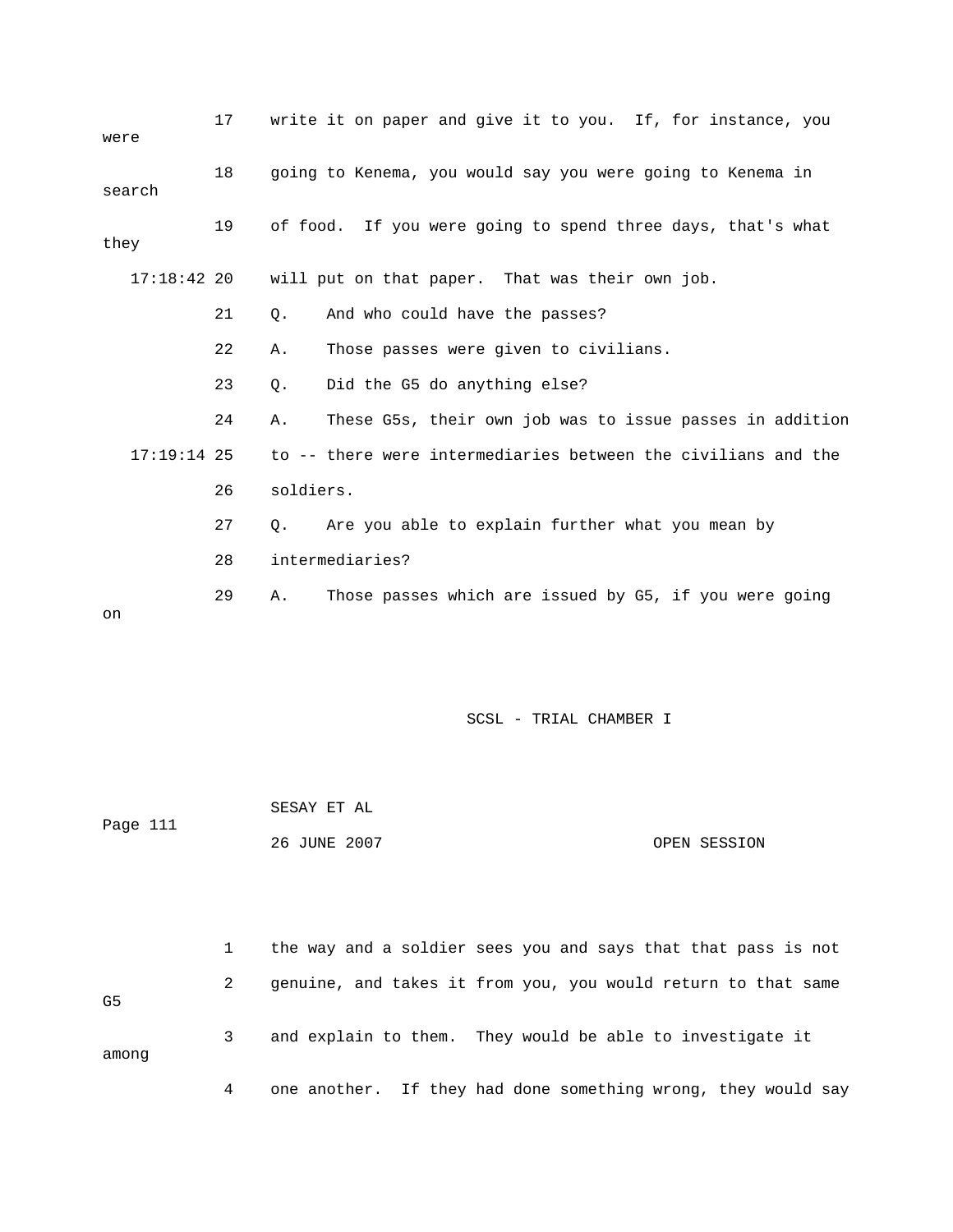| 17:20:09      | 5          | yes, they were the one who wrote the paper, just so that it |
|---------------|------------|-------------------------------------------------------------|
|               | $\epsilon$ | wouldn't be just between us. That was what they were doing. |
|               | 7          | That would be convenient.<br>MR JORDASH:                    |
|               | 8          | PRESIDING JUDGE: We'll adjourn the trial to tomorrow,       |
|               | 9          | Wednesday, 27 June 2007 at 9.30 a.m.                        |
| $17:20:56$ 10 |            | MR JORDASH:<br>Thank you.                                   |
| p.m.          | 11         | [Whereupon the hearing adjourned at 5.20                    |
|               | 12         | to be reconvened on Wednesday, the 27th day                 |
|               | $13$       | of June, 2007, at 9.30 a.m.]                                |
|               | 14         |                                                             |
|               | $15$       |                                                             |
|               | 16         |                                                             |
|               | 17         |                                                             |
|               | $18\,$     |                                                             |
|               | 19         |                                                             |
|               | 20         |                                                             |
|               | 21         |                                                             |
|               | 22         |                                                             |
|               | 23         |                                                             |
|               | 24         |                                                             |
|               | 25         |                                                             |
|               | 26         |                                                             |
|               | $2\,7$     |                                                             |
|               | 28         |                                                             |
|               | 29         |                                                             |